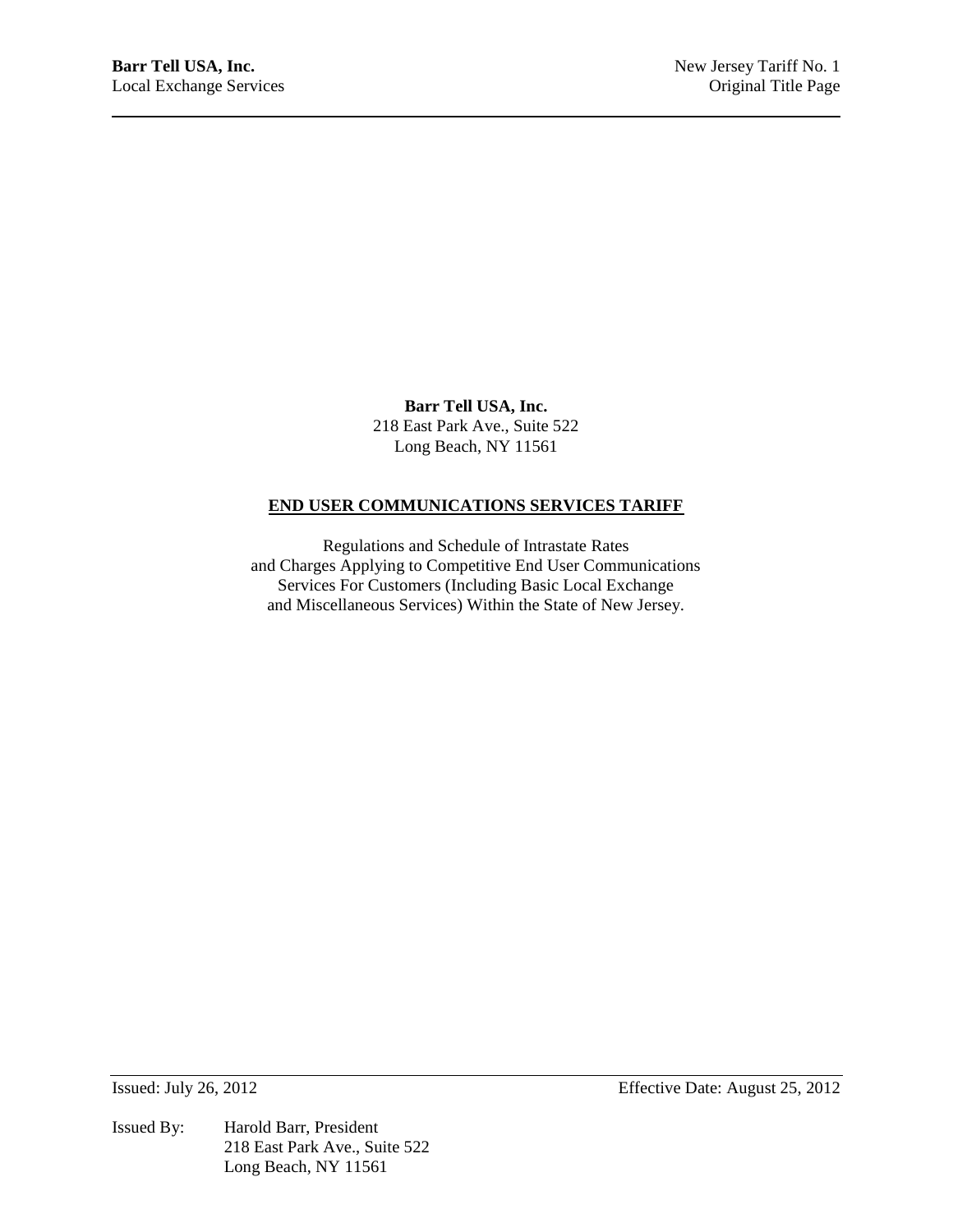### **CHECK SHEET**

Pages of this tariff, as indicated below, are effective as of the date shown at the bottom of the respective pages. Original and revised pages, as named below, comprise all changes from the original tariff and are currently in effect as of the date on the bottom of this page.

| <b>PAGE</b>      | <b>REVISION</b> |           | <b>PAGE</b> | <b>REVISION</b> |        | <b>PAGE</b> | <b>REVISION</b> |        |
|------------------|-----------------|-----------|-------------|-----------------|--------|-------------|-----------------|--------|
| Title            | Original        | $\ast$    | 31          | Original        | $\ast$ | 61          | Original        | $\ast$ |
| $\,1$            | Original        | $\ast$    | 32          | Original        | $\ast$ | 62          | Original        | $\ast$ |
| $\sqrt{2}$       | Original        | $\ast$    | 33          | Original        | $\ast$ | 63          | Original        | $\ast$ |
| 3                | Original        | $^{\ast}$ | 34          | Original        | $\ast$ | 64          | Original        | $\ast$ |
| $\overline{4}$   | Original        | $\ast$    | 35          | Original        | $\ast$ | 65          | Original        | $\ast$ |
| 5                | Original        | $\ast$    | 36          | Original        | $\ast$ | 66          | Original        | $\ast$ |
| 6                | Original        | $^{\ast}$ | 37          | Original        | $\ast$ | 67          | Original        | $\ast$ |
| $\boldsymbol{7}$ | Original        | $\ast$    | 38          | Original        | $\ast$ | 68          | Original        | $\ast$ |
| $8\,$            | Original        | $\ast$    | 39          | Original        | $\ast$ | 69          | Original        | $\ast$ |
| 9                | Original        | $\ast$    | 40          | Original        | $\ast$ | 70          | Original        | $\ast$ |
| 10               | Original        | $\ast$    | 41          | Original        | $\ast$ | 71          | Original        | $\ast$ |
| 11               | Original        | $\ast$    | 42          | Original        | $\ast$ | 72          | Original        | $\ast$ |
| 12               | Original        | $^{\ast}$ | 43          | Original        | $\ast$ | 73          | Original        | $\ast$ |
| 13               | Original        | $\ast$    | 44          | Original        | $\ast$ | 74          | Original        | $\ast$ |
| 14               | Original        | $\ast$    | 45          | Original        | $\ast$ | 75          | Original        | $\ast$ |
| 15               | Original        | $\ast$    | 46          | Original        | $\ast$ | 76          | Original        | $\ast$ |
| 16               | Original        | $\ast$    | 47          | Original        | $\ast$ | 77          | Original        | $\ast$ |
| 17               | Original        | $^{\ast}$ | 48          | Original        | $\ast$ | 78          | Original        | $\ast$ |
| 18               | Original        | $\ast$    | 49          | Original        | $\ast$ | 79          | Original        | $\ast$ |
| 19               | Original        | $\ast$    | 50          | Original        | $\ast$ | 80          | Original        | $\ast$ |
| 20               | Original        | ∗         | 51          | Original        | $\ast$ | 81          | Original        | $\ast$ |
| 21               | Original        | $\ast$    | 52          | Original        | $\ast$ | 82          | Original        | $\ast$ |
| 22               | Original        | $\ast$    | 53          | Original        | $\ast$ | 83          | Original        | $\ast$ |
| 23               | Original        | ∗         | 54          | Original        | $\ast$ | 84          | Original        | $\ast$ |
| 24               | Original        | $\ast$    | 55          | Original        | $\ast$ | 85          | Original        | $\ast$ |
| 25               | Original        | ∗         | 56          | Original        | $\ast$ | 86          | Original        | $\ast$ |
| 26               | Original        | $^{\ast}$ | 57          | Original        | $\ast$ | 87          | Original        | $\ast$ |
| 27               | Original        | $\ast$    | 58          | Original        | $\ast$ | 88          | Original        | $\ast$ |
| 28               | Original        | $\ast$    | 59          | Original        | $\ast$ | 89          | Original        | $\ast$ |
| 29               | Original        | $\ast$    | 60          | Original        | $\ast$ | 90          | Original        | $\ast$ |
| 30               | Original        | $\ast$    |             |                 |        |             |                 |        |

\* - indicates those pages included with this filing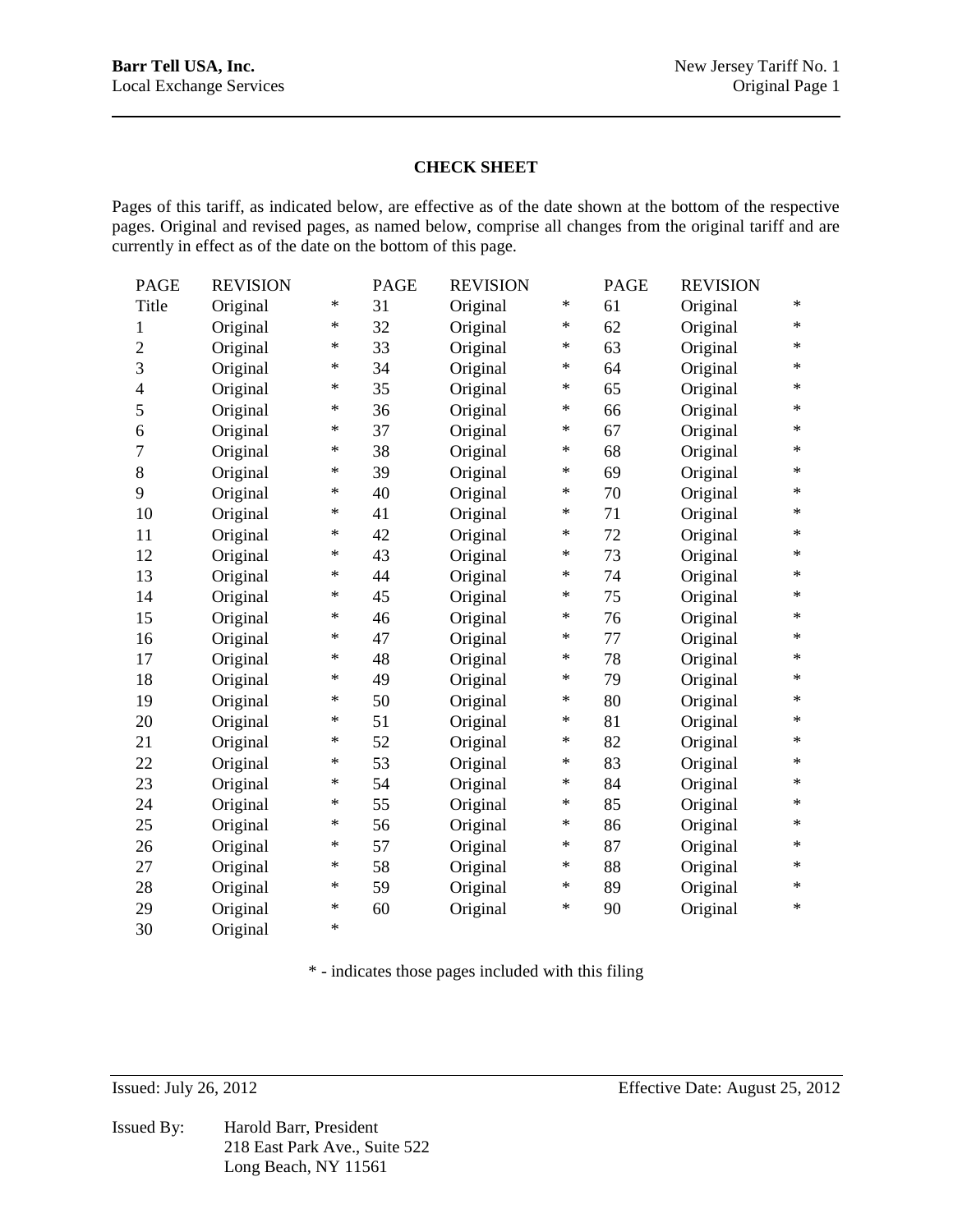# **CHECK SHEET, (CONT'D.)**

| PAGE | <b>REVISION</b> |        | PAGE | <b>REVISION</b> | PAGE | <b>REVISION</b> |
|------|-----------------|--------|------|-----------------|------|-----------------|
| 91   | Original        | $\ast$ |      |                 |      |                 |
| 92   | Original        | $\ast$ |      |                 |      |                 |
| 93   | Original        | $\ast$ |      |                 |      |                 |
| 94   | Original        | $\ast$ |      |                 |      |                 |
| 95   | Original        | $\ast$ |      |                 |      |                 |
| 96   | Original        | $\ast$ |      |                 |      |                 |
| 97   | Original        | $\ast$ |      |                 |      |                 |
| 98   | Original        | $\ast$ |      |                 |      |                 |
| 99   | Original        | $\ast$ |      |                 |      |                 |
| 100  | Original        | $\ast$ |      |                 |      |                 |
| 101  | Original        | $\ast$ |      |                 |      |                 |
| 102  | Original        | $\ast$ |      |                 |      |                 |
| 103  | Original        | $\ast$ |      |                 |      |                 |
| 104  | Original        | $\ast$ |      |                 |      |                 |
| 105  | Original        | $\ast$ |      |                 |      |                 |
| 106  | Original        | $\ast$ |      |                 |      |                 |
| 107  | Original        | $\ast$ |      |                 |      |                 |
| 108  | Original        | $\ast$ |      |                 |      |                 |
| 109  | Original        | $\ast$ |      |                 |      |                 |
| 110  | Original        | $\ast$ |      |                 |      |                 |
| 111  | Original        | $\ast$ |      |                 |      |                 |
| 112  | Original        | $\ast$ |      |                 |      |                 |

\* - Indicates pages included with this filing.

Issued By: Harold Barr, President 218 East Park Ave., Suite 522 Long Beach, NY 11561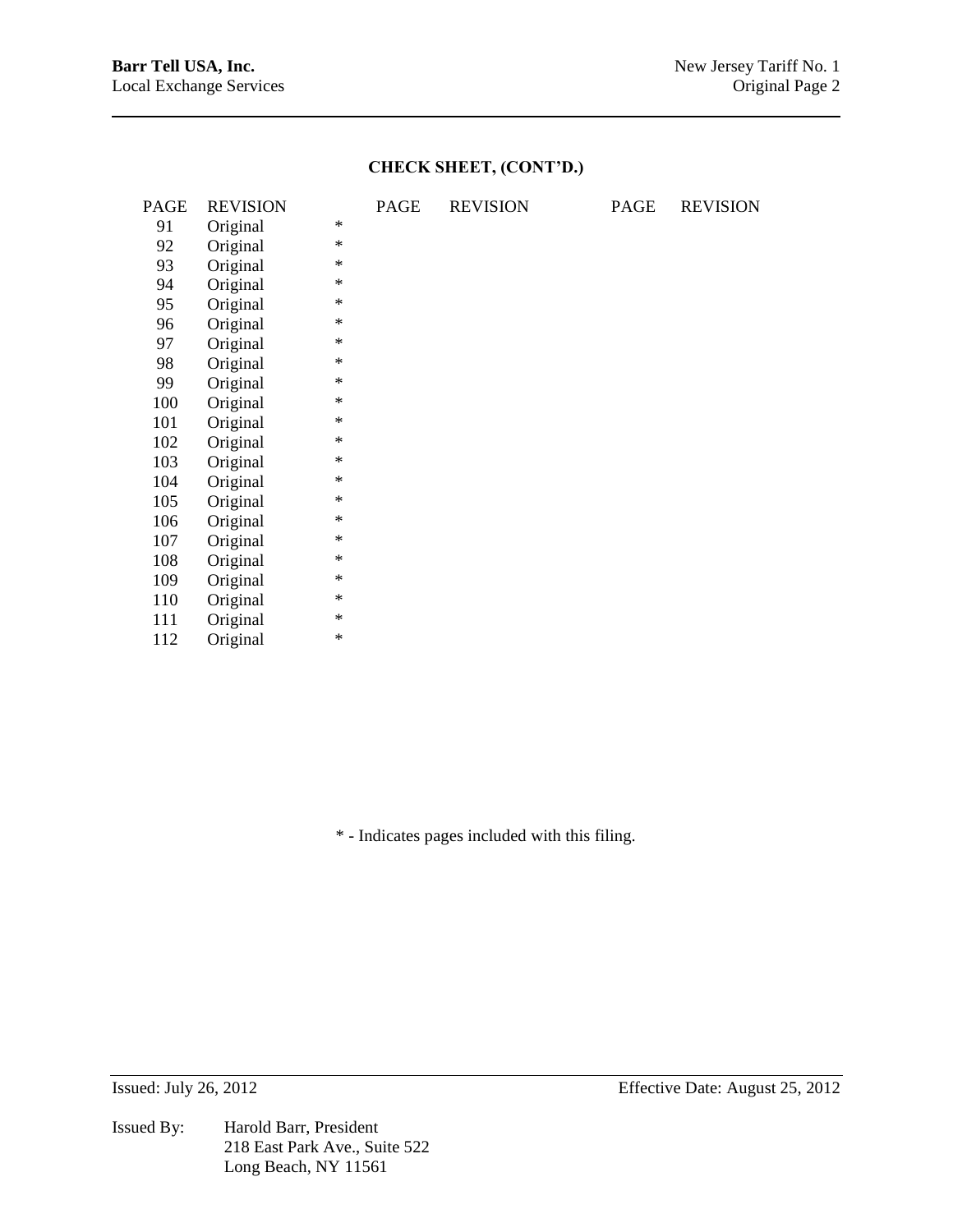# **TABLE OF CONTENTS**

**Issued: July 26, 2012**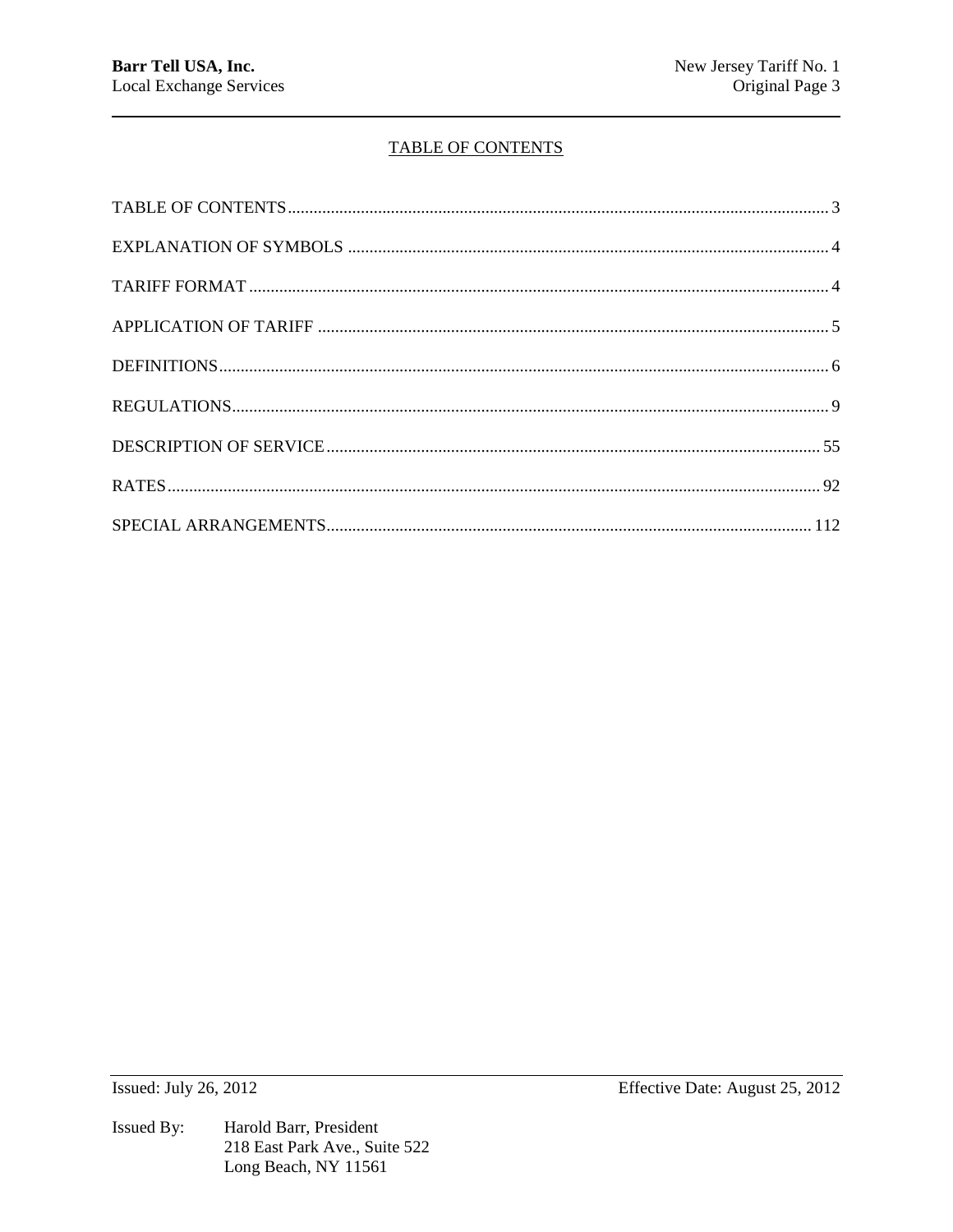# EXPLANATION OF SYMBOLS

The following symbols shall be used in this tariff for the purpose indicated below:

- C To signify changed regulation.
- D To signify discontinued rate or regulation.
- I To signify increased rate.
- M To signify a move in the location of text.
- N To signify new rate or regulation.
- R To signify reduced rate.
- T To signify a change in text but no change in rate or regulation.

# TARIFF FORMAT

- A. Page Numbering Page numbers appear in the upper right corner of the page. Each page is numbered sequentially. However, a new page is occasionally added to the Tariff. When a new page is added between those already in effect, a decimal is added. For example, a new page added between page 15 and page 16 would be page 15.1.
- B. Page Revision Numbers Revision numbers also appear in the upper right corner of each page. These numbers are used to determine the most current page version on file with the Board of Public Utilities B New Jersey. For example, the 4th Revised Page 15 Cancels the 3rd Revised Page 15.
- C. Paragraph Numbering Sequence Each level of paragraph numbering herein is subservient to its next higher level as shown:

2 2.1 2.1.1 2.1.1.A 2.1.1.A.1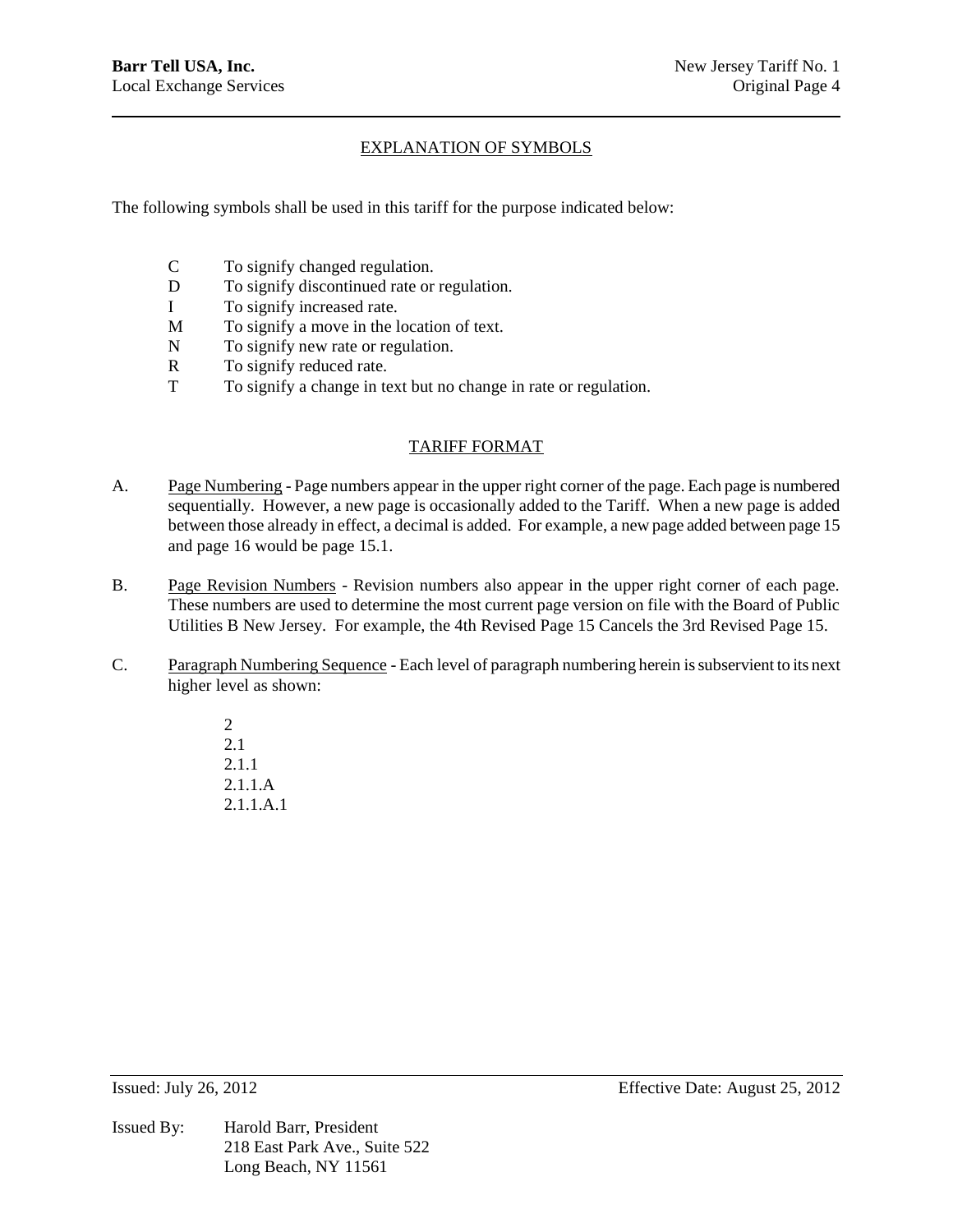# APPLICATION OF TARIFF

This tariff sets forth the service offerings, rates, terms and conditions applicable to the furnishing of local exchange end-user communications services by Barr Tell USA, Inc., hereinafter referred to as the Company, to customers within the State of New Jersey.

Issued By: Harold Barr, President 218 East Park Ave., Suite 522 Long Beach, NY 11561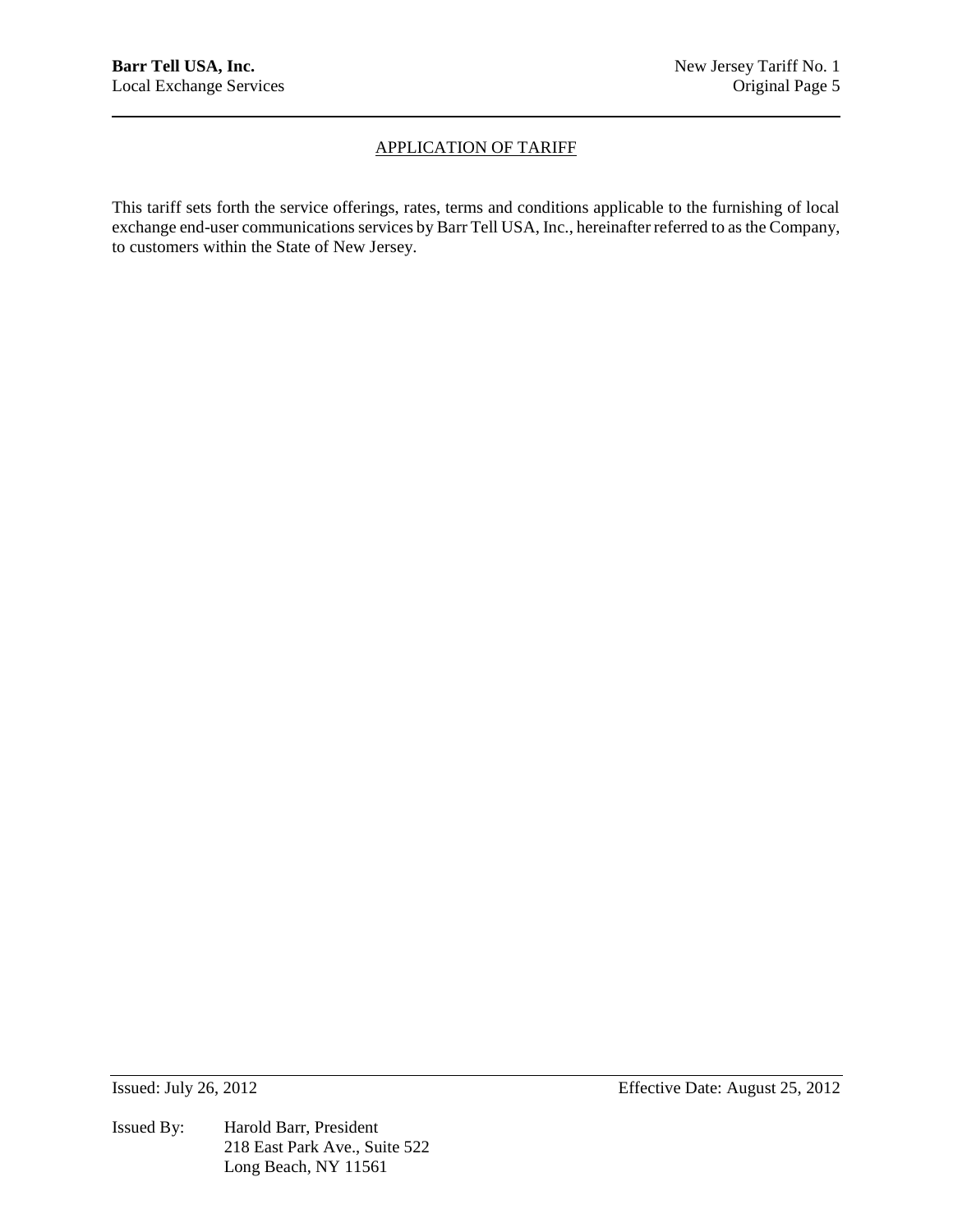# DEFINITIONS

Certain terms used generally throughout this tariff are defined below.

Access Line: A circuit between the station protector on the Customer's telephone service or PBX to, and including, the serving central office main frame.

Advance Payment: Part or all of a payment required before the start of service.

Authorized User: A person, firm corporation, or any other entity authorized by the Customer to communicate utilizing the Company's service.

Board: The Board of Public Utilities of the State of New Jersey.

Business or Commercial Customer: In general, Business Customers are those who have access lines that terminate at offices, mills, stores or a business location. Business rates apply if the service is used primarily or substantially for business purposes even if the access line does not terminate at a business location, or if the access line has a business directory listing.

Call: A completed connection established between a calling station and one or more called stations.

Collect Billing: A billing arrangement whereby the originating caller may bill the charges for a call to the called party, provided the called party agrees to accept the charges.

Company: Barr Tell USA, Inc., the issuer of this tariff.

Customer or Subscriber: The person, firm or corporation that orders service and is responsible for the payment of charges and compliance with the Company's regulations.

Direct Inward Dial (or "DID"): A service attribute that routes incoming calls directly to stations, by-passing a central answering point.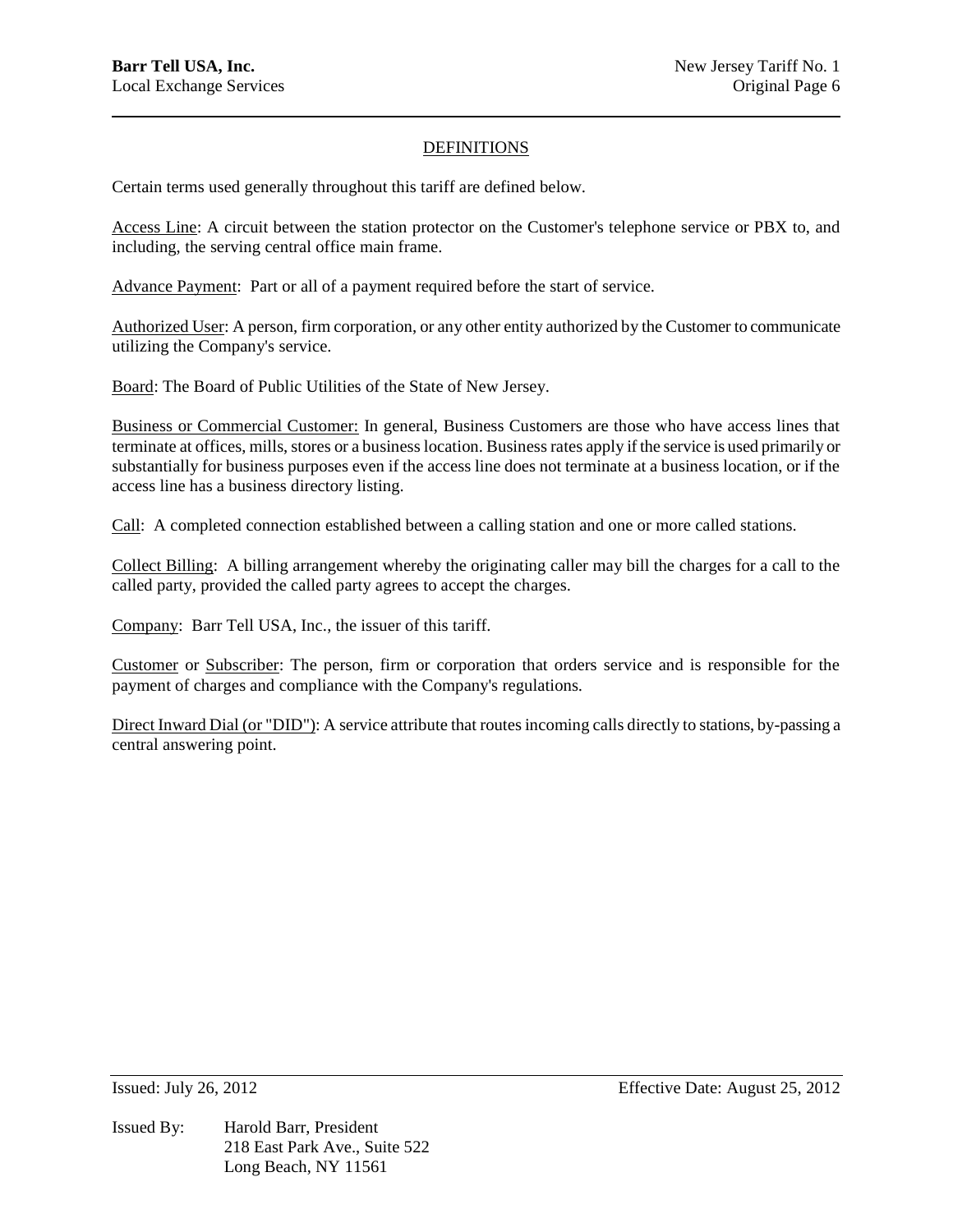# DEFINITIONS

Hunting: Routes a call to an idle station line in a prearranged group when the called station line is busy.

ILEC: Incumbent Local Exchange Company.

Joint User: A person, firm or corporation that is designated by the Customer as a user of services furnished to the Customer by Company and to whom a portion of the charges for the service will be billed under a joint user arrangement as specified herein.

LATA: A Local Access and Transport Area established pursuant to the Modification of Final Judgment entered by the United States District Court for the District of Columbia in Civil Action No. 82-0192; or any other geographic area designated as a LATA in the National Exchange Carrier Association, Inc. Tariff F.C.C. No. 4.

Local Exchange Carrier or (LEC): Denotes any individual, partnership, association, joint-stock company, trust or corporation engaged in providing switched communication within an exchange.

Nonrecurring Charges or NRCs: One-time charges most often associated with installation, ordering, or account establishment.

Station-to-Station Call: A service whereby an End User places a non-Person-to-Person call with the assistance of an operator.

Person-to-Person Call: A service whereby the person originating the call specifies a particular person to be reached, or a particular station, room number, department, or office to be reached through a PBX attendant.

Recurring Charges (MRCs): The monthly charges to the Customer for services, facilities and equipment, that continue for the agreed upon duration of the service. ICB arrangements will be made where Customerspecific requirements involve special facilities, equipment, construction, design and engineering, and/or power or other utility requirements, unusual site conditions, deviations from the Technical Specifications, unique Services or components of Service not specified in this Tariff, and other unique or special circumstances, all as determined solely by the Company. Rates and charges for ICBs will reflect the costs incurred by the Company and may include, but are not limited to, monthly rates, nonrecurring charges, or combinations thereof.

Issued By: Harold Barr, President 218 East Park Ave., Suite 522 Long Beach, NY 11561

Issued: September 26, 2014 Effective Date: August 25, 2012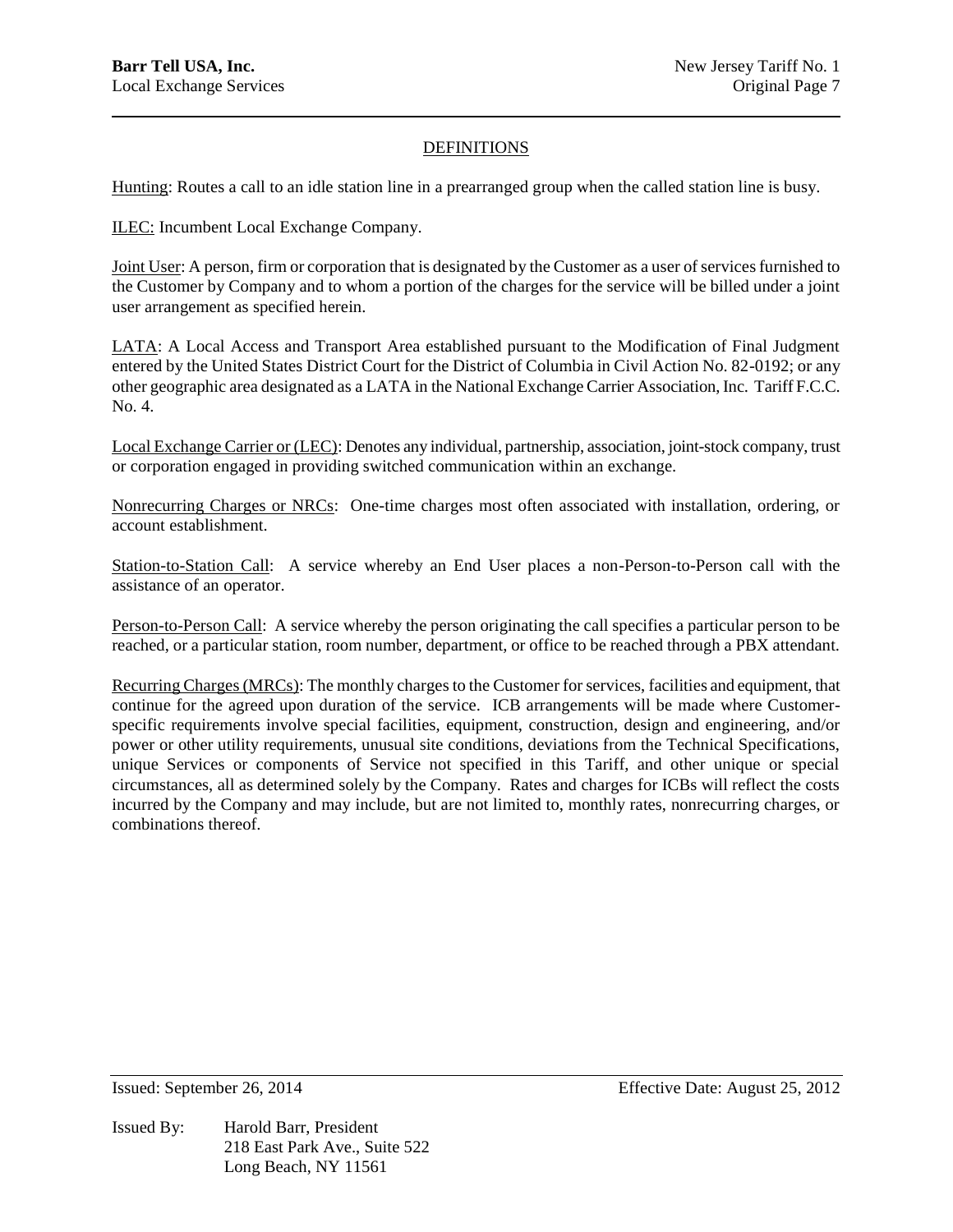# DEFINITIONS

Service Commencement Date: The first day following the date on which the Company notifies the Customer that the requested service or facility is available for use, unless extended by the Customer's refusal to accept service that does not conform to standards set forth in the Service Order or this tariff, in which case the Service Commencement Date is the date of the Customer's acceptance. The Company and Customer may mutually agree on a substitute Service Commencement Date.

Service Order: The written request for Services executed by the Customer and the Company in the format devised by the Company. The signing of a Service Order by the Customer and acceptance by the Company initiates the respective obligations of the parties as set forth therein and pursuant to this tariff, but the duration of the service is calculated from the Service Commencement Date.

Shared: A facility or equipment system or subsystem that can be used simultaneously by several Customers.

Two Way: A service attribute that includes outward dial capabilities for outbound calls and can also be used to carry inbound calls to a central point for further processing.

User or End User: A Customer, Joint User, or any other person authorized by a Customer to use service provided under this tariff.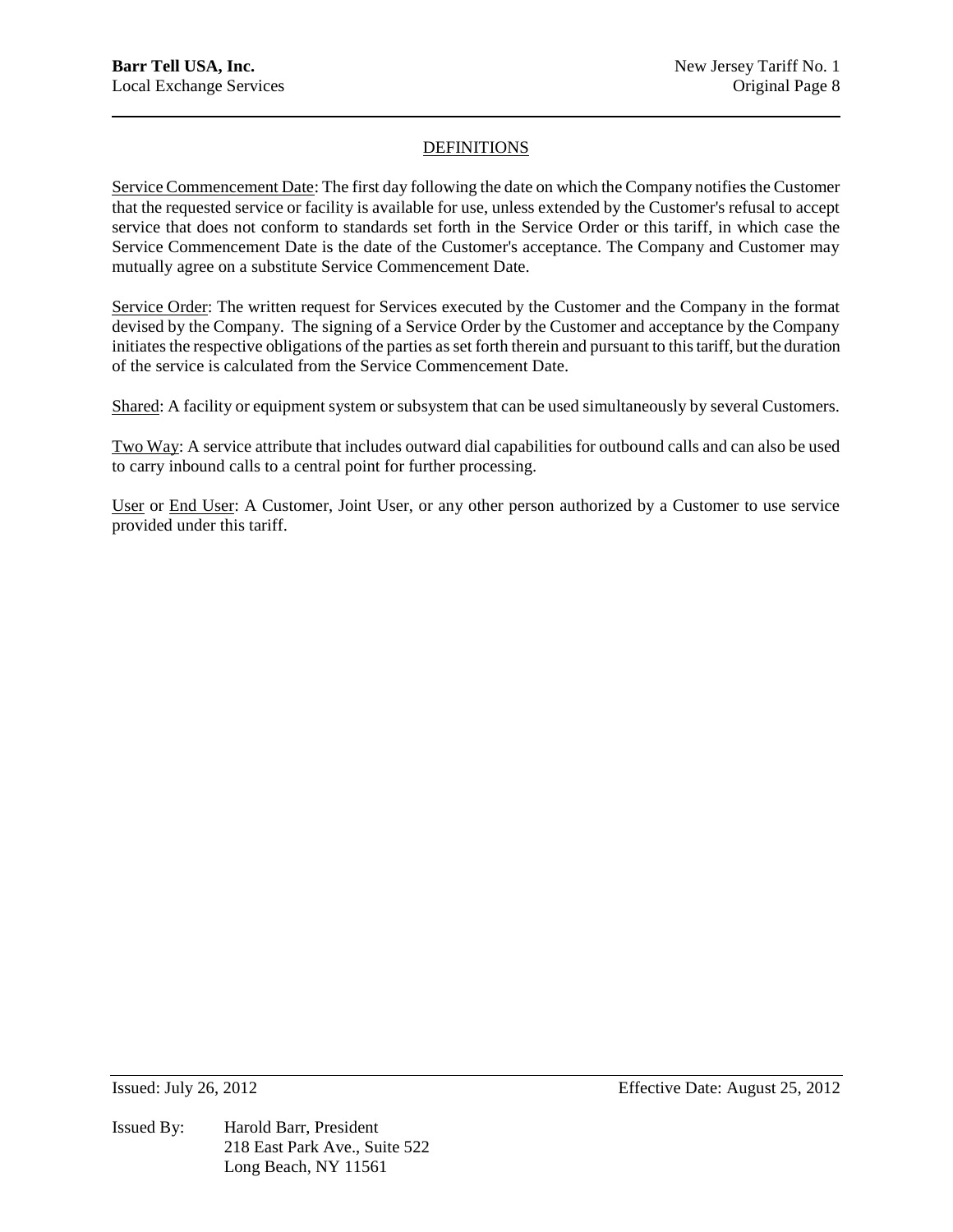### 2.1 Undertaking of the Company

### 2.1.1 Scope

The Company undertakes to furnish communications service pursuant to the terms of this tariff in connection with one-way and/or two-way information transmission between points within the State of New Jersey.

Customers and users may use services and facilities provided under this tariff to obtain access to services offered by other service providers. The Company is responsible under this tariff only for the services and facilities described herein, and it assumes no responsibility for any service provided by any other entity that purchases access to the Company network in order to originate or terminate its own services, or to communicate with its own customers.

#### 2.1.2 Shortage of Equipment or Facilities

- A. The Company reserves the right to limit or to allocate the use of existing facilities, or of additional facilities offered by the Company, when necessary because of lack of facilities, or due to any other cause beyond the Company's control.
- B. The furnishing of service under this tariff is subject to the availability on a continuing basis of all the necessary facilities and is limited to the capacity of the Company's facilities as well as facilities the Company may obtain from other carriers to furnish service from time to time as required at the sole discretion of the Company.

Issued By: Harold Barr, President 218 East Park Ave., Suite 522 Long Beach, NY 11561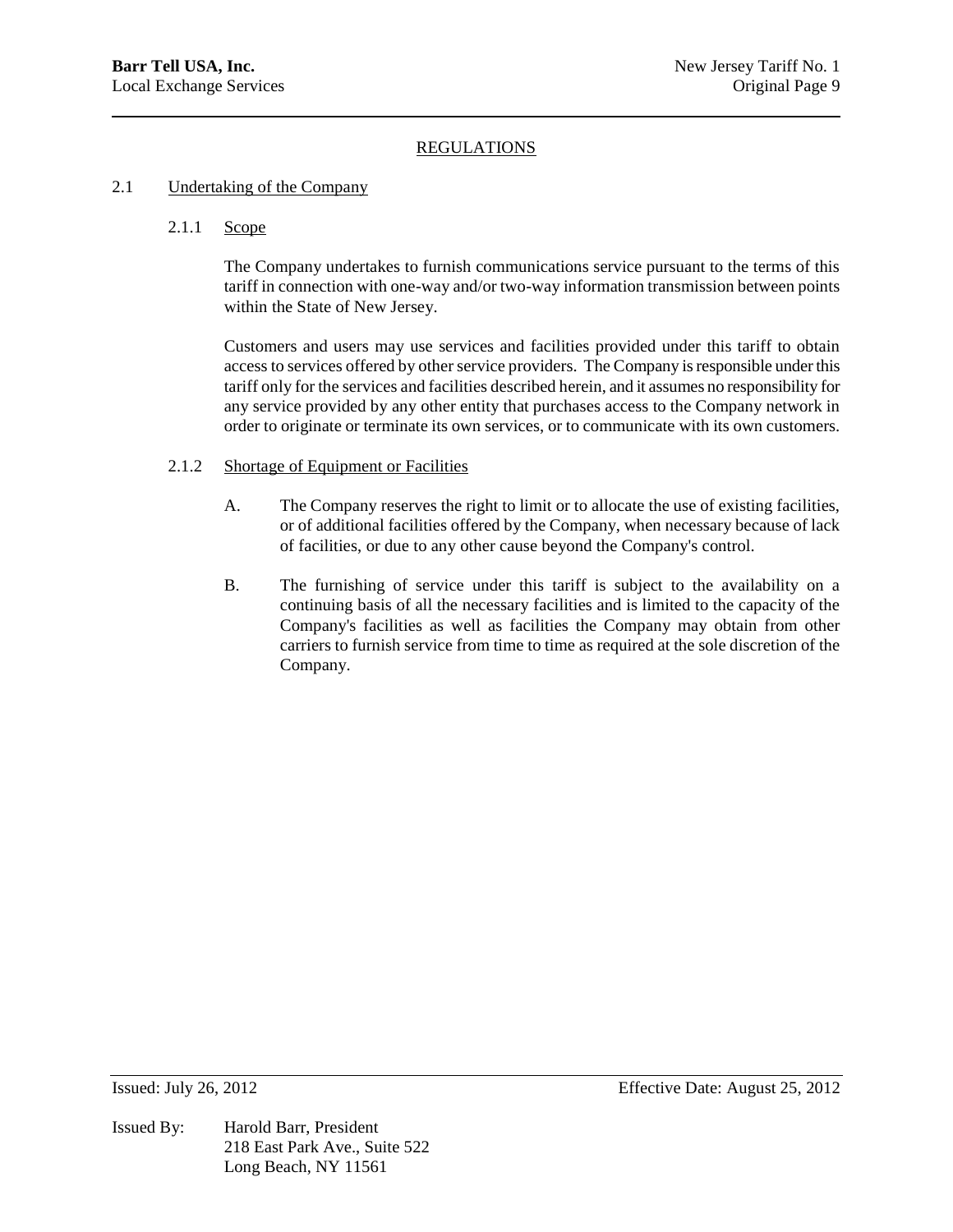### 2.1 Undertaking of the Company (Cont'd)

### 2.1.3 Terms and Conditions

- A. Service is provided on the basis of a minimum period of at least one month, 24 hours per day. For the purpose of computing charges in this tariff, a month is considered to have 30 days.
- B. Customers may be required to enter into written Service Orders which shall contain or reference a specific description of the service ordered, the rates to be charged, the duration of the services, and the terms and conditions in this tariff. Customers will also be required to execute any other documents as may be reasonably requested by the Company.
- C. Where a term longer than one month has been specified herein, or in applicable contracts, the initial term will automatically renew for successive one (1) year periods (or as otherwise identified in an applicable contract), unless the Customer notifies the Company in writing of its desire not to renew at least sixty (60) days prior to the expiration of the then-current term, or unless the Company has already provided notice of its intent to terminate the Agreement.

In the event such an automatic contract renewal is determined to be unenforceable due to applicable state or federal law, the customer will revert to a month-to-month arrangement upon expiration of the initial term at rates specified herein. If month-tomonth rates are not available under this tariff, the month-to-month rates charged for the expired term arrangement will equal 1.25 times the monthly rates charged for the service prior to the expiration of the term.

- D. Service may be terminated upon written notice to the Customer if:
	- 1. the Customer is using the service in violation of this tariff; or
	- 2. the Customer is using the service in violation of the law.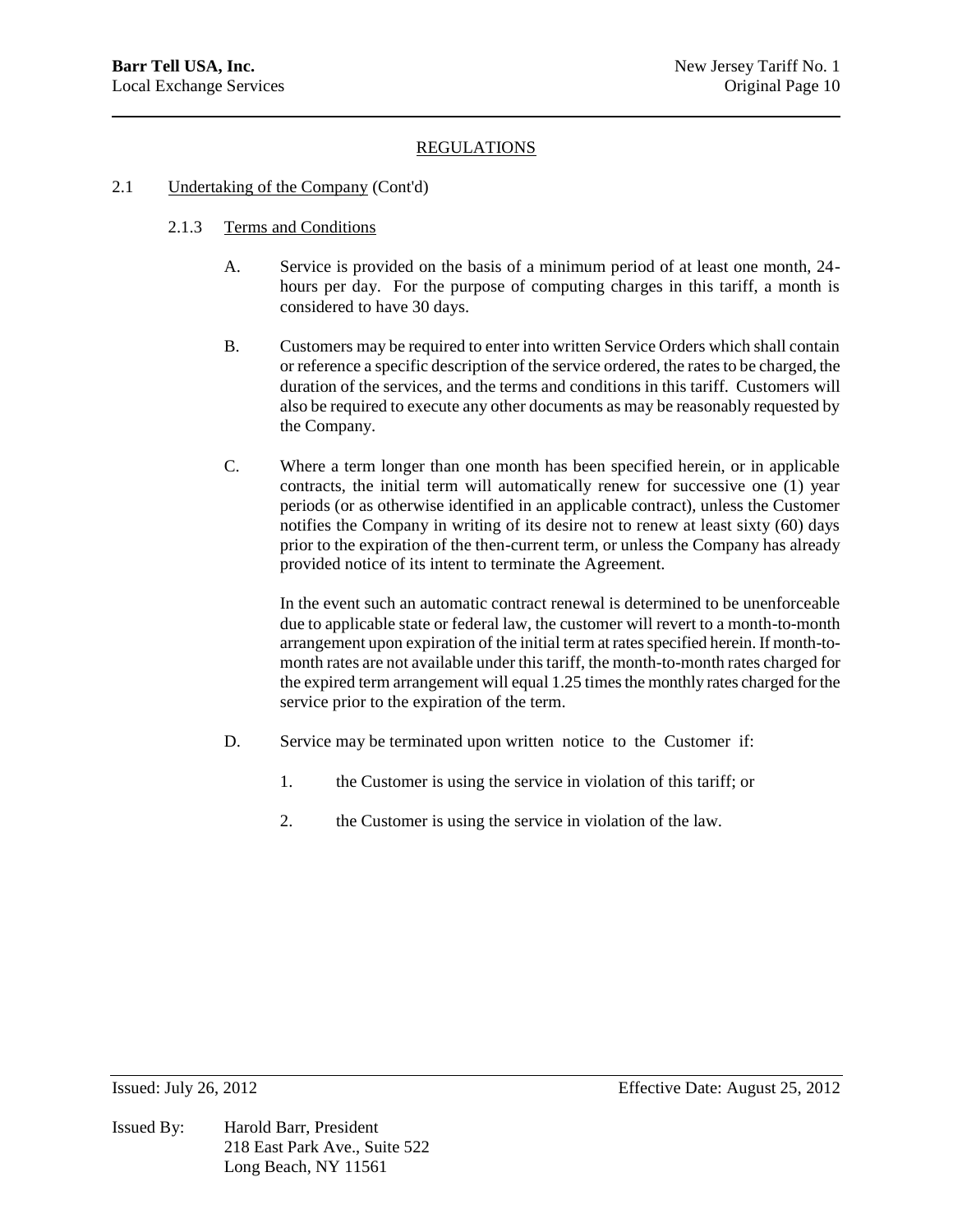### 2.1 Undertaking of the Company (Cont'd)

- 2.1.4 Liability of the Company
	- A. The liability of the Company for damages arising out of the furnishing of its Services, including but not limited to mistakes, omissions, interruptions, delays, or errors, or other defects, representations, or use of these services or arising out of the failure to furnish the service, whether caused by acts or omission, in no event shall exceed an amount equivalent to the proportionate charge to the Customer for the period during which the faults in transmission occur. The extension of such allowances for interruption shall be the sole remedy of the Customer and the sole liability of the Company. The Company will not be liable for any direct, indirect, incidental, special, consequential, exemplary or punitive damages to Customer as a result of any Company service, equipment or facilities, or the acts or omissions or negligence of the Company's employees or agents.
	- B. The Company shall not be liable for any delay or failure of performance or equipment due to causes beyond its control, including but not limited to: acts of God, fire, flood, explosion or other catastrophes; any law, order, regulation, direction, action, or request of the United States Government, or of any other government, including state and local governments having or claiming jurisdiction over the Company, or of any department, agency, commission, bureau, corporation, or other instrumentality of any one or more of these federal, state, or local governments, or of any civil or military authority; national emergencies; insurrections; riots; wars; unavailability of rights-of-way or materials; or strikes, lock-outs, work stoppages, or other labor difficulties.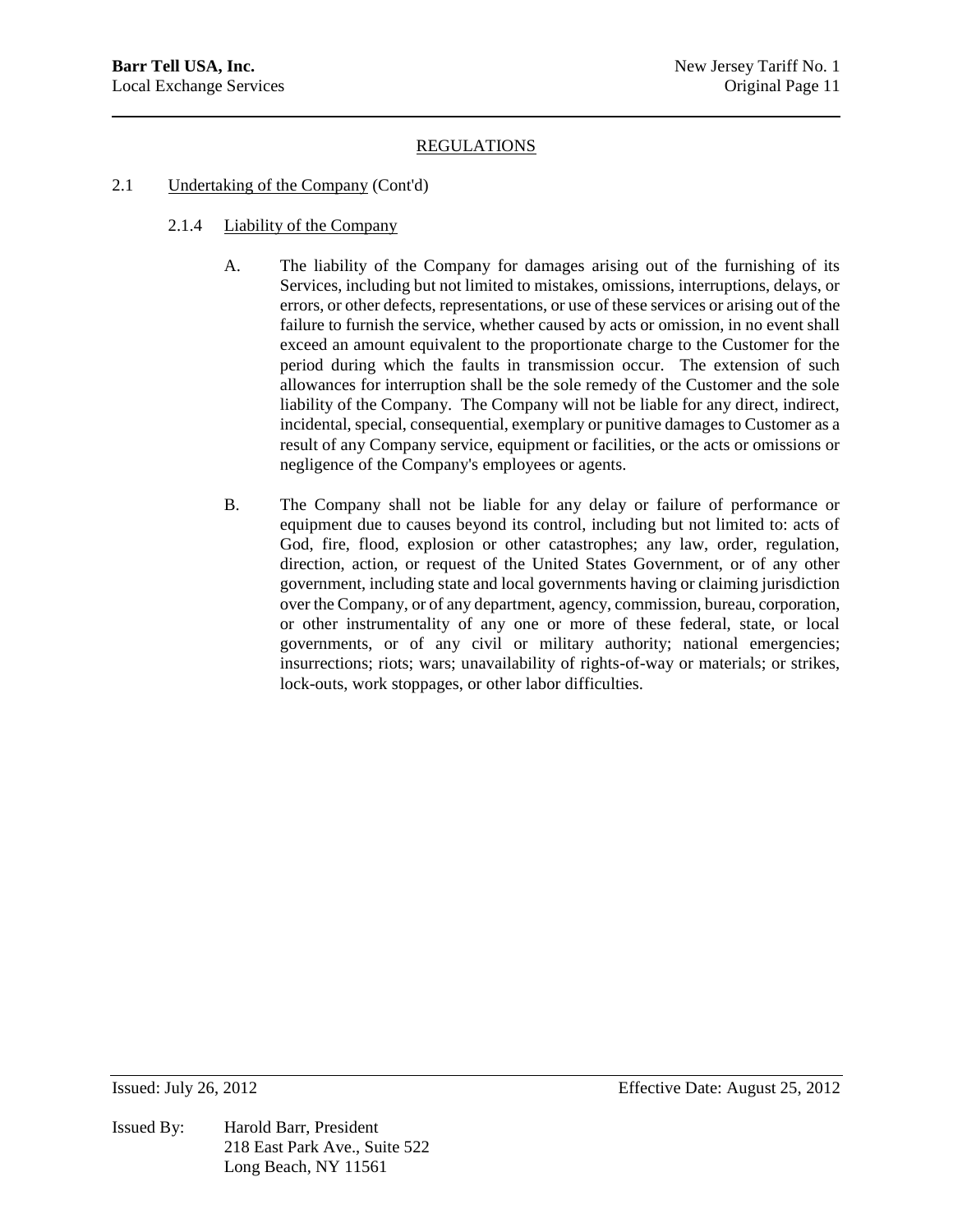#### 2.1 Undertaking of the Company (Cont'd)

- 2.1.4 Liability of the Company (Cont'd)
	- C. The Company shall not be liable for any act or omission of any entity furnishing to the Company or to the Company's Customers facilities or equipment used for or with the services the Company offers.
	- D. The Company shall not be liable for any damages or losses due to the fault or negligence of the Customer or due to the failure or malfunction of Customerprovided equipment or facilities.
	- E. The Company does not guarantee nor make any warranty with respect to installations it provides for use in a hazardous environment. The Customer indemnifies and holds the Company harmless from any and all loss, claims, demands, suits, or other action, or any liability whatsoever, whether suffered, made, instituted, or asserted by any other party or person(s), and for any loss, damage, or destruction of any property, whether owned by the Customer or others, caused or claimed to have been caused directly or indirectly by the installation, operation, failure to operate, maintenance, condition, location, or use of any installation so provided.
	- F. The Company is not liable for any defacement of or damage to Customer premises resulting from the furnishing of services or equipment on such premises or the installation or removal thereof, unless such defacement or damage is caused by negligence or willful misconduct of the Company's agents or employees.
	- G. The Company shall be indemnified, defended and held harmless by the Customer against any claim, loss or damage arising from Customer's use of services, involving claims for libel, slander, invasion of privacy, or infringement of copyright arising from the Customer's own communications.

Issued By: Harold Barr, President 218 East Park Ave., Suite 522 Long Beach, NY 11561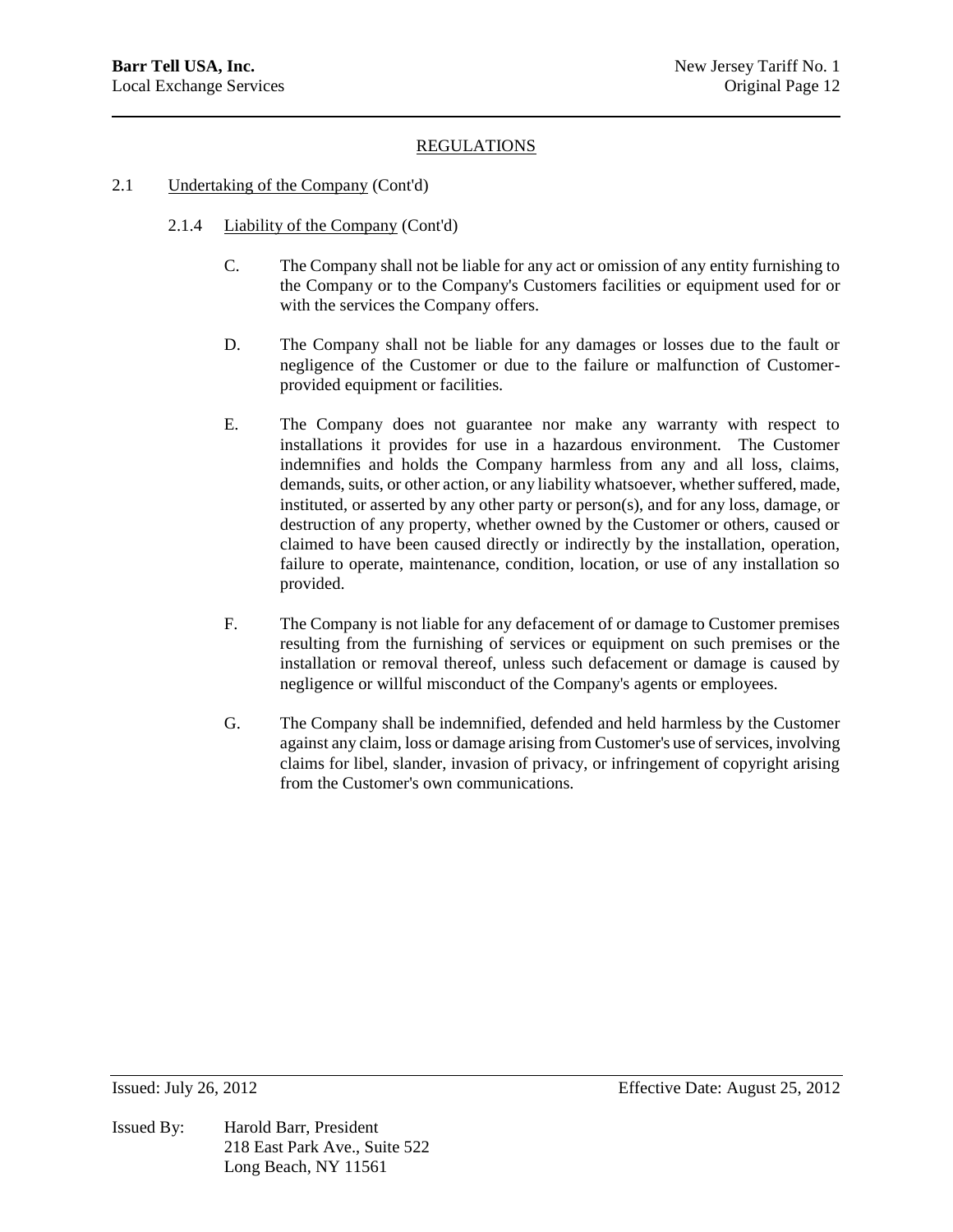#### 2.1 Undertaking of the Company (Cont'd)

- 2.1.4 Liability of the Company (Cont'd)
	- H. The entire liability for any claim, loss, damage or expense from any cause whatsoever shall in no event exceed sums actually paid to the Company by the Customer for the specific services giving rise to the claim. No action or proceeding against the Company shall be commenced more than one year after the service is rendered.
	- I. The Company makes no warranties or representations, express or implied either in fact or by operation of law, statutory or otherwise, including warranties of merchantability or fitness for a particular use, except those expressly set forth herein.
	- J. The liability of the Company for damages of any nature arising from errors, mistakes, omissions, interruptions, or delays of the Company, its agents, servants, or employees, in the course of establishing, furnishing, rearranging, moving, terminating, changing or removing the service or facilities or equipment shall not exceed an amount equal to the charges applicable under this tariff (calculated on a proportionate basis where appropriate, at the sole discretion of the Company) to the period during which such error, mistake, omission, interruption or delay occurs.
	- K. In no event shall the Company be liable for any incidental, indirect, special, or consequential damages (including, without limitation, lost revenue or profits) of any kind whatsoever regardless of the cause or foreseeability thereof.
	- L. The Company is not liable for damages arising from errors or omissions in the making up or printing of directories, in the submission or specification of listing information for purposes of Directory Assistance or other industry databases, or in accepting listings as presented by the Customer.
	- M. The Company is not liable for any act or omission of any other communications provider which furnishes a portion of the service.

Issued By: Harold Barr, President 218 East Park Ave., Suite 522 Long Beach, NY 11561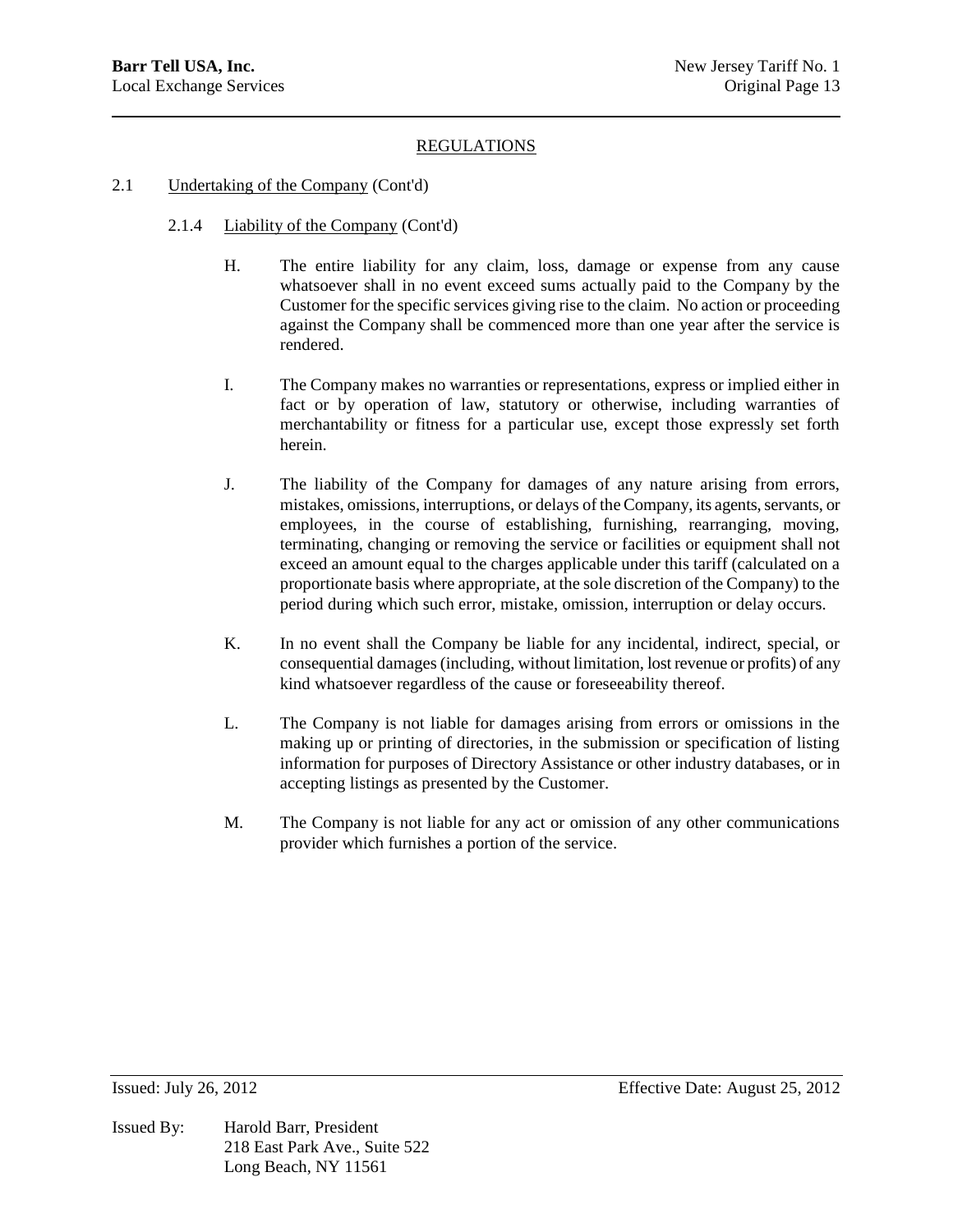### 2.1 Undertaking of the Company (Cont'd)

### 2.1.5 Notification of Service-Affecting Activities

The Company will provide the Customer reasonable notification of service-affecting activities that may occur in normal operation of its business. Such activities may include, but are not limited to, equipment or facilities additions, removals or rearrangements and routine preventative maintenance. Generally, such activities are not specific to an individual Customer but affect many Customers' services. No specific advance notification period is applicable to all service activities. The Company will work cooperatively with the Customer to determine the reasonable notification requirements. With some emergency or unplanned service-affecting conditions, such as an outage resulting from cable damage, notification to the Customer may not be possible.

Issued By: Harold Barr, President 218 East Park Ave., Suite 522 Long Beach, NY 11561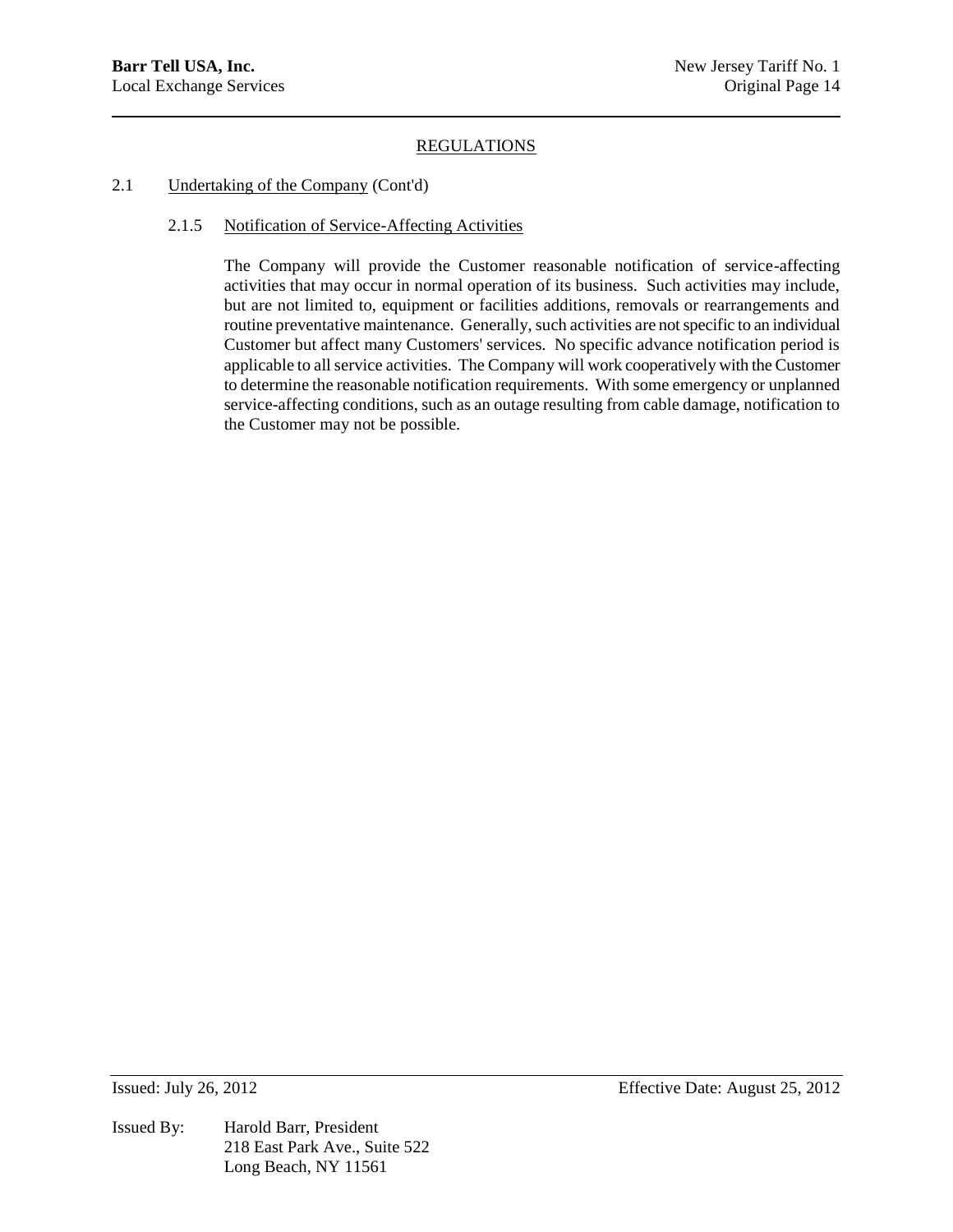- 2.1 Undertaking of the Company (Cont'd)
	- 2.1.6 Provision of Equipment and Facilities
		- A. The Company shall use reasonable efforts to make available services to a Customer on or before a particular date, subject to the provisions of, and compliance by the Customer with, the regulations contained in this tariff. The Company will generally provide installation of service whereby seventy-five percent of regular installations are provided within five working days of the due date mutually agreed upon by the Company and the Customer. Company liability for any delays in commencing service to any Customer is set forth in Section 2.1.4 herein.
		- B. The Company shall use reasonable efforts to maintain only the facilities and equipment that it furnishes to the Customer. The Customer may not, nor may the Customer permit others to, rearrange, disconnect, remove, attempt to repair, or otherwise interfere with any of the facilities or equipment installed by the Company, except upon the written consent of the Company.
		- C. The Company may substitute, change or rearrange any equipment or facility at any time and from time to time, but shall not thereby alter the technical parameters of the service provided the Customer.
		- D. Equipment the Company provides or installs at the Customer Premises for use in connection with the services the Company offers shall not be used for any purpose other than that for which it was provided by the Company.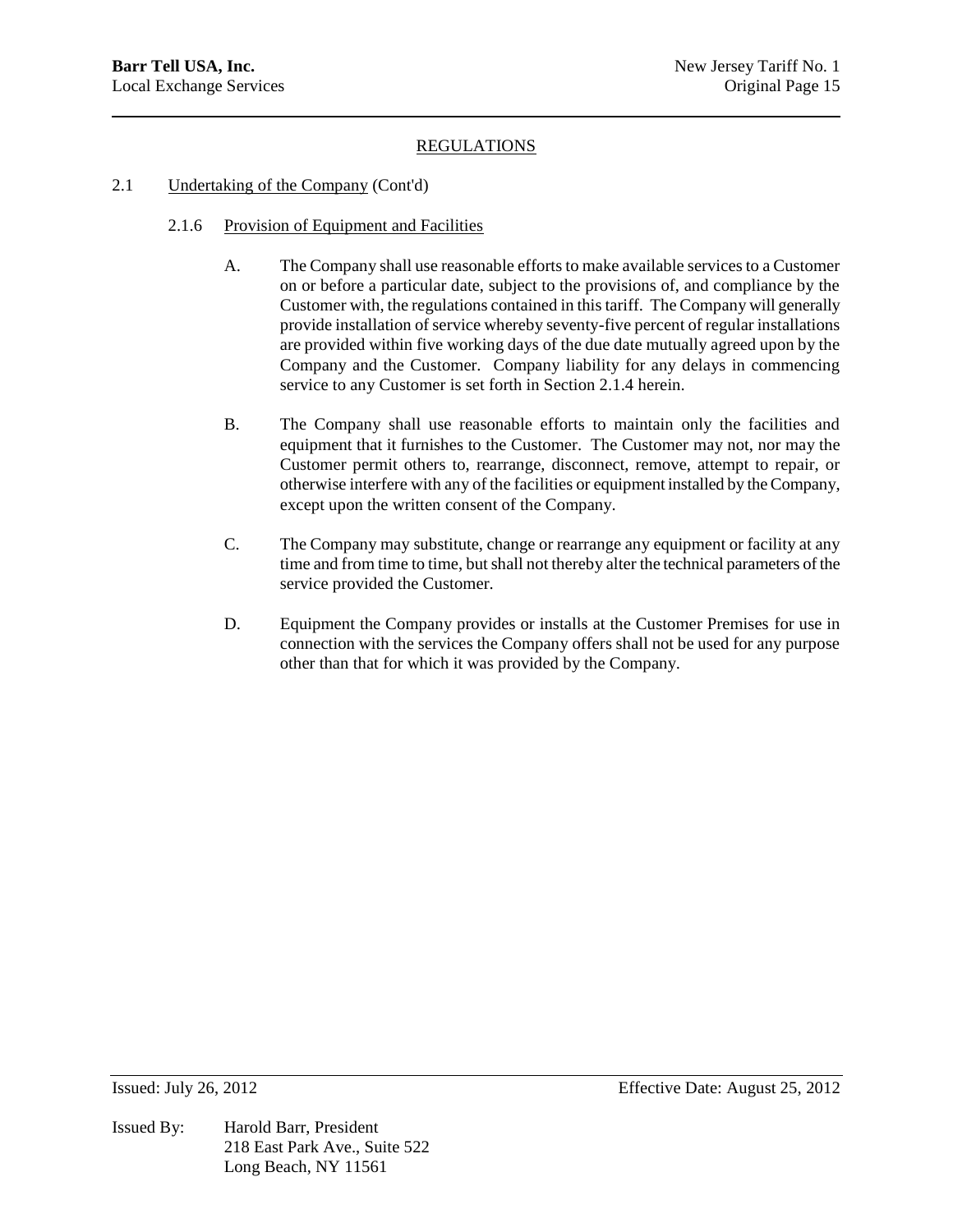### 2.1 Undertaking of the Company (Cont'd)

- 2.1.6 Provision of Equipment and Facilities (Cont'd)
	- E. The Customer shall be responsible for the payment of a Premises Visit Charge as set forth herein for visits by the Company's agents or employees to the Premises of the Customer when the service difficulty or trouble report results from the use of equipment or facilities provided by any party other than the Company, including, but not limited to, the Customer.
	- F. The Company shall not be responsible for the installation, operation, or maintenance of any Customer-provided communications equipment. Where such equipment is connected to the facilities furnished pursuant to this tariff, the responsibility of the Company shall be limited to the furnishing of facilities offered under this tariff and to the maintenance and operation of such facilities. Subject to this responsibility, the Company shall not be responsible for:
		- 1. the transmission of signals by Customer-provided equipment or for the quality of, or defects in, such transmission; or
		- 2. the reception of signals by Customer-provided equipment.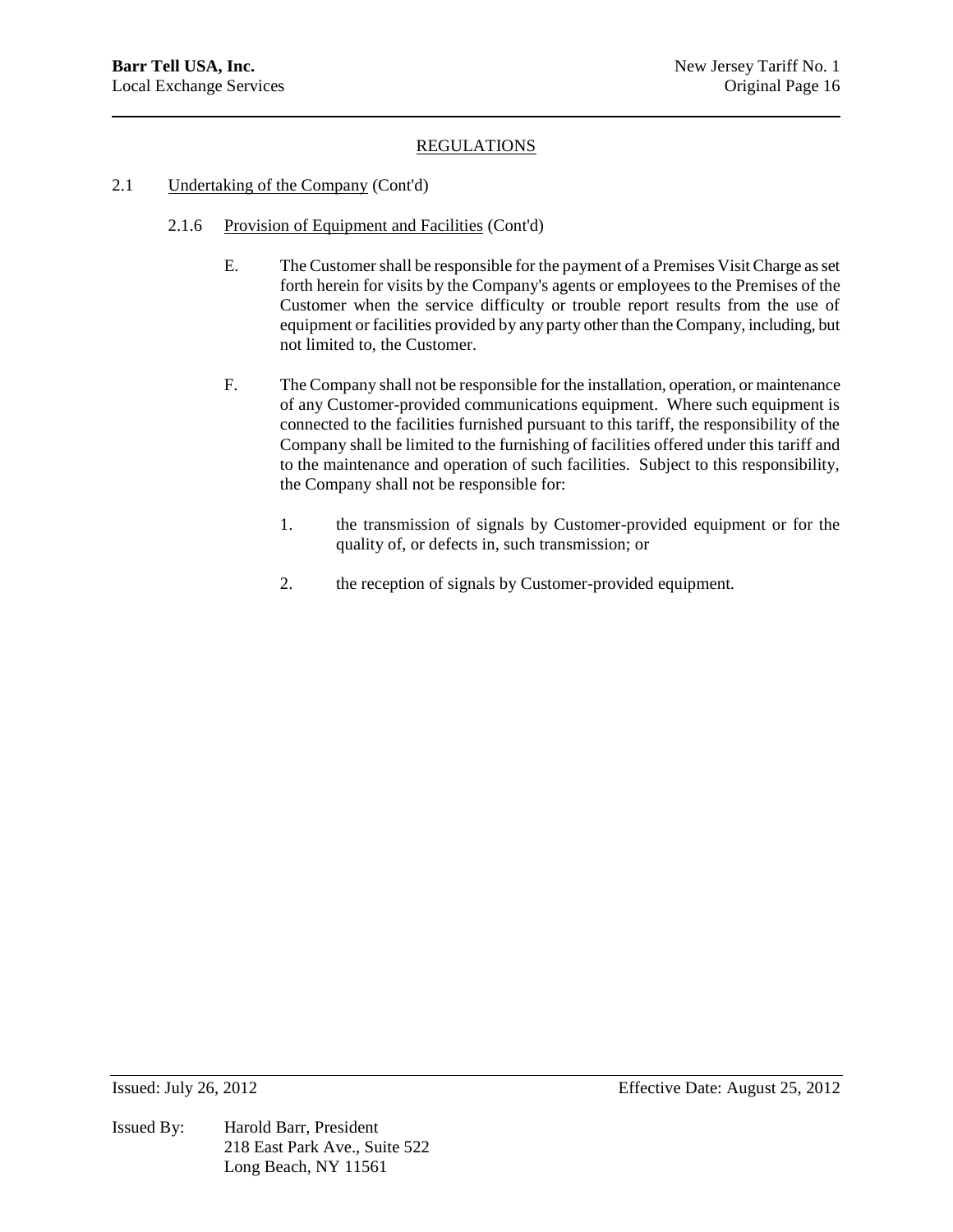#### 2.1 Undertaking of the Company (Cont'd)

- 2.1.7 Universal Emergency Telephone Number Service (911, E911)
	- A. This Tariff does not provide for the inspection or constant monitoring of facilities to discover errors, defects, or malfunctions in the service, nor does the Company undertake such responsibility.
	- B. 911 information consisting of the names, addresses and telephone numbers of all telephone customers is confidential. The Company will release such information only after a 911 call has been received, on a call by call basis, only for the purpose of responding to an emergency call in progress.
	- C. The 911 calling party, by dialing 911, waives the privacy afforded by non-listed and non-published service to the extent that the telephone number, name, and address associated with the originating station location are furnished to the Public Safety Answering Point.
	- D. After the establishment of service, it is the Public Safety Agency's responsibility to continue to verify the accuracy of and to advise the Company of any changes as they occur in street names, establishment of new streets, changes in address numbers used on existing streets, closing and abandonment of streets, changes in police, fire, ambulance or other appropriate agencies' jurisdiction over any address, annexations and other changes in municipal and county boundaries, incorporation of new cities or any other similar matter that may affect the routing of 911 calls to the proper Public Safety Answering Point.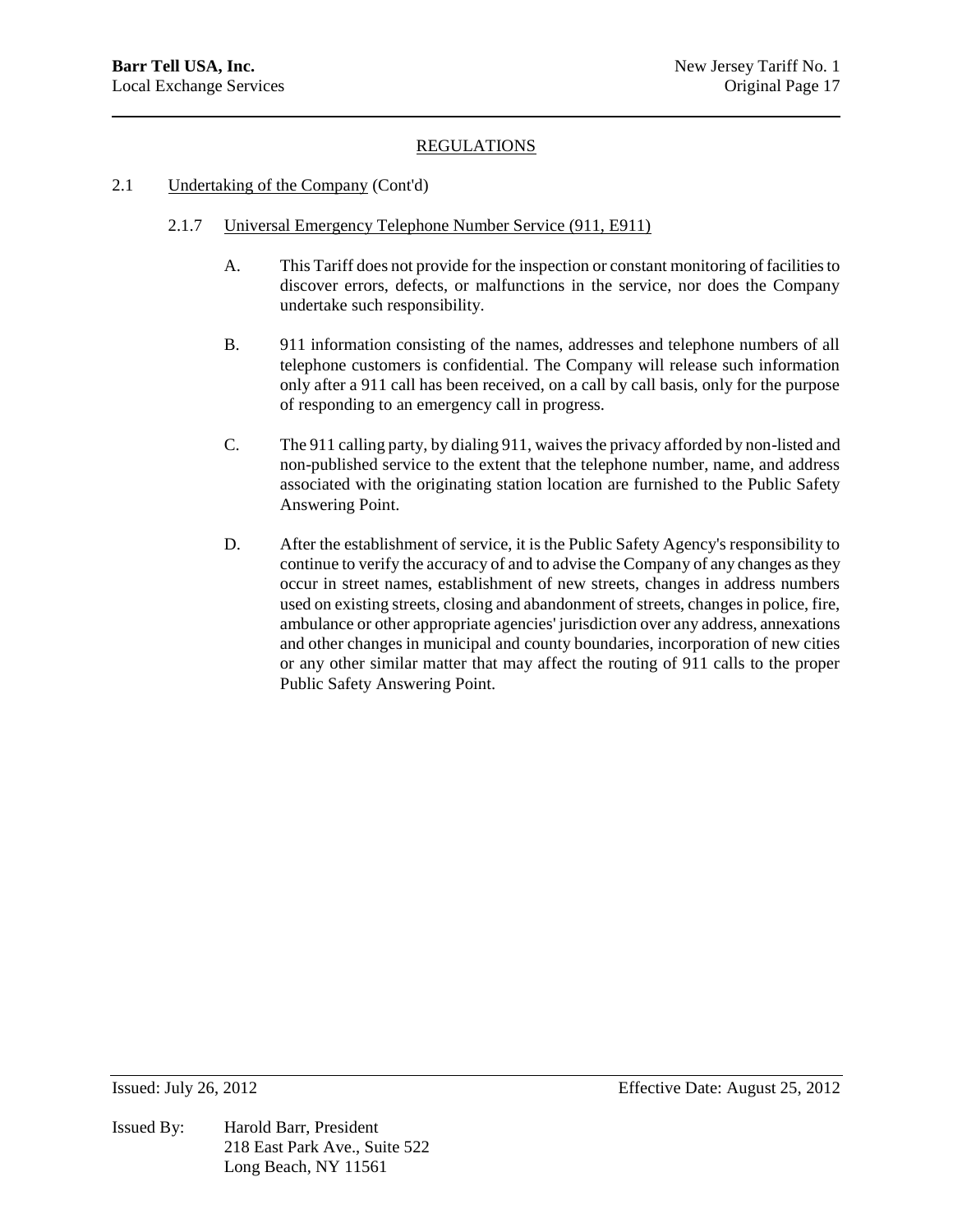# 2.1 Undertaking of the Company (Cont'd)

- 2.1.7 Universal Emergency Telephone Number Service (911, E911), (Cont'd)
	- E. The Company assumes no liability for any infringement, or invasion of any right of privacy of any person or persons caused, or claimed to be caused, directly or indirectly by the use of 911 service. Under the terms of this tariff, the Public Safety Agency must agree, (except where the events, incidents, or eventualities set forth in this sentence are the result of the Company's gross negligence or willful misconduct), to release, indemnify, defend and hold harmless the Company from any and all losses or claims whatsoever, whether suffered, made, instituted, or asserted by the Public Safety Agency or by any other party or person, for any personal injury to or death of any person or persons, or for any loss, damage, or destruction of any property, whether owned by the customer or others. Under the terms of this tariff; the Public Safety Agency must also agree to release, indemnify, defend and hold harmless the Company for any infringement of invasion of the right of privacy of any person or persons, caused or claimed to have been caused, directly or indirectly, by the installation, operation, failure to operate, maintenance, removal, presence, condition, occasion, or use of 911 service features and the equipment associated therewith, or by any services furnished by the Company in connection therewith, including, but not limited to, the identification of the telephone number, address, or name associated with the telephone used by the party or parties accessing 911 service hereunder, and which arise out of the negligence or other wrongful act of the Public Safety Agency, its user, agencies or municipalities, or the employees or agents of any one of them, or which arise out of the negligence, other than gross negligence or willful misconduct, of the Company, its employees or agents.
	- F. 911/E911 service may not be available through certain advanced, IP-based business services or may be in some way limited by comparison to traditional 911/E911 service. Such circumstances include, but are not limited to, relocation of the IPcompatible Customer Premises Equipment (CPE), use by the customer of a nonnative telephone number, broadband connection failure, loss of electrical power (which is a limitation of any telecommunications service that requires power from the Customer's location), and delays that may occur in making a Customer's service location (i.e., Registered Location) available in or through the Automatic Location Identification (ALI) database.

Issued By: Harold Barr, President 218 East Park Ave., Suite 522 Long Beach, NY 11561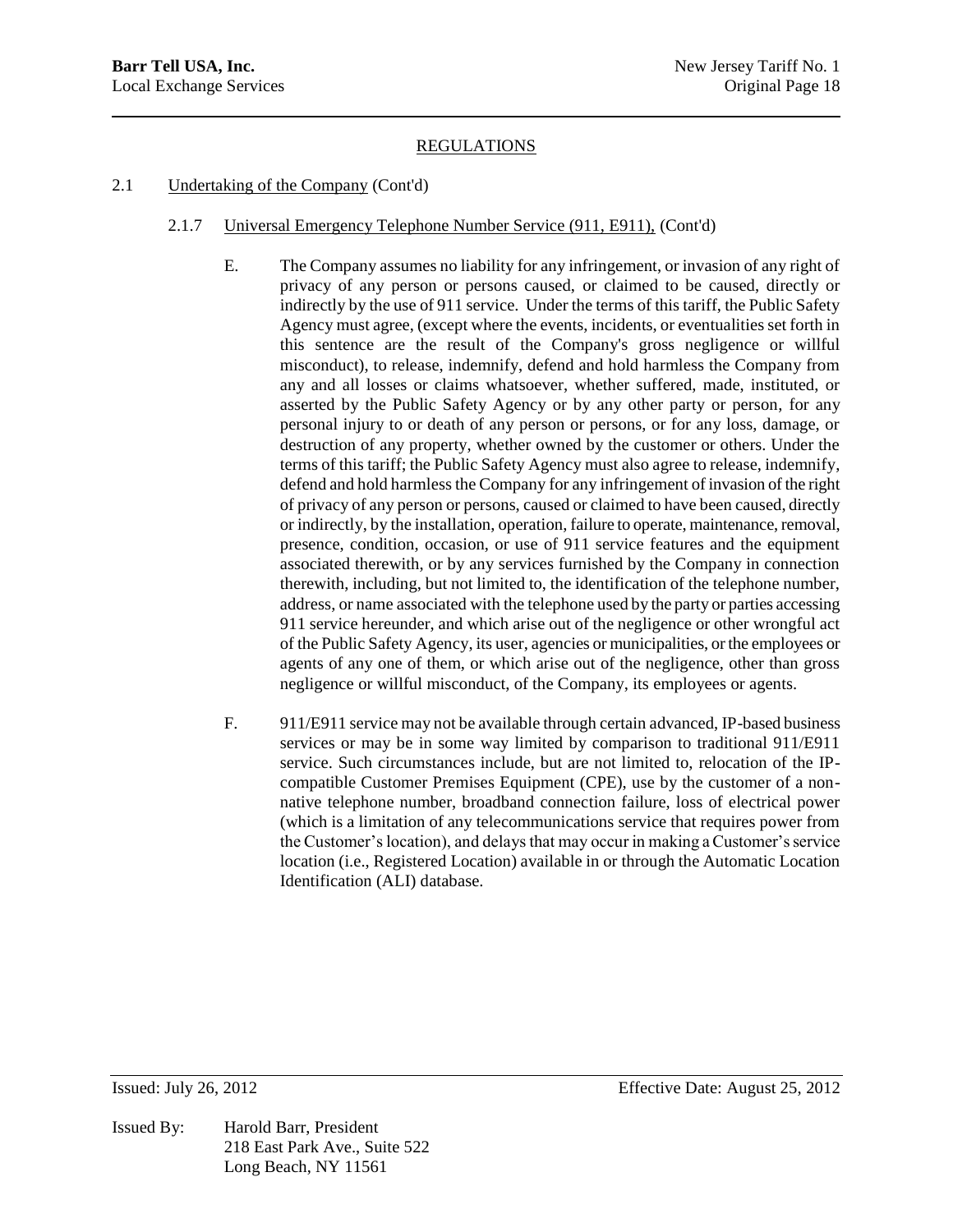### 2.1 Undertaking of the Company (Cont'd)

#### 2.1.8 Non-routine Installation

At the Customer's request, installation and/or maintenance may be performed outside the Company's regular business hours or in hazardous locations. In such cases, charges based on cost of the actual labor, material, or other costs incurred by or charged to the Company will apply. If installation is started during regular business hours but, at the Customer's request, extends beyond regular business hours into time periods including, but not limited to, weekends, holidays, and/or night hours, additional charges may apply.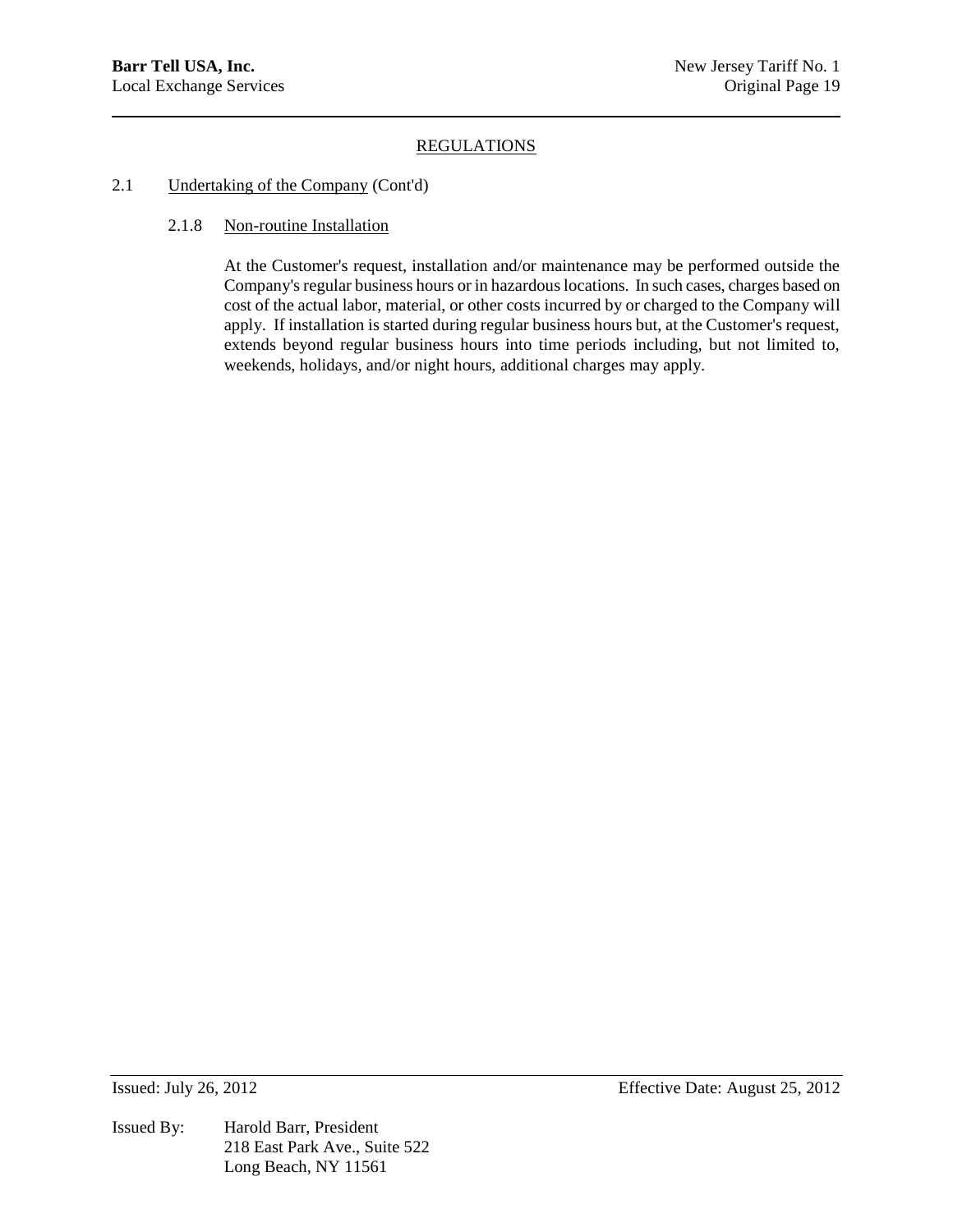### 2.1 Undertaking of the Company (Cont'd)

### 2.1.9 Special Construction

Subject to the agreement of the Company and to all of the regulations contained in this tariff, special construction of facilities may be undertaken on a reasonable efforts basis at the request of the Customer. Charges for special construction will be developed on an individual case basis (ICB). Special construction is that construction undertaken:

- A. where facilities are not presently available, and there is no other requirement for the facilities so constructed;
- B. of a type other than that which the Company would normally utilize in the furnishing of its services;
- C. over a route other than that which the Company would normally utilize in the furnishing of its services;
- D. in a quantity greater than that which the Company would normally construct;
- E. on an expedited basis;
- F. on a temporary basis until permanent facilities are available;
- G. involving abnormal costs; and/or
- H. in advance of its normal construction.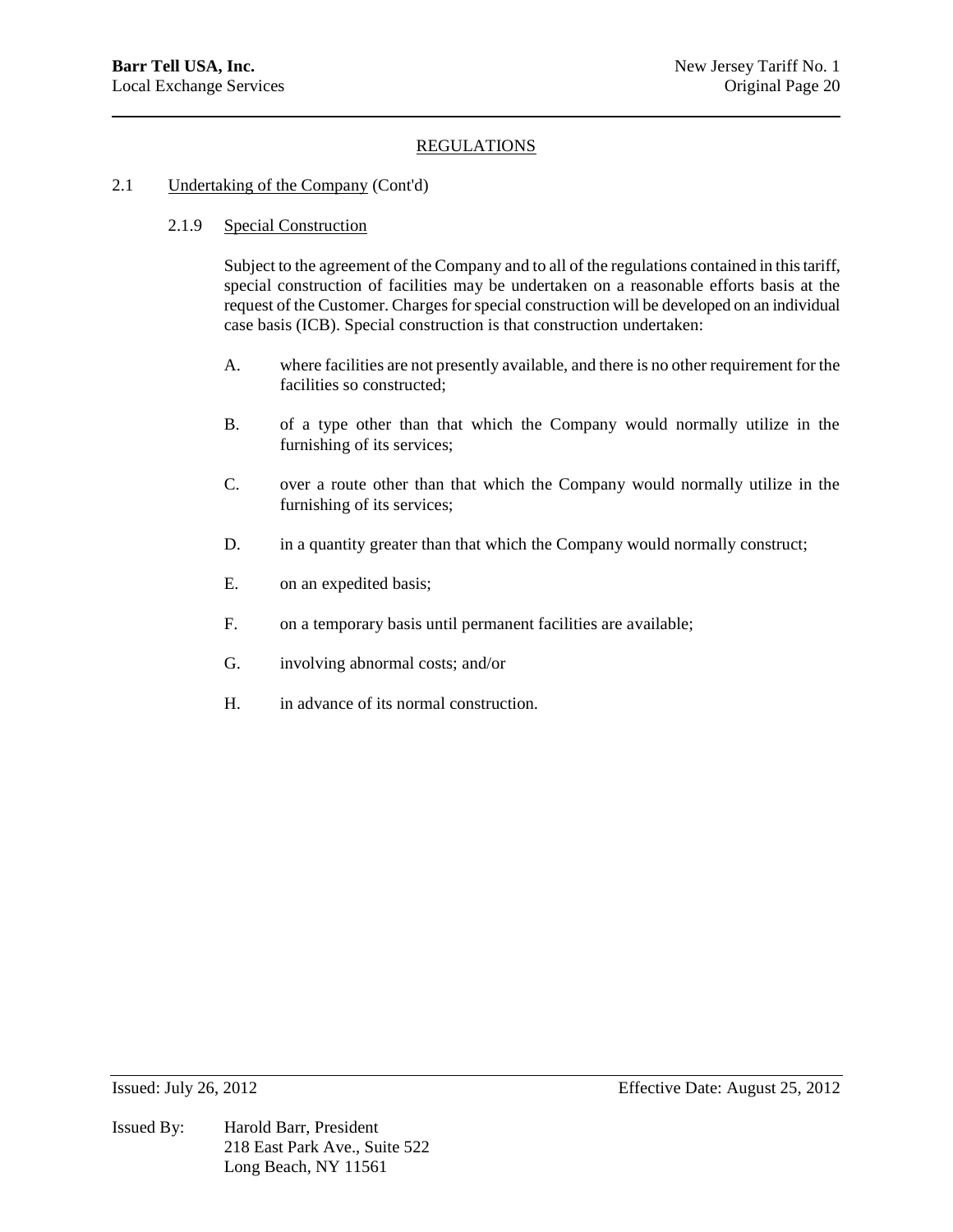### 2.1 Undertaking of the Company (Cont'd)

- 2.1.10 Ownership of Facilities
	- A. The Customer obtains no property right or interest in the use of any specific type of facility, service, equipment, number, process, or code.
	- B. Title to all facilities utilized by the Company to provide service under the provisions of this tariff shall remain with the Company, its partners, agents, contractors or suppliers. Such facilities shall be returned to the Company, its partners, agents, contractors or suppliers by the Customer, whenever requested, within a reasonable period following the request in original condition, reasonable wear and tear expected.

### 2.2 Prohibited Uses

- 2.2.1. The services the Company offers shall not be used for any unlawful purpose or for any use as to which the Customer has not obtained all required governmental approvals, authorizations, licenses, consents and permits.
- 2.2.2 The Company may require applicants for service who intend to use the Company's offerings for resale and/or for shared use to file a letter with the Company confirming that their use of the Company's offerings complies with relevant laws and New Jersey Board of Public Utilities regulations, policies, orders, and decisions.
- 2.2.3 The Company may require a Customer to immediately shut down its transmission of signals if said transmission is causing interference to others.
- 2.2.4 A Customer, joint user, or authorized user may not assign, or transfer in any manner, the service or any rights associated with the service without the written consent of the Company.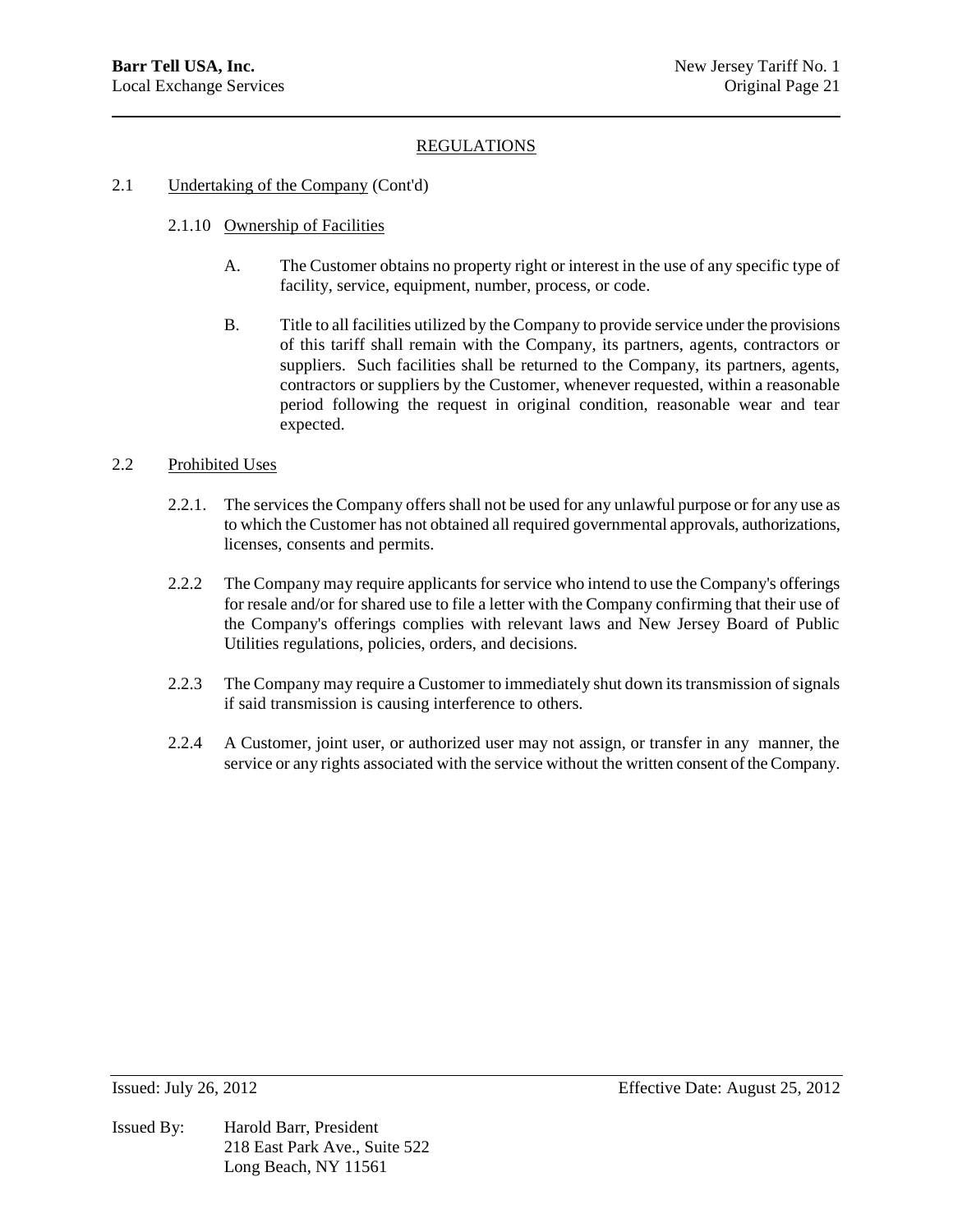#### 2.3 Obligations of the Customer

#### 2.3.1 General

The Customer shall be responsible for:

- A. the payment of all applicable charges pursuant to this tariff;
- B. damage to or loss of the Company's facilities or equipment caused by the acts or omissions of the Customer, or the noncompliance by the Customer, with these regulations, or by fire or theft or other casualty on the Customer Premises, unless caused by the gross negligence or intentional misconduct of the employees or agents of the Company;
- C. providing at no charge, as specified from time to time by the Company, any needed personnel, equipment space and power to operate Company facilities and equipment installed on the premises of the Customer, and the level of heating and air conditioning necessary to maintain the proper operating environment on such premises;
- D. obtaining, maintaining, and otherwise having full responsibility for all rights-of-way and conduits necessary for installation of fiber optic cable and associated equipment used to provide Communication Services to the Customer from the point where the cable enters the building or crosses the property line to the location of the equipment space described in 2.3.1.C. Any and all costs associated with obtaining and maintaining the rights-of-way described herein, including the costs of altering the structure to permit installation of the Company-provided facilities, shall be borne entirely by, or may be charged by the Company to, the Customer. The Company may require the Customer to demonstrate its compliance with this section prior to accepting an order for service;
- E. providing a safe place to work and complying with all laws and regulations regarding the working conditions on the premises at which Company employees and agents shall be installing or maintaining the Company's facilities and equipment. The Customer may be required to install and maintain Company facilities and equipment within a hazardous area if, in the Company's opinion, injury or damage to the Company's employees or property might result from installation or maintenance by the Company. The Customer shall be responsible for identifying, monitoring, removing and disposing of any hazardous material prior to any construction or installation work;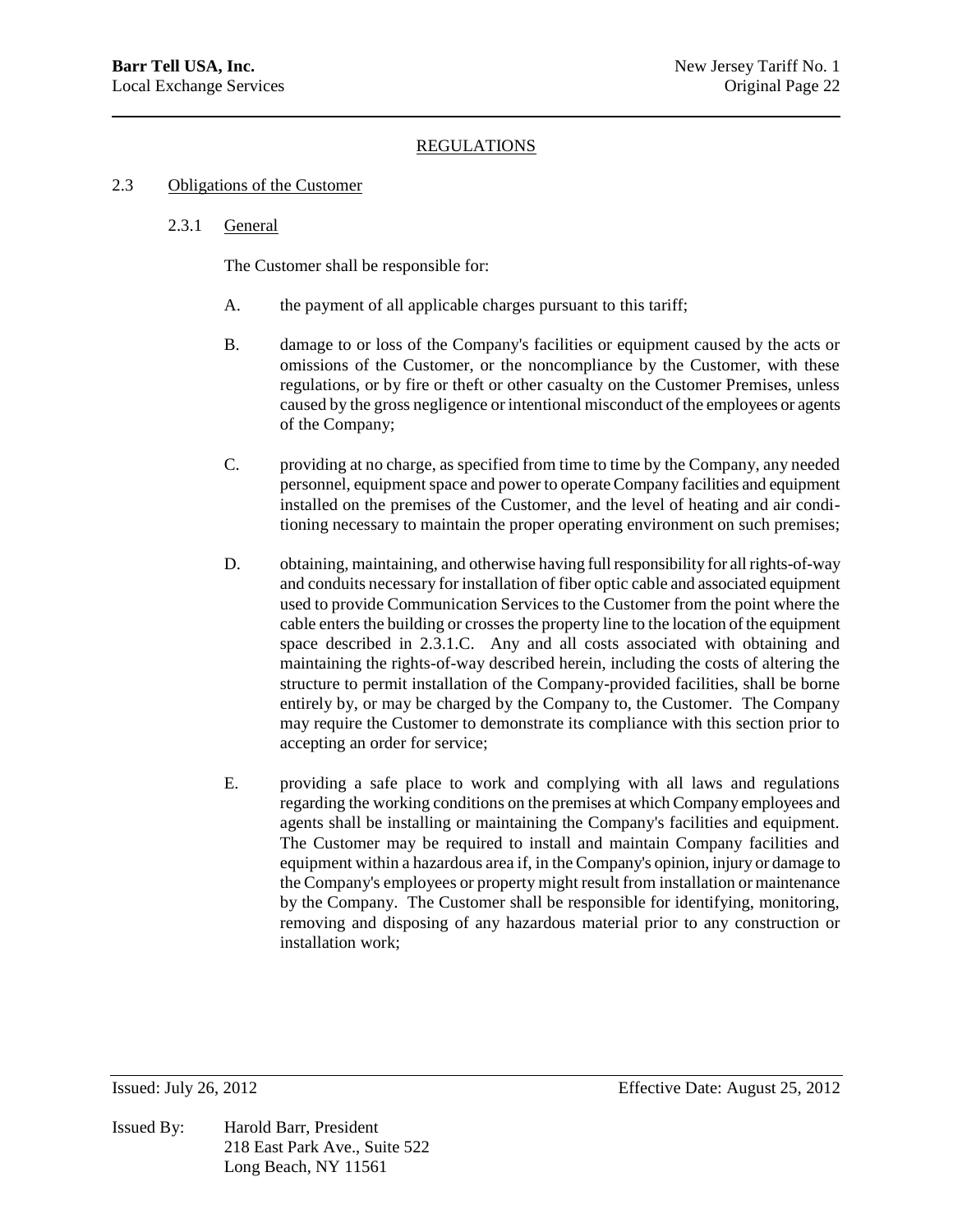- 2.3 Obligations of the Customer (Cont'd)
	- 2.3.1 General (Cont'd)
		- F. complying with all laws and regulations applicable to, and obtaining all consents, approvals, licenses and permits as may be required with respect to, the location of Company facilities and equipment in any Customer premises or the rights-of-way for which Customer is responsible under Section 2.3.1.D; and granting or obtaining permission for Company agents or employees to enter the premises of the Customer at any time for the purpose of installing, inspecting, maintaining, repairing, or upon termination of service as stated herein, removing the facilities or equipment of the Company;
		- G. not creating, or allowing to be placed, any liens or other encumbrances on the Company's equipment or facilities; and
		- H. making Company facilities and equipment available periodically for maintenance purposes at a time agreeable to both the Company and the Customer, such agreement not to be reasonably withheld or denied. No allowance will be made for the period during which service is interrupted for such purposes.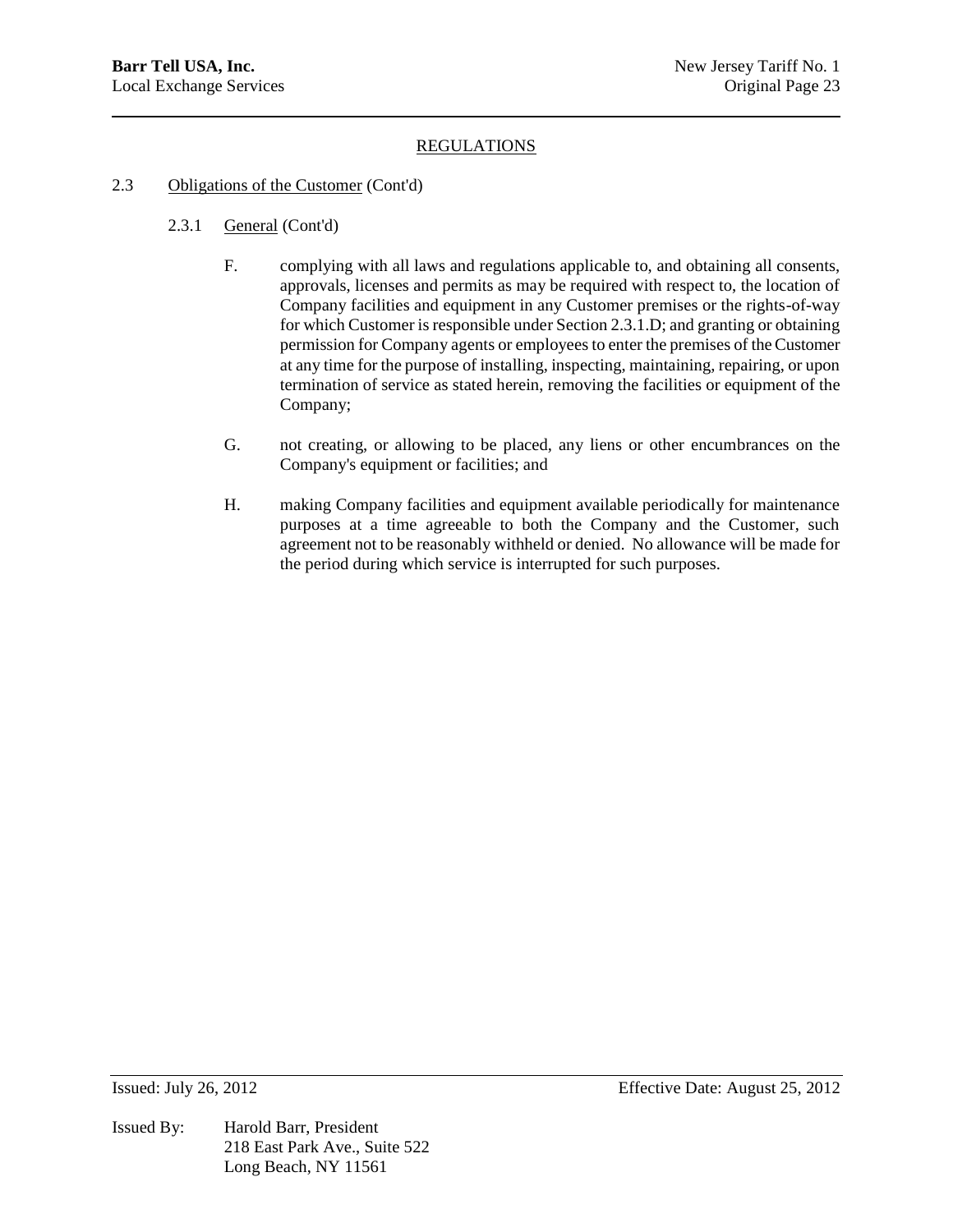### 2.3 Obligations of the Customer (Cont'd)

### 2.3.2 Claims

With respect to any service or facility provided by the Company, Customers shall indemnify, defend and hold harmless the Company from and against all claims, actions, damages, liabilities, costs and expenses, including attorneys' fees, for:

- A. any loss, destruction or damage to the property of the Company or any third party, or death or injury to persons, including, but not limited to, employees or invitees of either party, to the extent caused by or resulting from the negligent or intentional act or omission of the Customer, its employees, agents, representatives or invitees; or
- B. any claim, loss, damage, expense or liability for infringement of any copyright, patent, trade secret, or any proprietary or intellectual property right of any third party, arising from any act or omission by the Customer, including, without limitation, use of the Company's services and facilities in a manner not contemplated by the agreement between the Customer and the Company.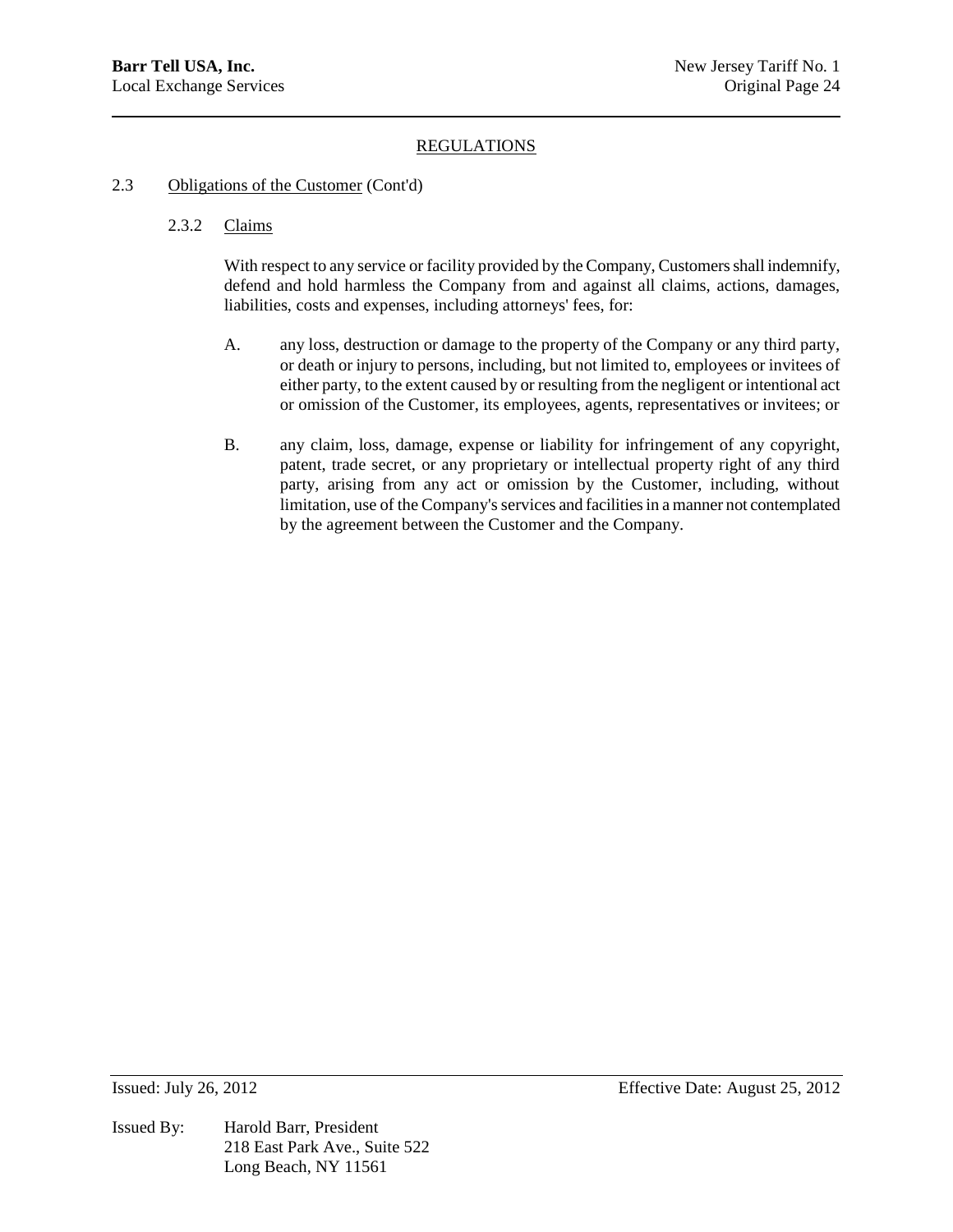### 2.4 Customer Equipment and Channels

#### 2.4.1 General

A User may transmit or receive information or signals via the facilities of the Company. The Company's services are designed primarily for the transmission of voice-grade telephonic signals, except as otherwise stated in this tariff. A User may transmit any form of signal that is compatible with the Company's equipment, but the Company does not represent that its services will be suitable for purposes other than voice-grade telephonic communication except as specifically stated in this tariff.

### 2.4.2 Station Equipment

- A. Terminal equipment on the User's premises and the electric power consumed by such equipment shall be provided by and maintained at the expense of the User. The User is responsible for the provision of wiring or cable to connect its terminal equipment to the Company point of connection.
- B. The Customer is responsible for ensuring that Customer-provided equipment connected to Company equipment and facilities is compatible with such equipment and facilities. The magnitude and character of the voltages and currents impressed on Company-provided equipment and wiring by the connection, operation, or maintenance of such equipment and wiring shall be such as not to cause damage to the Company-provided equipment and wiring or injury to the Company's employees or to other persons. Any additional protective equipment required to prevent such damage or injury shall be provided by the Company at the Customer's expense.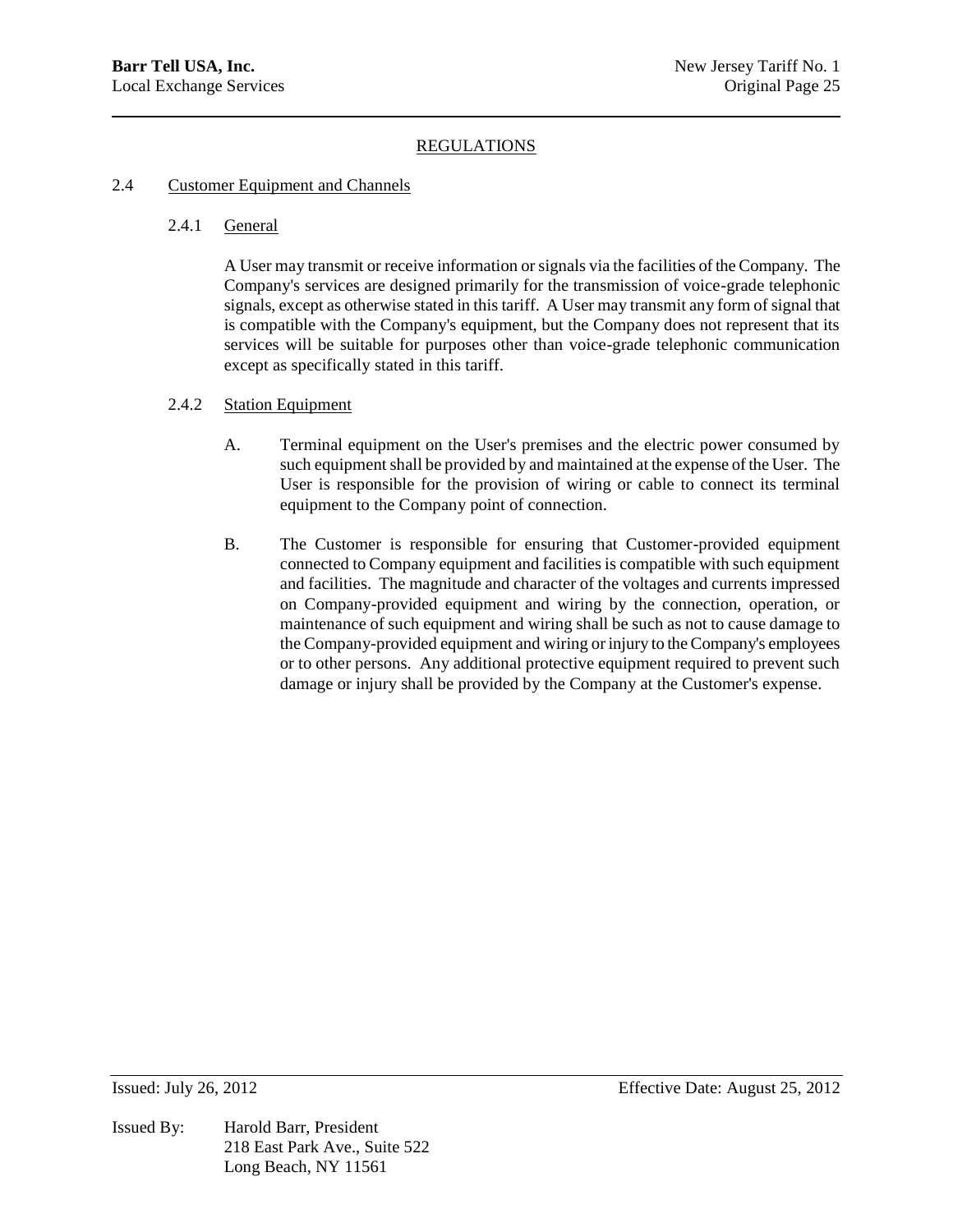### 2.4 Customer Equipment and Channels (Cont'd)

- 2.4.3 Interconnection of Facilities
	- A. Any special interface equipment necessary to achieve compatibility between the facilities and equipment of the Company used for furnishing Communication Services and the channels, facilities, or equipment of others shall be provided at the Customer's expense.
	- B. Communication services may be connected to the services or facilities of other communications carriers only when authorized by, and in accordance with, the terms and conditions of the tariffs of the other communications carriers that are applicable to such connections.
	- C. Facilities furnished under this tariff may be connected to Customer-provided terminal equipment in accordance with the provisions of this tariff. All such terminal equipment shall be registered by the Federal Communications Commission, and all User-provided wiring shall be installed and maintained in compliance with applicable regulations.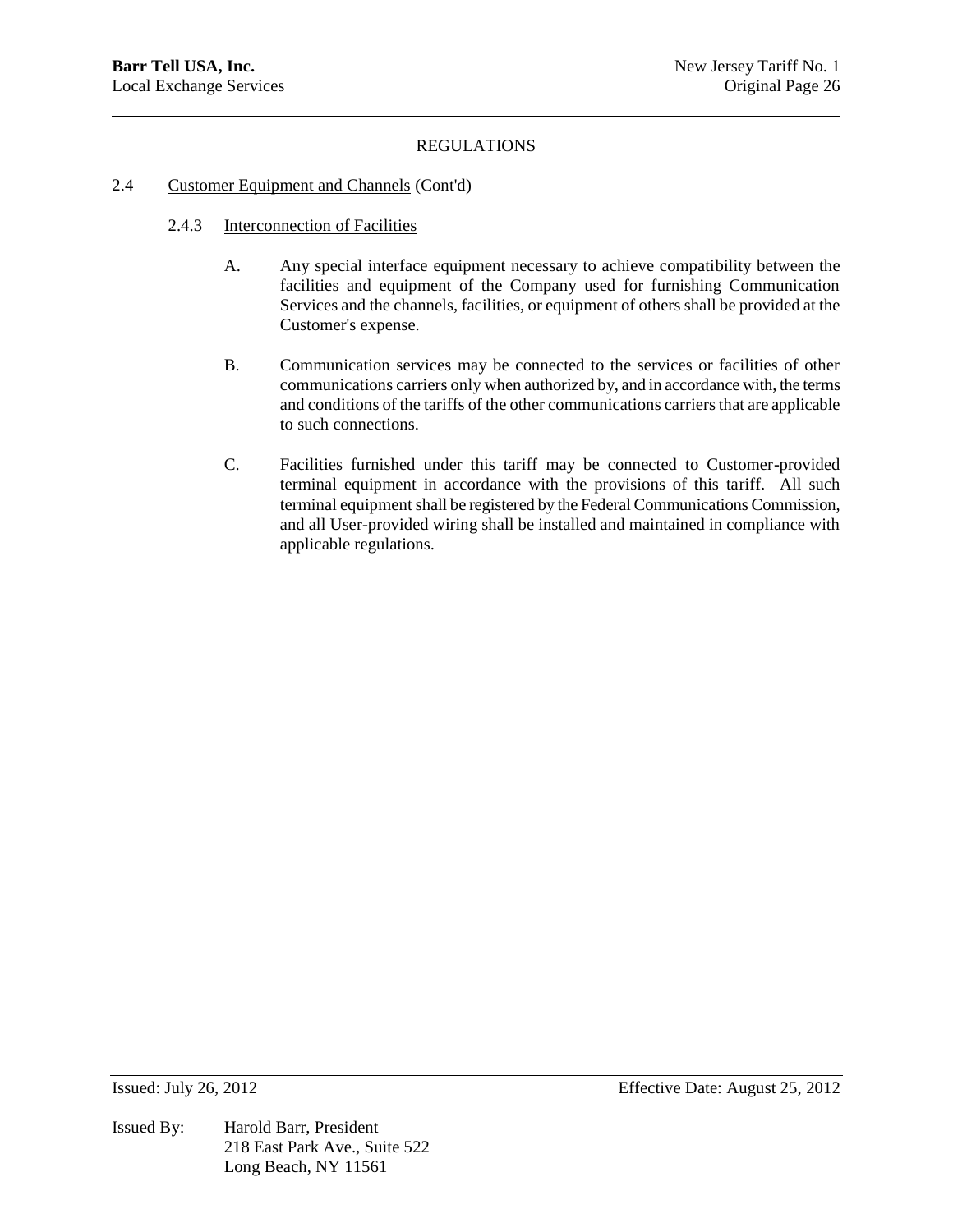### 2.4 Customer Equipment and Channels (Cont'd)

- 2.4.4 Inspections
	- A. Upon suitable notification to the Customer, and at a reasonable time, the Company may make such tests and inspections as may be necessary to determine that the Customer is complying with the requirements set forth herein for the installation, operation, and maintenance of Customer-provided facilities, equipment, and wiring in the connection of Customer-provided facilities and equipment to Companyowned facilities and equipment.
	- B. If the protective requirements for Customer-provided equipment are not being complied with, the Company may take such action as it deems necessary to protect its facilities, equipment, and personnel. The Company will notify the Customer promptly if there is any need for further corrective action. Within ten days of receiving this notice, the Customer must take corrective action and notify the Company of the action taken. If the Customer fails to do this, the Company may take whatever additional action is deemed necessary, including the suspension of service, to protect its facilities, equipment and personnel from harm.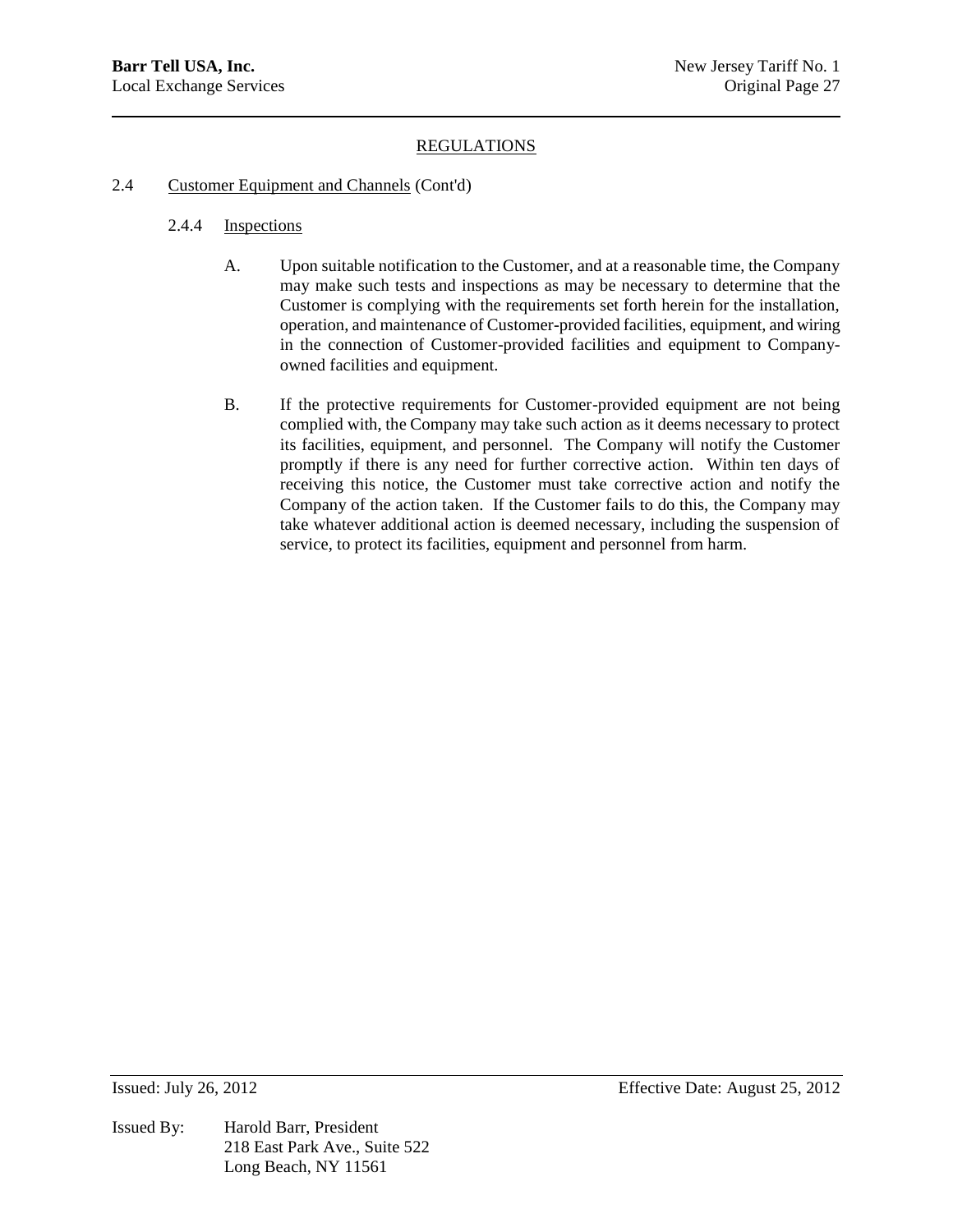### 2.5 Payment Arrangements

### 2.5.1 Payment for Service

The Customer is responsible for the payment of all charges for facilities and services furnished by the Company to the Customer and to all Users authorized by the Customer, regardless of whether those services are used by the Customer itself or are resold to or shared with other persons.

The Customer is responsible for payment of all state sales tax, federal excise tax, state 911 surcharge and any federally mandated surcharges, such as; the Federal Universal Service Fund Surcharge, FCC Subscriber Line Charge, and Local Number Portability Surcharged imposed on or based upon the provision, sale or use of Network Services. All such taxes and surcharges shall be separated designated on the Company's invoices.

### 2.5.2 Billing and Collection of Charges

- A. Nonrecurring charges are due and payable from the Customer within 30 days after the invoice date, unless otherwise agreed to in advance.
- B. The Company shall present invoices for Recurring Charges monthly to the Customer, generally in advance of the month in which service is provided, and Recurring Charges shall be due and payable within 30 days after the invoice date. When billing is based on customer usage, charges will be billed monthly for the preceding billing periods.
- C. When service does not begin on the first day of the billing period, or end on the last day of the billing period, the charge for the fraction of the month in which service was furnished will be calculated on a pro rata basis. For this purpose, every month is considered to have 30 days.

Issued By: Harold Barr, President 218 East Park Ave., Suite 522 Long Beach, NY 11561

Issued: September 26, 2014 Effective Date: August 25, 2012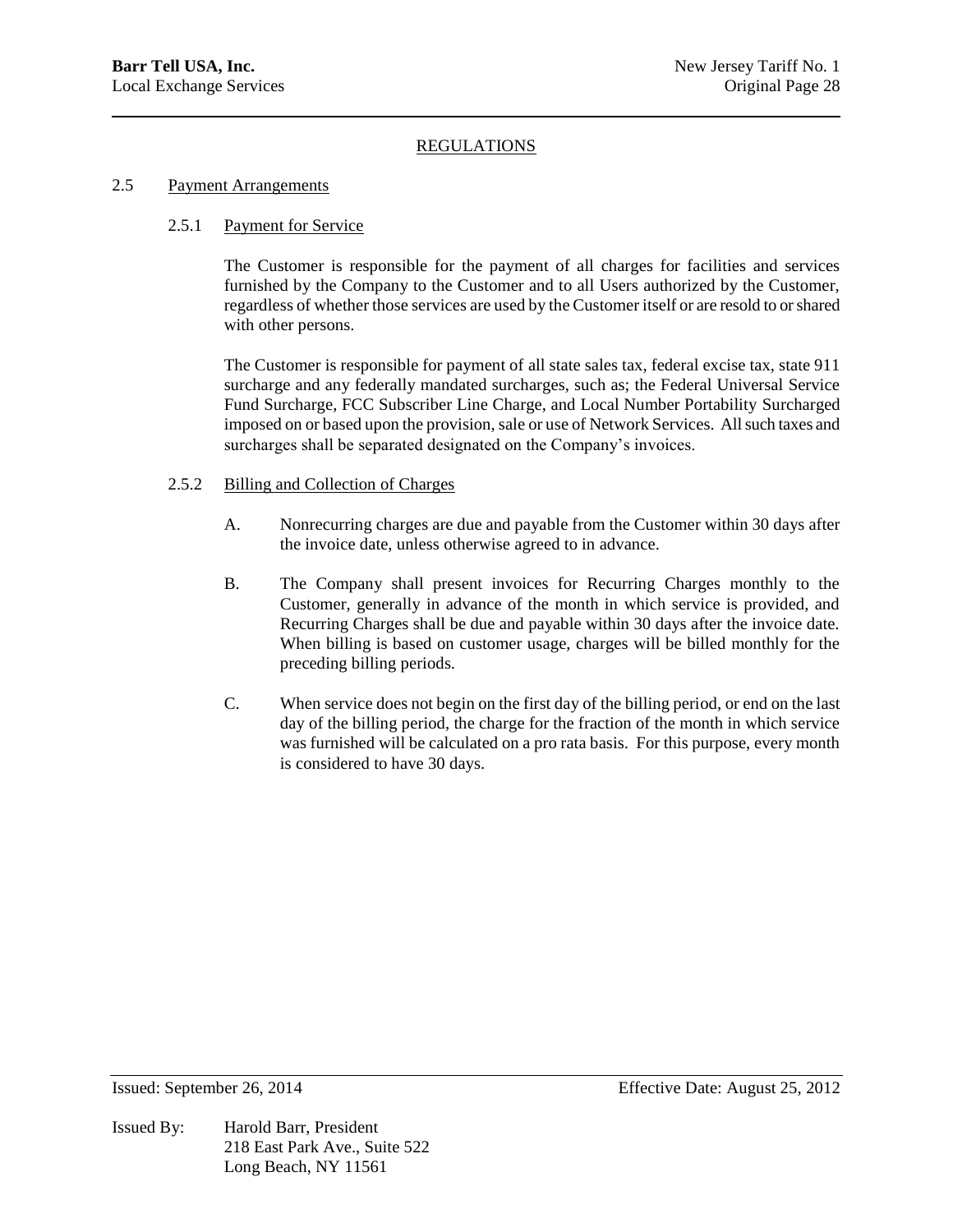# 2.5 Payment Arrangements (Cont'd)

- 2.5.2 Billing and Collection of Charges (Cont'd)
	- D. Billing of the Customer by the Company will begin on the Service Commencement Date, which is the first day following the date on which the Company notifies the Customer that the service or facility is available for use, except that the Service Commencement Date may be postponed by mutual agreement of the parties, or if the service or facility does not conform to standards set forth in this tariff or the Service Order. Billing accrues through and includes the day that the service, circuit, arrangement or component is discontinued.
	- E. A late payment charge of 1.5% per month or the highest interest rate which may be applied under state law for commercial transactions will be assessed to any balance carried forward to the next month's bill and in accordance with N.J.A.C. 14:3-7.1(e).
	- F. The Customer will be assessed a charge of twenty-five dollars (\$25.00), or the actual fee incurred by Company from a bank or financial institution, whichever is greater, for each check submitted by the Customer to the Company which a financial institution refuses to honor.
	- G. If service is disconnected by the Company in accordance with Section 2.5.5 and later reinstalled, service will be subject to all applicable installation charges. If service is suspended by the Company and later restored, service will be subject to all applicable restoration charges.

Issued By: Harold Barr, President 218 East Park Ave., Suite 522 Long Beach, NY 11561

Issued: September 26, 2014 Effective Date: August 25, 2012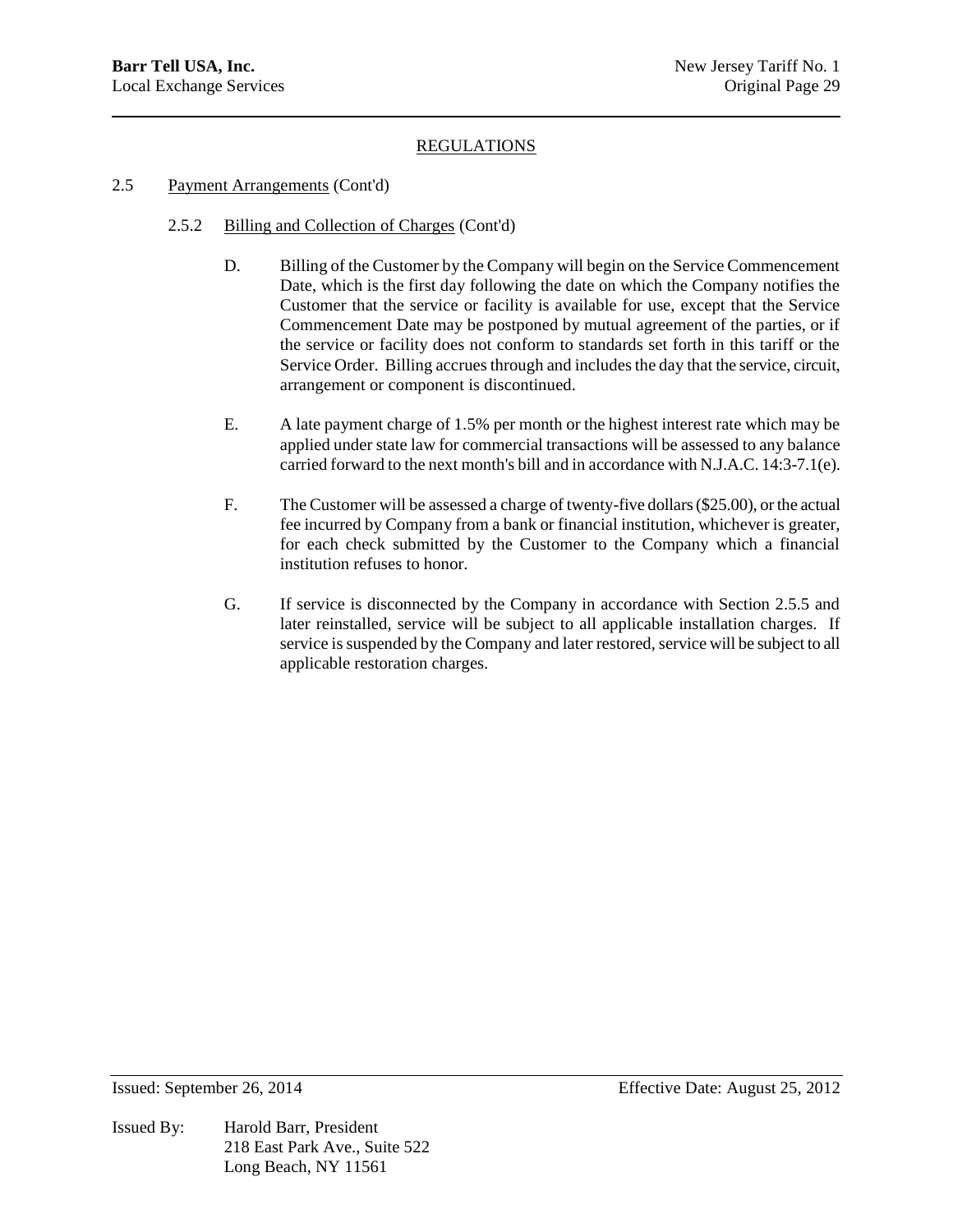### 2.5 Payment Arrangements (Cont'd)

### 2.5.3 Advance Payments

For Customers whom the Company determines an advance payment is necessary, the Company reserves the right to collect an amount not to exceed two (2) months estimated charges as an advance payment for service. This will be applied against the next month's charges and a new advance payment may be collected for the next month, if necessary.

Issued By: Harold Barr, President 218 East Park Ave., Suite 522 Long Beach, NY 11561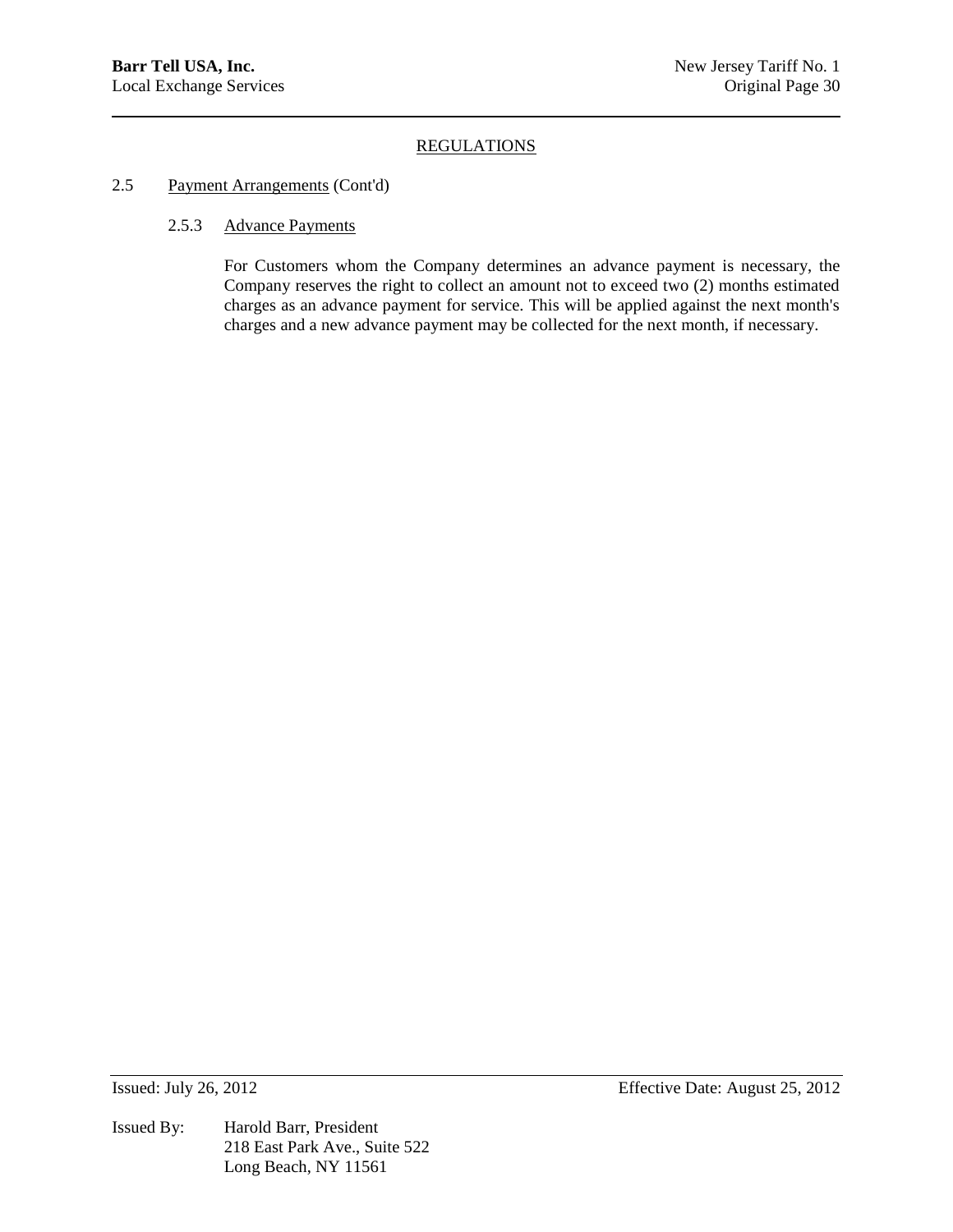## 2.5 Payment Arrangements (Cont'd)

# 2.5.4 Deposits

To safeguard its interests, the Company may require a Customer to make a deposit to be held as a guarantee for the payment of charges. A deposit does not relieve the Customer of the responsibility for the prompt payment of bills on presentation. Deposits will be required and handled in accordance with N.J.A.C. 14:3-3.4 through N.J.A.C. 14:3-3.5.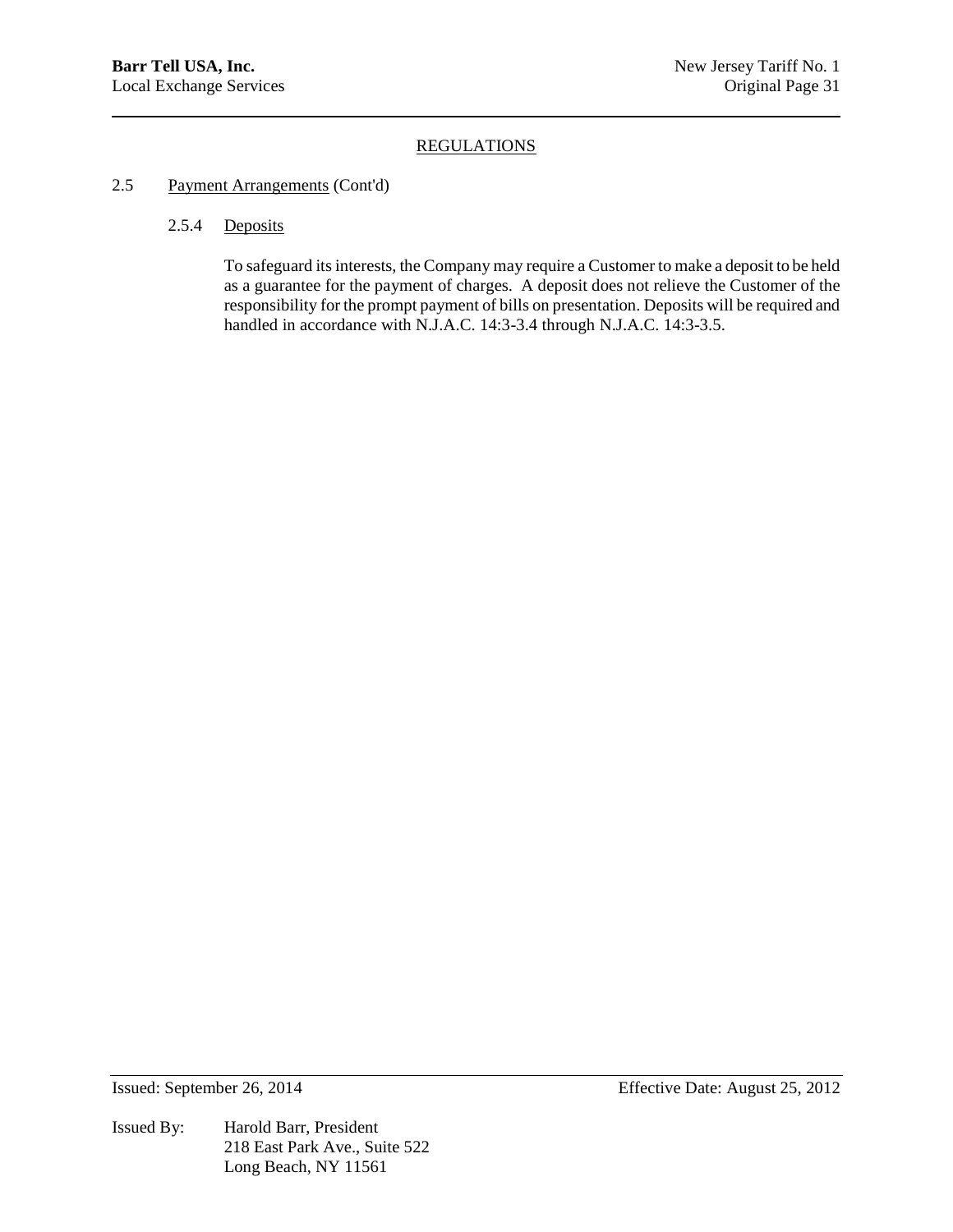### 2.5 Payment Arrangements (Cont'd)

### 2.5.5 Disconnection of Service

- A. The Company may suspend, curtail or discontinue service to a Customer under the conditions set forth in the New Jersey Administrative Code 14:3-3A.1 (Basis of discontinuance of service).
- B. Pursuant to New Jersey Administrative Code 14:3-3A.3, the Company will give Customers at least ten (10) days' written notice of its intent to discontinue service for nonpayment of bills. Such notice will not be served until at least fifteen (15) days after the postmark date on the bill envelope.
- C. The Company may discontinue service to a Customer under the following conditions after giving Customer five (5) days' (excluding Sundays and legal holidays) notice:
	- 1. for failure of the Customer to meet the Company's deposit and credit requirements;
	- 2. for failure of the Customer to make proper application for service;
	- 3. for Customer's violation of any of the Company's rules on file with the Board;
	- 4. for failure of the Customer to provide the Company reasonable access to its equipment and property;
	- 5. for Customer's breach of the contract for service between the Company and the Customer;
	- 6. for a failure of the Customer to furnish such service, equipment, and/or rights-of-way necessary to serve said Customer as shall have been specified by the Company as a condition of obtaining service; or
	- 7. when necessary for the Company to comply with any order or request of any governmental authority having jurisdiction.
- D. Service will not be disconnected on any Friday, Saturday, Sunday, or legal holiday, or at any time when the Company's business offices are not open to the public, except under the conditions set forth in 2.5.5 A. or where an emergency exists.

Issued By: Harold Barr, President 218 East Park Ave., Suite 522 Long Beach, NY 11561

Issued: September 26, 2014 Effective Date: August 25, 2012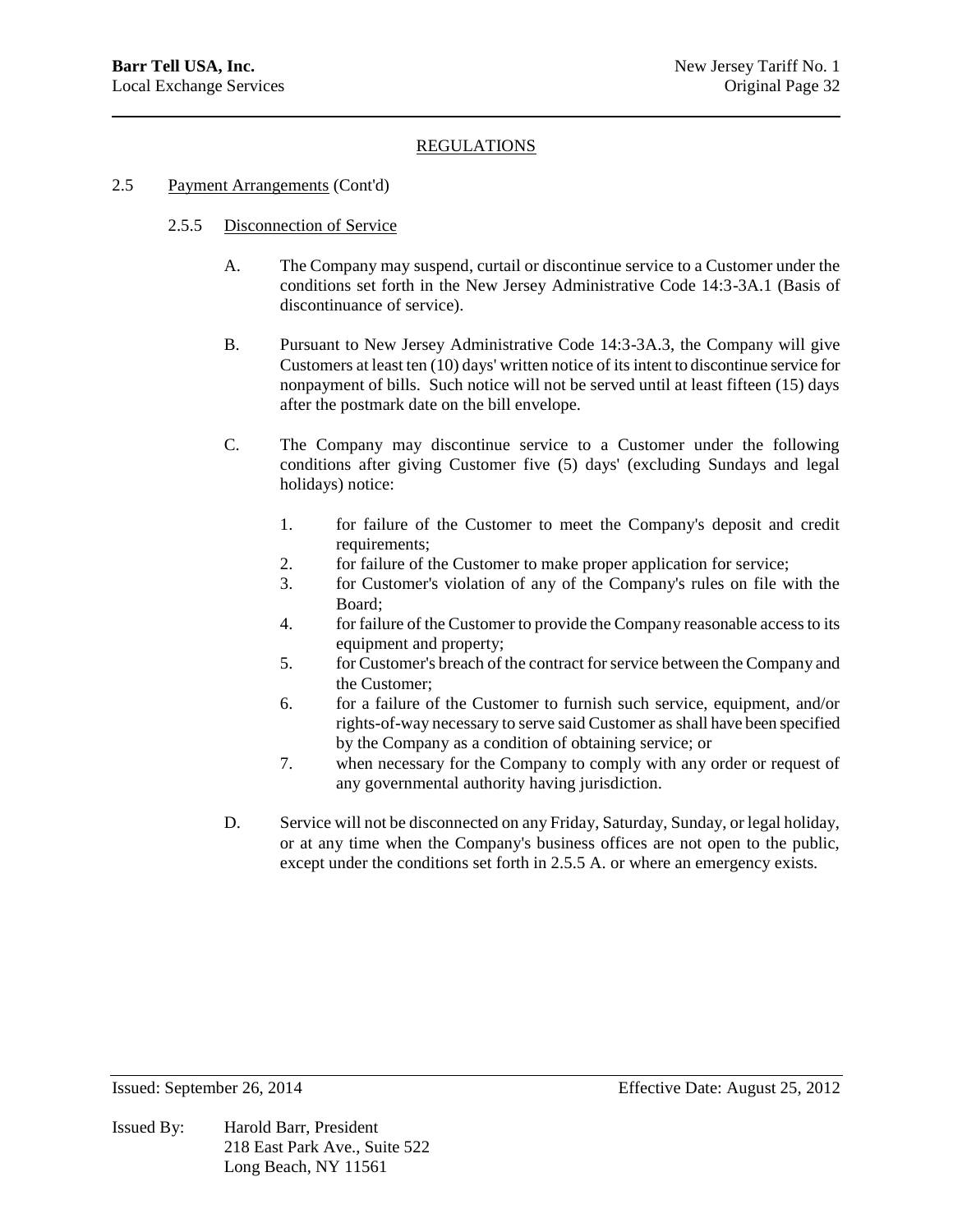### 2.5 Payment Arrangements (Cont'd)

### 2.5.6 Cancellation of Application for Service

Where the Customer cancels an application for service prior to the start of service or prior to any special construction, charges will be imposed as described herein.

- A. Where, prior to cancellation by the Customer, the Company incurs any expenses in installing the service or in preparing to install the service that it otherwise would not have incurred, a charge equal to the costs incurred by the Company, less net salvage, shall apply, but in no case shall this charge exceed the sum of the charge for the minimum period of services ordered, including installation charges, and all charges others levied against the Company that would have been chargeable to the Customer had service commenced.
- B. In addition to those charges specified in Section 4, where the Company incurs any expense in connection with special construction, or where special arrangements of facilities or equipment have begun, before the Company receives a cancellation notice, a charge equal to the costs incurred by the Company, less net salvage, applies. In such cases, the charge will be based on such elements as the cost of the equipment, facilities, and material, the cost of installation, engineering, labor, and supervision, general and administrative expense, other disbursements, depreciation, maintenance, taxes, provision for return on investment, and any other costs associated with the special construction or arrangements.
- C. The special charges described herein will be calculated and applied on a case-bycase basis.

Issued By: Harold Barr, President 218 East Park Ave., Suite 522 Long Beach, NY 11561

Issued: September 26, 2014 Effective Date: August 25, 2012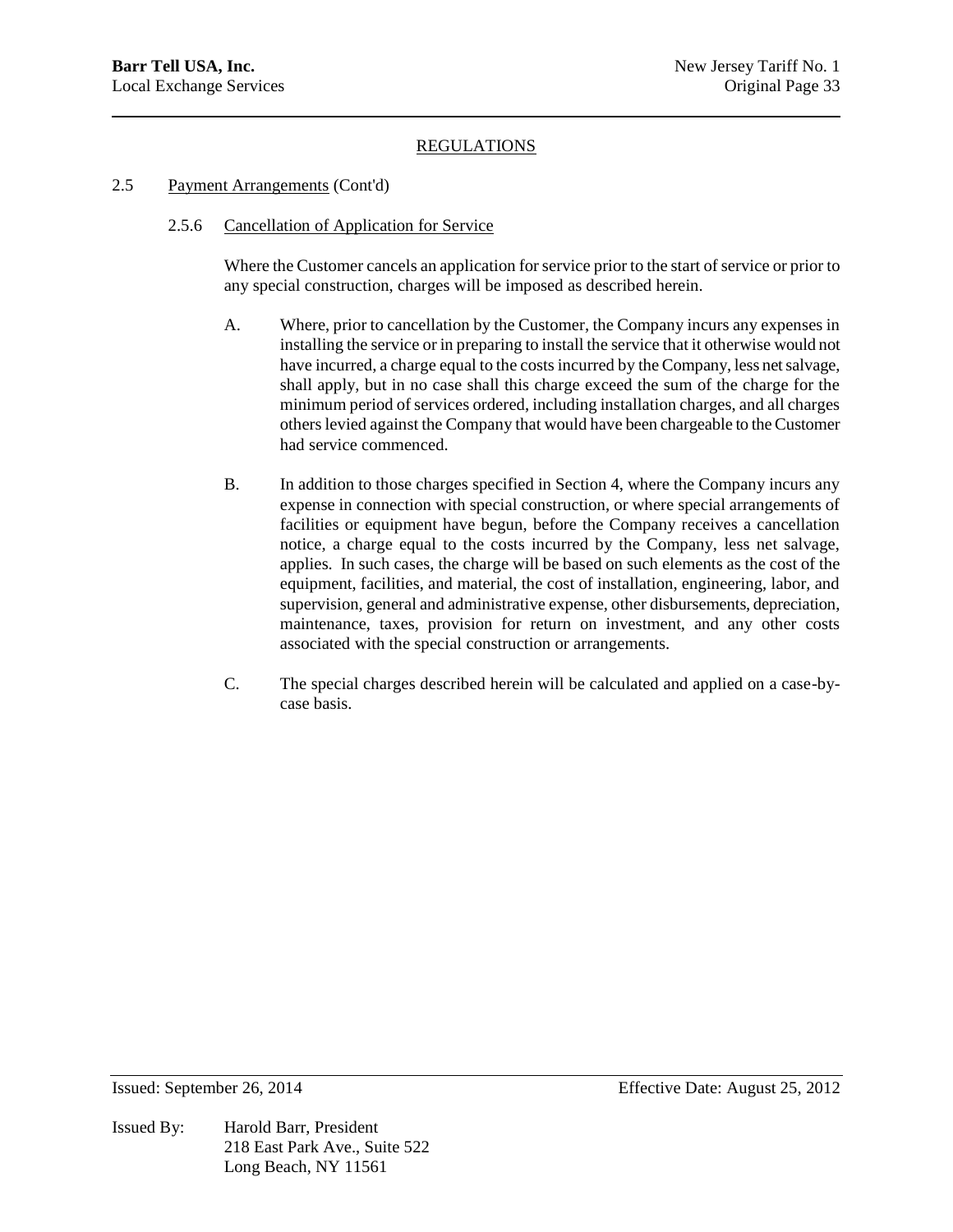### 2.5 Payment Arrangements (Cont'd)

### 2.5.7 Changes in Service Requested

If the Customer makes or requests material changes in circuit engineering, equipment specifications, service parameters, premises locations, or otherwise materially modifies any provision of the application for service, the Customer's installation fee shall be adjusted accordingly.

### 2.6 Adjustments and Allowances for Interruptions

Credit allowances for interruptions of service which are not due to the Company's testing or adjusting, to the negligence of the Customer, or to the failure of channels, equipment or communications systems provided by the Customer, are subject to the general liability provisions set forth in Section 2.1.4 herein. It shall be the obligation of the Customer to notify Company immediately of any interruption in service for which a credit allowance is desired by Customer. Before giving such notice, Customer shall ascertain that the trouble is not within his or her control, or is not in wiring or equipment, if any, furnished by Customer and connected to Company's terminal.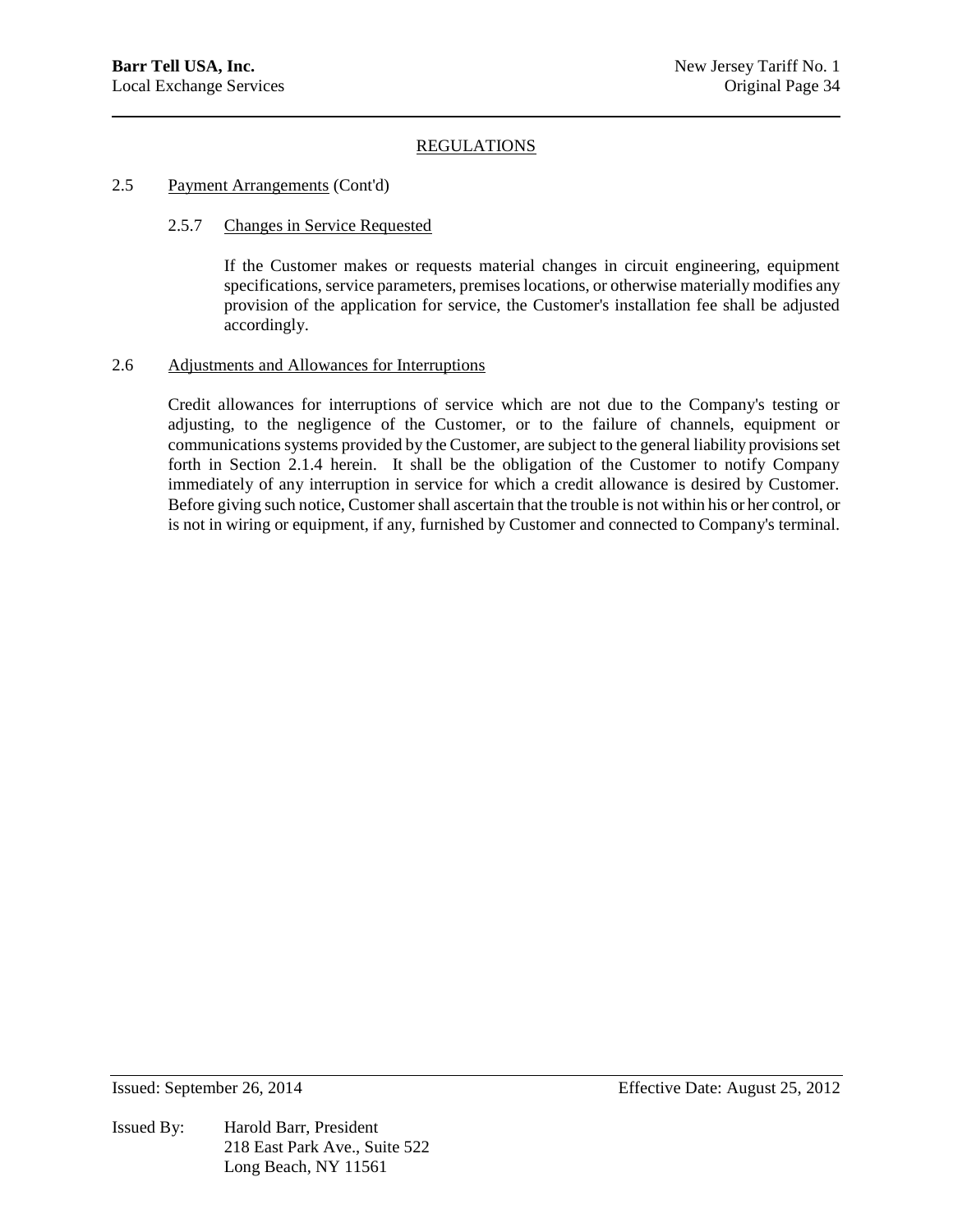#### 2.6 Adjustments and Allowances for Interruptions (Cont'd)

2.6.1 Limitation on Allowances

No credit allowance will be made for:

- A. Interruptions due to the negligence of, or noncompliance with the provisions of this tariff by the Customer, authorized user, joint user, or other common carrier providing service connected to the service of the Company;
- B. Interruptions due to the negligence of any person other than the Company, including but not limited to the Customer or other common carriers connected to the Company's facilities;
- C. Interruptions due to the failure or malfunction of non-Company equipment;
- D. Interruptions of service during any period in which the Company is not given full and free access to its facilities and equipment for the purpose of investigating and correcting interruptions;
- E. Interruptions of service during any period in which the Customer continues to use the service on an impaired basis;
- F. Interruptions of service during any period when the Customer has released service to the Company for maintenance purposes or for implementation of a Customer order for a change in service arrangements; and
- G. Interruption of service due to circumstances or causes beyond the control of the Company.

Issued By: Harold Barr, President 218 East Park Ave., Suite 522 Long Beach, NY 11561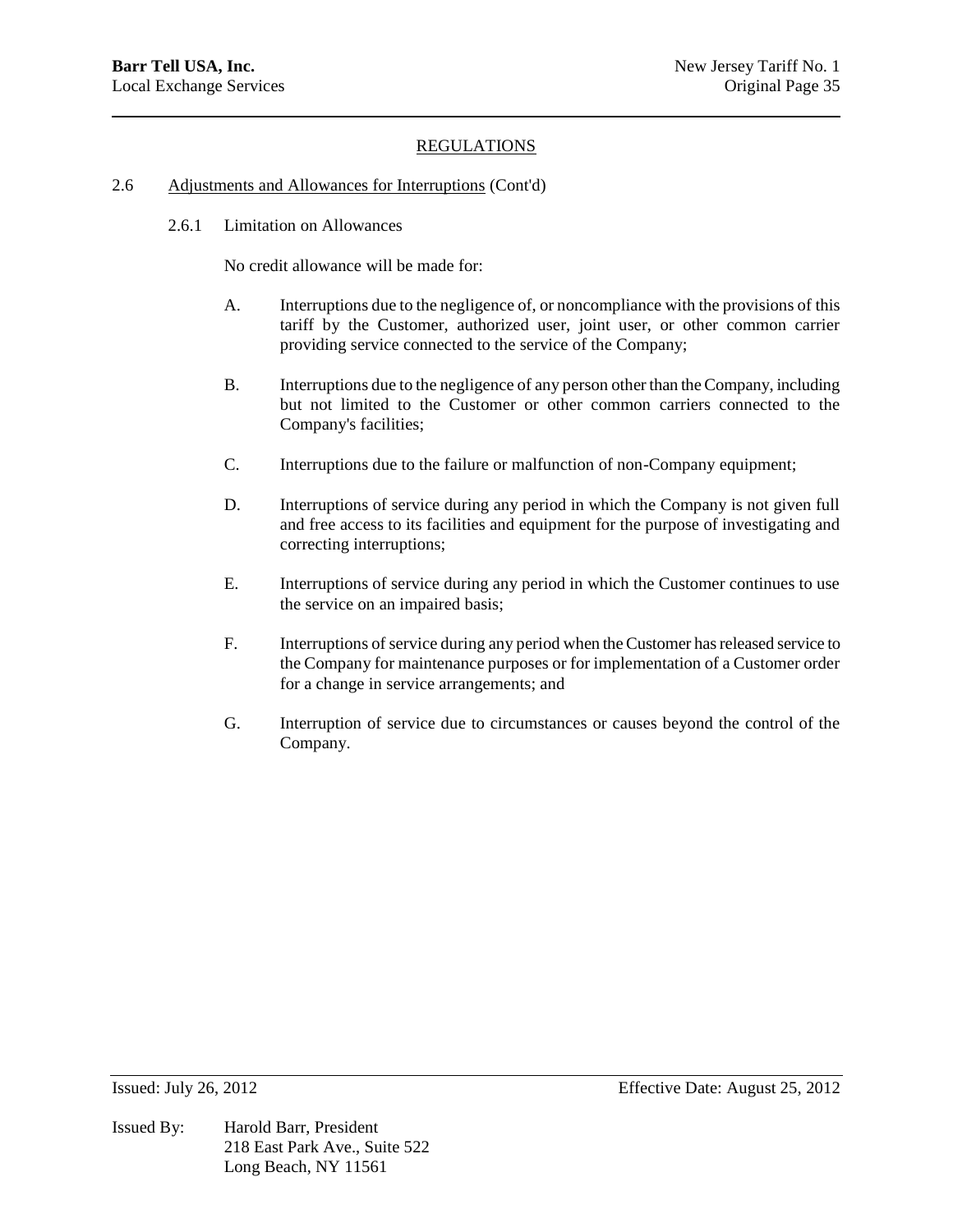### 2.7 Cancellation of Service

If a Customer terminates services before the completion of the term commitment for any reason whatsoever other than a service interruption (as defined in Section 2.6 above), the Customer agrees to pay to the Company termination liability charges, as defined below. These charges shall become due as of the effective date of the cancellation or termination and be payable within the period, set forth in Section 2.5.

Customer's termination liability for cancellation of service shall be equal to:

- 2.7.1 all unpaid Non-Recurring charges reasonably expended by Company to establish service to Customer; plus
- 2.7.2 any disconnection, early cancellation or termination charges reasonably incurred and paid to third parties by Company on behalf of Customer; plus
- 2.7.3 all Recurring Charges specified in the applicable Service Order for the balance of the thencurrent term commitment discounted at a rate determined by the New Jersey Board of Public Utilities;
- 2.7.4 minus a reasonable allowance for costs avoided by the Company as a direct result of Customer's cancellation.

### 2.8 Transfers and Assignments

Neither the Company nor the Customer may assign or transfer its rights or duties in connection with the services and facilities provided by the Company without the written consent of the other party, except that the Company may assign its rights and duties:

- 2.8.1 to any subsidiary, parent company or affiliate of the Company; or
- 2.8.2 pursuant to any sale or transfer of substantially all the assets of the Company; or
- 2.8.3 pursuant to any financing, merger or reorganization of the Company.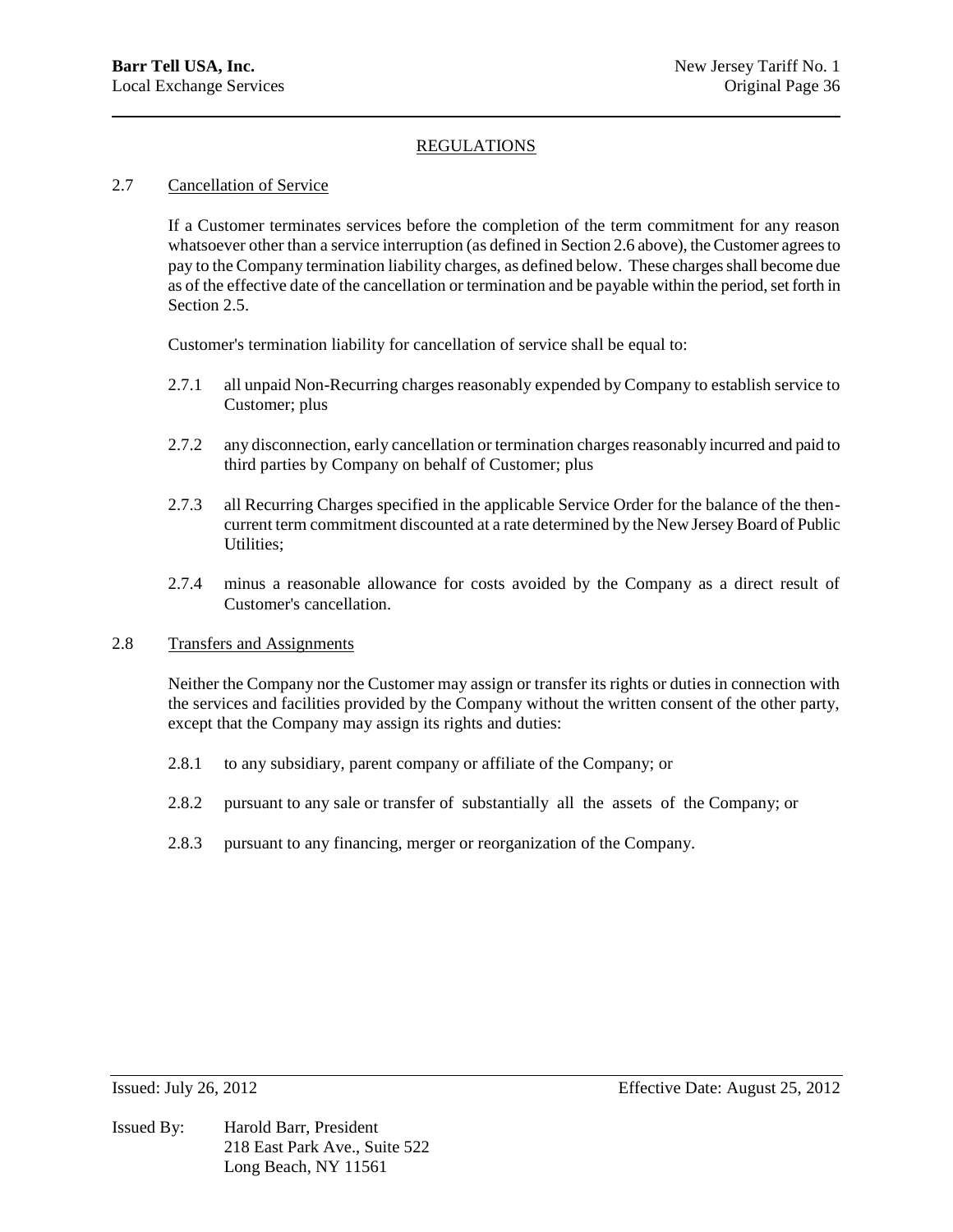### 2.9 Notices and Communications

- 2.9.1 The Customer shall designate on the Service Order an address to which the Company shall mail or deliver all notices and other communications, except that the Customer may also designate a separate address to which the Company's bills for service shall be mailed.
- 2.9.2 The Company shall designate on the Service Order an address to which the Customer shall mail or deliver all notices and other communications, except that Company may designate a separate address on each bill for service to which the Customer shall mail payment on that bill.
- 2.9.3 All notices or other communications required to be given pursuant to this tariff will be in writing. Notices and other communications of either party, and all bills mailed by the Company, shall be presumed to have been delivered to the other party on the third business day following placement of the notice, communication or bill with the U.S. Mail or a private delivery service, prepaid and properly addressed, or when actually received or refused by the addressee, whichever occurs first.
- 2.9.4 The Company or the Customer shall advise the other party of any changes to the addresses designated for notices, other communications or billing, by following the procedures for giving notice set forth herein.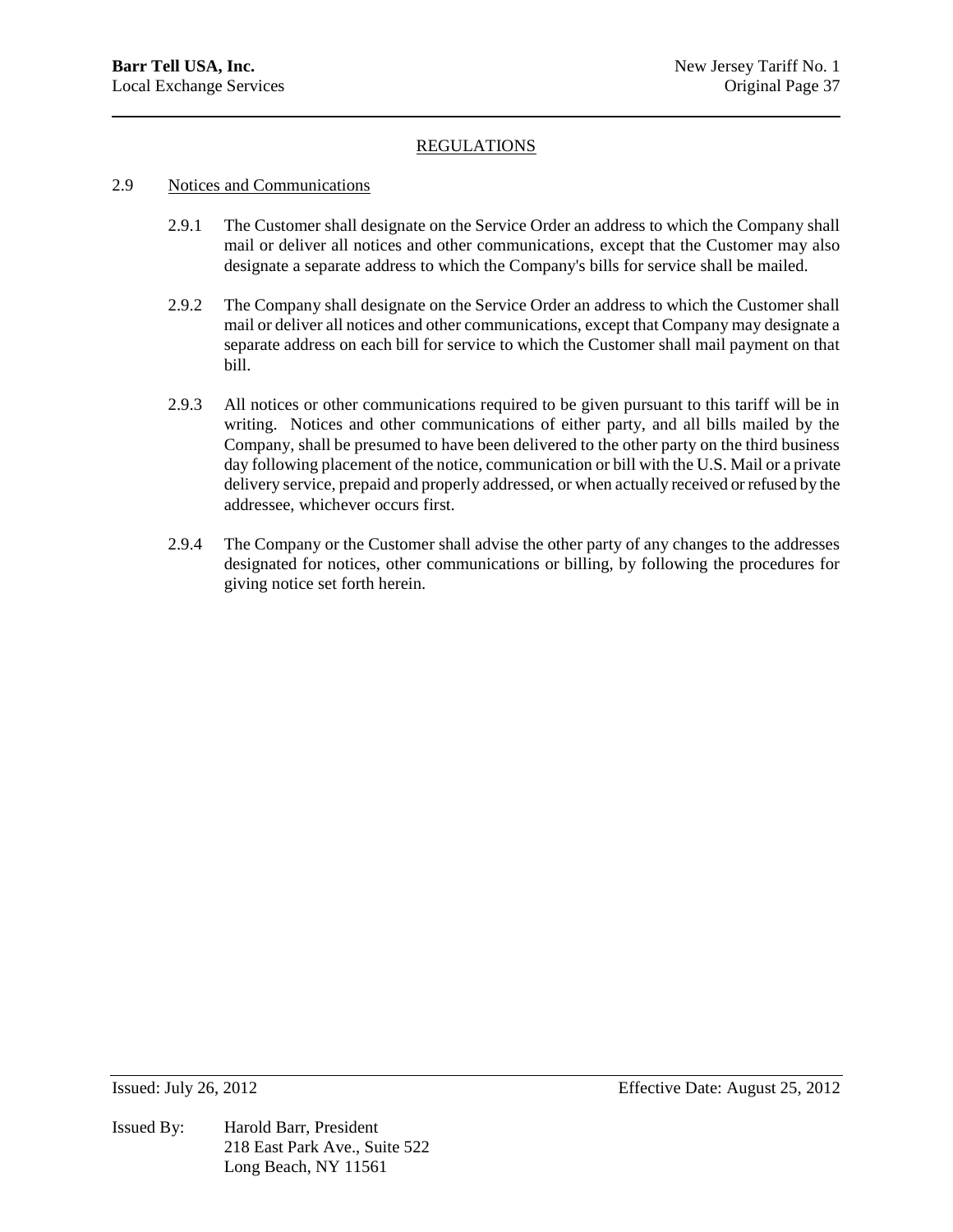- 2.10 Taxes, Surcharges and Fees
	- 2.10.1 All state and federal taxes and surcharges are listed as separate line items on the Customer's bill and are not included in the quoted rates and charges set forth in this tariff.
	- 2.10.2 The Company may adjust its rates and charges or impose additional rates and charges on its Customers in order to recover amounts it is required by governmental or quasi-governmental authorities to collect from or pay to others in support of statutory or regulatory programs.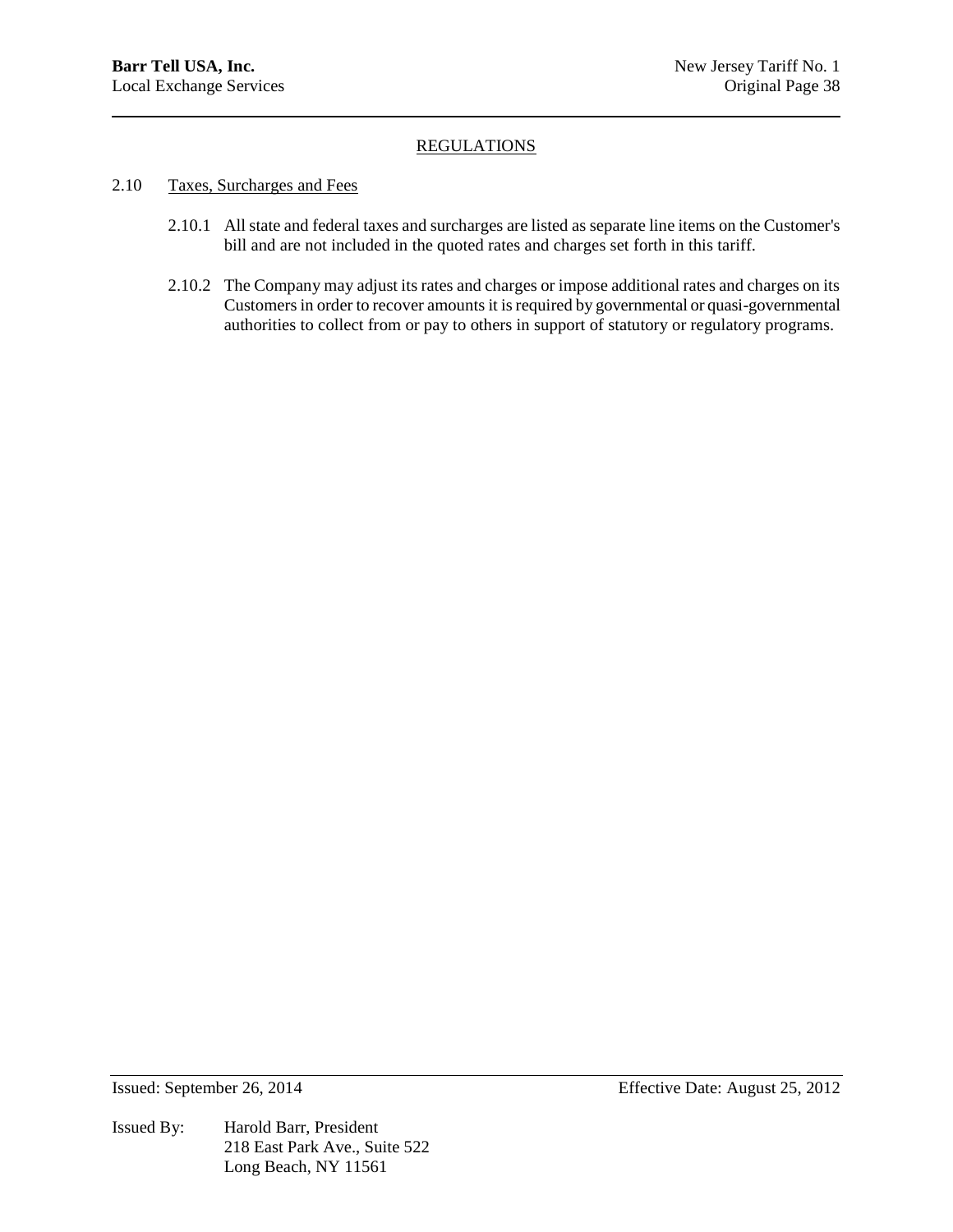### 2.11 Disputed Bills

- 2.11.1 In the event that a billing dispute occurs concerning any charges billed to the Customer by the Company, the Company may require the Customer to pay the undisputed portion of the bill to avoid discontinuance of service for non-payment. The Customer should submit a documented claim for the disputed amount. The Customer should submit all documentation as may reasonably be required to support the claim. All claims should be submitted to the Company within 90 days of receipt of billing for those services.
- 2.11.2 Unless disputed, the invoice shall be deemed to be correct and payable in full by the Customer. If the Customer and the Company are unable to resolve the dispute to their mutual satisfaction, the Customer may refer the dispute to the Board for resolution in accordance with N.J.A.C. 14:3-7.6.
- 2.11.3 If the dispute is resolved in favor of the Customer and the Customer has withheld the disputed amount, no interest, credits or penalties will apply.

### 2.12 Tests, Pilots, and Contests

The Company may conduct special tests or pilot programs at its discretion to demonstrate the ease of use and quality of service. The Company may also waive a portion of or all processing fees or installation fees for winners of contests sponsored or endorsed by the Company. From time to time, the Company may waive all processing fees for a Customer.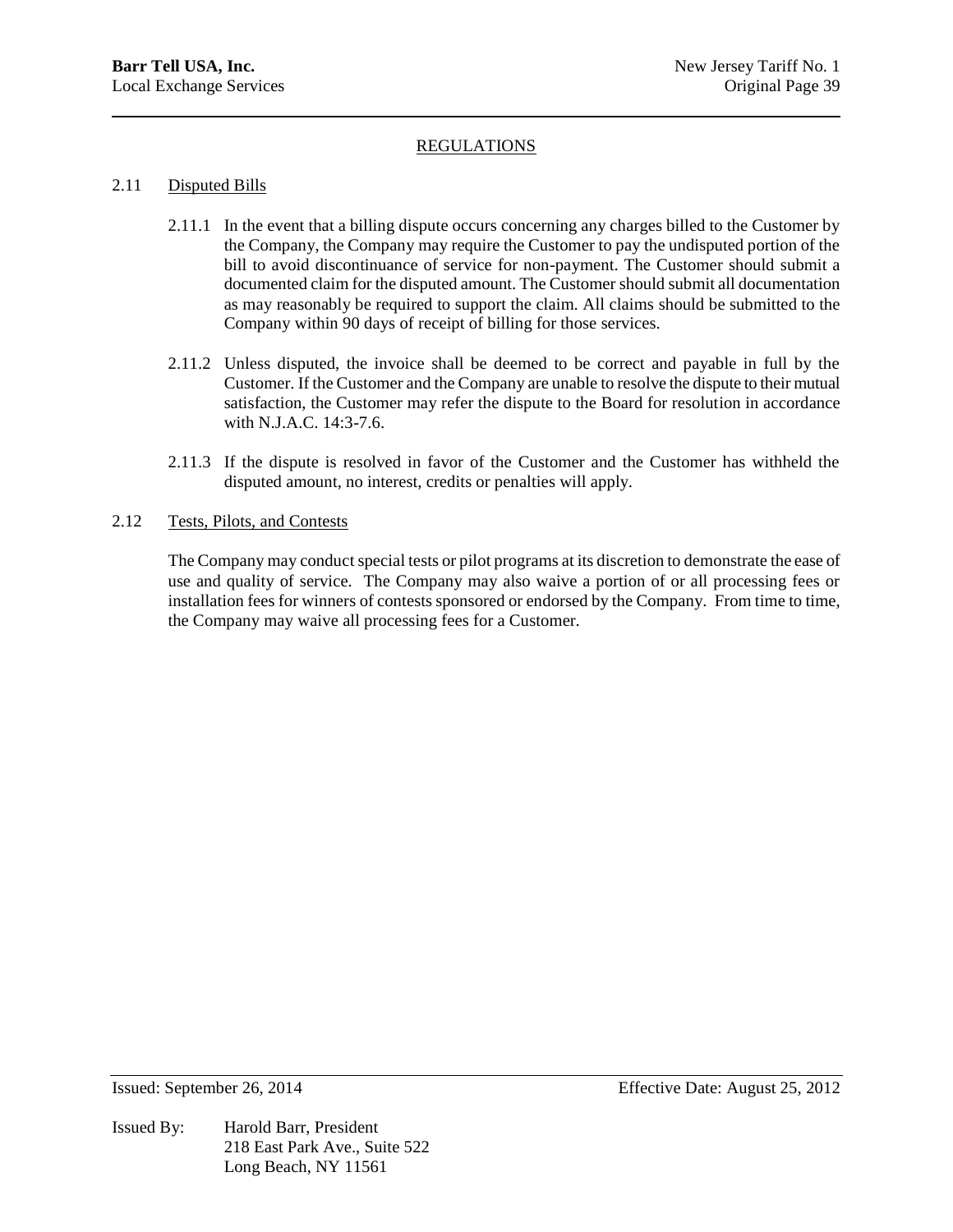- 2.13 Construction Charges and Other Special Charges
	- 2.13.1 General

Construction charges, where applicable, are in addition to the established nonrecurring charges and monthly rates for the furnishing of service to the Customer.

2.13.2 Construction on Public Highways or Other Easements

The normal method of constructing distribution facilities, i.e., aerial or underground, will be determined by the Company or its underlying carrier according to the conditions in each case, except as provided for under "Extensions to Serve New Customers" in 2.13.4(A) following.

The ownership of poles used in the provision of telephone service is vested either in the Company, its underlying carrier, or in some other company with which the Company or its underlying carrier has a joint use agreement.

Normally, no charges apply for extending telephone plant along public roads, highways, rights-of-way or easements, except for Conditions Involving Special Consideration.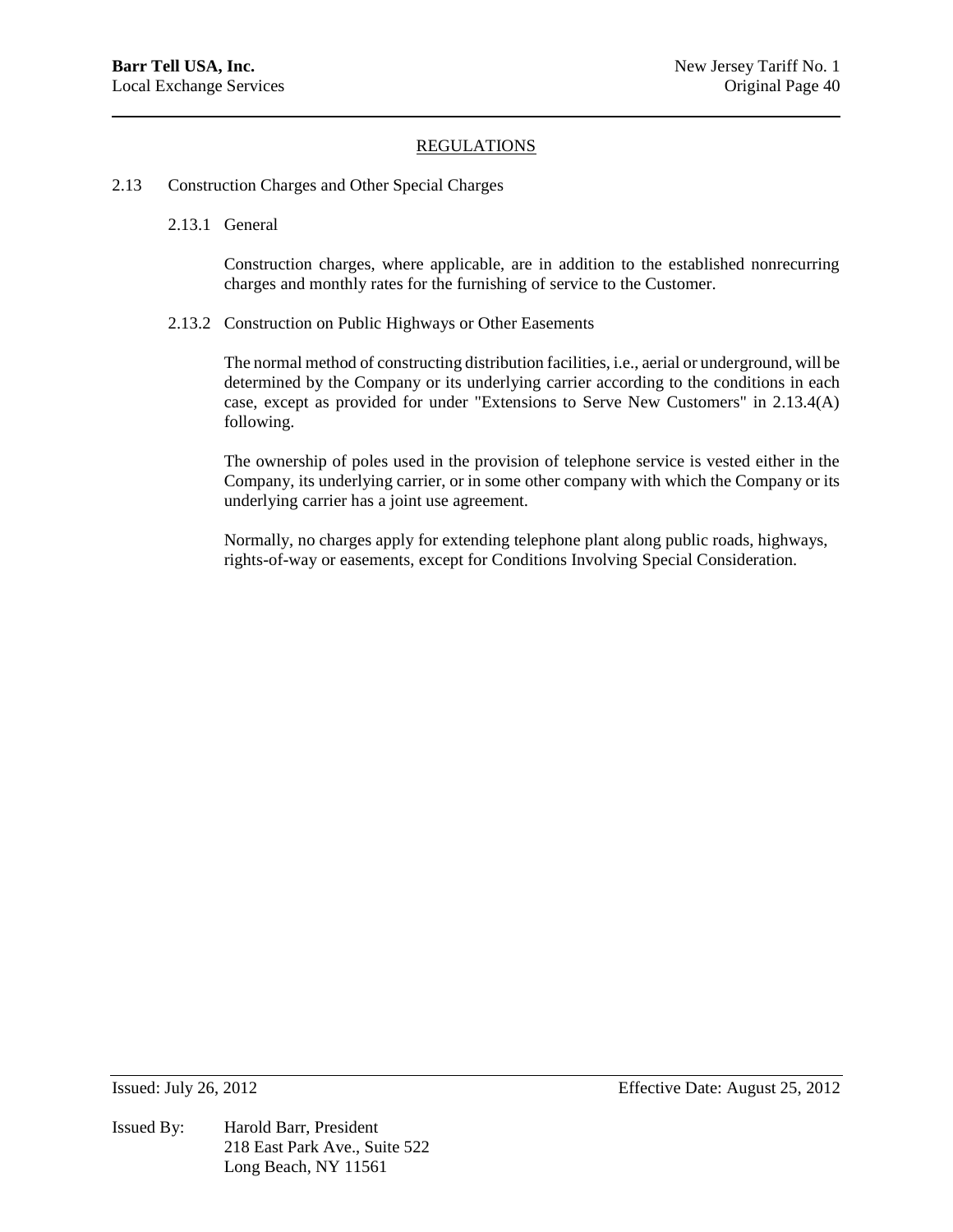- 2.13 Construction Charges and Other Special Charges, (Cont'd.)
	- 2.13.3 Construction on Private Property
		- A. Service Entrance Facilities
			- 1. Charge Treatment for Construction Required for Changes to Existing Service Entrance Facilities
				- a. Change in Aerial Service Connection

Where it is necessary to remove or relocate the pole at which an aerial service connection terminates, the service connection will be re-established by the Company by the most practicable method, i.e., aerial or underground or a combination of both. Charges based on cost may apply for the work to be done except in those cases where the reason for change is beyond the control of the Customer and the service connection is re-established by the most practicable method. In this event, the service connection is normally re-established at no charge to the Customer.

b. Change in Underground Service Connection

Where it is necessary to remove or relocate the manhole at which an underground service connection terminates, the service connection will be re-established by the Company by the most practicable method, i.e., aerial or underground or a combination of both. Charges based on cost may apply for the work to be done except in those cases where the reason for the change is beyond the control of the Customer and the service connection is re-established by the most practicable method. In this event, the service connection is normally re-established at no charge to the Customer.

c. Change from Aerial to Underground or Underground to Aerial Construction at the Customer's request.

The charge treatment is based on cost plus, in all cases, the charge applicable to a new service connection of the facilities.

Issued By: Harold Barr, President 218 East Park Ave., Suite 522 Long Beach, NY 11561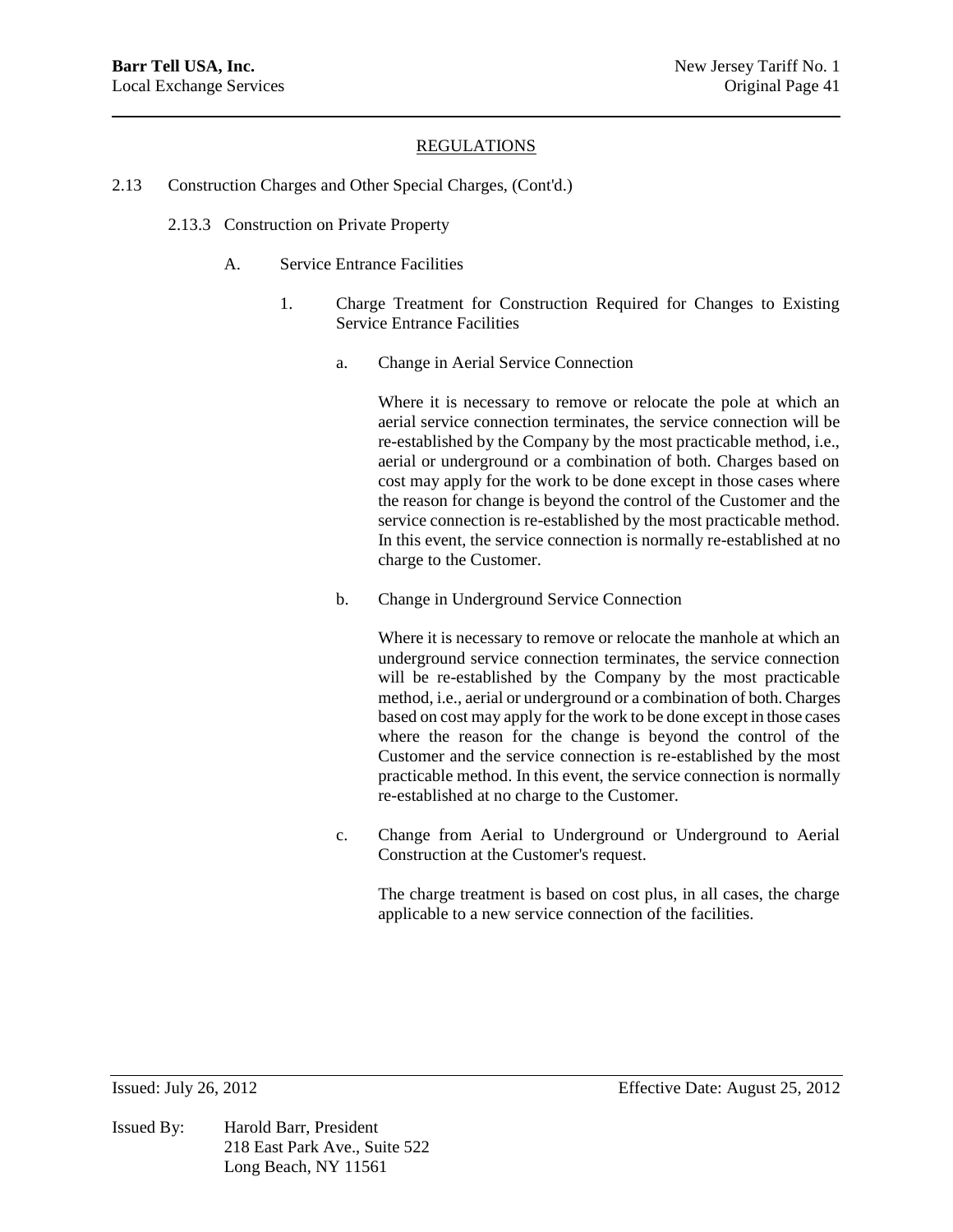- 2.13 Construction Charges and Other Special Charges, (Cont'd.)
	- 2.13.3 Construction on Private Property, (Cont'd.)
		- B. Construction Required for Service to An Additional Termination Point (ATP)
			- 1. General
				- a. A Customer's main telephone billing number must terminate at the Customer's Rate Demarcation Point (RDP). A Customer's RDP and ATP must be located on the same property. Only supplemental services, billed to the main billing number or billed separately to the same Customer at the same address, may be terminated at an ATP.
				- b. A Customer may request multiple ATPs on the same or different floors in a single or multi-tenant building, or in the same or different buildings on a single or multi-tenant campus.
				- c. If a Customer desires to have services terminated at an ATP, it is the Customer's responsibility to inform the Company that the service is to be terminated at the ATP. If the Customer fails to fulfill this responsibility, the requested installations of the network services will be terminated at the Customer's RDP.
				- d. Eighty-five (85) percent of the cable capacity used to establish an ATP will be available for assignment of network facilities.
				- e. The minimum size cable installed to provide service to an ATP will have a capacity of 100 pairs.
				- f. A subsequent Customer, other than the Customer charged for the construction of the ATP at a location where an ATP exists, and choosing to have network services assigned to the ATP, will be charged an ICB charge.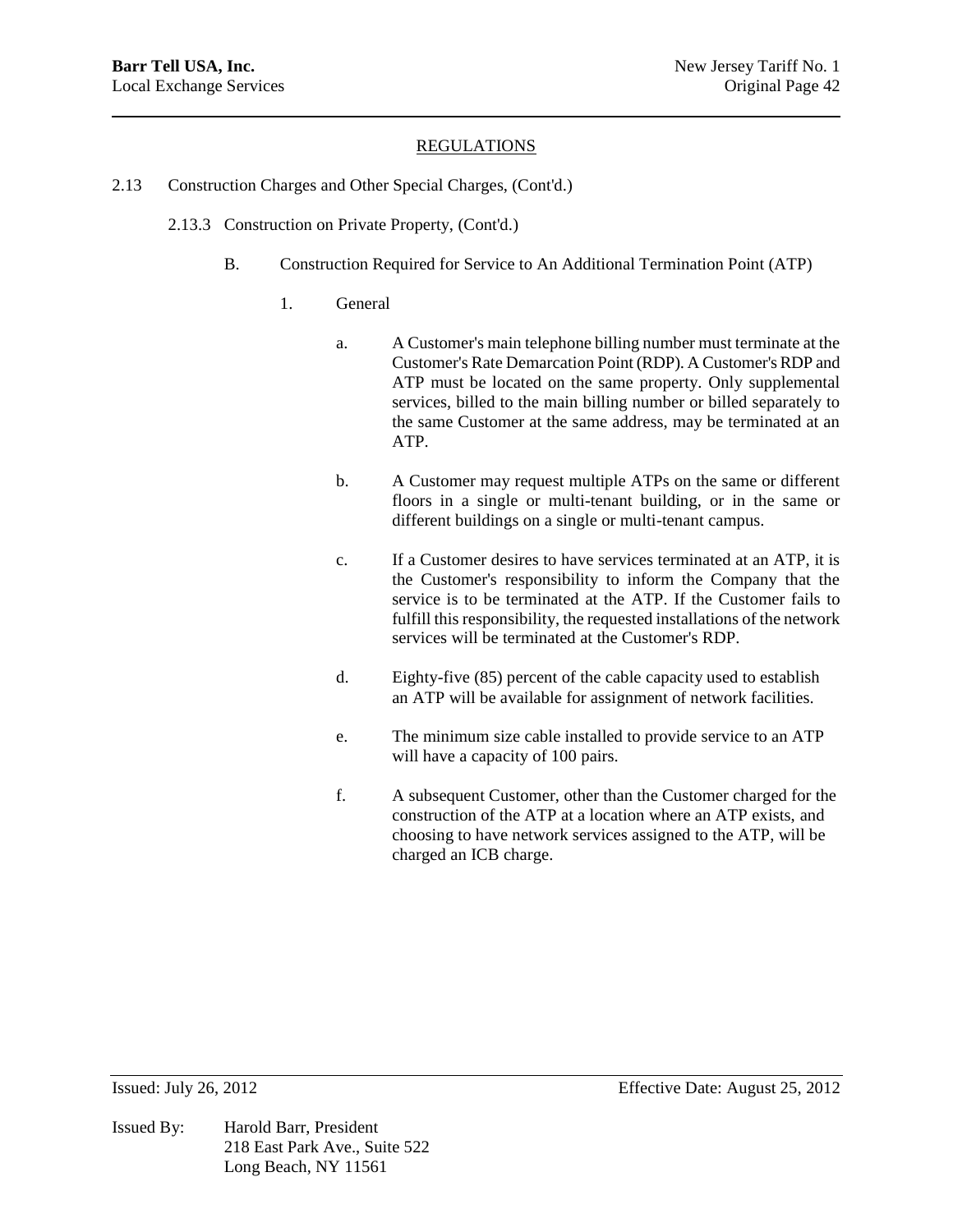- 2.13 Construction Charges and Other Special Charges, (Cont'd.)
	- 2.13.3 Construction on Private Property, (Cont'd.)
		- B. Construction Required for Service to An Additional Termination Point (ATP), (Cont'd.)
			- 2. Charge Treatment for Construction Required for Service to an ATP
				- a. Construction of an ATP will be on an ICB basis.
				- b. Charges based on cost apply to the construction of an ATP and are developed on the individual circumstances in each case.
				- c. The cost of an ATP includes Company-provided maintenance, up to and including the NI.
				- d. Reinforcement of ATP facilities will be at the Customer's expense.
				- e. Charges for changes in aerial or underground service connections to an ATP are in accordance with this Section.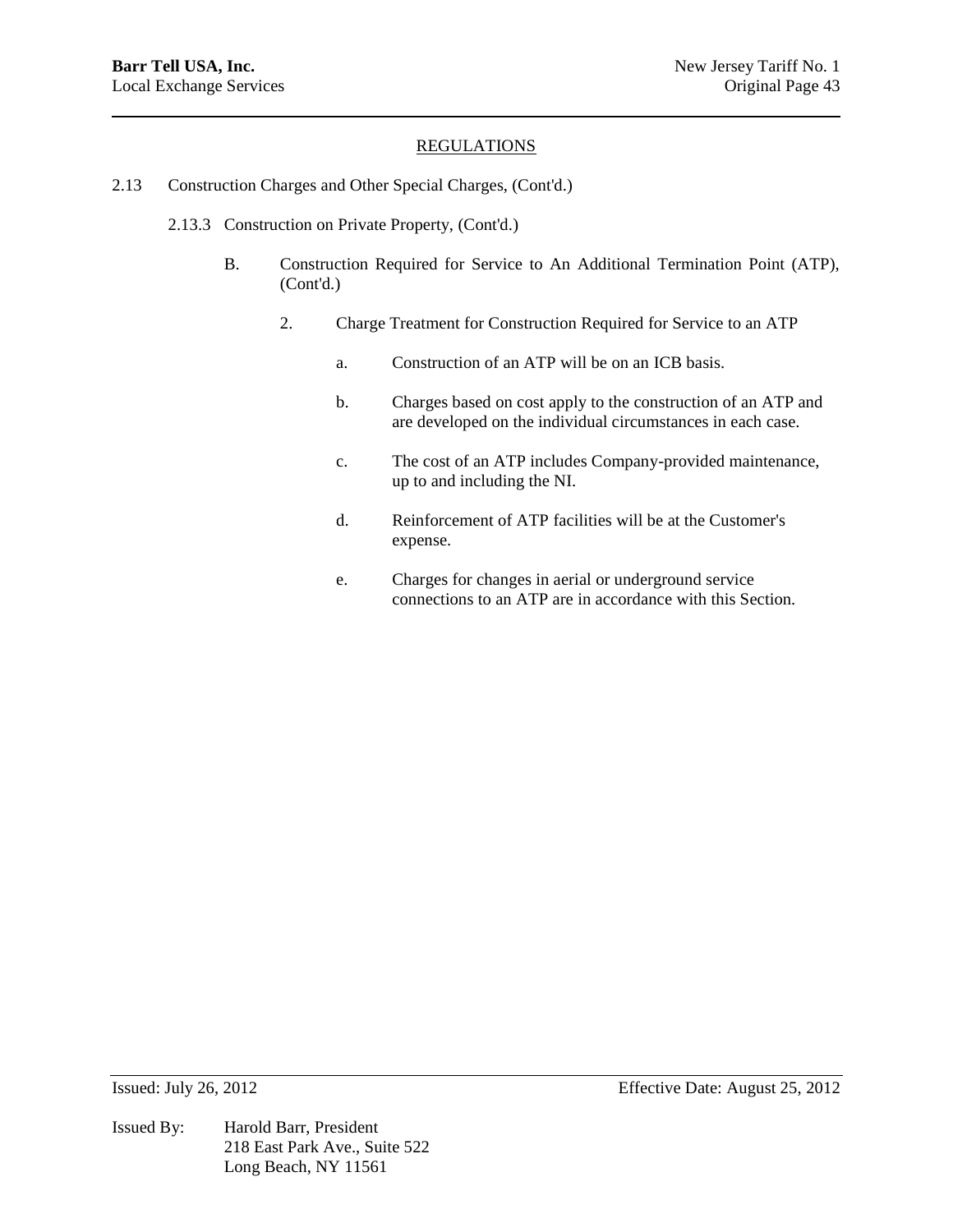- 2.13 Construction Charges and Other Special Charges, (Cont'd.)
	- 2.13.3 Construction on Private Property, (Cont'd.)
		- C. Maintenance and Repair

Circuits on private property, up to and including the RDP, are maintained and replaced at the expense of the Company except that:

- 1. Where repair or replacements are made necessary by damages caused by the Customer, his/her employees or representatives, or by water freezing in improperly drained conduit, or by any other circumstances over which the Customer has control, he/she will be required to bear the expense of the repairs or replacement, or if he/she desires, service will be established by means of the normal method of construction at the normal construction charge treatment. In the latter event, the charge applicable to a new service connection of the facilities also applies.
- 2. Where wire is buried in a trench provided by the Customer, and the Customer renders access to the circuits unusually expensive, e.g., lays a concrete walk or driveway over the circuits or places expensive shrubbery over them, he/she will be required to bear the unusual expense incurred in opening and closing the trench in connection with maintenance of the circuits, or if he/she desires, the Company will establish service by means of the normal method of construction at the normal method of construction at the normal construction charge treatment. In the latter event, the charge applicable to a new service connection of facilities also applies.
- 3. In connection with wire buried by the Company, where repairs or replacements are made necessary under circumstances similar to those in the preceding paragraph, such repairs or replacements will be made by the most practicable method, i.e., buried or aerial, as the case may be. If the most practicable method is aerial and the Customer desires underground, he/she must open and close the trench. Except where the customer opens and closes the trench, the charge applicable to a new service connection of the facilities also applies.

Issued By: Harold Barr, President 218 East Park Ave., Suite 522 Long Beach, NY 11561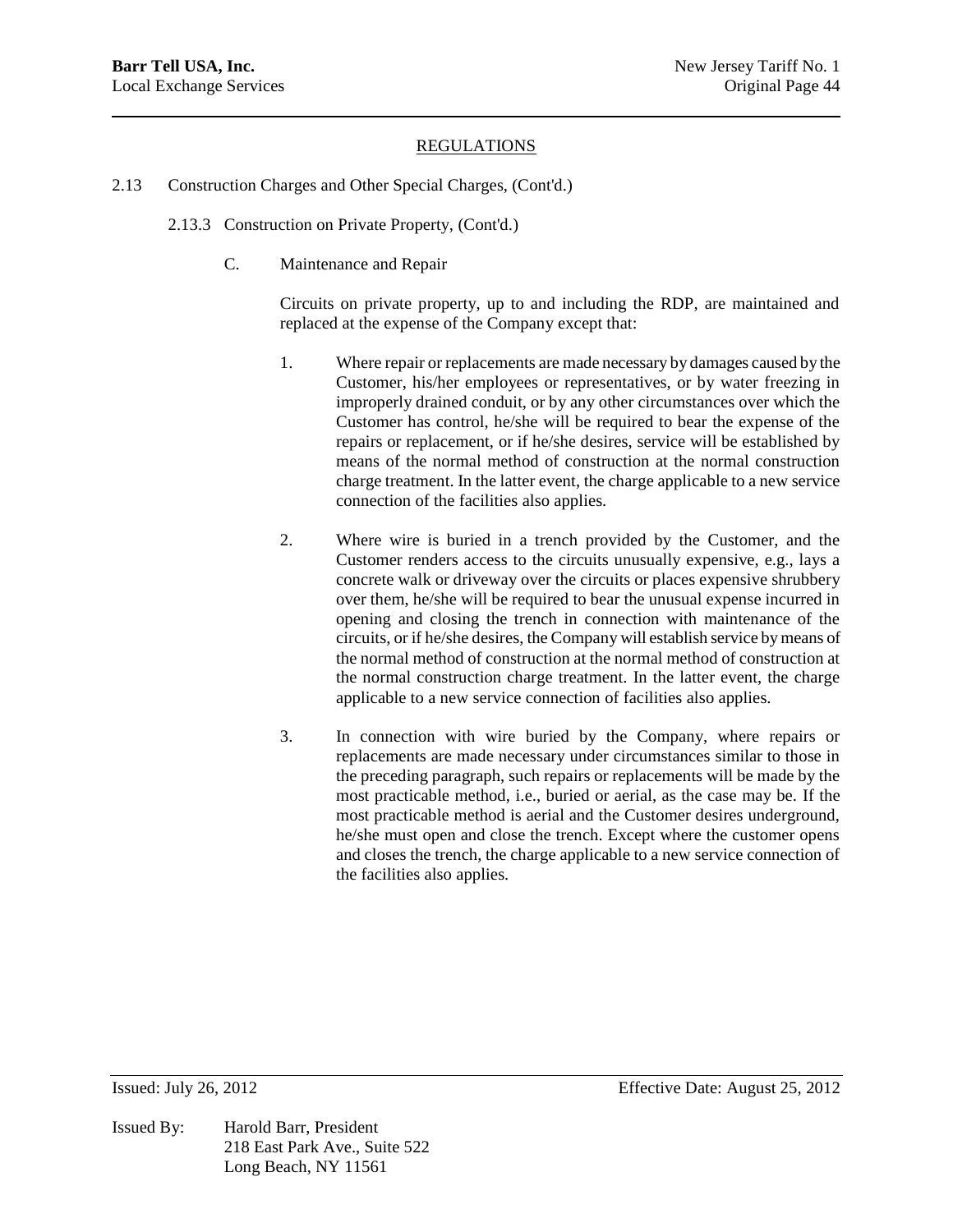- 2.13 Construction Charges and Other Special Charges, (Cont'd.)
	- 2.13.4 Service Entrance Facilities
		- A. Extensions to Serve New Customers
			- 1. Descriptions/Regulations
				- a. Applicant, as used herein, means the subdivider, developer, builder or owner applying for the construction of a telephone distribution system to serve one or more new Customers.
				- b. Extension means the construction or installation of plant and/or facilities by the company to provide service from existing plant and/or facilities to one or more new Customers, and also means the plant and/or facilities themselves. This term includes all plant and/or facilities for transmission and/or distribution, whether located on a public street or right of way, or on private property, including the wire, cable, pipe, conduit or other means of conveying a service from existing plant and/or facilities to each unit or structure to be served. The extension ends at the point where the service connects to the RDP.
				- c. The Company is not required to construct, own, operate or maintain an extension on any property unless the Company is legally authorized to do so, for example through an easement or right-ofway. The applicant shall ensure that the Company is provided with such legal authority, at no cost to the Company and with no requirement for condemnation of the property.
				- d. In construction and operating an extension, the Company shall use equipment and practices that meet all applicable requirements which are consistent with industry best practices and standards and the Company's minimum system design standards, unless requested otherwise by the applicant.

Issued By: Harold Barr, President 218 East Park Ave., Suite 522 Long Beach, NY 11561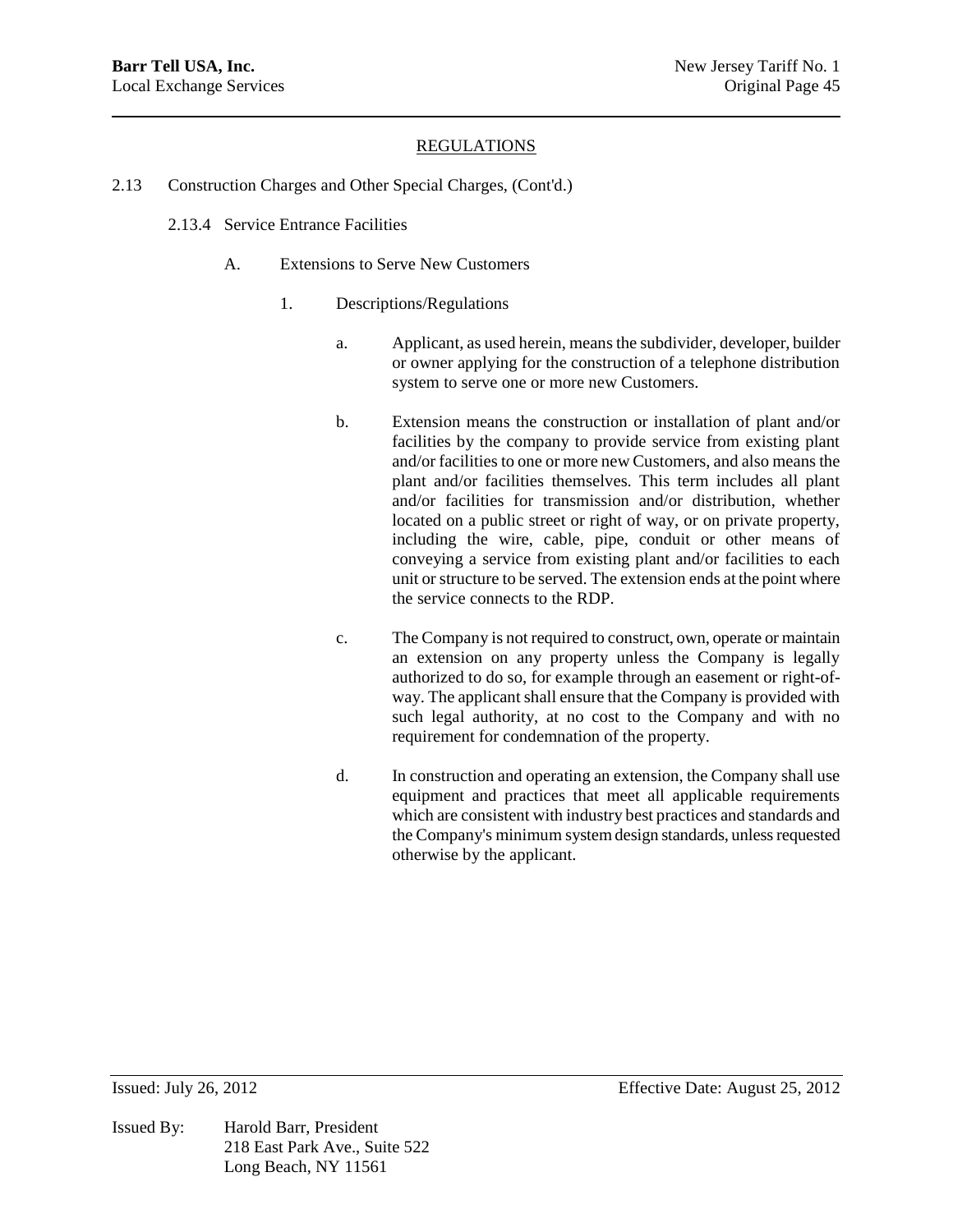- 2.13 Construction Charges and Other Special Charges, (Cont'd.)
	- 2.13.4 Service Entrance Facilities, (Cont'd.)
		- A. Extensions to Serve New Customers, (Cont'd.)
			- 1. Descriptions/Regulations, (Cont'd.)
				- e. Connections from the existing telephone distribution system to the underground system installed within the applicant's subdivision are made by an extension of existing facilities in the normal method of construction along the established route which will serve the subdivision. Where the electric utility involved provides such an extension by means of overhead facilities, the Company's facilities may also be provided by means of overhead construction.
				- f. The Company, Customers, applicants, developers, builders, municipal bodies and other persons shall cooperate fully in order to facilitate construction of an extension at the lowest reasonable cost consistent with system reliability and safety. This includes sharing trenches where practicable, and coordinating scheduling and other aspects of construction to minimize delays and to avoid difficult conditions such as frozen or unstable soils.
				- g. If an applicant requests an extension that will serve both a designated growth area and an area not designated for growth, the Company will pay for, or financially contribute to, the portion of the extension that is necessary to serve a designated growth area, except as provided for herein. The Company will not pay for or contribute financially to the portion of the extension that will serve an area not designated for growth unless the area was determined to be exempt under N.J.A.C. 14:3-8.2.

Issued By: Harold Barr, President 218 East Park Ave., Suite 522 Long Beach, NY 11561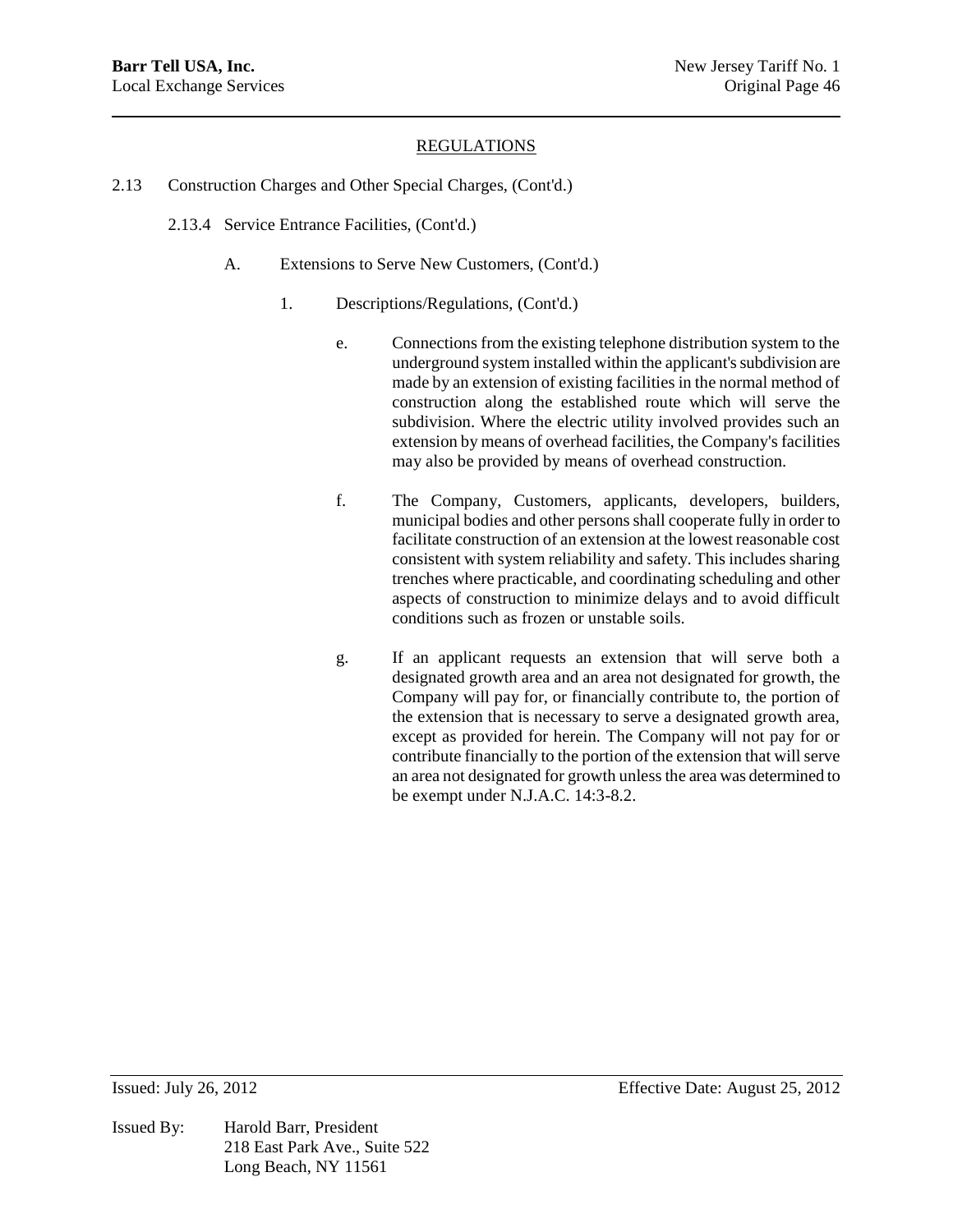- 2.13 Construction Charges and Other Special Charges, (Cont'd.)
	- 2.13.4 Service Entrance Facilities, (Cont'd.)
		- A. Extensions to Serve New Customers, (Cont'd.)
			- 1. Descriptions/Regulations, (Cont'd.)
				- h. The Company is eligible to apply for cost recovery under a Targeted Revitalization Incentive Program (TRIP) charge in accordance with N.J.A.C. 14-3-10.
				- i. The applicant shall furnish the items listed below without charge and in sufficient time in the judgment of the Company for it to meet service requirements:
					- Rights-of-way and easements suitable to and without cost to or condemnation by the Company;
					- The preliminary or tentative subdivision map which has been submitted to and approved by the appropriate authorities, showing the full layout of the subdivision to be developed in order to facilitate planning for the cables;
					- The final subdivision map of the section of the subdivision which has received final approval of the appropriate authorities and which the applicant proposes to develop in the immediate future. The map shall be furnished in both paper and electronic (CADD) format;
					- A written estimate of the date on which telephone service will initially be required and the time schedule for full development of the Section; and
						- Documentation, which includes detailed plans of the development to enable the Company to determine if the development is in an "area designated for growth" as defined in N.J.A.C. 14:3-8.2 and depicted on a copy of the most current State Plan Policy map prepared by the State Planning Commission, or is in an area not designated for growth but has been determined to be exempt and eligible for the same treatment as an area designated for growth.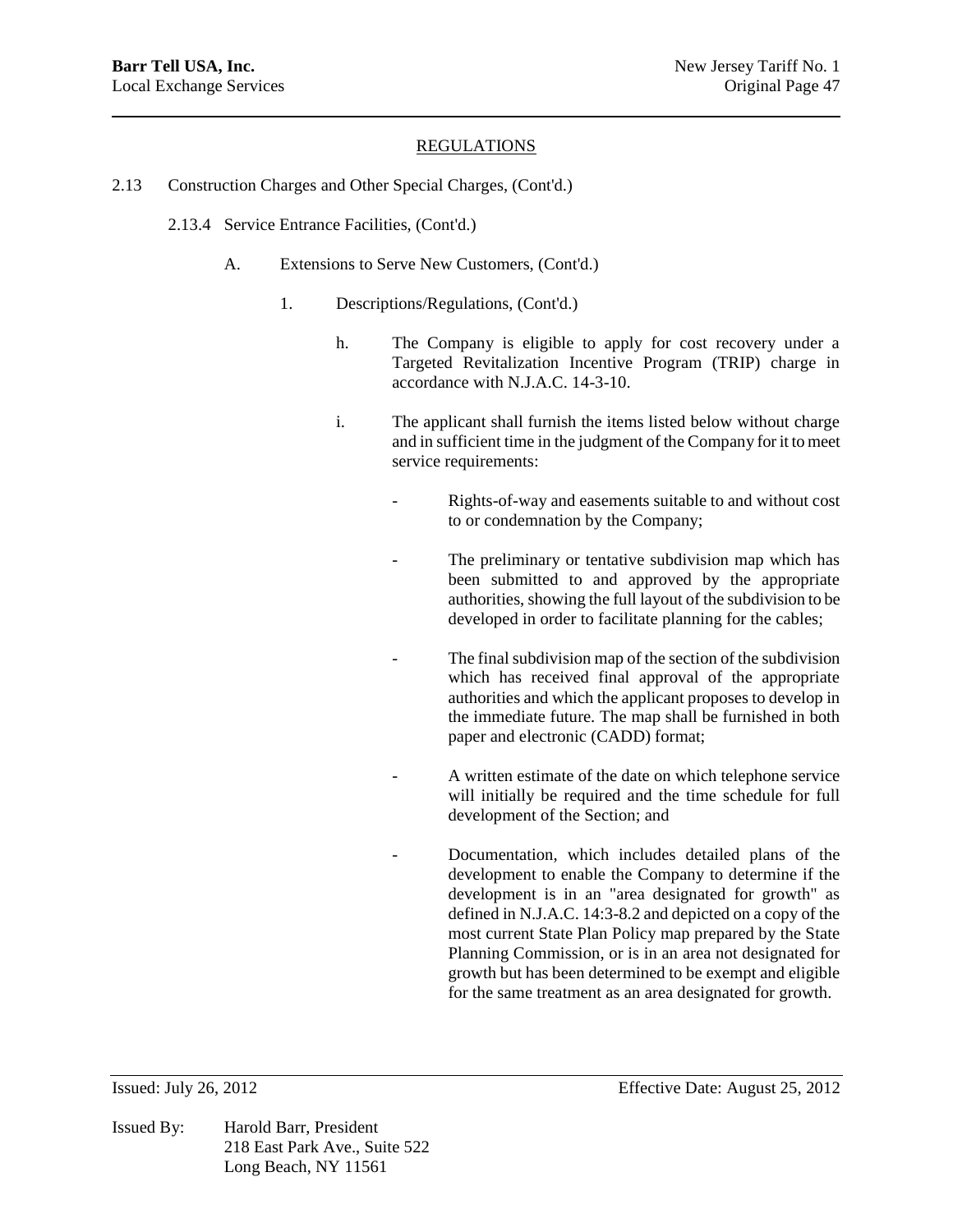- 2.13 Construction Charges and Other Special Charges, (Cont'd.)
	- 2.13.4 Service Entrance Facilities, (Cont'd.)
		- A. Extensions to Serve New Customers, (Cont'd.)
			- 1. Descriptions/Regulations, (Cont'd.)
				- j. An extension to non-residential development shall be made underground if the development does not have service and the extension is located in an area where local government or the Company requires the extension to be underground. It is the property owners' responsibility to provide a suitable path or two (2) four-inch conduits and associated structures in accordance with the Company's layout design and specifications from the public road into the building(s).

The applicant or the Company may request a special exemption from the Board of Public Utilities if this requirement will result in a hardship, inequity, or will be discriminatory to other affected parties.

k. An extension serving a residential development of three or more units shall be underground if the development does not have service and the extension will be placed along streets that are not already served by overhead facilities. It is the property owners' responsibility to provide a suitable path or two (2) four-inch conduits and associated structures in accordance with the Company's layout design and specifications from the public road into the building(s).

> The applicant or the Company may request a special exemption from the Board of Public Utilities if this requirement will result in a hardship, inequity, or will be discriminatory to other affected parties.

Issued By: Harold Barr, President 218 East Park Ave., Suite 522 Long Beach, NY 11561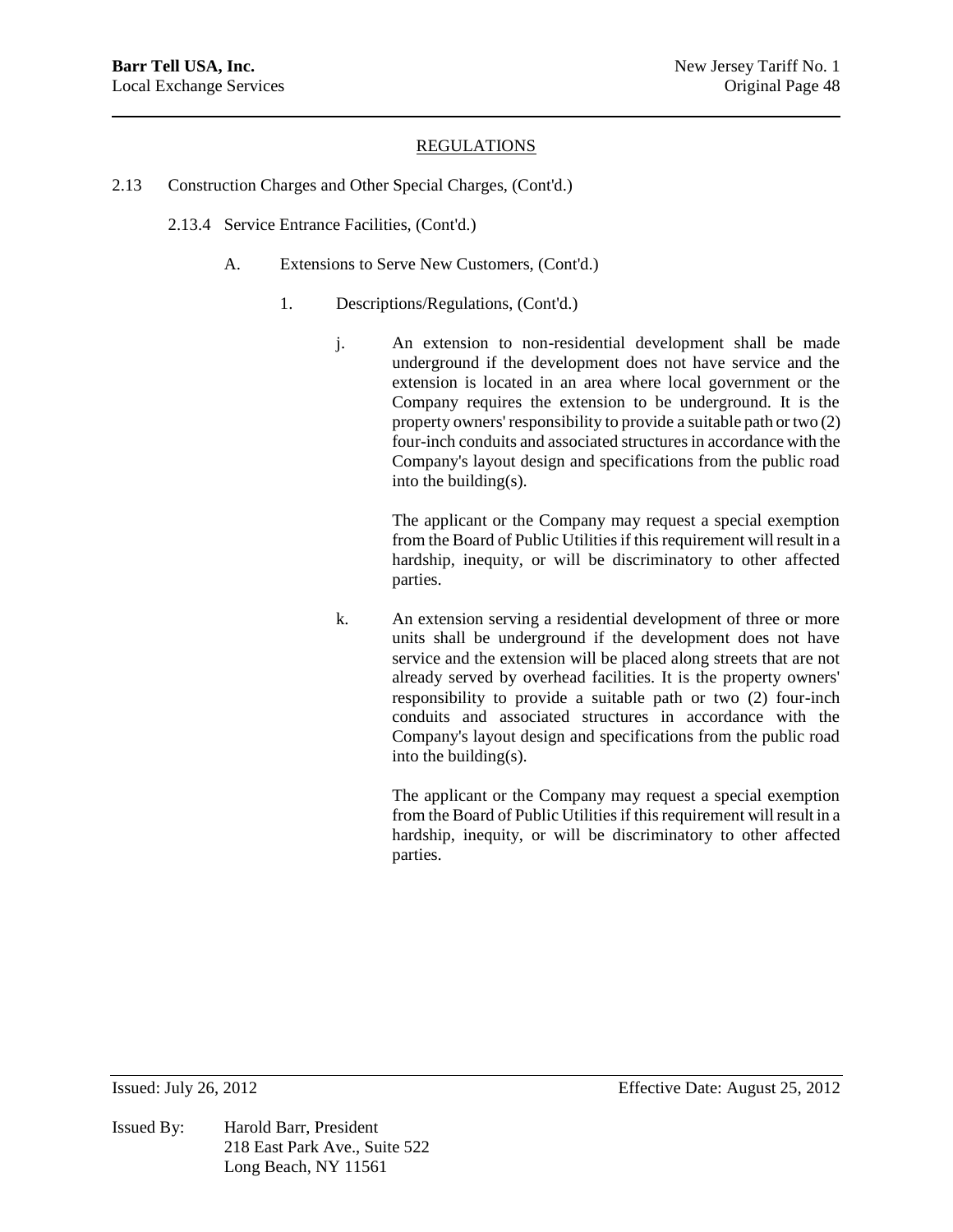- 2.13 Construction Charges and Other Special Charges, (Cont'd.)
	- 2.13.4 Service Entrance Facilities, (Cont'd.)
		- A. Extensions to Serve New Customers, (Cont'd.)
			- 1. Descriptions/Regulations, (Cont'd.)
				- l. The Company will start construction only after all of the following conditions have been executed and met:
					- (i) Advanced construction payment and assigned contract of work;
					- (ii) The rights-of-way or easements specified preceding are cleared of trees, tree stumps and other obstruction above or below grade at no charge to the Company to a width sufficient in its judgment to permit the use of machinery and equipment, and graded to within six inches of final grade by the applicant. Such clearance and grading must be maintained by the applicant during construction by the Company, and.
					- (iii) in a buried environment, furnish a trench meeting the standards and requirements of the Company. Should the applicant want to perform this work prior to the Company's scheduled construction start date, it must (i) obtain approval from the Company, and (ii) provide two (2) fourinch conduits and associated structures in accordance with the Company's layout design and specifications for the Company's use. The Applicant will maintain the trench until all utilities have been installed, after which time the applicant is required to backfill the trench.

Issued By: Harold Barr, President 218 East Park Ave., Suite 522 Long Beach, NY 11561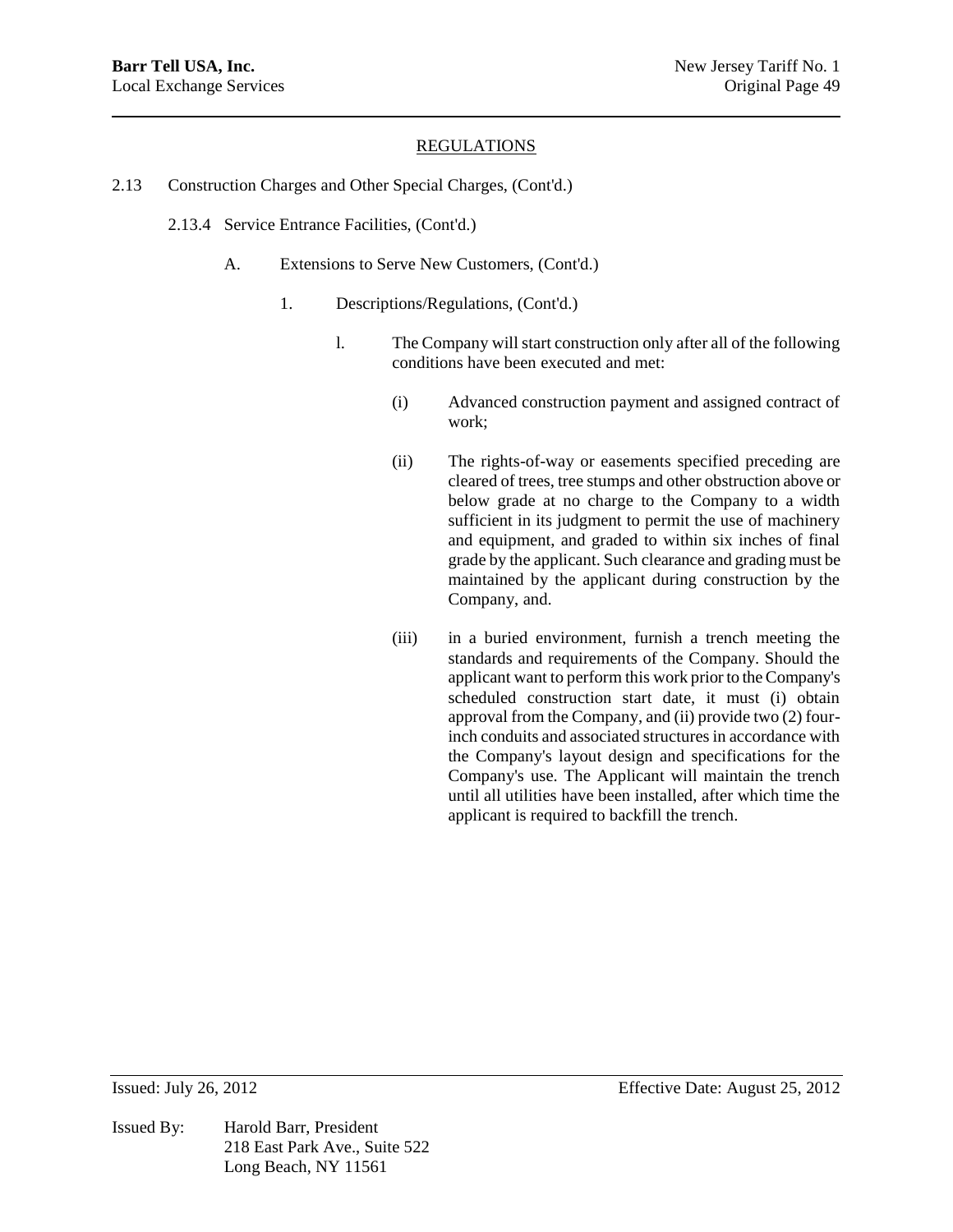- 2.13 Construction Charges and Other Special Charges, (Cont'd.)
	- 2.13.4 Service Entrance Facilities, (Cont'd.)
		- A. Extensions to Serve New Customers, (Cont'd.)
			- 1. Descriptions/Regulations, (Cont'd.)
				- m. Where practicable, as determined by the Company and the electric utility involved, electric and telephone facilities may be placed in the same trench. Where joint use of a trench is practical, the Company will not commence work on an underground system unless and until the applicant has satisfied all conditions precedent to the obligation of the electric utility as well as the Company to commence work on their respective underground systems.
				- n. The charges specified in 2 following are based on the premise that each applicant shall agree to cooperate with the Company in an effort to keep the cost of construction and installation of the underground telephone communication system as low as possible. This includes the scheduling of construction to preclude the necessity for trenching in frozen soils, or in land fill operations before soils have become stabilized.

Should unusual circumstances arise which would unreasonably delay underground device service, temporary wires may be installed in whatever manner is most practical under the circumstances, provided, however, that such temporary wires shall be replaced as soon as practicable with a permanent underground service.

Upon approval by the Board of Public Utilities, excess costs, if any, due to temporary installations will be charged to the applicant.

Issued By: Harold Barr, President 218 East Park Ave., Suite 522 Long Beach, NY 11561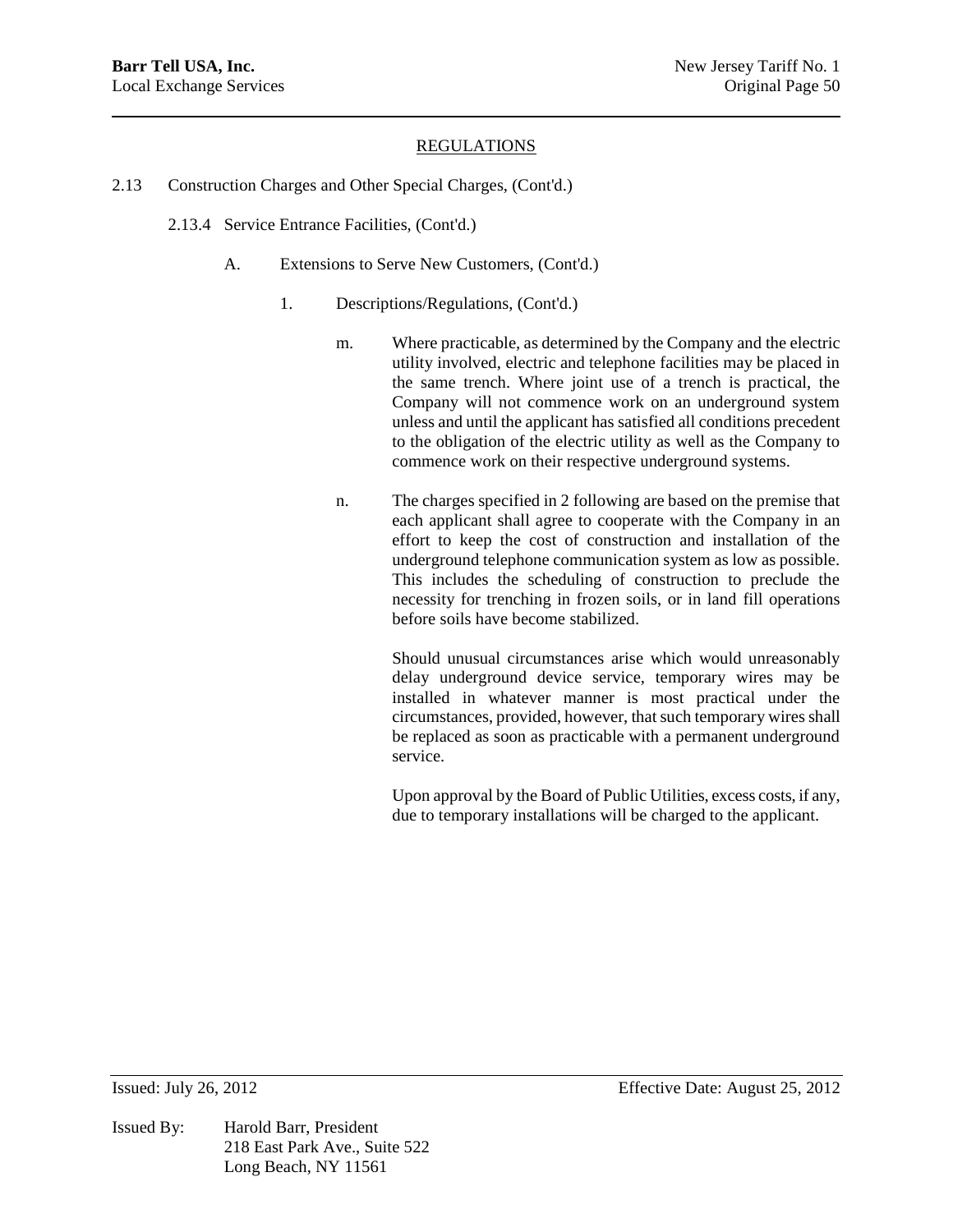- 2.13 Construction Charges and Other Special Charges, (Cont'd.)
	- 2.13.4 Service Entrance Facilities, (Cont'd.)
		- A. Extensions to Serve New Customers, (Cont'd.)
			- 2. Charge Treatment
				- a. Schedule of Charges
					- (i) The costs of an extension are the actual costs incurred to construct and install the extension, including materials and labor employed in the design, purchase, constructions, and/or installation of the extension, including overhead directly attributable to the work, as well as overrides or loading factors such as those for back-up personnel for mapping, records, clerical, supervision or general office functions.
					- (ii) The estimated cost of each extension is prepared in the Contract of Work and determined on an individual case basis using the most recent costs. Where pavement cutting and restoration, rock removal, blasting, difficult digging conditions or special back fill is required, charges based on the costs involved may apply
					- (iii) The charges herein are in addition to the charges show elsewhere in this Tariff for the furnishing of the company's services.

Issued By: Harold Barr, President 218 East Park Ave., Suite 522 Long Beach, NY 11561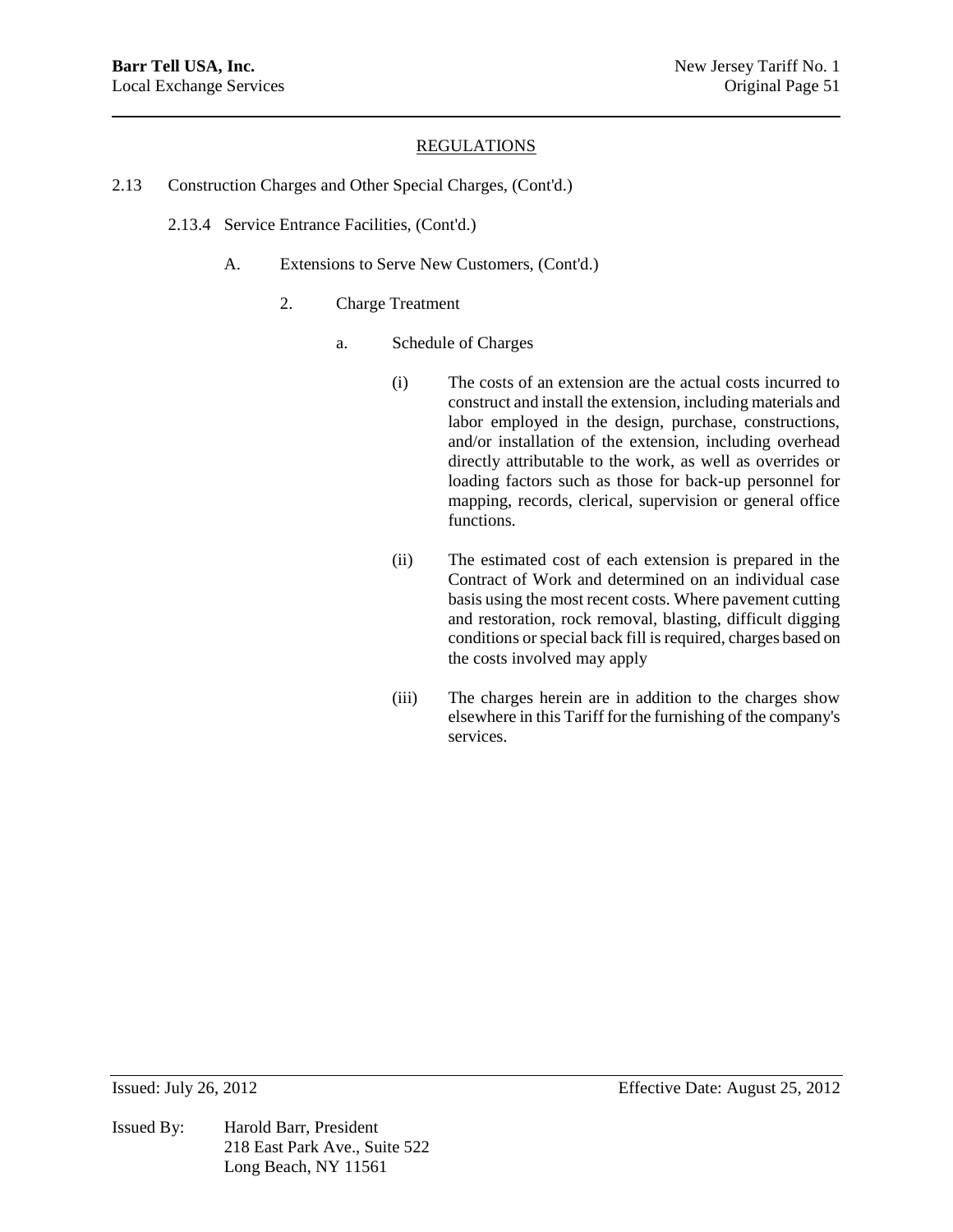- 2.13 Construction Charges and Other Special Charges, (Cont'd.)
	- 2.13.4 Service Entrance Facilities, (Cont'd.)
		- A. Extensions to Serve New Customers, (Cont'd.)
			- 2. Charge Treatment, (Cont'd.)
				- b. Advance Construction Payments

An applicant will be required to pay deposits contained in the Contract of Work in the form of advance construction payments based on estimated costs. Such deposits will be held without payment of interest. In addition, in all cases, the applicant will be responsible for actual costs in excess of the advance construction payments. In the event that actual costs are less than any advance construction payments, the difference will be refunded to the applicant upon completion of the extension.

Where an applicant plans construction of a development in phases, the applicant shall indicate which phases are to be treated as separate development for the purposes of determining the amount of deposit and calculating any applicable refund formula. The deposit required for each phase of the extension shall be the cost of the extension required to serve that phase of the development.

There are two types of advance construction payments that may be required of an applicant:

Issued By: Harold Barr, President 218 East Park Ave., Suite 522 Long Beach, NY 11561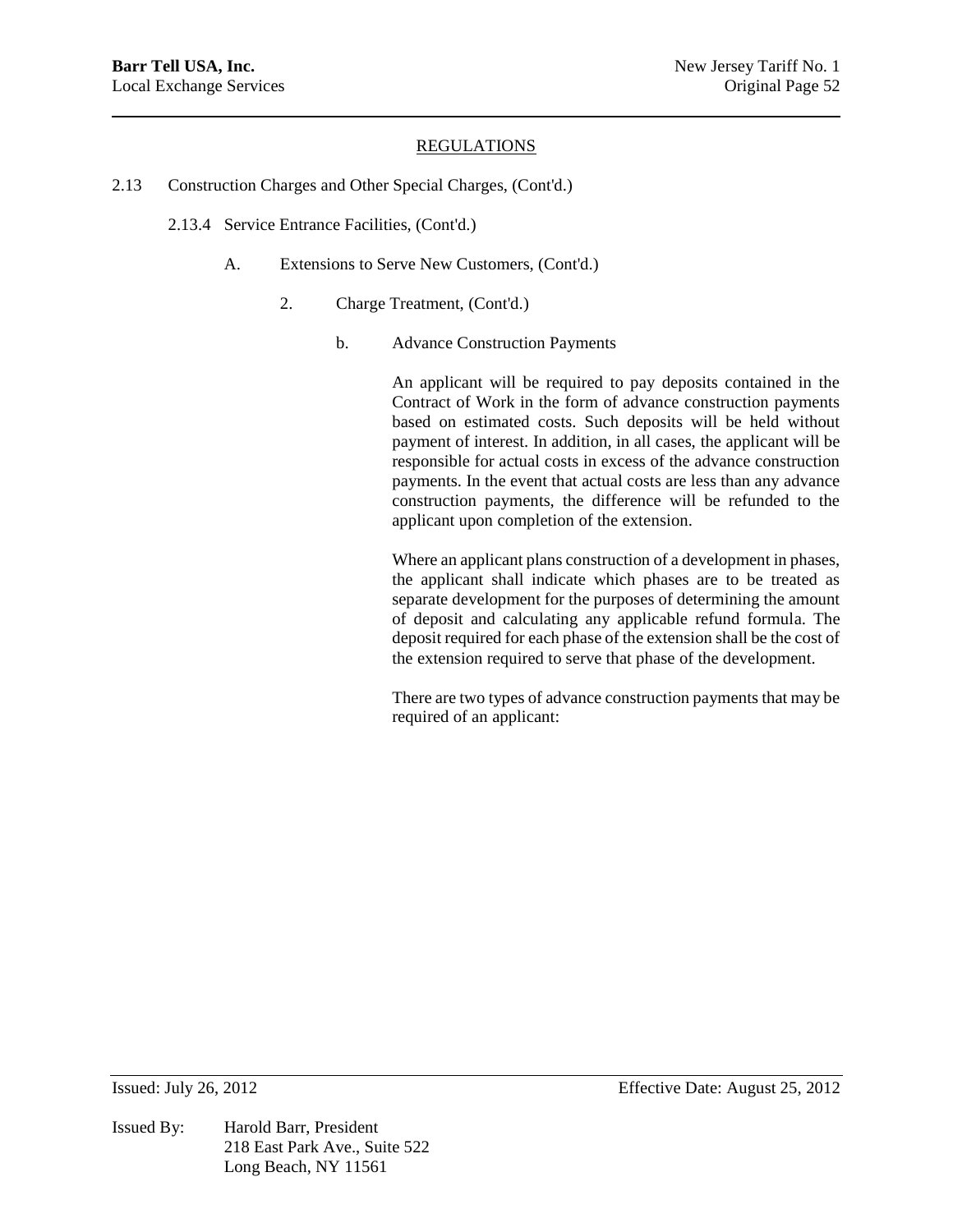- 2.13 Construction Charges and Other Special Charges, (Cont'd.)
	- 2.13.4 Service Entrance Facilities, (Cont'd.)
		- A. Extensions to Serve New Customers, (Cont'd.)
			- 2. Charge Treatment, (Cont'd.)
				- b. Advance Construction Payments, (Cont'd.)
					- (i) Type 1 Deposits are for extensions in "areas designated for growth" as defined in N.J.A.C. 14:3-8.2, or has been determined to be exempt and eligible for the same treatment as areas designed for growth. Type 1 Deposits may be required by the Company and are subject to a 10 year refund formula. Any portion of a Type 1 Deposit remaining unrefunded 10 years from the date the Company is first ready to render service from the extension involved will be retained by the Company. In no event shall the Company refund more than the total Type 1 Deposit amount to the applicant. The following portions of Type 1 Deposits are not refundable:
						- For any extension, the cost of extra service or of extra work required to provide standard service. If an applicant requests service that costs more than that which is standard, or if an extension presents an unusual situation in which providing standard service is substantially more expensive than usual, the Company may charge the applicant or the Customer the extra expense.

Issued By: Harold Barr, President 218 East Park Ave., Suite 522 Long Beach, NY 11561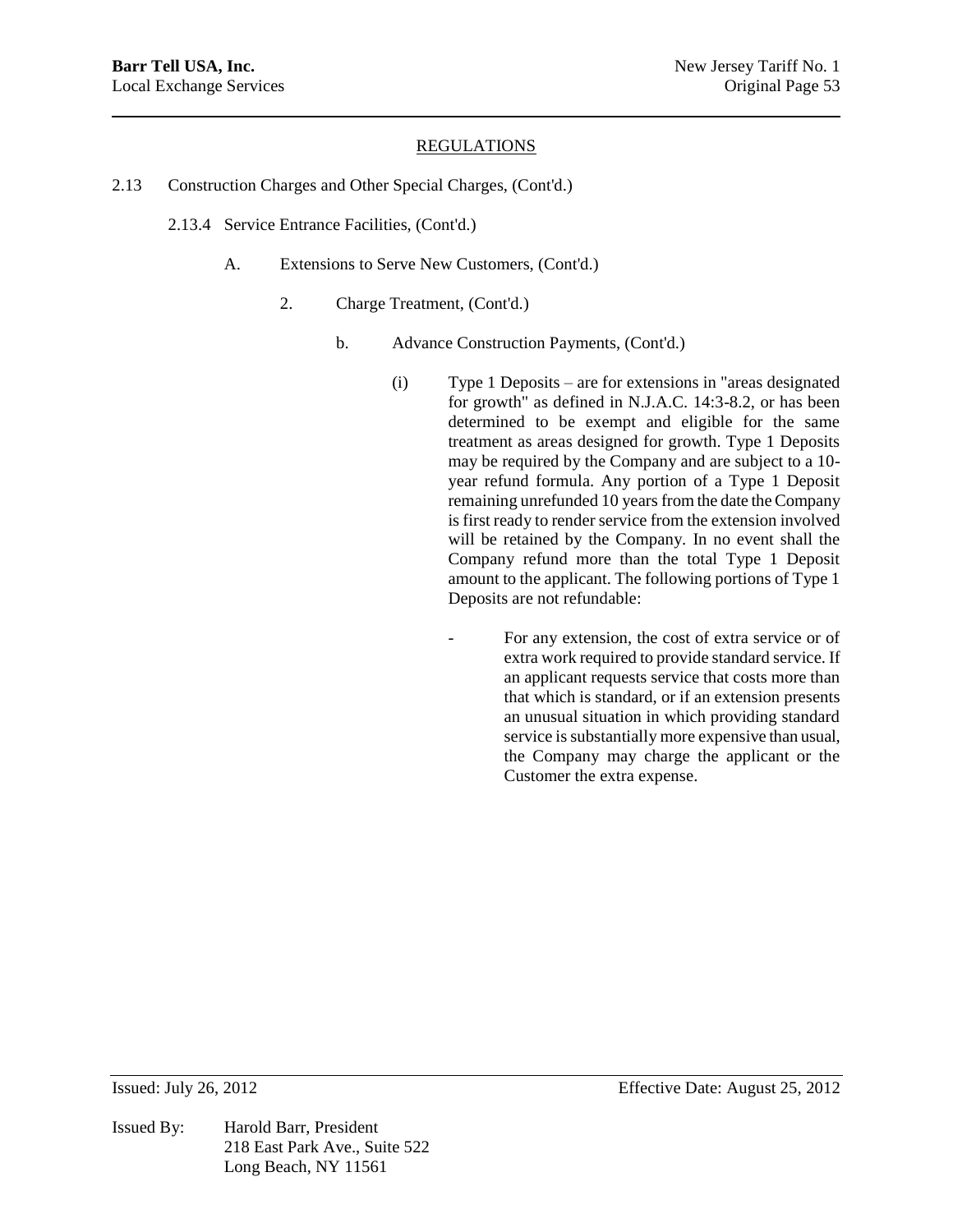- 2.13 Construction Charges and Other Special Charges, (Cont'd.)
	- 2.13.4 Service Entrance Facilities, (Cont'd.)
		- A. Extensions to Serve New Customers, (Cont'd.)
			- 2. Charge Treatment, (Cont'd.)
				- b. Advance Construction Payments, (Cont'd.)
					- (i) Type 1 Deposits, (Cont'd.)
						- For any extension, the cost of the portion of the extension from the boundary of the property on which the new Customers to be served are located (that is from the subdivision gate, or for an individual lot, from the curb of the lot) to the point where the service connects to the building.
						- For an underground extension, the additional cost for underground service over and above the amount it would cost to serve those Customers' overhead.
					- (ii) Type 2 Deposits are for extensions in areas not designated for growth and not exempt under N.J.A.C. 14:3-8.2. Type 2 Deposits are required from the applicant for the estimated cost and no portion of the deposit is subject to a refund; provided, however, in the even that the actual costs are less than any advance construction payments, the difference will be refunded to the applicant upon completion of the extension as set herein.

Issued By: Harold Barr, President 218 East Park Ave., Suite 522 Long Beach, NY 11561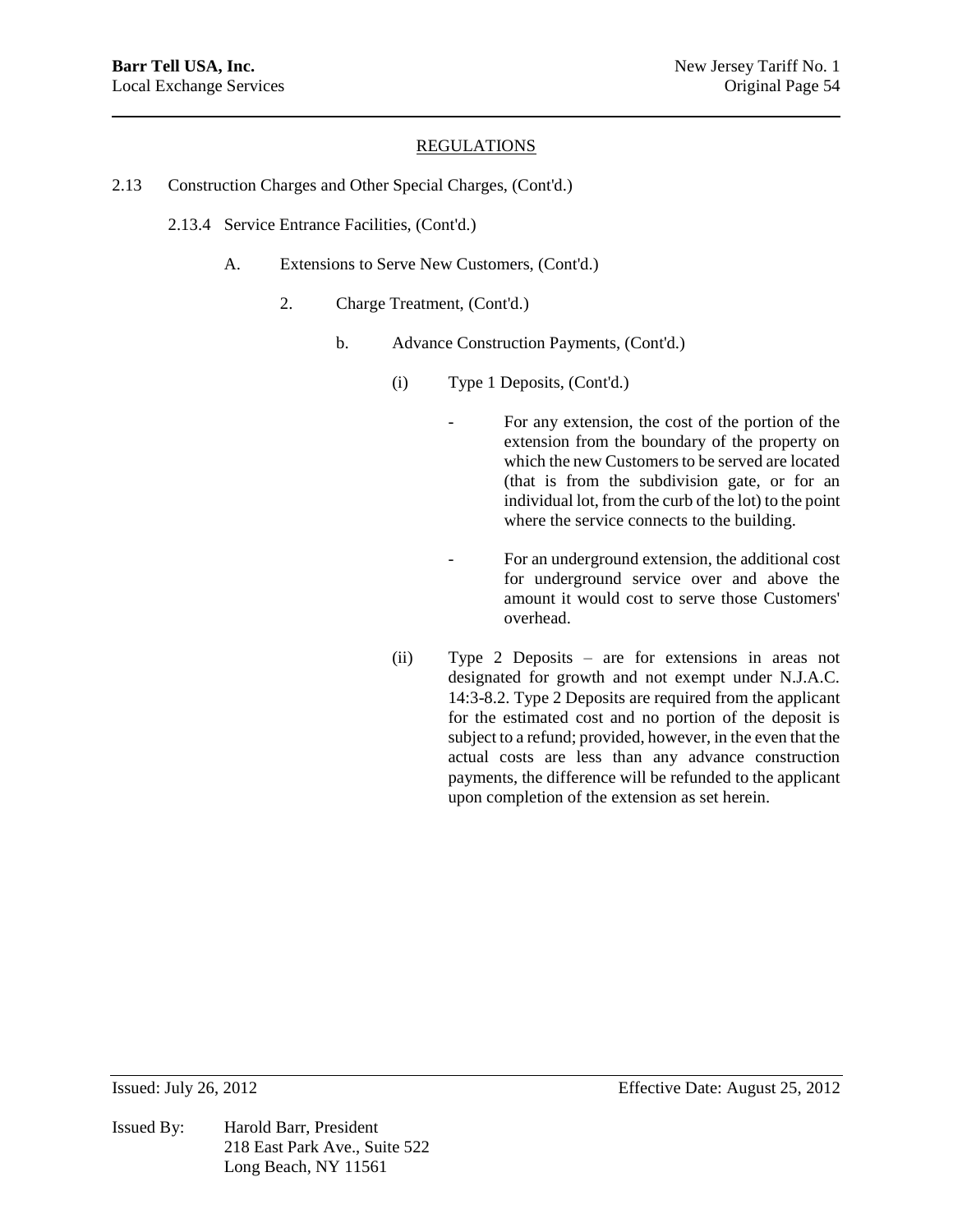### 3.1 General

The Company will provide Local Exchange Service in the State of New Jersey as specified herein. The Company will provide services over its own facilities or will utilize the facilities, in whole or in part, of other telecommunications companies. Unless otherwise indicated, the service descriptions and rates provided herein apply to Resale Local Exchange Services and Facilities-Based Local Exchange Services

The Company's Local Exchange Services provide a Customer with a telephonic connection to, and a telephone number address on, the public switched telecommunications network. Each Exchange Access Service enables users to:

- A. receive calls from other stations on the public switched telecommunications network;
- B. access other services offered by the Company as set forth in this tariff;
- C. access certain interstate and international calling services provided by the Company;
- D. access (at no additional charge) the Company's operators and business office for service related assistance;
- E. access (at no additional charge) emergency services by dialing 0- or 9-1-1;
- F. access (at no additional charge) the telecommunications relay service (TRS) system by dialing 7-1-1; and
- G. access services provided by other common carriers that purchase the Company's switched access services as provided under the Company's Federal and State tariffs, or that maintain other types of traffic exchange arrangements with the Company.

Each Exchange Access Service is available on a "full" service basis, whereby service is delivered to a demarcation/connection block at the Customer's premises.

Issued By: Harold Barr, President 218 East Park Ave., Suite 522 Long Beach, NY 11561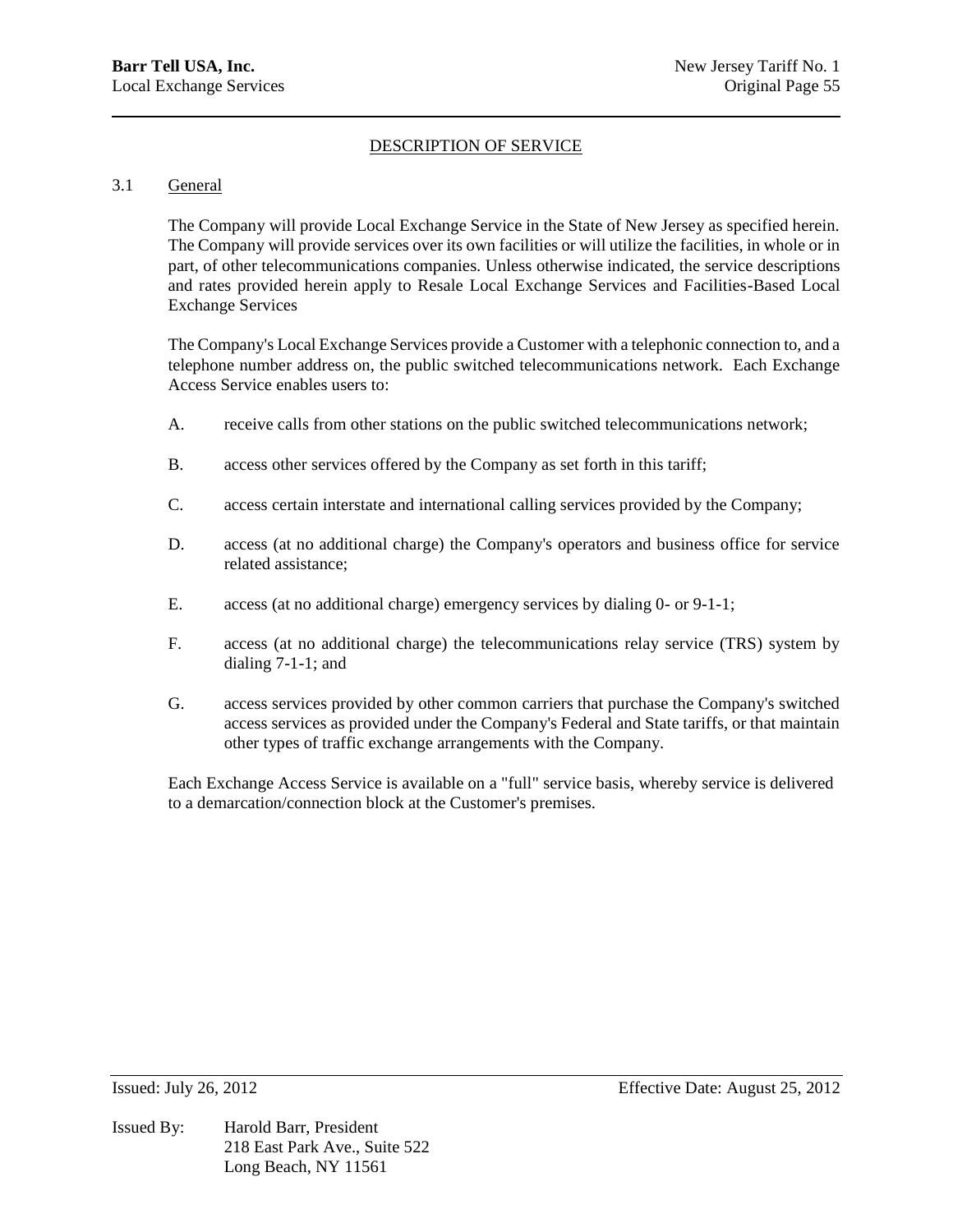### 3.2 Exchange Service Areas

Local exchange services are provided, subject to availability of facilities and equipment, in the following areas:

| <b>Exchange Area</b> | Exchange Areas Included in Local Service Area |                  |                  |                   |
|----------------------|-----------------------------------------------|------------------|------------------|-------------------|
| ! ALLENTOWN          | ! Allentown                                   | ! Hightstown     | ! Mercerville    | ! New Egypt       |
| # ASHBURY PARK       | # Ashbury Park                                | # Deal           | # Long Branch    | # Spring Lake     |
|                      | # Belmar                                      | # Eatontown      |                  |                   |
| ! ATLANTIC CITY      | ! Atlantic City                               | ! Ocean City     | ! Pleasantville  | ! Somers Point    |
|                      | ! Brigantine                                  |                  |                  |                   |
| # ATLANTIC           | # Atlantic                                    | # Keyport        | # Middletown     | # Red Bank        |
| <b>HIGHLANDS</b>     | Highlands                                     | # Long Branch    |                  |                   |
|                      | # Keansburg                                   |                  |                  |                   |
| <b>BAYONNE</b>       | Bayonne                                       | Jersey City      | <b>Newark</b>    | <b>Union City</b> |
|                      | @ Elizabeth                                   |                  |                  |                   |
| ! BEAVER BROOK       | ! Beaver Brook                                | ! Collingswood   | ! Haddon Heights | ! Wenonah         |
|                      | ! Blackwood                                   | ! Gloucester     | ! Laurel Springs | ! Woodbury        |
|                      | ! Camden                                      | ! Haddonfield    | ! Merchantville  |                   |
| + BELLEVILLE         | + Belleville                                  | $+$ Newark       | + Passaic        | Rutherford        |
|                      | + Bloomfield                                  | $+$ Nutley       | + Paterson       | + Verona          |
|                      | Kearny                                        | $+$ Orange       |                  |                   |
| # BELMAR             | # Ashbury Park                                | # Deal           | # Long Branch    | # Spring Lake     |
|                      | # Belmar                                      | # Farmingdale    | # Manasquan      |                   |
| ! BERLIN             | ! Berlin                                      | ! Hammonton      | ! Marlton        | ! Vincentown      |
|                      | ! Haddonfield                                 | ! Laurel Springs | ! Medford        |                   |
| ! BLACKWOOD          | ! Beaver Brook                                | ! Gloucester     | ! Pitman         | ! Williamstown    |
|                      | ! Blackwood                                   | ! Haddon Heights | ! Wenonah        | ! Woodbury        |
|                      | ! Glassboro                                   | ! Laurel Springs |                  |                   |
| + BLOOMFIELD         | + Belleville                                  | + Little Falls   | $+$ Orange       | Rutherford        |
|                      | + Bloomfield                                  | $+$ Livingston   | + Passaic        | + South Orange    |
|                      | + Caldwell                                    | $+$ Newark       | + Paterson       | + Verona          |
|                      | Kearney                                       | $+$ Nutley       |                  |                   |

! Indicates 609 Area Indicates 201 Area

@ Indicates 908 Area + Indicates 973 Area

# Indicates 732 Area Ø Indicates Independent Company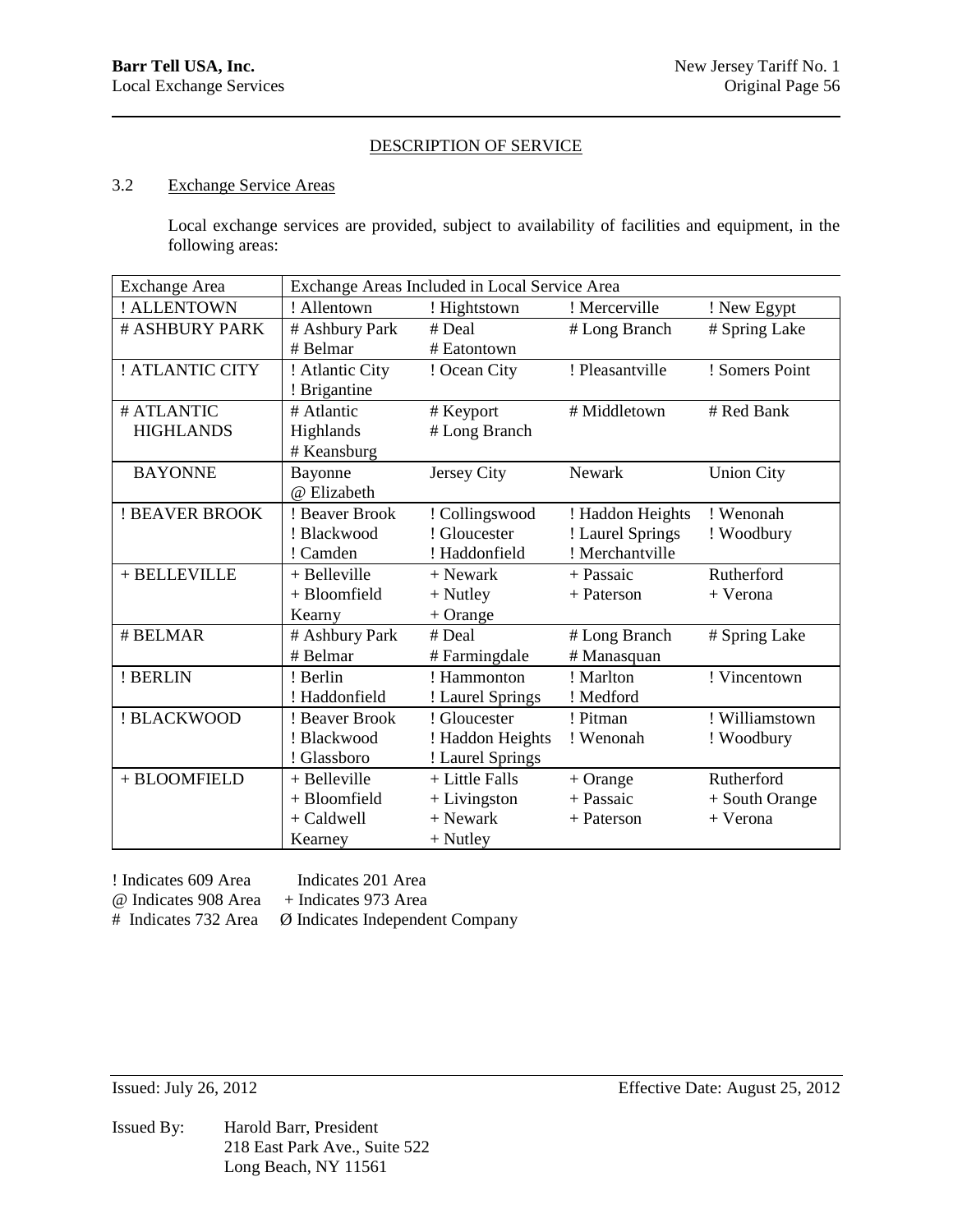### 3.2 Exchange Service Areas (Cont'd)

| <b>Exchange Area</b> | Exchange Areas Included in Local Service Area |                  |                  |                 |  |
|----------------------|-----------------------------------------------|------------------|------------------|-----------------|--|
| @                    | @ Bernardsvilleo                              | @ Millington     | $+$ Mount        | @ Peapack       |  |
| <b>BERNARDSVILLE</b> | $+$ Mendham                                   | + Morristown     | Freedom          |                 |  |
| + BOONTON            | + Boonton                                     | + Caldwell       | + Rockaway       | + Whippany      |  |
|                      | $+$ Butler                                    | + Morristown     |                  |                 |  |
| ! BORDENTOWN         | ! Bordentown                                  | ! Ewing          | ! Fort Dix       | ! New Egypt     |  |
|                      | ! Burlington                                  | ! Florence       | ! Mercerville    | ! Trenton       |  |
| # BOUND BROOK        | # Bound Brook                                 | # East Millstone | # New            | @ Somersville   |  |
|                      | # Dunellen                                    | @ Millington     | <b>Brunswick</b> |                 |  |
|                      |                                               |                  | @ Plainfield     |                 |  |
| ! BRIGANTINE         | ! Atlantic City                               | ! Brigantine     | ! Pleasantville  | ! Tuckerton     |  |
|                      | ! Beach Haven                                 | ! Ocean City     | ! Somers Point   |                 |  |
| @ BURLINGTON         | ! Bordentown                                  | ! Florence       | ! Mount Holly    | ! Riverside     |  |
|                      | ! Burlington                                  |                  |                  |                 |  |
| $+$ BUTLER           | $+$ Boonton                                   | + Newfoundland   | Oakland          | + Pompton Lakes |  |
|                      | $+$ Butler                                    |                  |                  |                 |  |
| + CALDWELL           | + Bloomfield                                  | + Little Falls   | $+$ Orange       | + Verona        |  |
|                      | $+$ Boonton                                   | $+$ Livingston   | + Rockaway       | $+$ Whippany    |  |
|                      | + Caldwell                                    | + Mountain View  |                  |                 |  |
| ! CAMDEN             | ! Beaver Brooke                               | ! Gloucester     | ! Haddon Heights | ! Moorestown    |  |
|                      | ! Camden                                      | ! Haddonfield    | ! Merchantville  | ! Riverton      |  |
|                      | ! Collingswood                                |                  |                  |                 |  |
| # CARTERET           | # Carteret                                    | @ Linden         | # Rahway         | # South Amboy   |  |
|                      | @ Cranford                                    | # Metuchen       | @ Roselle        | # Woodbridge    |  |
|                      | @ Elizabeth                                   | # Perth Amboy    |                  |                 |  |
| <b>CHATHAM</b>       | Chatham                                       | Madison          | South Orange     | Whippany        |  |
|                      | Livingston                                    | Millburn         | @ Summit         |                 |  |

! Indicates 609 Area Indicates 201 Area @ Indicates 908 Area + Indicates 973 Area # Indicates 732 Area Ø Indicates Independent Company NOTE 1: All NXX's are 908 except 425 which is 973.

Issued By: Harold Barr, President 218 East Park Ave., Suite 522 Long Beach, NY 11561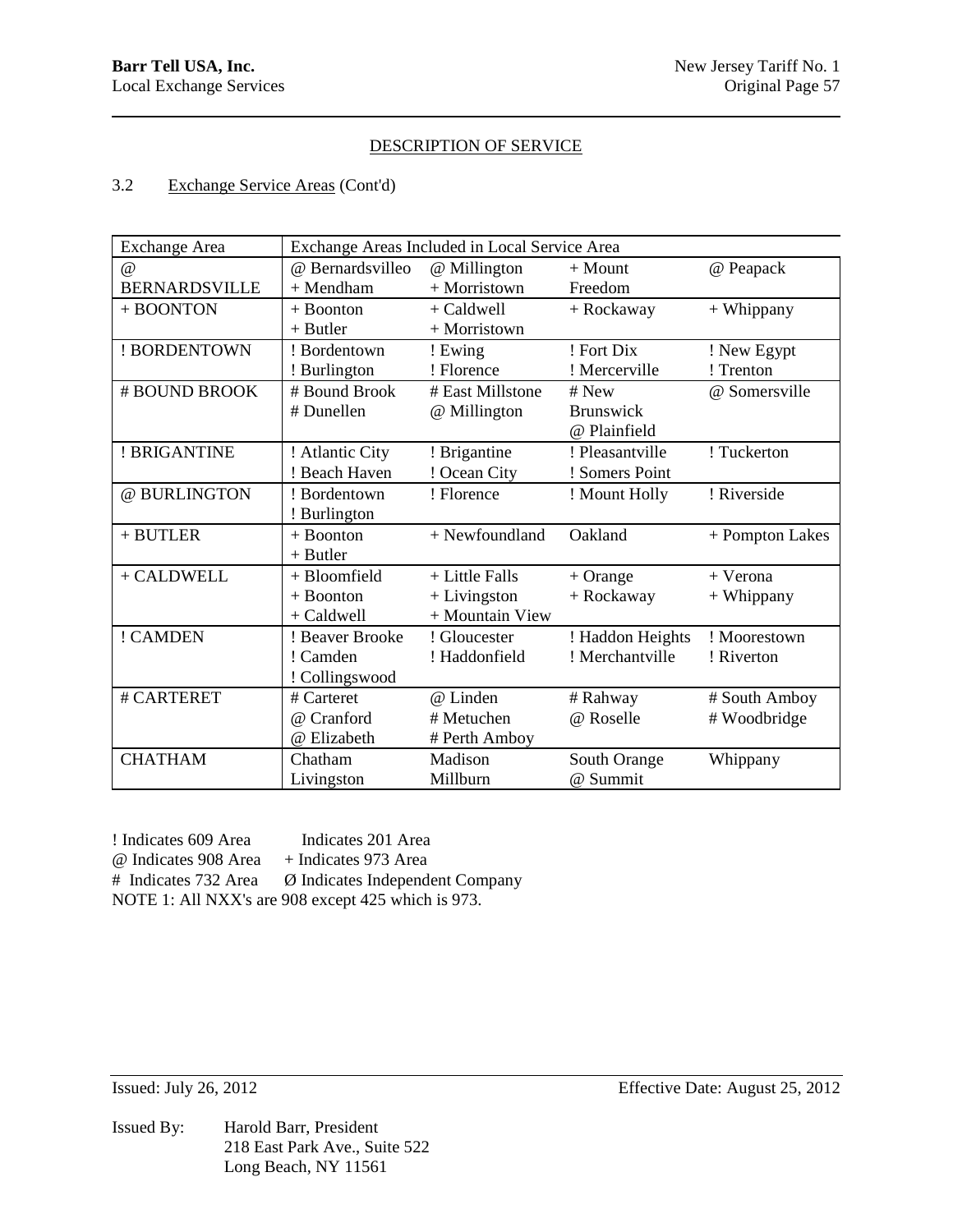# 3.2 Exchange Service Areas (Cont'd)

| <b>Exchange Area</b> | Exchange Areas Included in Local Service Area |                  |                  |                   |
|----------------------|-----------------------------------------------|------------------|------------------|-------------------|
| <b>CLIFFSIDE</b>     | Cliffside                                     | Hackensack       | Leonia           | Teaneck           |
|                      | Dumont                                        | Hasbrouck Hts.   | Rutherford       | <b>Union City</b> |
|                      | Englewood                                     |                  |                  |                   |
| <b>CLOSTER</b>       | Closter                                       | Englewood        | Oradell          | Teaneck           |
|                      | Dumont                                        | Leonia           | Park Ridge       | Westwood          |
| ! COLLINGSWOOD       | ! Beaver Brook                                | ! Gloucester     | ! Haddon Heights | ! Marlton         |
|                      | ! Camden                                      | ! Haddonfield    | ! Laurel Springs | ! Merchantville   |
|                      | ! Collingswood                                |                  |                  |                   |
| ! CRANBURY           | ! Cranbury                                    | ! Hightstown     | # Monmouth       | ! Plainsboro      |
|                      | # @Englishtown                                | # Jamesburg      | Junction         | ! Princeton       |
|                      | # @Franklin Park                              |                  |                  |                   |
| @ CRANFORD           | # Carteret                                    | @ Fanwood        | # Rahway         | @ Summit          |
|                      | @ Cranford                                    | @ Linden         | @ Roselle        | @ Unionville      |
|                      | @ Elizabeth                                   | $+$ Millburn     | + South Orange   | @ Westfield       |
| # DEAL               | # Ashbury Park                                | # Deal           | # Long Branch    | # Spring Lake     |
|                      | $#$ Belmar                                    | # Eatontown      | # Red Bank       |                   |
| <b>DUMONT</b>        | Cliffside                                     | Englewood        | Leonia           | Teaneck           |
|                      | Closter                                       | Fair Lawn        | <b>Oradell</b>   | Westwood          |
|                      | Dumont                                        | Hackensack       | Park Ridge       |                   |
| # DUNELLEN           | # Bound Brook                                 | # East Millstone | @ Millington     | @ Plainfield      |
|                      | # Dunellen                                    | @ Fanwood        | # New            | @ Somerville      |
|                      |                                               |                  | <b>Brunswick</b> |                   |
| # EAST               | @ Belle MeadØ                                 | # East Millstone | # Monmouth       | # New             |
| <b>MILLSTONE</b>     | # Bound Brook                                 | # Franklin Park  | Junction         | <b>Brunswick</b>  |
|                      | # Dunellen                                    |                  | @ Neshanic       | @ Somerville      |

| ! Indicates 609 Area | Indicates 201 Area                                                  |
|----------------------|---------------------------------------------------------------------|
| @ Indicates 908 Area | + Indicates 973 Area                                                |
|                      | $\#$ Indicates 732 Area $\varnothing$ Indicates Independent Company |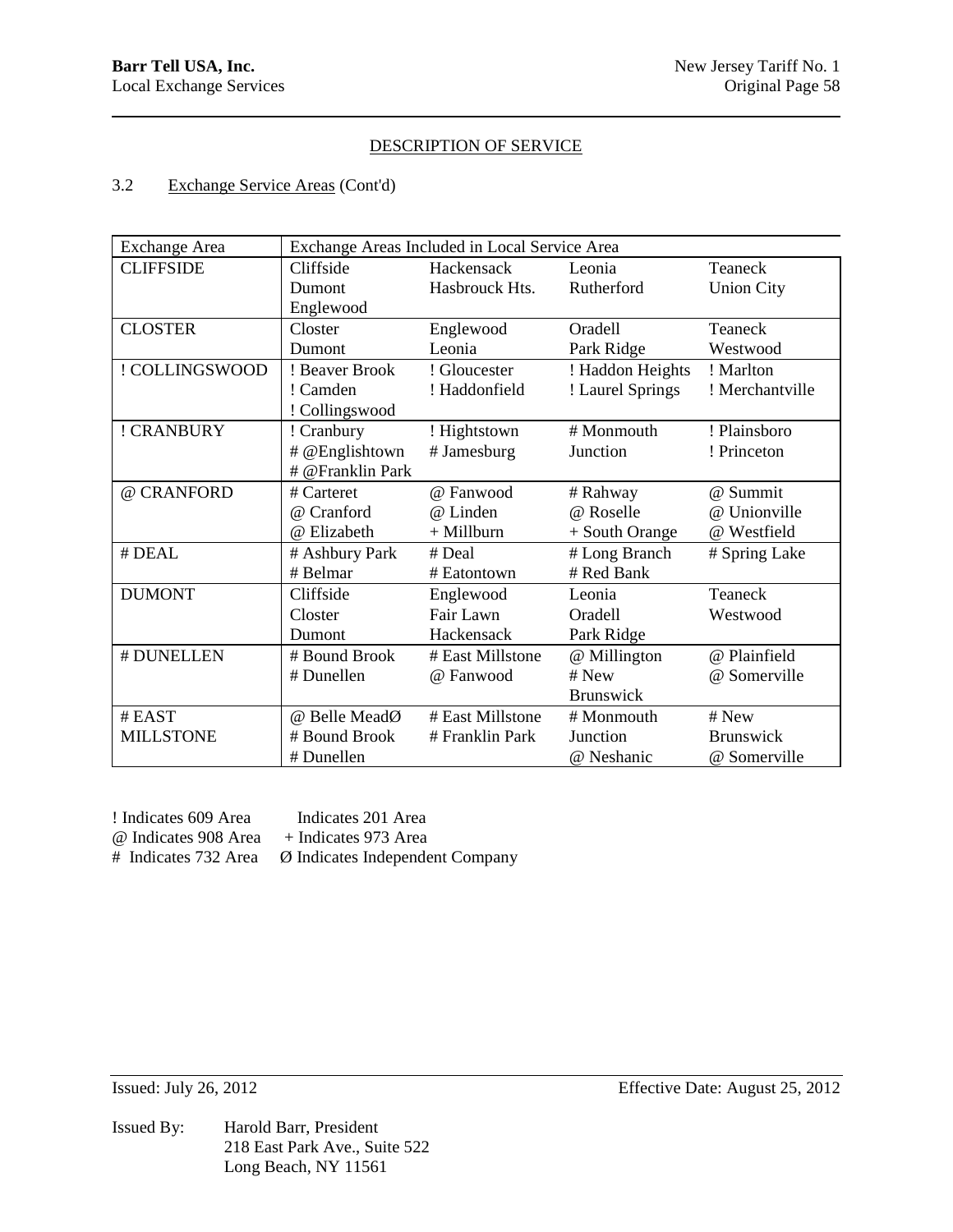### 3.2 Exchange Service Areas (Cont'd)

| Exchange Area         |                  | Exchange Areas Included in Local Service Area |                        |                                  |
|-----------------------|------------------|-----------------------------------------------|------------------------|----------------------------------|
| # EATONTOWN           | # Ashbury Park   | # Eatontown                                   | # Freehold             | # Middletown                     |
|                       | # Deal           | # Farmingdale                                 | # Long Branch          | # Red Bank                       |
| ! EGG HARBOR          | ! Egg Harbor     | ! Hammonton                                   | ! Mays Landing         | ! Pleasantville                  |
| @ ELIZABETH           | Bayonne          | @ Elizabeth                                   | $+$ Orange             | $\overline{+}$ South Orange      |
|                       | # Carteret       | @ Linden                                      | # Rahway               | @ Unionville                     |
|                       | @ Cranford       | + Newark                                      | @ Roselle              | @ Westfield                      |
| ! ELMER               | ! Bridgeton      | ! Elmer                                       | ! Franklinville        | ! Vineland                       |
| <b>ENGLEWOOD</b>      | Cliffside        | Englewood                                     | Hasbrouck Hts.         | Oradell                          |
|                       | Closter          | Fair Lawn                                     | Leonia                 | Teaneck                          |
|                       | Dumont           | Hackensack                                    |                        |                                  |
| # ENGLISHTOWN         | ! Cranbury       | # Freehold                                    | # Jamesburg            | # South River                    |
|                       | # Englishtown    | ! Hightstown                                  | # Matawan              |                                  |
| ! EWING               | ! Bordentown     | ! Mercerville                                 | ! Pennington           | ! Trenton                        |
|                       | ! Ewing          | Morristown, PA                                | ! Princeton            | Yardley, PA                      |
|                       | ! Lawrenceville  |                                               |                        |                                  |
| <b>FAIR LAWN</b>      | Dumont           | Hackensack                                    | Oradell                | Ridgewood                        |
|                       | Englewood        | Hasbrouck Hts.                                | + Passaic              | Teaneck                          |
|                       | Fair Lawn        | Hawthorne                                     | + Paterson             |                                  |
| @ FANWOOD             | @ Cranford       | $+$ Milburn                                   | $\overline{\#}$ Rahway | @ Summit                         |
|                       | # Dunellen       | @ Plainfield                                  | @Roselle               | @ Westfield                      |
|                       | @ Fanwood        |                                               |                        |                                  |
| #FARMINGDALE          | # Belmar         | # Farmingdale                                 | # Lakewood             | # Spring Lake                    |
|                       | # Eatontown      | # Freehold                                    |                        |                                  |
| ! FLORENCE            | ! Bordentown     | ! Florence                                    | ! Mount Holly          | ! Riverside                      |
|                       | ! Burlington     | ! Fort Dix                                    |                        |                                  |
| ! FORT DIX            | ! Bordentown     | ! Fort Dix                                    | ! New Egypt            | $\overline{\text{! Vincentown}}$ |
|                       | ! Florence       | ! Mount Holly                                 | ! Pemberton            |                                  |
| <b>#FRANKLIN PARK</b> | ! Cranbury       | # Monmouth                                    | $\overline{\#}$ New    | ! Princeton                      |
|                       | # East Millstone | Junction                                      | <b>Brunswick</b>       | # South River                    |
|                       | # Franklin Park  |                                               | ! Plainsboro           |                                  |
| <b>4FRANKLINVILLE</b> | 4Elmer           | 4Glassboro                                    | 4Vineland              | 4Williamstown                    |
|                       | 4Franklinville   | 4Pitman                                       |                        |                                  |

! Indicates 609 Area Indicates 201 Area  $\omega$  Indicates 908 Area + Indicates 973 Area<br># Indicates 732 Area  $\varnothing$  Indicates Independent

Ø Indicates Independent Company

4 Indicates 856 Area

Issued By: Harold Barr, President 218 East Park Ave., Suite 522 Long Beach, NY 11561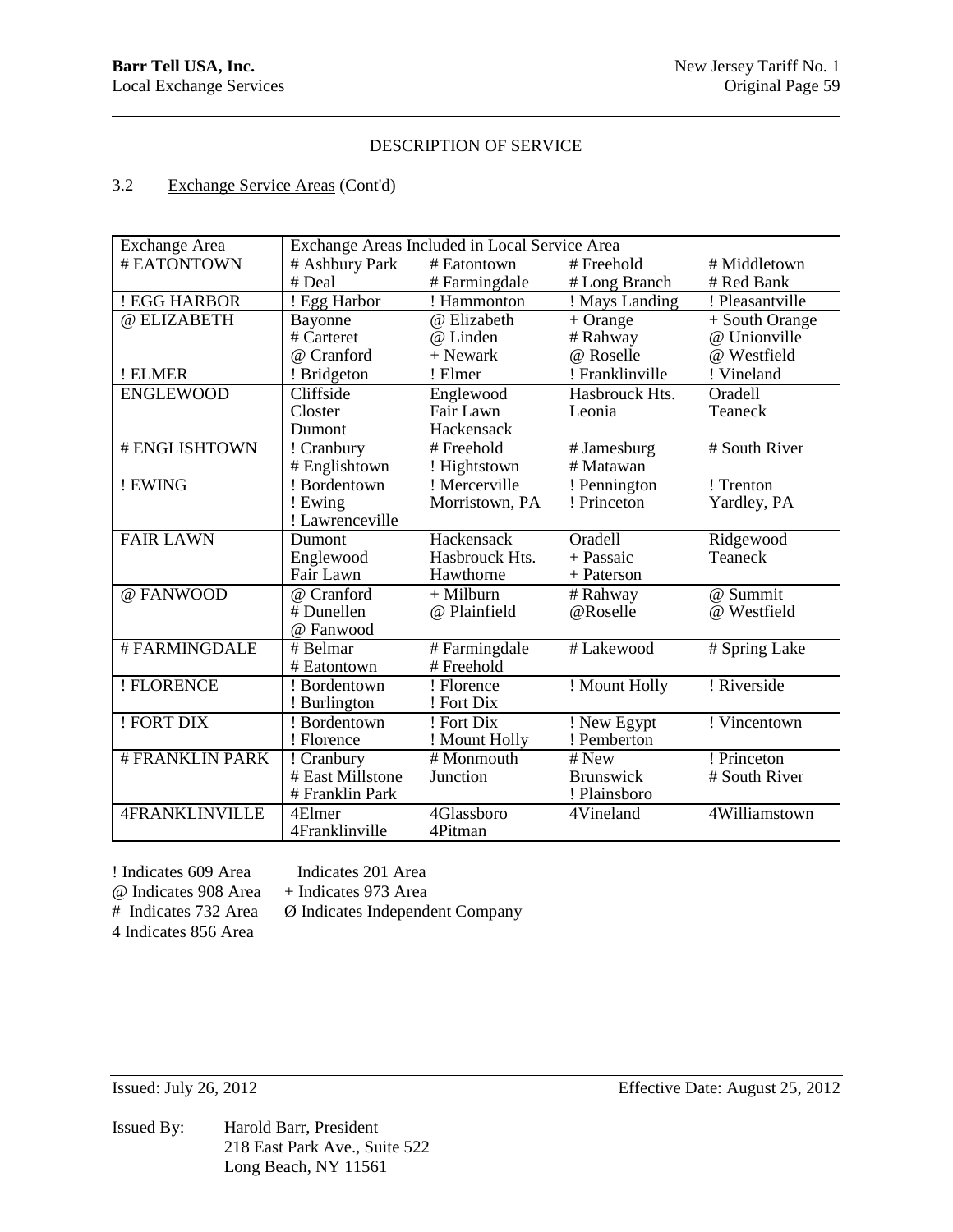### 3.2 Exchange Service Areas (Cont'd)

| Exchange Area      | Exchange Areas Included in Local Service Area |                 |                  |                   |
|--------------------|-----------------------------------------------|-----------------|------------------|-------------------|
| # FREEHOLD         | # Eatontown                                   | # Farmingdale   | # Holmdel        | # Matawan         |
|                    | Englishtown                                   | # Freehold      | # Lakewood       |                   |
| ! GLASSBORO        | ! Blackwood                                   | ! Collingswood  | ! Haddon Heights | ! Paulsboro       |
|                    | ! Camden                                      | ! Gloucester    | ! Laurel Springs | ! Wenonah         |
|                    |                                               | ! Haddonfield   | ! Merchantville  | ! Woodbury        |
| <b>4GLOUCESTER</b> | <b>4Beaver Brook</b>                          | 4Collingswood   | 4Haddon Heights  | 4Paulsboro        |
|                    | 4Blackwood                                    | 4Gloucester     | 4Laurel Springs  | 4Wenonah          |
|                    | 4Camden                                       | 4Haddonfield    | 4Merchantville   | 4Woodbury         |
| <b>HACKENSACK</b>  | Cliffside                                     | Hackensack      | Passaic          | Teaneck           |
|                    | Dumont                                        | Hasbrouck Hts.  | Ridgewood        | <b>Union City</b> |
|                    | Englewood                                     | Leonia          | Rutherford       | Westwood          |
|                    | Fair Lawn                                     | Oradell         |                  |                   |
| ! HADDONFIELD      | ! Beaver Brook                                | ! Collingswood  | ! Haddon Heights | ! Merchantville   |
|                    | ! Berlin                                      | ! Gloucester    | ! Laurel Springs | ! Moorestown      |
|                    | ! Camden                                      | ! Haddonfield   | ! Marlton        |                   |
| ! HADDON           | ! Beaver Brook                                | ! Collingswood  | ! Haddon Heights | ! Merchantville   |
| <b>HEIGHTS</b>     | ! Blackwood                                   | ! Gloucester    | ! Laurel Springs | ! Woodbury        |
|                    | ! Camden                                      | ! Haddonfield   |                  |                   |
| ! HAMMONTON        | ! Berlin                                      | ! Hammonton     | ! Milmay         | ! Williamstown    |
|                    | ! Egg Harbor                                  | ! Mays Landing  |                  |                   |
| HASBROUCK HTS.     | Cliffside                                     | Hackensack      | $+$ Nutley       | Rutherford        |
|                    | Englewood                                     | Hasbrouck Hts.  | + Passaic        | Teaneck           |
|                    | Fair Lawn                                     | Leonia          |                  |                   |
| + HAWTHORNE        | Fairlawn                                      | + Mountain View | $+$ Paterson     | Ridgewood         |
|                    | + Hawthorne                                   | Oradell         | Ramsey           | Wyckoff           |
|                    | + Little Falls                                | + Passaic       |                  |                   |
| ! HIGHSTOWN        | ! Allentown                                   | # Englishtown   | ! Mercerville    | ! Plainsboro      |
|                    | ! Cranbury                                    | ! Hightstown    |                  |                   |
|                    |                                               |                 |                  |                   |
| #HOLMDEL           | # Freehold                                    | # Keyport       | # Middletown     | # Red Bank        |
|                    | #Holmdel                                      | # Matawan       |                  |                   |

! Indicates 609 Area Indicates 201 Area<br>
@ Indicates 908 Area + Indicates 973 Area @ Indicates 908 Area + Indicates 973 Area 4 Indicates 856 Area

Ø Indicates Independent Company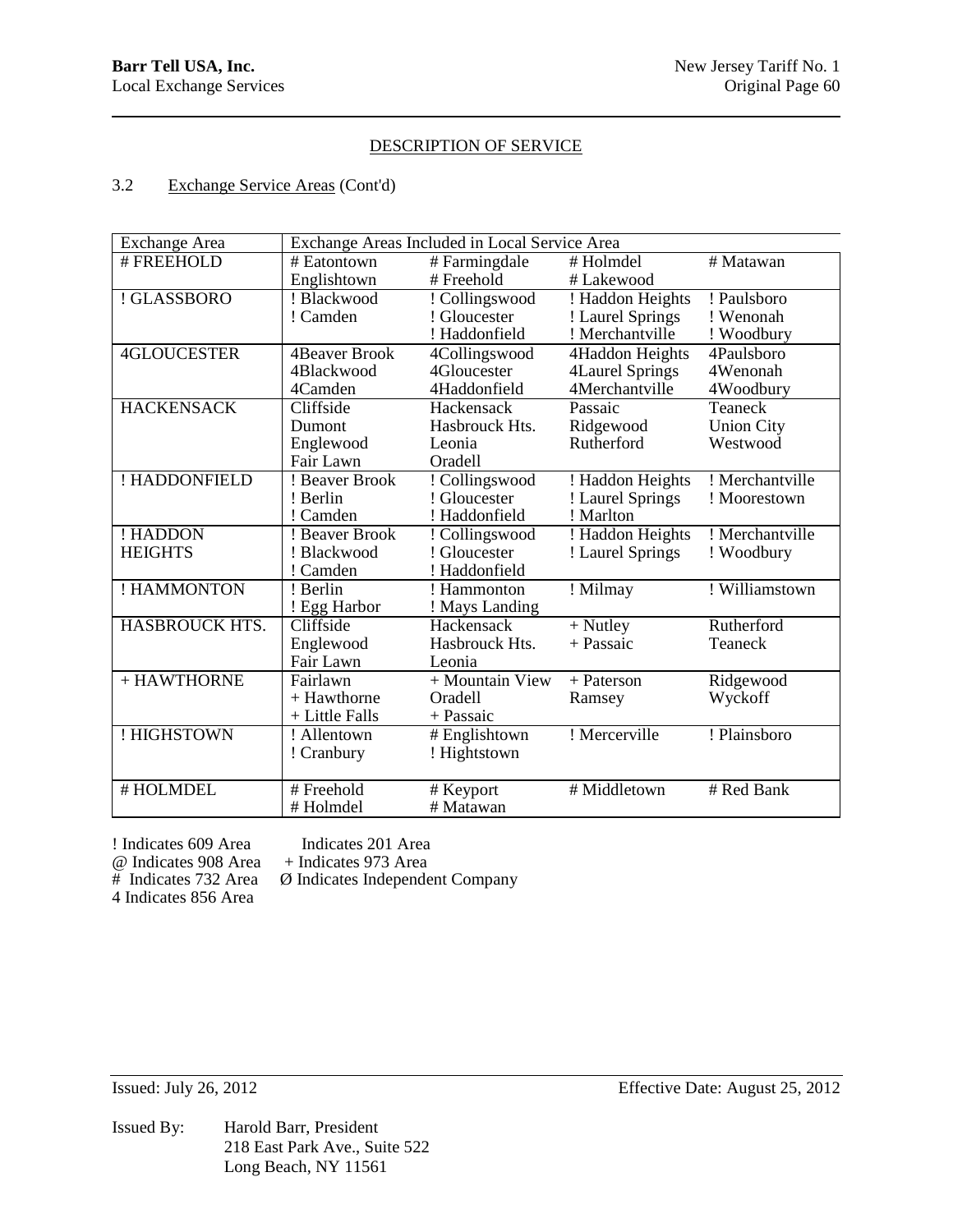# 3.2 Exchange Service Areas (Cont'd)

| <b>Exchange Area</b> | Exchange Areas Included in Local Service Area |                 |                    |                   |
|----------------------|-----------------------------------------------|-----------------|--------------------|-------------------|
| ! HOPEWELL           | @ Belle Mead Ø                                | ! Lambertville  | @ Neshanic         | ! Princeton       |
|                      | ! Hopewell                                    | ! Lawrenceville | ! Pennington       |                   |
| # JAMESBURG          | ! Cranbury                                    | # Jamesburg     | ! Plainboro        | # South River     |
|                      | # Englishtown                                 | # Monmouth      |                    |                   |
|                      |                                               | Junction        |                    |                   |
| <b>JERSEY CITY</b>   | Bayonna                                       | Kearny          | $+$ Newark         | <b>Union City</b> |
|                      | Jersey City                                   |                 |                    |                   |
| # KEANSBURG          | $#$ Atlantic                                  | #Keansburg      | # Matawan          | # Red Bank        |
|                      | Highlands                                     | # Keyport       | # Middletown       |                   |
| <b>KEARNEY</b>       | $+$ Belleville                                | Kearney         | $+$ Nutley         | Rutherford        |
|                      | + Bloomfield                                  | $+$ Newark      | $+$ Orange         | <b>Union City</b> |
|                      | Jersey City                                   |                 |                    |                   |
| # KEYPORT            | # Atlantic                                    | # Keansburg     | # Matawan          | # Perth Amboy     |
|                      | Highlands                                     | # Keyport       | # Middletown       | # South Amboy     |
|                      | #Holmdel                                      |                 |                    |                   |
| # LAKEHURST          | # Lakehurst                                   | # Lakewood      | # Toms River       |                   |
| # LAKEWOOD           | # Farmingdale                                 | $#$ Lakehurst   | $# Point$ Pleasant | # Toms River      |
|                      | # Freehold                                    | # Lakewood      |                    |                   |
| ! LAMBERTVILLE       | ! Hopewell                                    | ! Lambertville  | New Hope, PA       | ! Pennington      |
| ! LAUREL SPRINGS     | ! Beaver Brook                                | ! Blackwood     | ! Gloucester       | ! Haddon Hts.     |
|                      | ! Berlin                                      | ! Collingswood  | ! Haddonfield      | ! Laurel Springs  |
| 1                    | ! Ewing                                       | ! Lawrenceville | ! Pennington       | ! Princeton       |
| <b>LAWRENCEVILLE</b> | ! Hopewell                                    | ! Mercerville   | ! Plainsboro       | ! Trenton         |
| <b>LEONIA</b>        | Cliffside                                     | Dumont          | Hackensack         | Leonia            |
|                      | Closter                                       | Englewood       | Hasbrouck Hts.     | Teaneck           |
| @ LINDEN             | # Carteret                                    | @ Linden        | @ Roselle          | @ Westfield       |
|                      | @ Cranford                                    | # Rahway        | @ Unionville       | # Woodbridge      |
|                      | @ Elizabeth                                   |                 |                    |                   |
| + LITTLE FALLS       | + Bloomfield                                  | + Little Falls  | $+$ Orange         | + Paterson        |
|                      | $+$ Caldwell                                  | + Mountain View | + Passaic          | + Verona          |
|                      | + Hawthorne                                   | $+$ Nutley      |                    |                   |

! Indicates 609 Area Indicates 201 Area<br>
@ Indicates 908 Area + Indicates 973 Area @ Indicates 908 Area + Indicates 973 Area

Ø Indicates Independent Company

Issued By: Harold Barr, President 218 East Park Ave., Suite 522 Long Beach, NY 11561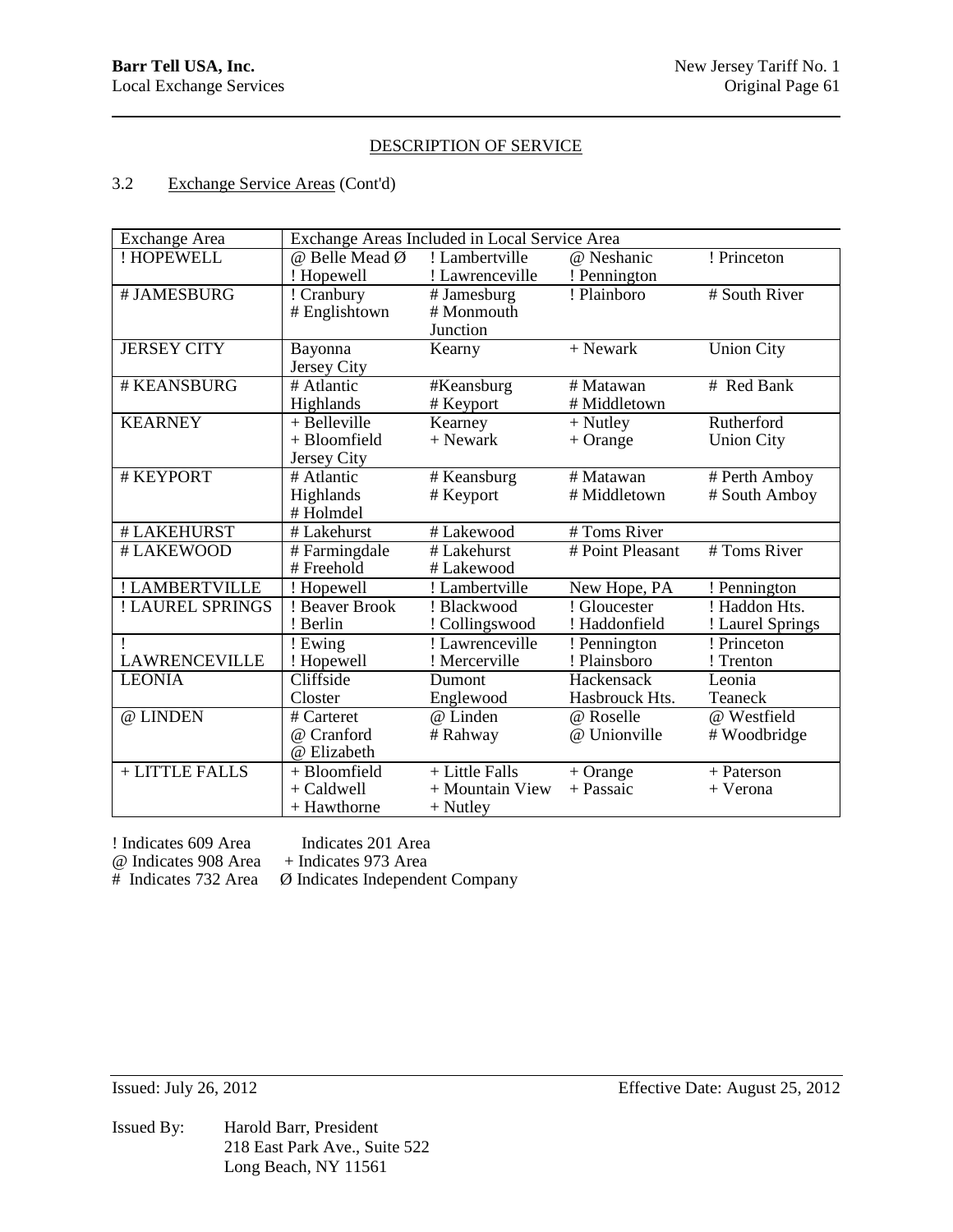# 3.2 Exchange Service Areas (Cont'd)

| <b>Exchange Area</b> | Exchange Areas Included in Local Service Area |                  |                  |                |
|----------------------|-----------------------------------------------|------------------|------------------|----------------|
| + LIVINGSTON         | $+$ Bloomfield                                | $+$ Livingston   | $+$ Newark       | @ Summit       |
|                      | $+$ Caldwell                                  | $+$ Madison      | $+$ Orange       | + Verona       |
|                      | $+$ Chatham                                   | $+$ Millburn     | $+ S.$ Orange    | + Whippany     |
|                      |                                               |                  |                  |                |
| # LONG BRANCH        | # Ashbury Park                                | # Belmar         | # Eatontown      | # Red Bank     |
|                      | # Atlantic                                    | # Deal           | # Long Branch    | # Spring Lake  |
|                      | Highlands                                     |                  |                  |                |
| + MADISON            | $+$ Chatham                                   | $+$ Madison      | $+$ Morristown+  | @ Summit+      |
|                      | $+$ Livingston                                | $+$ Millburn     | So. Orange       | Whippany       |
| # MANASQUAN          | # Belmar                                      | # Manasquan      | # Mt. Pleasant   | # Spring Lake  |
| <b>MARLTON</b>       | <b>Berlin</b>                                 | Haddonfield      | Medford          | Vincentown     |
|                      | Collingswood                                  | Marlton          | Moorestown       |                |
| # MATAWAN            | # Englishtown#                                | # Keansburg#     | # Middletown#    | # So. Amboy#   |
|                      | Freehold#                                     | Keyport          | Perth Amboy      | So. River      |
|                      | Holmdel                                       | # Matawan        |                  |                |
| ! MAYS LANDING       | ! Egg Harbor                                  | ! Mays Landing   | ! Pleansantville | ! Tuckahoe     |
|                      | ! Hammonton                                   | ! Milmay         |                  |                |
| ! MEDFORD            | ! Berlin                                      | ! Medford        | ! Mount Holly    | ! Vincentown   |
|                      | ! Marlton                                     | ! Moorestown     | ! Pemberton      |                |
| $+$ MENDHAM          | @ Bernardsvilleo                              | $+$ Mendhan+     | $+$ Mount        | $+$ Succasunna |
|                      | $@$ Chester $@$                               | Morristown       | Freedom          |                |
|                      |                                               |                  | @ Peapack        |                |
| ! MERCERVILLE        | ! Allentown                                   | ! Ewing          | ! Lawrenceville  | ! Plainsboro   |
|                      | ! Bordentown                                  | ! Hightstown     | ! Mercerville    | ! Trenton      |
|                      | ! Beaver Brook                                | ! Gloucester     | ! Merchantville  | ! Riverside    |
| <b>MERCHANTVILLE</b> | ! Camden                                      | ! Haddonfield    | ! Moorestown     | ! Riverton     |
|                      | ! Collingswood                                | ! Haddon Heights |                  |                |

! Indicates 609 Area Indicates 201 Area @ Indicates 908 Area + Indicates 973 Area # Indicates 732 Area Ø Indicates Independent Company NOTE 1: All NXX's are 908 except 425 which is 973.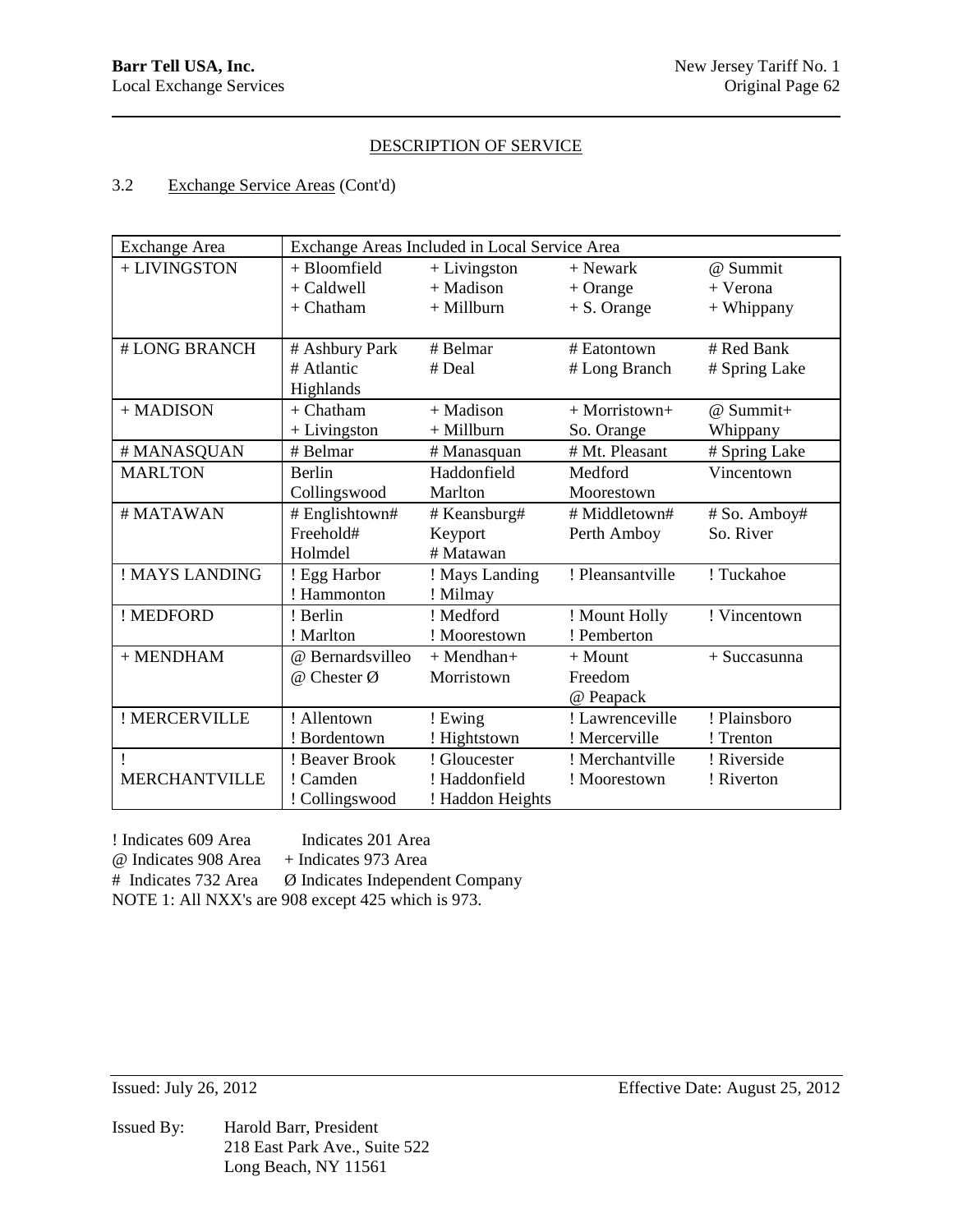### 3.2 Exchange Service Areas (Cont'd)

| <b>Exchange Area</b> | Exchange Areas Included in Local Service Area |                 |                 |                  |
|----------------------|-----------------------------------------------|-----------------|-----------------|------------------|
| # METUCHEN           | # $Carteret#$                                 | $#$ New         | @ Plainfield#   | # So. Amboy#     |
|                      | Metuchen                                      | Brunswick#      | Rathway         | Woodbridge       |
|                      |                                               | Perth Amboy     |                 |                  |
| # MIDDLETOWN         | # Atlantic                                    | #Holmdel#       | # Keyport#      | # Middletown#    |
|                      | Highlands#                                    | Keansburg       | Matawan         | Red Bank         |
|                      | Eatontown                                     |                 |                 |                  |
| $+$ MILLBURN         | + Chatham $@$                                 | $+$ Madison     | $+$ Orange      | @ Summit         |
|                      | Cranfoard@                                    | $+$ Millburn    | @ Roselle       | @ Unionville     |
|                      | Fanwood                                       | + Newark        | $+$ So. Orange  | @ Westfield      |
|                      | $+$ Livingston                                |                 |                 |                  |
| @ MILLINGTON         | @ Bernardsville                               | # Dunellen@     | @ Plainfield    | @ Summit         |
|                      | # Bound Brook                                 | Millington      | @ Somerville    |                  |
| ! MILMAY             | ! Hammonton                                   | 4 Millville     | ! Port Norris   | 4 Vineland       |
|                      | ! Mays Landing                                | ! Milmay        | ! Tuckahoe      |                  |
| # MONMOUTH           | Cranbury                                      | # Jamesburg     | Plainsboro      | ! Princeton      |
| <b>JUCTION</b>       | # East Millstone#                             | # Monmouth      |                 |                  |
|                      | Franklin Park                                 | Junction        |                 |                  |
| ! MOORESTOWN         | ! Camden                                      | ! Medford       | ! Moorestown    | ! Riverside      |
|                      | ! Haddonfield                                 | ! Merchantville | ! Mount Holly   | ! Riverton       |
|                      | ! Marlton                                     |                 |                 |                  |
| + MORRISTOWN         | @ Bernardsvilleo                              | $+$ Madison     | $+$ Morristown  | $+$ Rockaway $+$ |
|                      | $+$ Boonton                                   | $+$ Mendham     | $+$ Mount       | Whippany         |
|                      | $+$ Dover                                     |                 | Freedom         |                  |
| + MOUNTAIN           | + Caldwell+                                   | + Mountain View | + Paterson      | + Verona         |
| <b>VIEW</b>          | Hawthorne+                                    | Oakland         | + Pompton Lakes | Wyckoff          |
|                      | <b>Little Falls</b>                           | + Passaic       |                 |                  |

! Indicates 609 Area Indicates 201 Area @ Indicates 908 Area + Indicates 973 Area # Indicates 732 Area Ø Indicates Independent Company 4 Indicates 856 Area NOTE 1: All NXX's are 908 except 425 which is 973.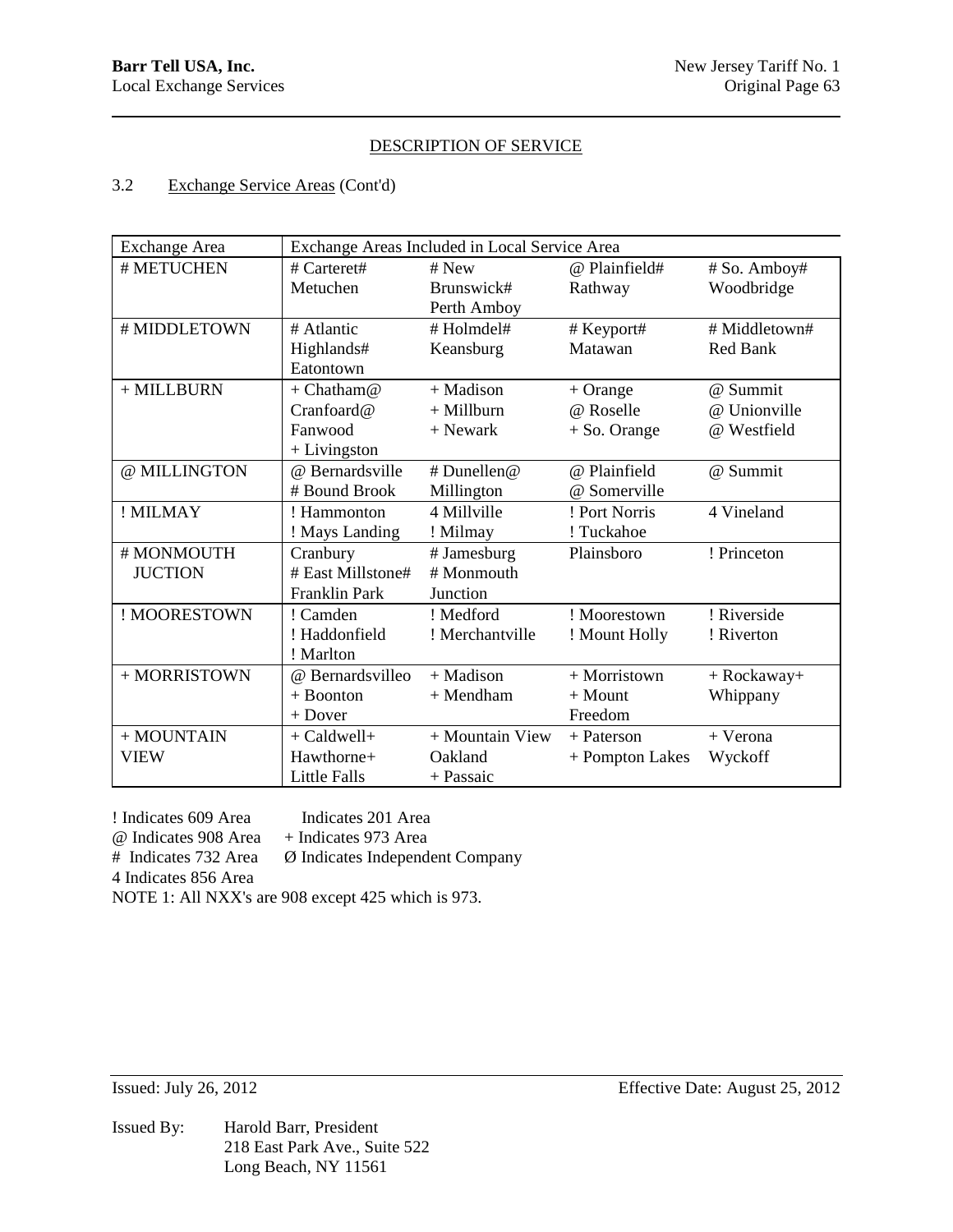## 3.2 Exchange Service Areas (Cont'd)

| <b>Exchange Area</b> | Exchange Areas Included in Local Service Area |                   |                 |                  |
|----------------------|-----------------------------------------------|-------------------|-----------------|------------------|
| ! MOUNT HOLLY        | ! Burlington                                  | ! Fort Dix        | ! Moorestown    | ! Pemberton      |
|                      | ! Florence                                    | ! Medford         | ! Mount Holly   | ! Vincentown     |
| ! MULLICA HILL       | ! Glassboro                                   | ! Penns Grove     | ! Swedesboro    | ! Woodbury       |
|                      | ! Mullica Hill                                | ! Pitman          | ! Wenoah        | ! Woodstown      |
|                      | ! Paulsboro                                   | ! Salem           |                 |                  |
| @ NESHANIC           | @ Belle Mead                                  | ! Hopewell        | @ Neshanic      | @ Somerville     |
|                      | + East Millstone                              |                   |                 |                  |
| $+$ NEWARK           | Bayonne+                                      | Jersey City       | $+$ Newark      | @ Unionville+    |
|                      | Belleville+                                   | Kearney+          | $+$ Nutley      | Verona           |
|                      | Bloomfield@                                   | Livingston+       | $+$ Orange      |                  |
|                      | Elizabeth                                     | Millburn          | $+$ So. Orange  |                  |
|                      |                                               |                   |                 |                  |
| # NEW                | # Bound Brook#                                | # East Millstone# | # Metuchen      | @ Somerville+    |
| <b>BRUNSWICK</b>     | Dunellen                                      | Franklin Park     | # Newbrunswick  | South River      |
| ! NEW EGYPT          | ! Allentown                                   | ! Fort Dix        | ! New Egypt     | ! Pemberton      |
|                      | ! Bordentown                                  |                   |                 |                  |
| $+$ NUTLEY           | $+$ Belleville $+$                            | Kearny+ Little    | $+$ Nutley $+$  | $+$              |
|                      | Bloomfield+                                   | Falls+ Newark     | Orange+ Passaic | PatersonRutherfo |
|                      | Hasbrouck Hts.                                |                   |                 | rd+ Verona       |
| <b>OAKLAND</b>       | $+$ Butler $+$                                | $+$ Mountain      | $+$ Pompton     | Wyckoff          |
|                      | <b>Erskine Lakes</b>                          | ViewOakland       | LakesRamsey     |                  |
| ! OCEAN CITY         | ! Atlantic City                               | ! Cape May Ct.    | ! Pleasantville | ! Tuckahoe       |
|                      | ! Avalon                                      | H <sub>s</sub> .  | ! Sea Isle City | ! Wildwood       |

! Indicates 609 Area Indicates 201 Area @ Indicates 908 Area + Indicates 973 Area

# Indicates 732 Area Ø Indicates Independent Company

Issued By: Harold Barr, President 218 East Park Ave., Suite 522 Long Beach, NY 11561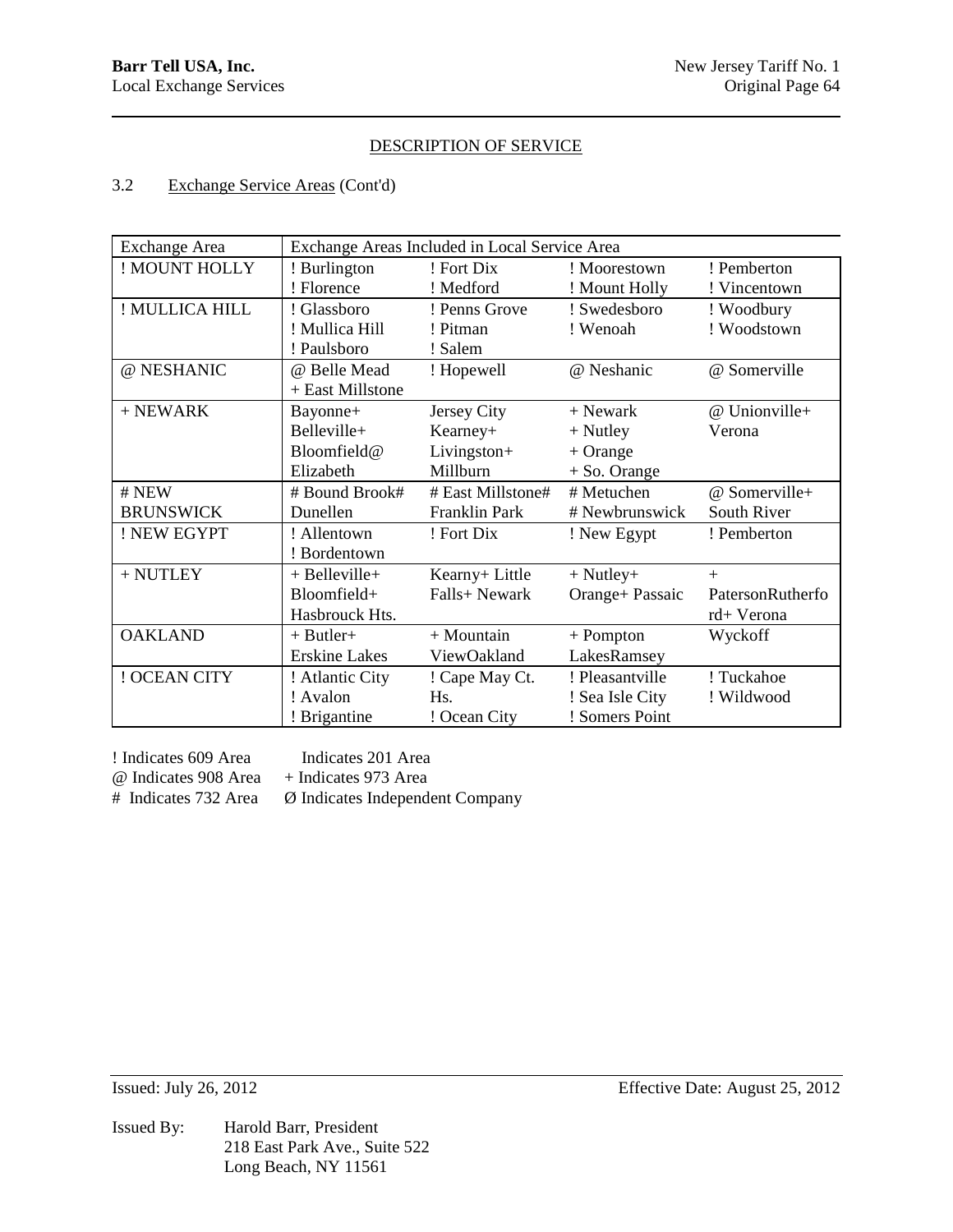# 3.2 Exchange Service Areas (Cont'd)

| <b>Exchange Area</b> | Exchange Areas Included in Local Service Area |                      |                      |                  |
|----------------------|-----------------------------------------------|----------------------|----------------------|------------------|
| <b>ORADELL</b>       | ClosterDumontE                                | Fair                 | OradellPark          | TeaneckWestwoo   |
|                      | nglewood                                      | LawnHackensack       | RidgeRidgewood       | d                |
|                      |                                               | Hawthorne            |                      |                  |
| $+ ORANGE$           | $+$ Belleville $+$                            | Kearny+ Little       | $+$ Newark $+$       | $+$ So. Orange@  |
|                      | Bloomfield+                                   | Falls+               | Nutley+ Orange       | Unionville+      |
|                      | Caldwell@                                     | Livingston+          |                      | Verona           |
|                      | Elizabeth                                     | Millburn             |                      |                  |
| + PASSAIC            | $+$ Belleville $+$                            | HackensackjHas       | $+$ Little Falls $+$ | + Passaic+       |
|                      | BloomfieldFair                                | brouck Hts.+         | Mountain View+       | PatersonRutherfo |
|                      | Lawn                                          | Hawthrone            | Nutley               | rd               |
| + PATERSON           | $+$ Belleville $+$                            | + Hawthorne+         | $+$ Nutley $+$       | $+$              |
|                      | BloomfieldFair                                | Little Falls+        | Passaic              | PatersonRidgewo  |
|                      | Lawn                                          | <b>Mountain View</b> |                      | od               |
| ! PAULSBORO          | ! Gloucester                                  | ! Paulsboro          | ! Swedesboro         | ! Woodbury       |
|                      | ! Mullica Hill                                | ! Penns Grove        | ! Wenonah            | ! Woodstown      |
| @ PEAPACK            | @ Bernardsvilleo                              | $+$ Mendham $@$      | @ Peapack            | $+$ Succasunna   |
|                      | @ Chester Ø                                   | Oldwick $\emptyset$  | @ Somerville         |                  |
| ! PEMBERTON          | ! Fort Dix                                    | ! Mount Holly        | ! Pemberton          | ! Vincentown     |
|                      | ! Medford                                     | ! New Egypt          |                      |                  |
| ! PENNINGTON         | ! Ewing                                       | ! Lambertville       | ! Pennington         | ! Princeton      |
|                      | ! Hopewell                                    | ! Lawrenceville      |                      |                  |
| # PERTH AMBOY        | # Carteret#                                   | # Matawan#           | # Perth Amboy        | # So. Amboy      |
|                      | Keyport                                       | Matuchen             | # Rahway             | # Woodbridge     |

! Indicates 609 Area Indicates 201 Area @ Indicates 908 Area + Indicates 973 Area # Indicates 732 Area Ø Indicates Independent Company NOTE 1: All NXX's are 908 except 425 which is 973.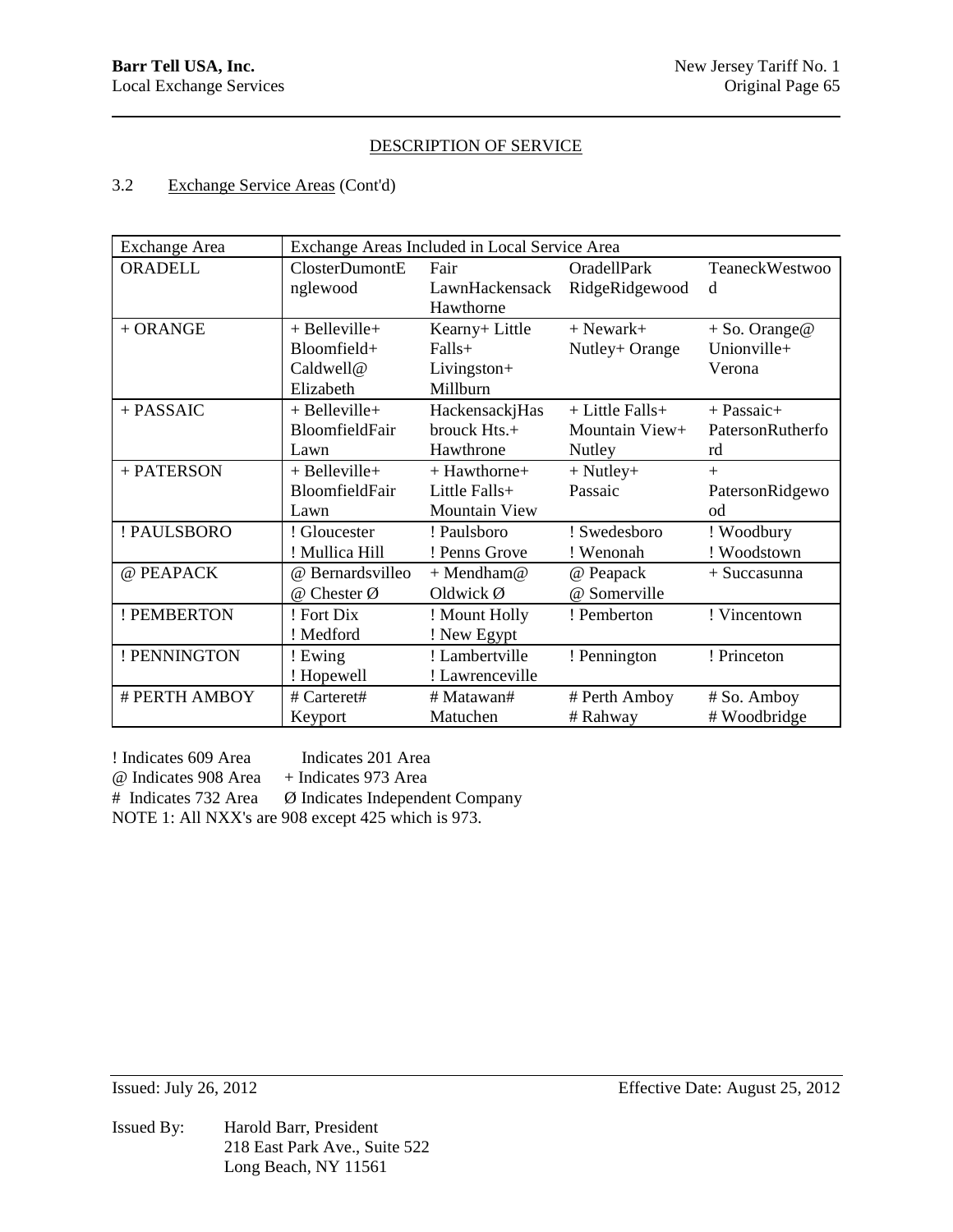# 3.2 Exchange Service Areas (Cont'd)

| <b>Exchange Area</b> | Exchange Areas Included in Local Service Area |                  |                 |                |
|----------------------|-----------------------------------------------|------------------|-----------------|----------------|
| <b>PITMAN</b>        | Blackwood                                     | Mullica Hill     | Wenonah         | Woodbury       |
|                      | Franklinville                                 | Pitman           | Williamstown    | Woodstown      |
|                      | Glassboro                                     | Swedesboro       |                 |                |
| # PLAINFIELD         | # Bound Brook#                                | @ Fanwood#       | @ Millington    | # Rahway       |
|                      | Dunellen                                      | Matuchen         | @ Plainfield    | @ Westfield    |
|                      |                                               |                  |                 |                |
| ! PLAINSBORO         | ! Cranbury                                    | # Jamesburg      | # Monmouth      | ! Plainsboro   |
|                      | + Franklin Park                               | ! Lawrenceville  | Junction        | ! Princeton    |
|                      | ! Hightstown                                  | ! Mercerville    |                 |                |
|                      |                                               |                  |                 |                |
| ! PLEASANTVILLE      | ! Atlantic City                               | ! Egg            | ! Ocean City    | ! Somers Point |
|                      | ! Beach Haven                                 | ! Harbor         | ! Plesantville  | ! Tuckerton    |
|                      | ! Brigantine                                  | ! Mays Landing   |                 |                |
| #POINT               | # Lakewood                                    | # Point Pleasant | # Spring Lake   | # Toms River   |
| <b>PLEASANT</b>      | # Manasquan                                   | # Seaside Park   |                 |                |
| + POMPTON            | $+$ Butler                                    | + Mountain View  | + Pompton Lakes | + West Milford |
| <b>LAKES</b>         | $+$ Erskine                                   | Oakland          |                 |                |
|                      | $+$ Lakes                                     |                  |                 |                |
| ! PRINCETON          | @ Belle Mead Ø                                | # Franklin Park  | # Monmouth      | ! Plainsboro   |
|                      | ! Cranbury                                    | ! Hopewell       | Junction        | ! Princeton    |
|                      | ! Ewing                                       | ! Lawrenceville  | ! Pennington    |                |
|                      |                                               |                  |                 |                |
| # RAHWAY             | # Carteret                                    | @ Fanwood        | # Perth Amboy@  | @ Roselle@     |
|                      | Cranford<br>$\omega$                          | @ Linden         | Plainfield#     | Westfield#     |
|                      | @ Elizabeth                                   | # Matuchen       | Rahway          | Woodbridge     |

! Indicates 609 Area Indicates 201 Area @ Indicates 908 Area + Indicates 973 Area

# Indicates 732 Area Ø Indicates Independent Company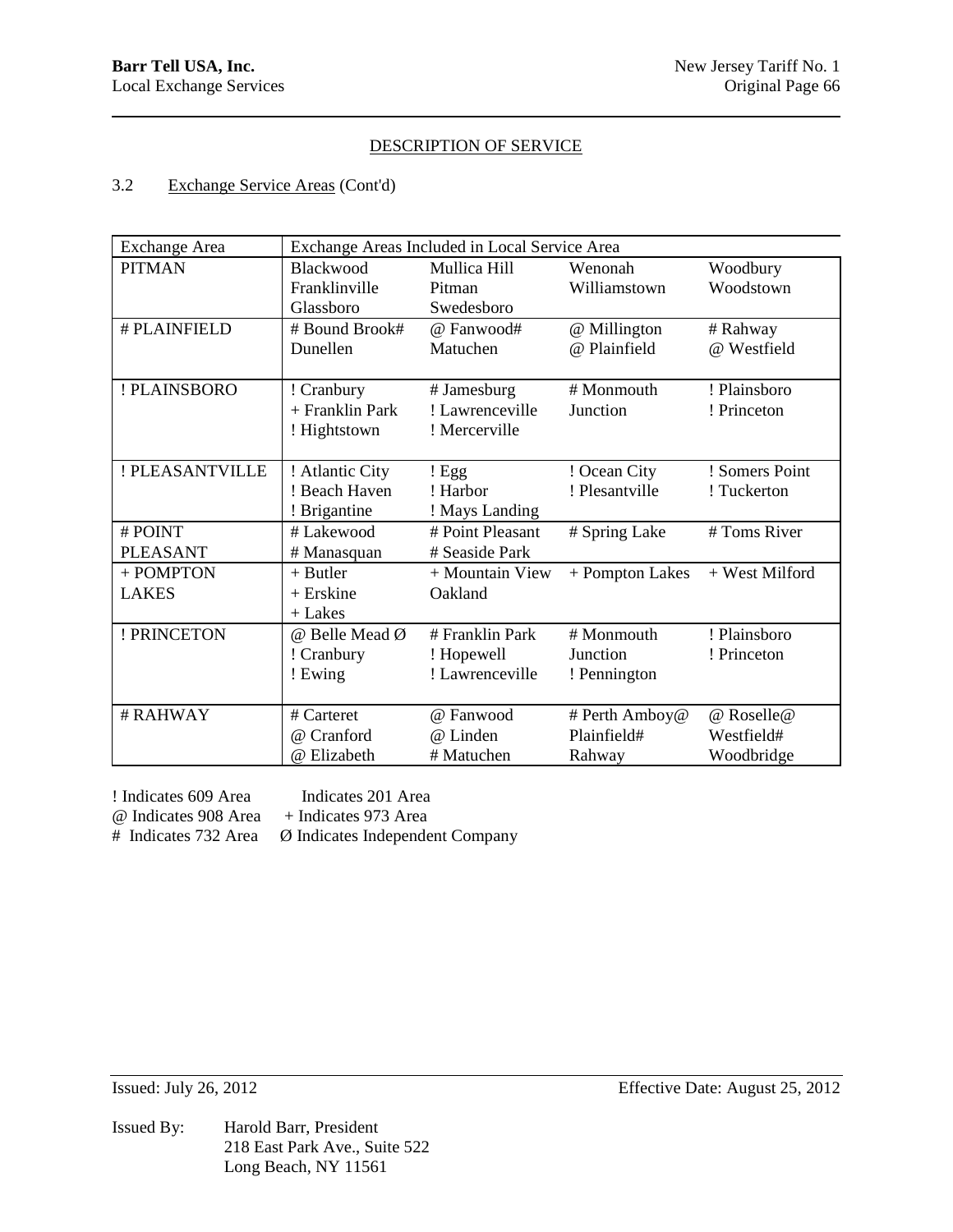## 3.2 Exchange Service Areas (Cont'd)

| <b>Exchange Area</b> | Exchange Areas Included in Local Service Area |                       |                |                 |
|----------------------|-----------------------------------------------|-----------------------|----------------|-----------------|
| # RED BANK           | # Atlantic                                    | #                     | # Keansburg#   | # Middletown#   |
|                      | Highlands# Deal                               | EatontownHolmd        | Long Branch    | Red Bank        |
|                      |                                               | el                    |                |                 |
| <b>RIDGEWOOD</b>     | CragmereFair                                  | $+$                   | $+$            | WestwoodWycko   |
|                      | LawnHackensack                                | <b>HawthorneOrade</b> | PatersonRamsey | ff              |
|                      |                                               | llPark Ridge          | Ridgewood      |                 |
| ! RIVERSIDE          | ! Burlington                                  | ! Merchantville       | ! Riverside    | ! Riverton      |
|                      | ! Florence                                    | ! Moorestown          |                |                 |
| ! RIVERTON           | ! Camden                                      | ! Moorestown          | ! Riverside    | ! Riverton      |
|                      | ! Merchantville                               |                       |                |                 |
| $+$ ROCKAWAY         | $+$ Boonton $+$                               | + Hopatcong+          | $+$ Mount      | $+$ Succasunna+ |
|                      | Caldwell+ Dover                               | Morristown            | Freedom        | Whippany        |
|                      |                                               |                       | + Rockaway     |                 |
| @ ROSELLE            | # Carteret@                                   | @ Fanwood@            | # Rahway@      | @ Summit@       |
|                      | Cranford@                                     | $Linden+$             | Roselle+ So.   | Unionville@     |
|                      | Elizabeth                                     | Millburn              | Orange         | Westfield       |
| <b>RUTHERFORD</b>    | $+$ Belleville $+$                            | HackensackHasb        | $+$ Nutley $+$ | RutherfordUnion |
|                      | BloomfieldCliffsi                             | rouck Hts.Kearny      | Passaic        | City            |
|                      | de                                            |                       |                |                 |
| # SEASIDE PARK       | # Point Pleasant                              | # Seaside Park        | # Toms River   |                 |
| ! SOMERS POINT       | ! Atlantic City                               | ! Ocean City          | ! Somers Point | ! Tuckahoe      |
|                      | ! Brigantine                                  | ! Pleasantville       |                |                 |
| @ SOMERVILLE         | # Bound Brook#                                | # East                | @ Neshanic#    | @ Peapack@      |
|                      | Dunellen                                      | Millstone@            | New Brunswick  | Somerville      |
|                      |                                               | Millington            |                |                 |

! Indicates 609 Area Indicates 201 Area @ Indicates 908 Area + Indicates 973 Area

# Indicates 732 Area Ø Indicates Independent Company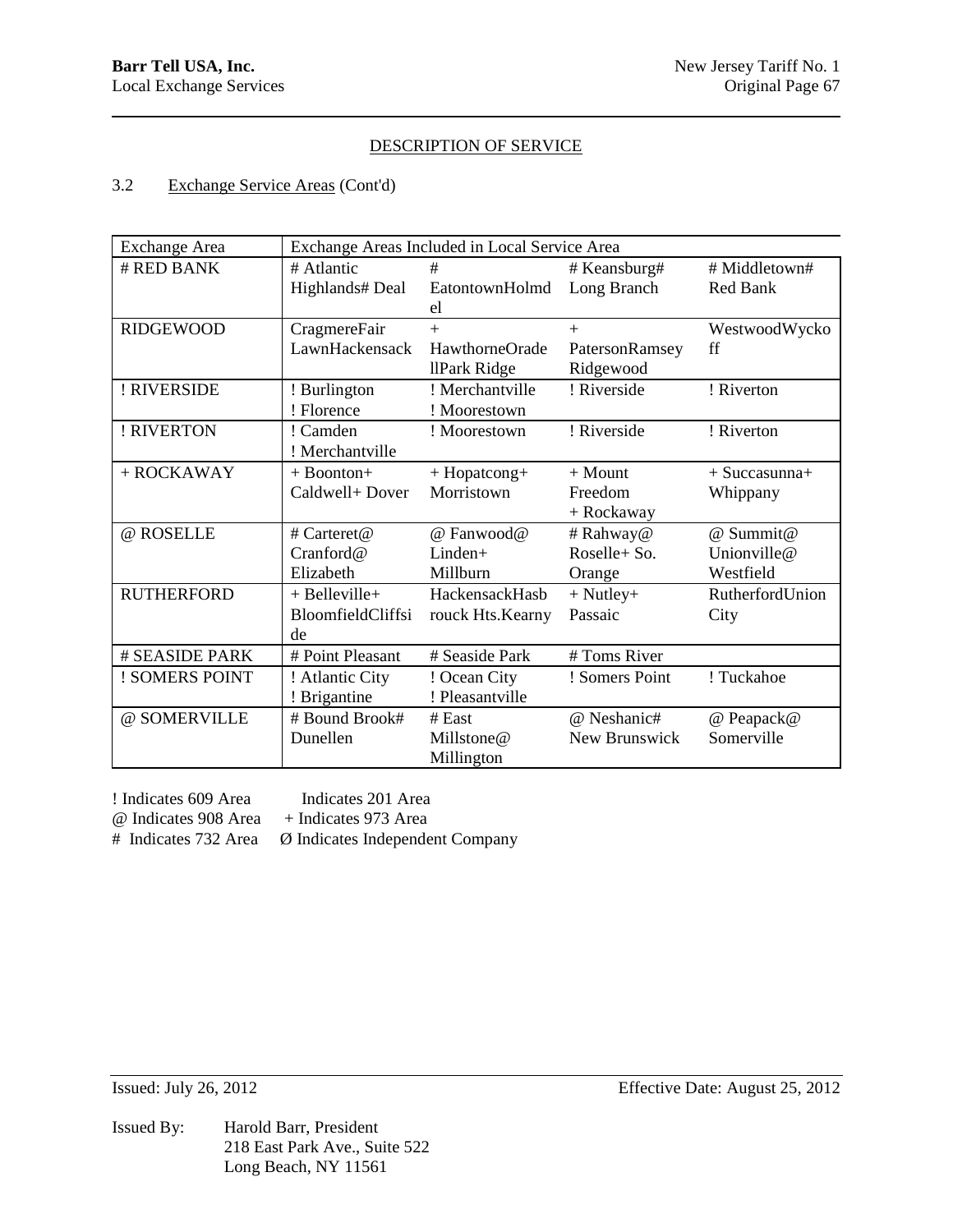# 3.2 Exchange Service Areas (Cont'd)

| <b>Exchange Area</b> | Exchange Areas Included in Local Service Area |                 |                     |                   |
|----------------------|-----------------------------------------------|-----------------|---------------------|-------------------|
| # SOUTH AMBOY        | # Carteret#                                   | # Matawan#      | # Perth Amboy#      | # South River#    |
|                      | Keyport                                       | Matuchen        | South Amboy         | Woodbridge        |
| + SOUTH ORANGE       | +Bloomfield+                                  | $+$ Livingston+ | $+ \text{Orange} @$ | @ Summit@         |
|                      | Chatham@                                      | Madison+        | Roselle+ So.        | Unionville@       |
|                      | Cranford@                                     | $Millburn+$     | Orange              | Westfield         |
|                      | Elizabeth                                     | Newark          |                     |                   |
| # SOUTH RIVER        | # Englishtown#                                | # Jamesburg#    | # New               | # South River     |
|                      | <b>Franklin Park</b>                          | Matawan         | Brunswick#          |                   |
|                      |                                               |                 | South Amboy         |                   |
| # SPRING LAKE        | # Asbury Park#                                | # Deal#         | # Long Branch#      | # Point Pleasant# |
|                      | Belmar                                        | Farmingdale     | Manasquan           | Spring Lake       |
| @ SUMMIT             | $+ Chatham@$                                  | $+$ Livingston+ | @ Millington@       | @ Summit@         |
|                      | Cranford@                                     | Madison+        | Roselle+ So.        | Unionville@       |
|                      | Fanwood                                       | Millburn        | Orange              | Westfield         |
| ! SWEDESBORO         | ! Mullica Hill                                | ! Pitman        | ! Swedesboro        | ! Woodbury        |
|                      | ! Paulsboro                                   | ! Salem         | ! Wenonah           | ! Woodstown       |
|                      | ! Penns Grove                                 |                 |                     |                   |
| <b>TEANECK</b>       | CliffsideClosterD                             | EnglewoodFair   | Hasbrouck           | OradellTeaneck    |
|                      | umont                                         | LawnHackensack  | Hts.Leonia          |                   |
| #TOMS RIVER          | Barnegate                                     | # Lakewood#     | # Seaside Park      | # Toms River      |
|                      | # Lakehurst                                   | Point Pleasant  |                     |                   |
| ! TRENTON            | ! Bordentown                                  | ! Lawrenceville | ! Morrisville, PA   | ! Yardley, PA     |
|                      | ! Ewing                                       | ! Mercerville   | ! Trenton           |                   |

! Indicates 609 Area Indicates 201 Area

@ Indicates 908 Area + Indicates 973 Area

# Indicates 732 Area Ø Indicates Independent Company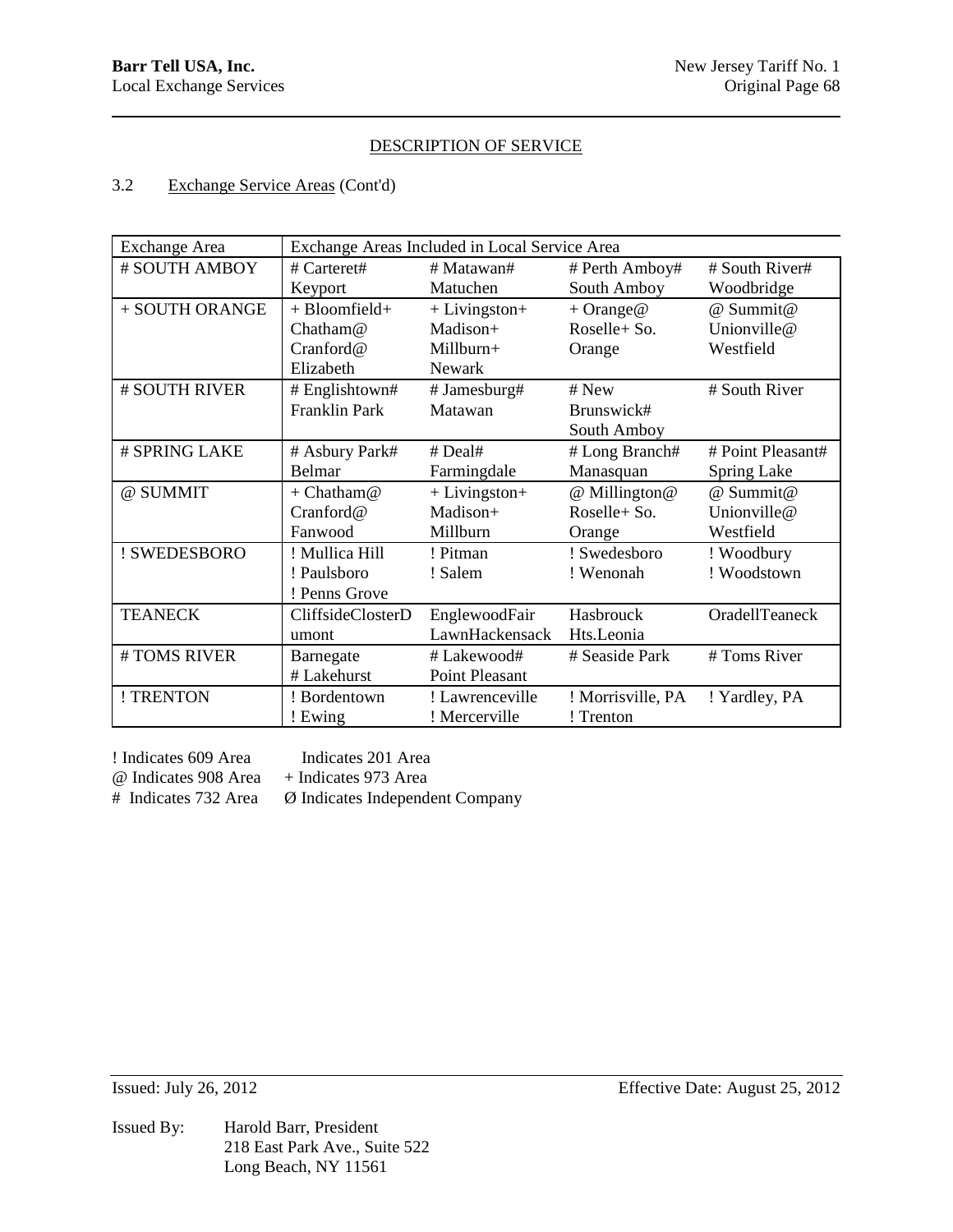# 3.2 Exchange Service Areas (Cont'd)

| <b>Exchange Area</b> |                    | Exchange Areas Included in Local Service Area |                  |                   |
|----------------------|--------------------|-----------------------------------------------|------------------|-------------------|
| ! TUCKERTON          | ! Barnegat         | ! Beach Haven                                 | ! Pleansantivlle | ! Tuckerton       |
|                      | ! Brigantine       |                                               |                  |                   |
| <b>UNION CITY</b>    | Bayonne            | Hackensack                                    | Kearny           | <b>Union City</b> |
|                      | Cliffside          | Jersey City                                   | Rutherford       |                   |
| @ UNIONVILLE         | @ Cranford@        | $+$ Millburn $+$                              | @ Roselle+ So.   | @ Unionville@     |
|                      | Elizabeth@         | Newark+ Orange                                | Orange $@$       | Westfield         |
|                      | Linden             |                                               | Summit           |                   |
| + VERONA             | $+$ Belleville $+$ | + Little Falls+                               | $+$ Newark+      | $+$ Verona+       |
|                      | $B$ loomfield+     | Livingston+                                   | Nutley+ Orange   | Whippany          |
|                      | Caldwell           | Mountain View                                 |                  |                   |
| ! VINCENTOWN         | 4 Berlin           | 4 Marlton                                     | ! Mount Holly    | ! Vincetown       |
|                      | ! Fort Dix         | ! Medford                                     | ! Pemberton      |                   |
| ! VINELAND           | ! Bridgeton        | ! Elmer                                       | ! Millville      | ! Port Norris     |
|                      | ! Cedarville       | ! Franklinville                               | ! Milmay         | ! Vineland        |
| ! WENONAH            | ! Beaver Brook     | ! Gloucester                                  | ! Pitman         | ! Woodbury        |
|                      | ! Blackwood        | ! Mullica Hill                                | ! Swedesboro     | ! Woodstown       |
|                      | ! Glassboro        | ! Paulsboro                                   | ! Wenonah        |                   |
| @ WESTFIELD          | @ Cranford@        | $@$ Linden+                                   | # Rahway@        | @ Summit@         |
|                      | Elizabeth@         | Millburn@                                     | Roselle+ So.     | Unionville@       |
|                      | Fanwood            | Plainfield                                    | Orange           | Westfield         |
| <b>WESTWOOD</b>      | ClosterDumont      | HackensackOrad                                | Park             | RidgewoodWest     |
|                      |                    | ell                                           | RidgeRamsey      | wood              |
| + WHIPPANY           | $+$ Boonton+       | $+$ Livingston $+$                            | $+$ Morristown+  | $+$ Verona+       |
|                      | Caldwell+          | Madison                                       | Rockaway         | Whippany          |
|                      | Chatham            |                                               |                  |                   |

! Indicates 609 Area Indicates 201 Area @ Indicates 908 Area + Indicates 973 Area 4 Indicates 856 Area

Ø Indicates Independent Company

Issued By: Harold Barr, President 218 East Park Ave., Suite 522 Long Beach, NY 11561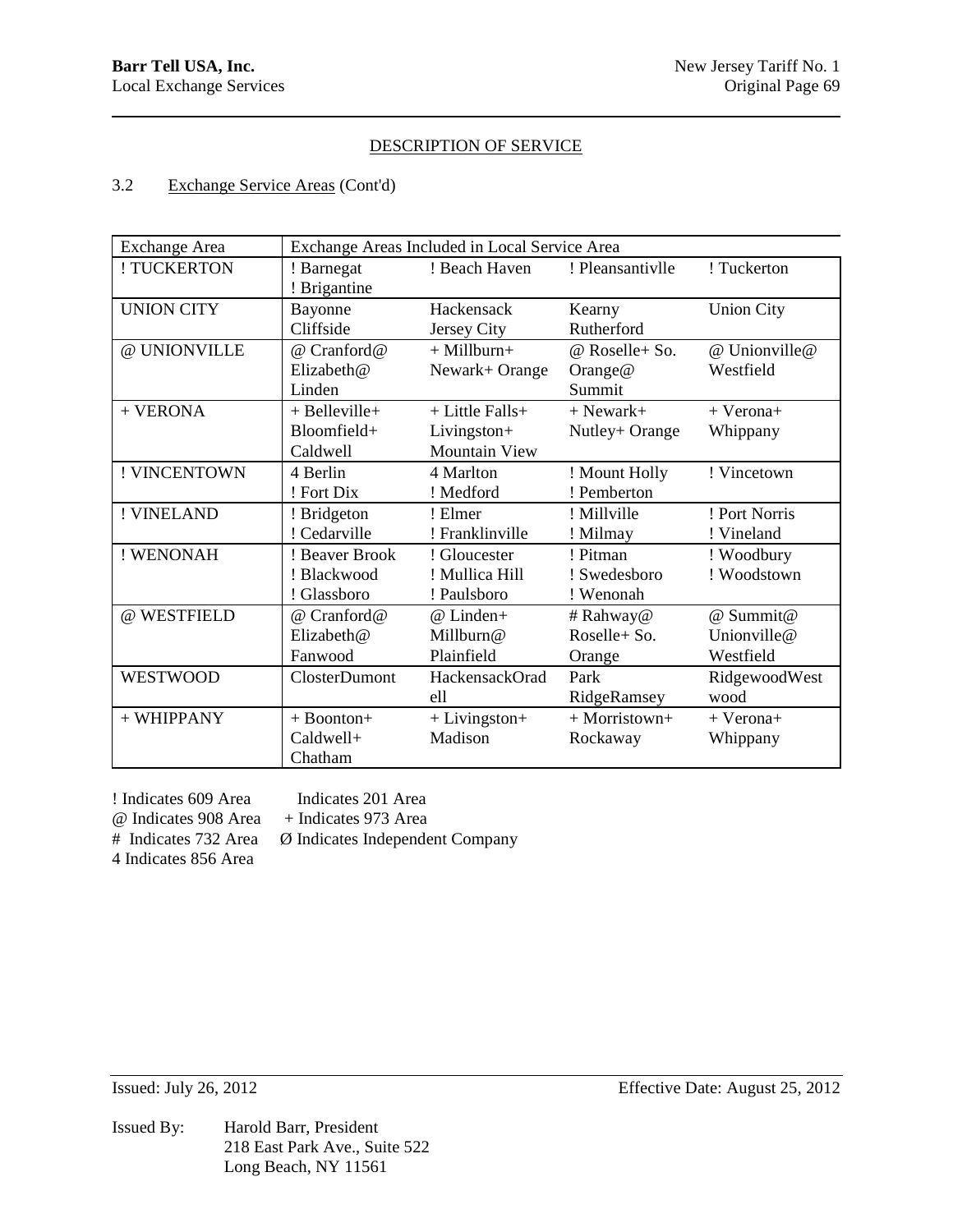## 3.2 Exchange Service Areas (Cont'd)

| <b>Exchange Area</b> | Exchange Areas Included in Local Service Area |                  |                 |              |
|----------------------|-----------------------------------------------|------------------|-----------------|--------------|
| WILLIAMSTOWN         | <b>Blackwood</b>                              | Glassboro        | Pitman          | Williamstown |
|                      | Franklinville                                 | Hammonton        |                 |              |
| # WOODBRIDGE         | # Carteret@                                   | $#$ Matuchen#    | # Rahway# South | # Woodbridge |
|                      | Linden                                        | Perth Amboy      | Amboy           |              |
| ! WOODBURY           | ! Beaver Brook                                | ! Haddon Heights | ! Penns Grove   | ! Wenonah    |
|                      | ! Blackwood                                   | ! Mullica Hill   | ! Pitman        | ! Woodbury   |
|                      | ! Gloucester                                  | ! Paulsboro      | ! Swedesboro    |              |
| ! WOODSTOWN          | ! Glassboro                                   | ! Penns Grove    | ! Salem         | ! Wenonah    |
|                      | ! Mullica Hill                                | ! Pitman         | ! Swedesboro    | ! Woodstown  |
|                      | ! Paulsboro                                   |                  |                 |              |
| <b>WYCKOFF</b>       | $Cragmere+$                                   | $+$ Mountain     | Ramsey          | Wyckoff      |
|                      | Hawthorne                                     | ViewOakland      | Ridgewood       |              |

! Indicates 609 Area Indicates 201 Area

 $\omega$  Indicates 908 Area + Indicates 973 Area<br># Indicates 732 Area  $\varnothing$  Indicates Independent

Ø Indicates Independent Company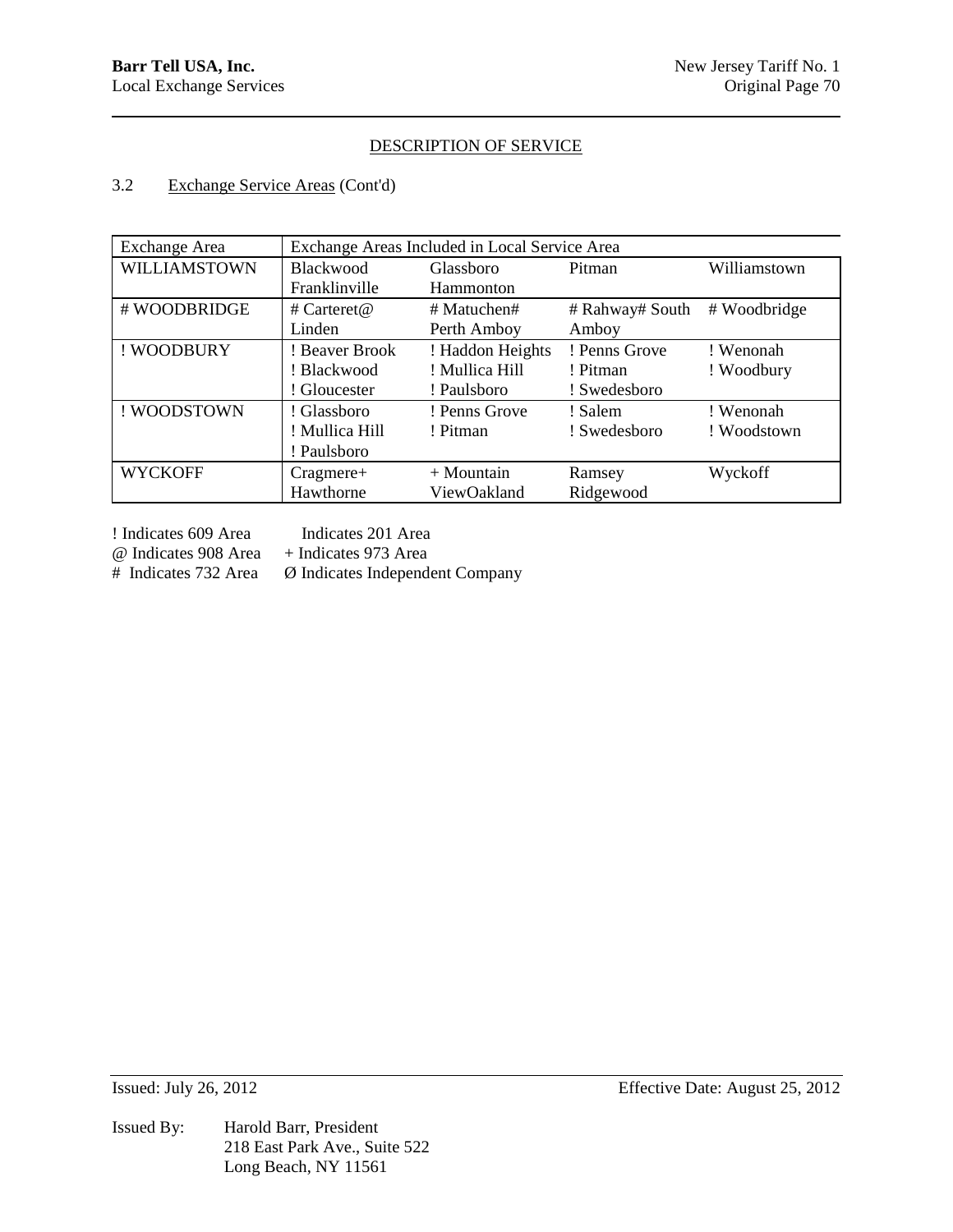### 3.3 Rate Groups

Charges for local services provided by the Company in certain areas may be based, in part, on the Rate Group associated with the Customers End Office. The Rate Group is determined by the total access lines and PBX trunks in the local calling area which can be reached from each End Office.

Local calling areas, Rate Group, Band, and Zone assignments are equivalent to those specified in Verizon New Jersey Inc.'s tariff.

In the event that an Incumbent LEC or the Board of Public Utilities of the State of New Jersey reclassifies an exchange or End Office from one Rate Group to another, the reclassification will also apply to Company Customers who purchase services under this tariff.

| Rate Group A | $0 - 40,000$ access lines       |
|--------------|---------------------------------|
| Rate Group B | $40,001 - 115,000$ access lines |
| Rate Group C | 115,001 - 300,000 access lines  |
| Rate Group D | 300,001 - 600,000 access lines  |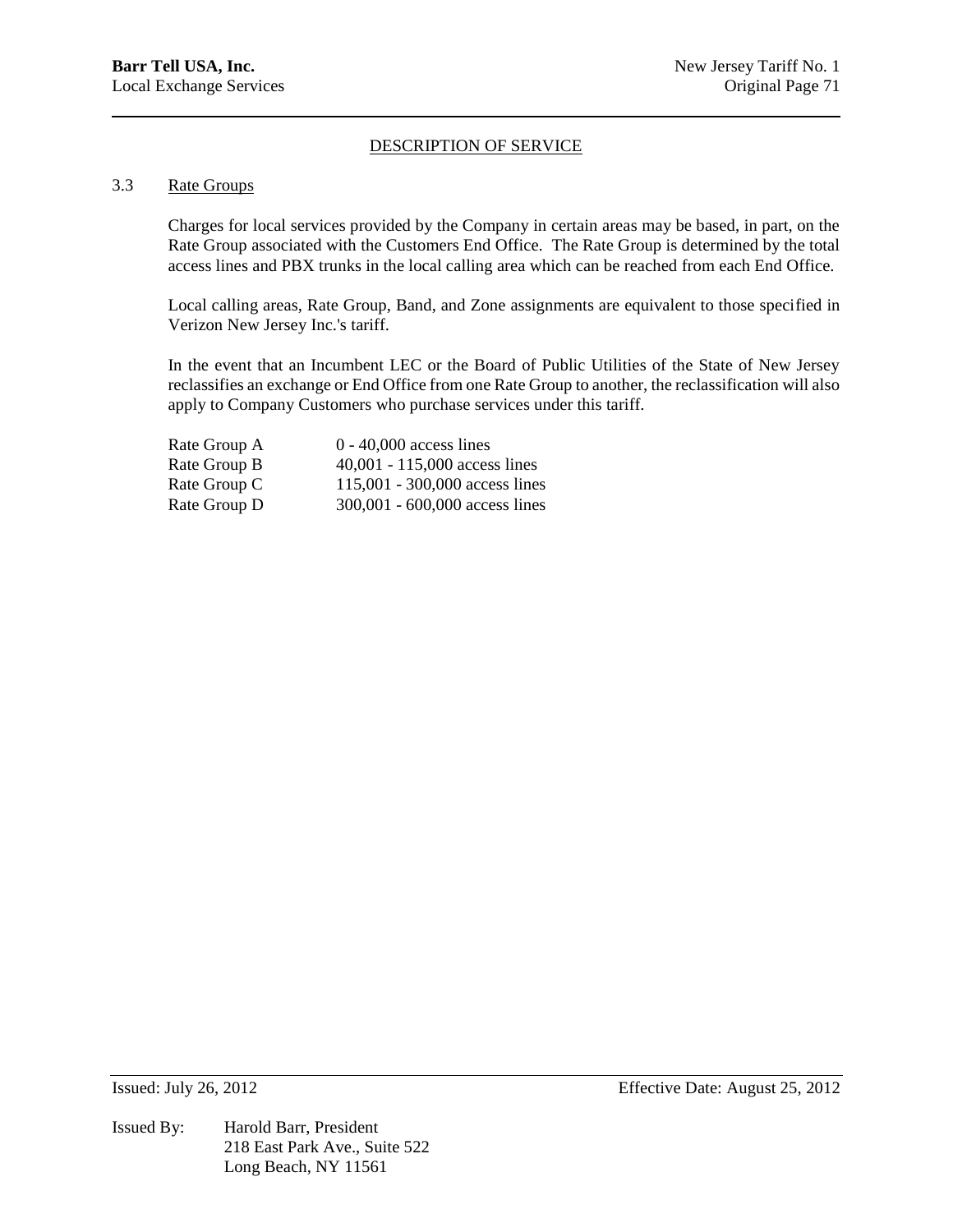#### 3.4 Basic Local Service Offerings

#### 3.4.1 Residential Local Exchange Service

Residential Local Exchange Service provides the Customer with a single, analog, voicegrade telephonic communications channel which can be used to place or receive one call at a time. Residential Local Exchange Service lines are provided for the connection of Customer-provided wiring, telephones, facsimile machines or other station equipment. An optional per line Hunting feature is available, for an additional charge, for multi-line Customers which routes a call to the next idle line in a prearranged group when the called line is busy.

Local exchange service lines and trunks are provided on a single party (individual) basis only. No multi-party lines are provided. Service is available on a flat rate, measured rate or message rate basis depending on the service plan selected by the Customer. Not all service plans will be available in all areas.

Recurring charges for Residential Local Exchange Service are billed monthly in advance. Usage charges, if applicable, are billed in arrears. Non-recurring charges for installation or rearrangement of service are billed on the next month's bill immediately following work performed by the Company.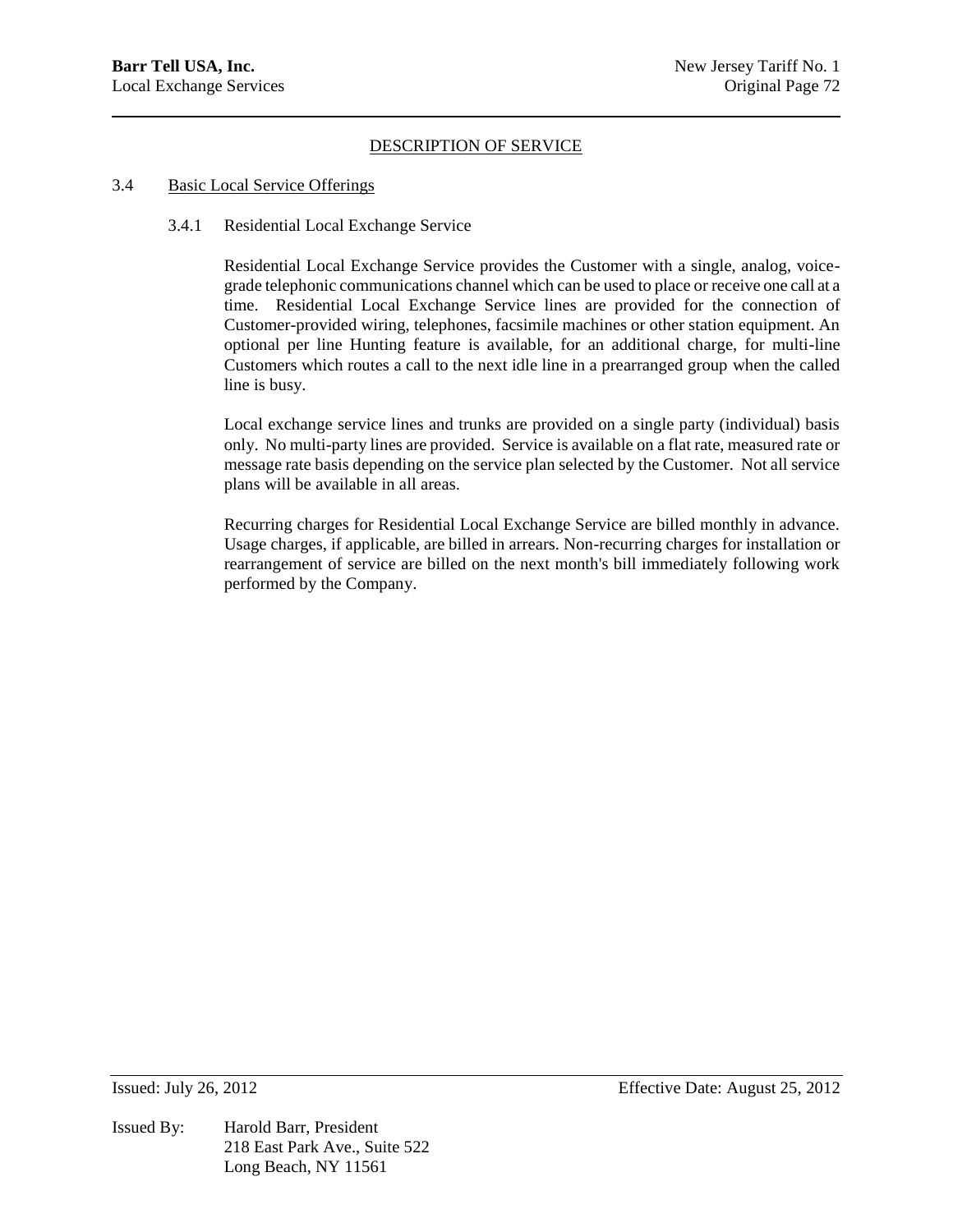#### 3.4 Basic Local Service Offerings (Cont'd)

#### 3.4.2 Business Local Exchange Service

Business Local Exchange Service provides the Customer with a single, analog, voice-grade telephonic communications channel which can be used to place or receive one call at a time. Business Local Exchange Service lines are provided for the connection of Customerprovided wiring, telephones, facsimile machines or other station equipment. An optional per line Hunting feature is available, for an additional charge, for multi-line Customers which routes a call to the next idle line in a prearranged group when the called line is busy.

Local exchange service lines and trunks are provided on a single party (individual) basis only. No multi-party lines are provided. Service is available on a flat rate, measured rate or message rate basis depending on the service plan selected by the Customer. Not all service plans will be available in all areas.

Recurring charges for Business Local Exchange Service are billed monthly in advance. Usage charges, if applicable, are billed in arrears. Non-recurring charges for installation or rearrangement of service are billed on the next month's bill immediately following work performed by the Company.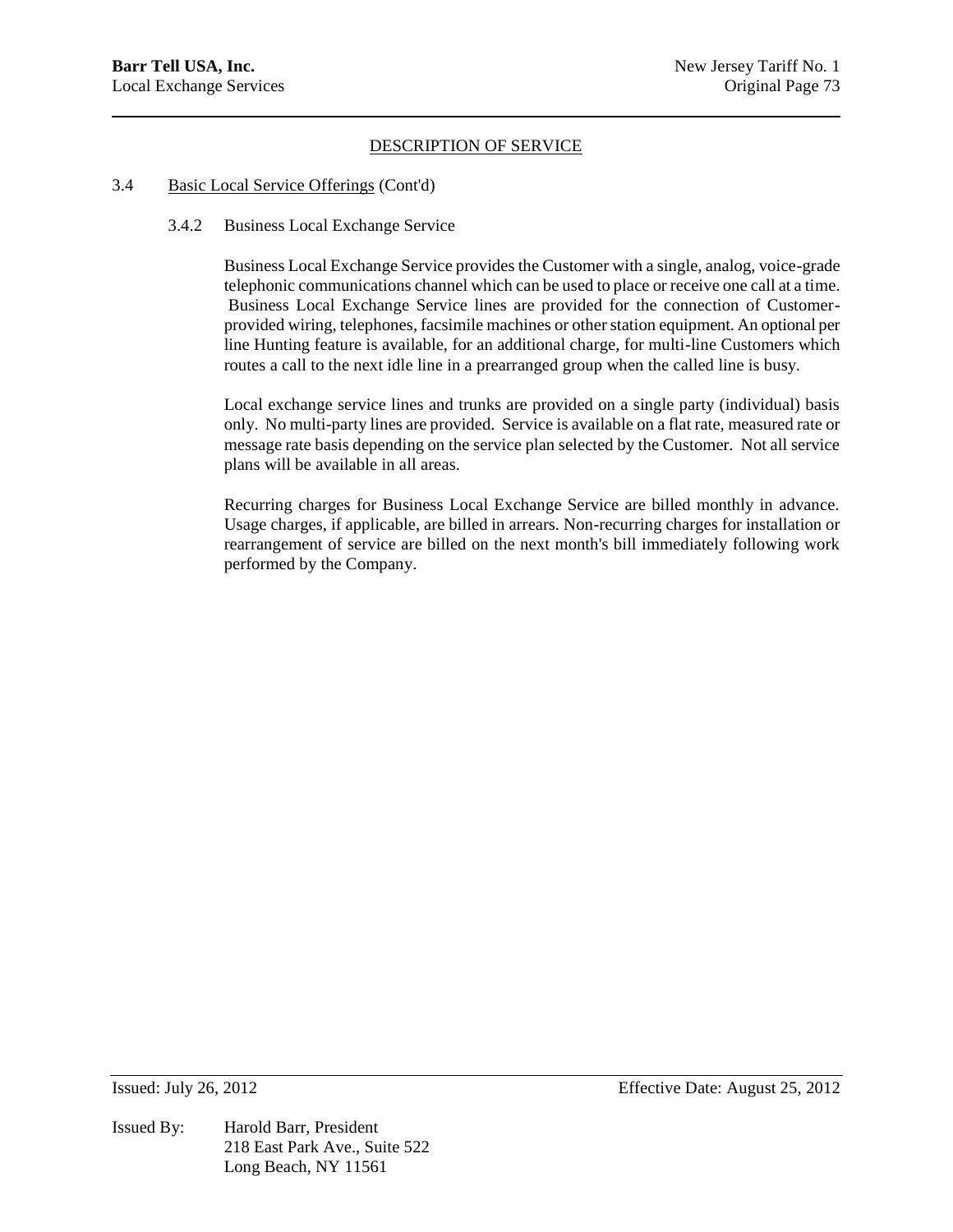#### 3.4 Basic Local Service Offerings (Cont'd)

### 3.4.3 PBX Trunk Service

PBX Trunk service provides a Customer with a single, voice-grade telephonic communications channel which can be used to place or receive one call at a time. Trunks are provided for connection of Customer-provided private branch exchanges (PBX) or other station equipment to the public switched telecommunications network. An optional per trunk Hunting feature is available for Customers which routes a call to the next idle trunk in a prearranged group.

PBX Trunks are available as Inward, Outward or Two-Way combination trunks where services and facilities permit.

PBX Trunks may also be equipped with Direct Inward Dialing (DID) capability and DID number blocks for additional charges.

Recurring charges for PBX Trunk Service are billed monthly in advance. Usage charges, if applicable, are billed in arrears. Non-recurring charges for installation or rearrangement of service are billed on the next month's bill immediately following work performed by the Company.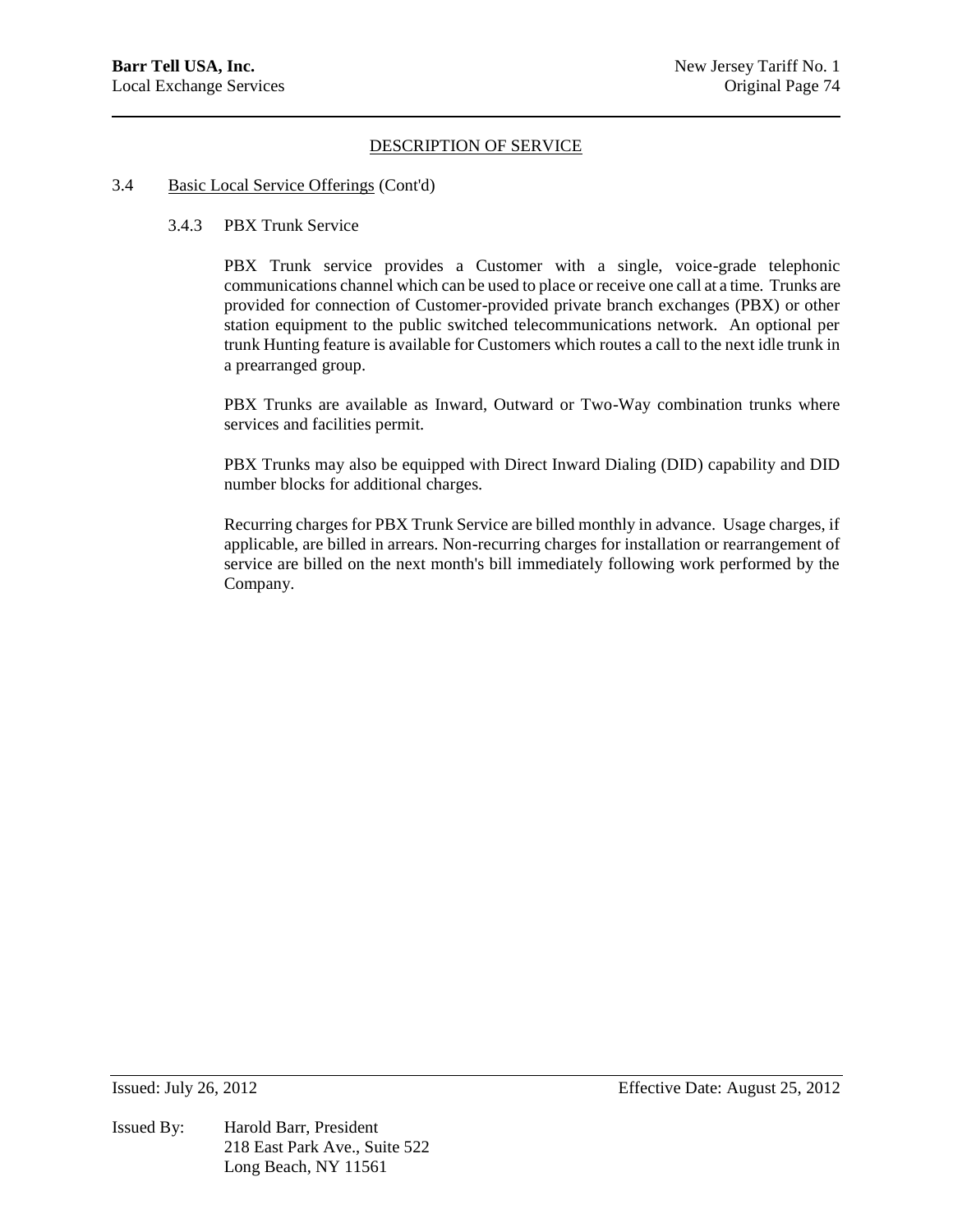#### 3.4 Basic Local Service Offerings (Cont'd)

### 3.4.4 Direct Inward Dialing (DID) Service

Direct Inward Dialing ("DID") permits calls incoming to a PBX system or other Customer Premises Equipment to be routed to a specific station without the assistance of an attendant. DID calls are routed directly to the station associated with the called number. DID service as offered by the Company provides the necessary trunks, telephone numbers, and out-pulsing of digits to enable DID service at a Customer's location. DID service requires special PBX software and hardware not provided by the Company. Such hardware and software is the responsibility of the Customer.

Issued By: Harold Barr, President 218 East Park Ave., Suite 522 Long Beach, NY 11561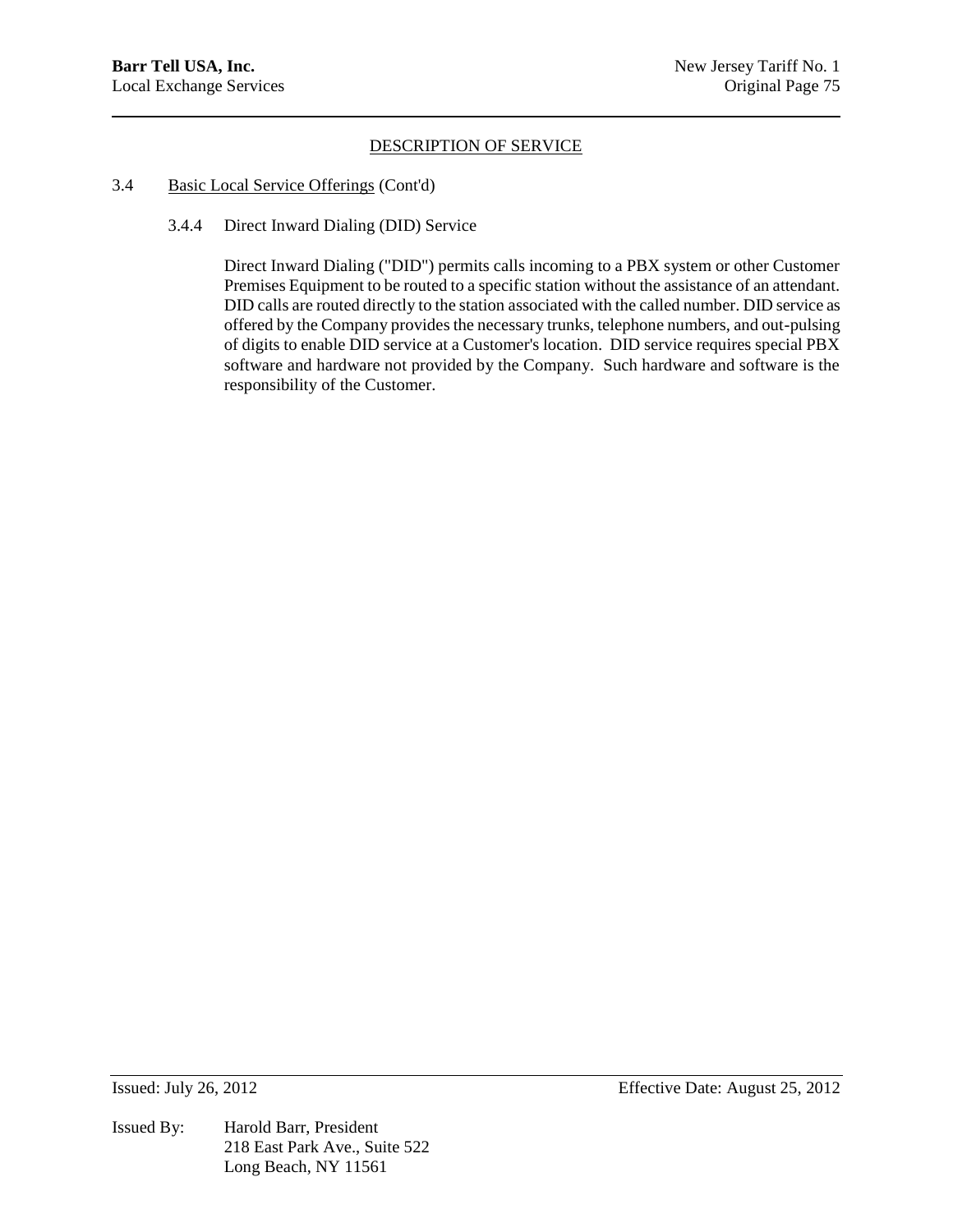## 3.5 Optional Calling Features

# 3.5.1 General

The features in this section are made available on an individual basis or as part of multiple feature packages. All features are provided subject to availability. Certain features may not be available with all classes of service. Transmission levels for calls forwarded or calls placed or received using optional calling features may not be acceptable for all some uses in some cases.

## 3.5.2 Feature Descriptions

- A. Call Forwarding Variable Permits the end-user to automatically forward (transfer) all incoming calls to another telephone number, and to restore it to normal operation at their discretion. The end-user must dial an activation code from his/her exchange line along with the forward-to number in order to turn the feature on. A separate code is dialed by the end-user to deactivate the feature.
- B. Three Way Calling: Permits the end-user to add a third party to an established connection. When the third party answers, a two-way conversation can be held before adding the original party for a three-way conference. The end-user initiating the conference controls the call and may disconnect the third party to reestablish the original connection or establish a connection to a different third party. The feature may be used on both outgoing and incoming.

Issued By: Harold Barr, President 218 East Park Ave., Suite 522 Long Beach, NY 11561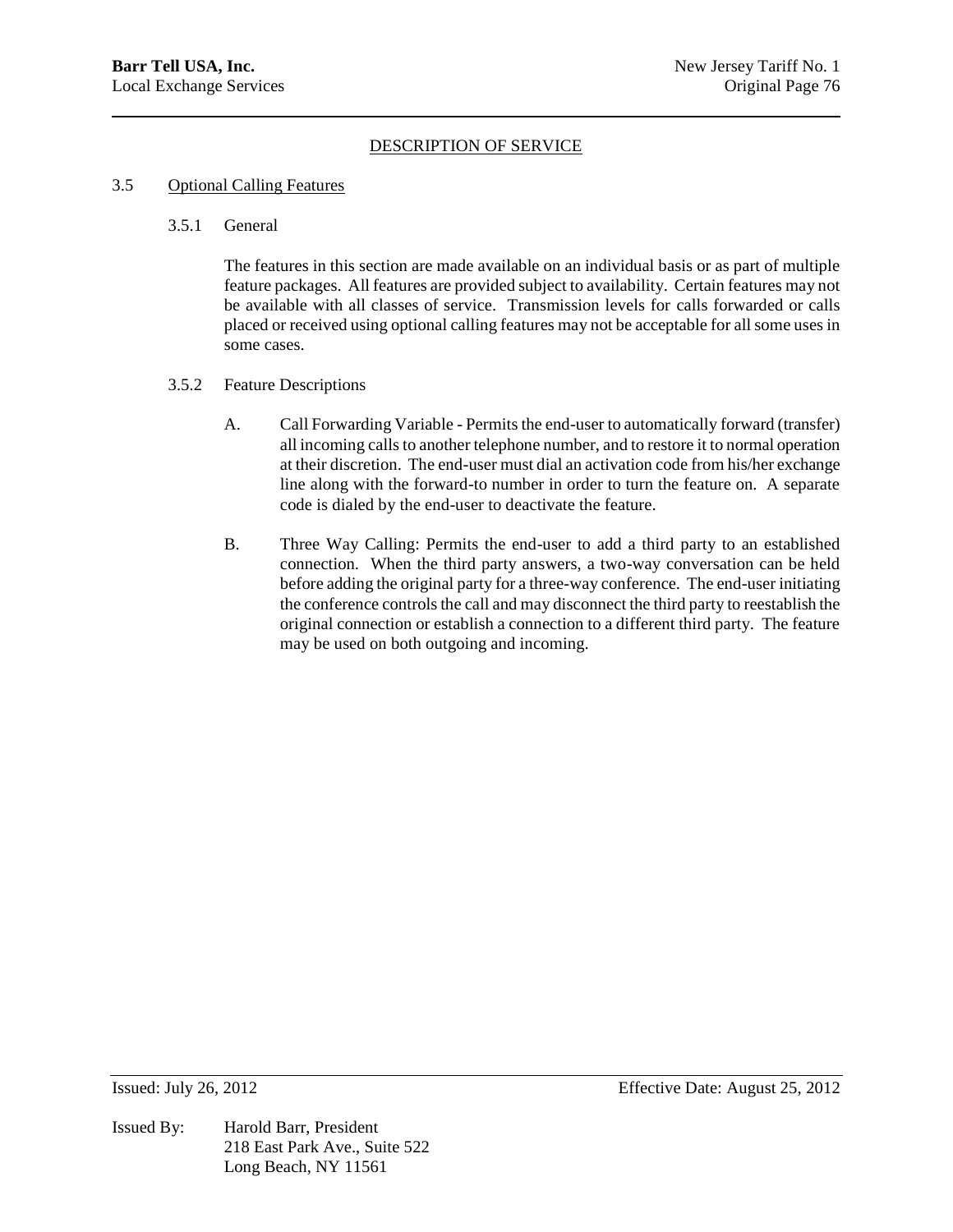## 3.5 Optional Calling Features (Cont'd)

- 3.5.2 Feature Descriptions (Cont'd)
	- C. Call Waiting Basic: Call Waiting provides a tone signal to indicate to a Customer already engaged in a telephone call that a second caller is attempting to dial in. It permits the Customer to place the first call on hold, answer the second call and then alternate between both callers. Cancel Call Waiting is provided with the feature and allows a Call Waiting end-user to disable the Call Waiting feature for the duration of a single outgoing telephone call. Cancel Call Waiting is activated by dialing a special code prior to placing a call, and is automatically deactivated when the Customer disconnects from the call.
	- D. Speed Calling: Permits the Customer to place calls to other telephone numbers by dialing a one or two digit code rather than the complete telephone number. The feature is available as either an eight (8) code list or a thirty (30) code list. Code lists may include local and/or toll telephone numbers. The Customer has the ability to add or remove telephone numbers and codes to/from the a speed calling list without assistance from the Company.
	- E. Call Forwarding Busy Line, Basic: Permits the forwarding of incoming calls when the end-user's line is busy. The forwarded number is fixed by the end-user service order.
	- F. Call Forwarding Don't Answer, Basic: Permits the forwarding of incoming calls when the end-user's line remains unanswered after a pre-designated ringing interval. The ringing interval before forwarding and the forward-to number are fixed by the service order.

Issued By: Harold Barr, President 218 East Park Ave., Suite 522 Long Beach, NY 11561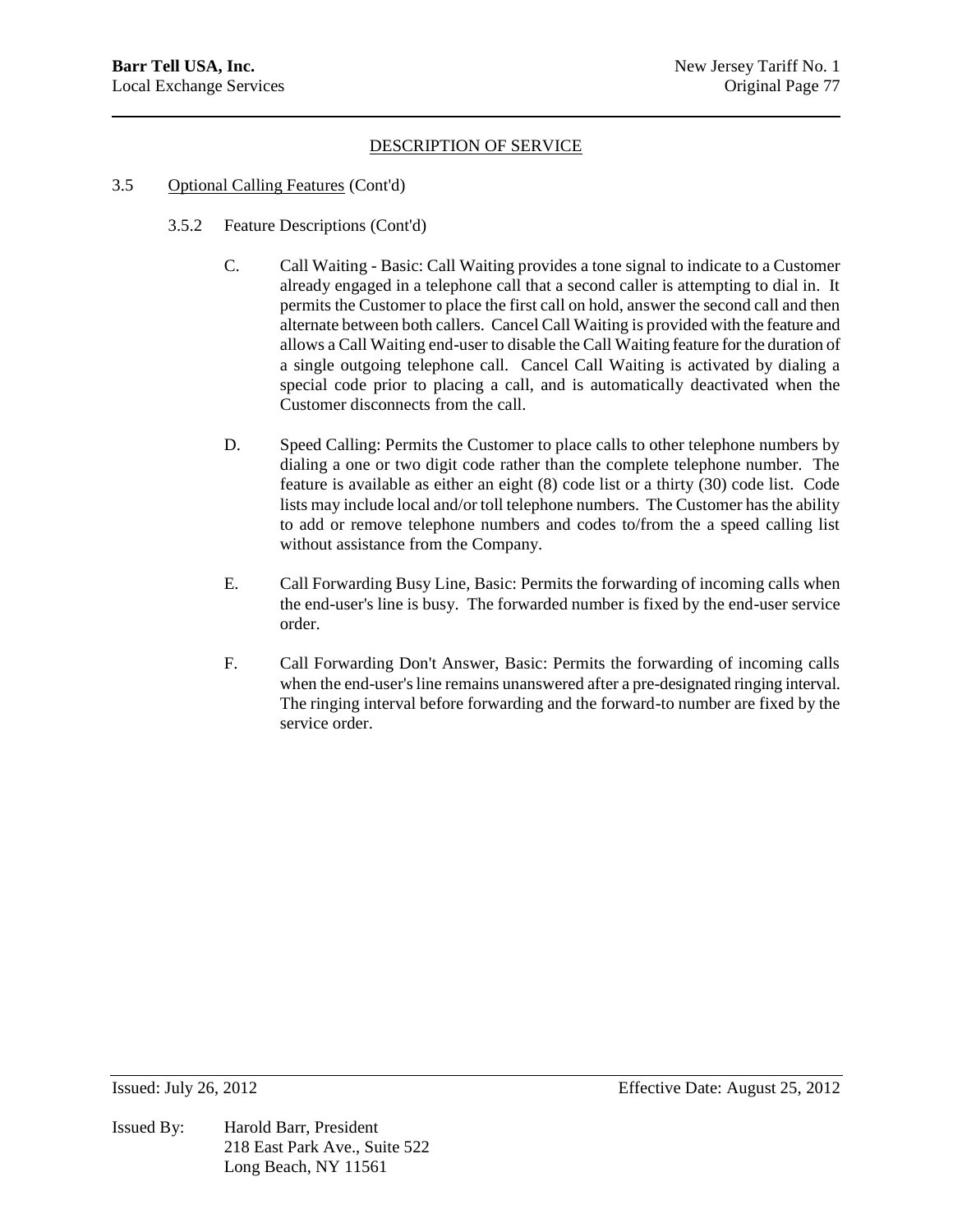#### 3.5 Optional Calling Features (Cont'd)

- 3.5.2 Feature Descriptions (Cont'd)
	- G. Remote Call Forwarding Remote Call Forwarding (RCF) is a local exchange telecommunications service feature whereby all calls dialed to a telephone number equipped for RCF are automatically forwarded to another dialable exchange or 8XX Service telephone number. The calling party pays only the applicable charges to call the number equipped with an RCF feature, while the RCF Customer pays the applicable charges for the forwarded portion of the call.

Remote Call Forwarding service is offered subject to availability of suitable facilities. Remote Call Forwarding service is not offered where the terminating station is a coin telephone. The Company will not provide identification of the originating telephone number to the RCF Customer. Transmission characteristics may vary depending on the distance and routing necessary to complete the remotely forwarded call. Therefore, the normal grade end-to-end transmission is not guaranteed on such calls.

Each Remote Call Forwarding feature allows for forwarding one call at a given time. An additional path is necessary for each additional call to be forwarded simultaneously.

H. Multiple Directory Number Distinctive Ringing: This feature allows an end user to determine the source of an incoming call from a distinctive ring. The end user may have up to two additional numbers assigned to a single line (i.e. Distinctive Ringing - First Number and Distinctive Ringing - Second Number). The designated primary number will receive a normal ringing pattern, other numbers will receive distinctive ringing patterns. The pattern is based on the telephone number that the calling party dials.

Issued By: Harold Barr, President 218 East Park Ave., Suite 522 Long Beach, NY 11561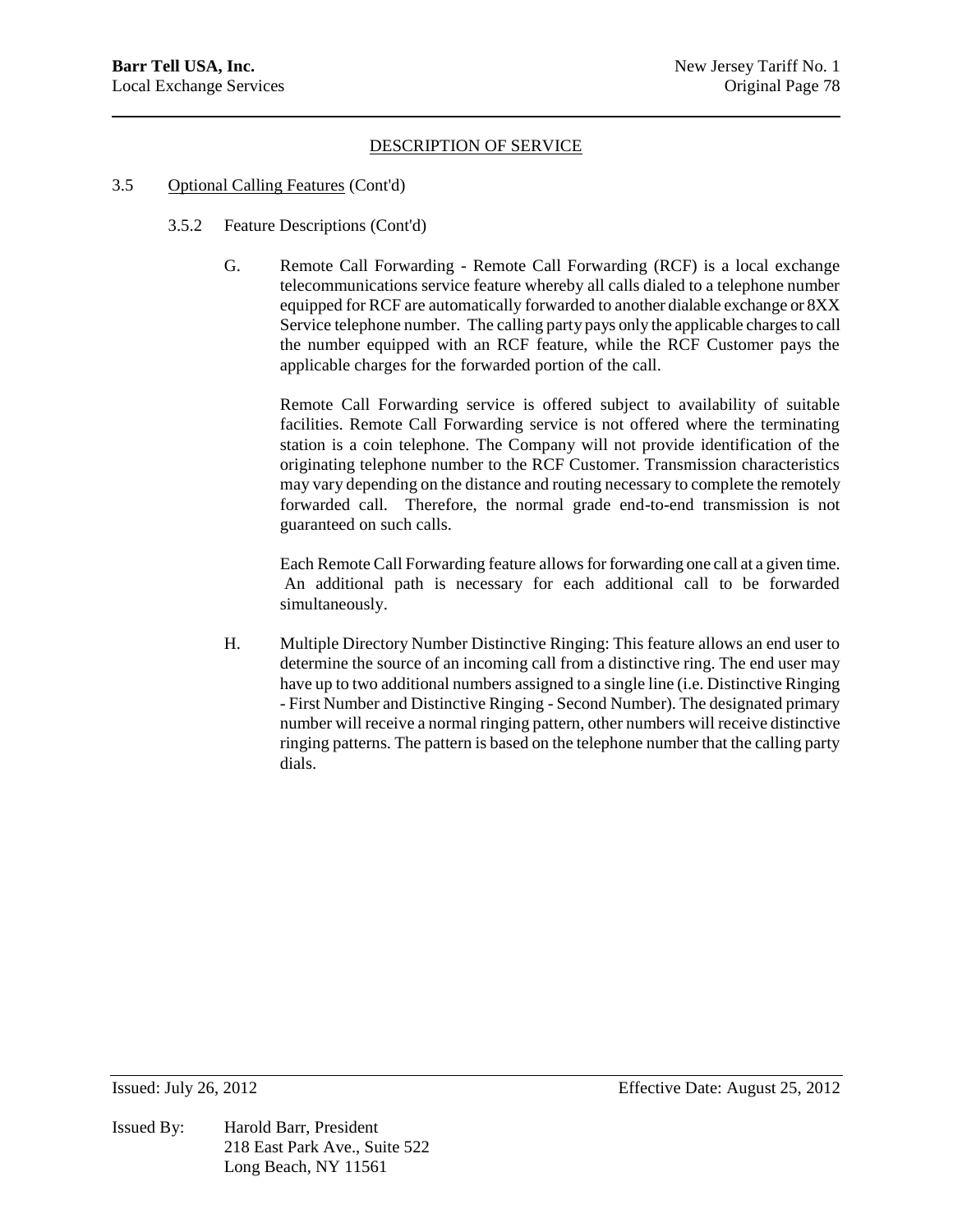### 3.5 Optional Calling Features (Cont'd)

- 3.5.2 Feature Descriptions (Cont'd)
	- I. Call Return: allows the Customer to return a call to the last incoming call whether answered or not. Upon activation, it will re-dial the number automatically and continue to check the number every 45 seconds for up to 30 minutes if the number is busy. The Customer is alerted with a distinctive ringing pattern when the busy number is free. When the Customer answers the ring, the call is then completed. The calling party's number will not be delivered or announced to the call recipient under any circumstances.
	- J. Repeat Dialing: Permits the end-user to have calls automatically re-dialed when the first attempt reaches a busy number. The line is checked every 45 seconds for up to 30 minutes and alerts the Customer with a distinctive ringing pattern when the busy number and the Customer's line are free. The Customer can continue to make and receive calls while the feature is activated. The following types of calls cannot be reached using Repeat Dialing:

Calls to 800 Service numbers Calls to 900 Service numbers Calls preceded by an interexchange carrier access code International Direct Distance Dialed calls Calls to Directory Assistance Calls to 911

Issued By: Harold Barr, President 218 East Park Ave., Suite 522 Long Beach, NY 11561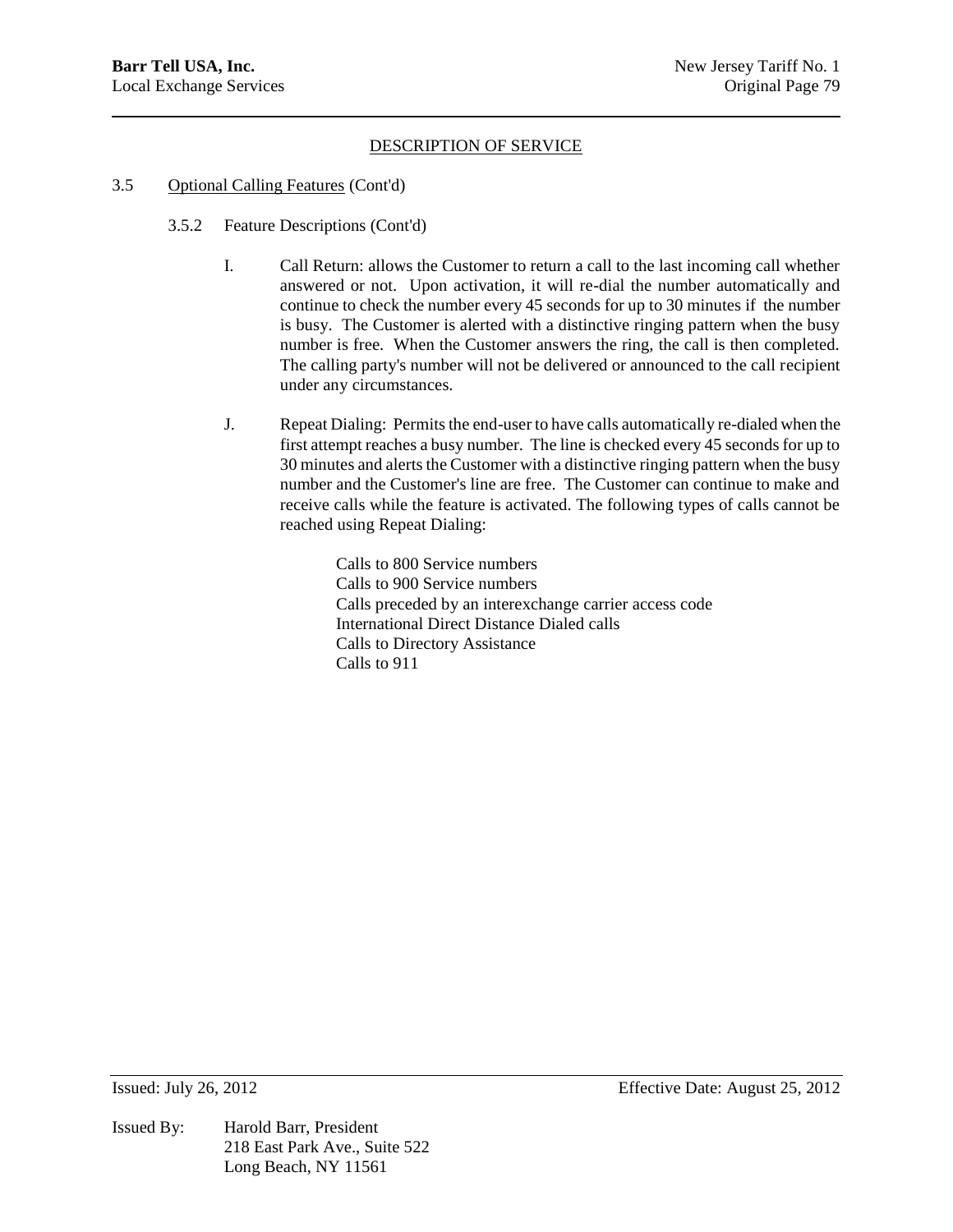### 3.5 Optional Calling Features (Cont'd)

- 3.5.2 Feature Descriptions (Cont'd)
	- K. Call Block: Allows the end-user to automatically block incoming calls from up to six end-user pre-selected telephone numbers programmed into the feature's screening list. Callers whose numbers have been blocked will hear a recorded message stating that their call has been blocked. The end-user controls when the feature is active, and can add or remove calling numbers from the feature's screening list.
	- L. Call Tracing: Allows the tracing of nuisance calls to a specified telephone number suspected of originating from a given local office. The tracing is activated upon entering the specified dial code. The originating telephone number, outgoing trunk number or terminating number, and the time and date are generated for every call to the specified telephone number can then be identified.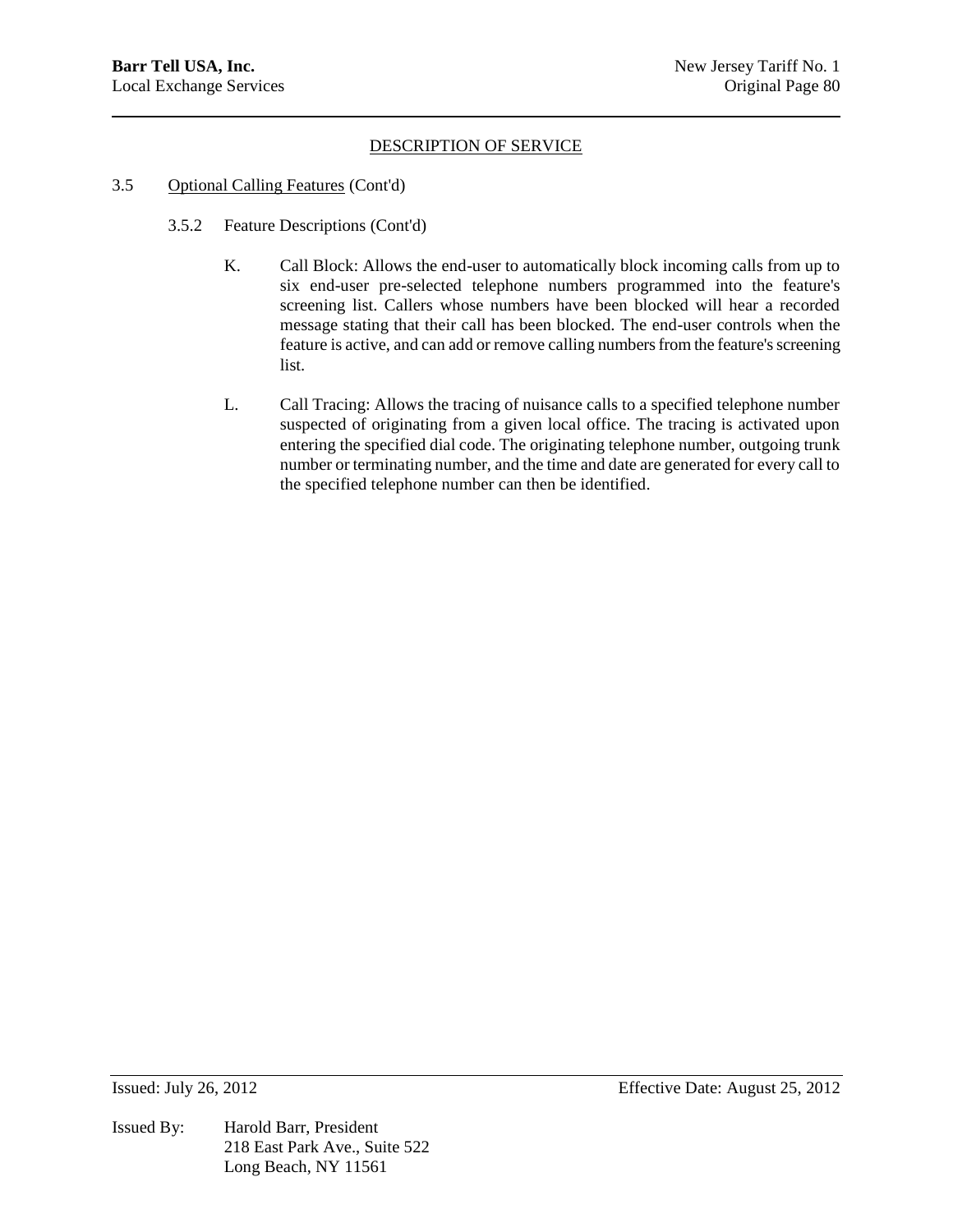## 3.5 Optional Calling Features (Cont'd)

- 3.5.2 Feature Descriptions (Cont'd)
	- M. Caller ID Basic: Permits the end-user to view a Directory Number of the calling party on incoming telephone calls. Information is displayed on a specialized CPE not provided by the Company. The feature also provides the date and time of each incoming call. It is the responsibility of the Customer to provide the necessary CPE.
	- N. Caller ID Deluxe: Permits the end-user to view a Directory Name and Directory Number of the calling party on incoming telephone calls. Information is displayed on a specialized CPE not provided by the Company. The feature also provides the date and time of each incoming call. It is the responsibility of the Customer to provide the necessary CPE. In some situations, the calling party's city and state may be displayed rather than a Directory Name, depending on available call data.
	- O. Anonymous Call Rejection: Permits the end -user to automatically reject incoming calls when the call originates from a telephone number which has blocked delivery of its calling number (see Calling Number Delivery Blocking). When active, calls from private numbers will be routed to a special announcement then terminated. The feature may be turned on or off by the end-user by dialing the appropriate feature control code. Anonymous Call Rejection is offered as a stand alone feature or as an add-on to Caller ID Deluxe.
	- P. Hunting: the Company offers basic "serial hunting," which defaults to the next available trunk within a group, when the prior trunk is busy.

Issued By: Harold Barr, President 218 East Park Ave., Suite 522 Long Beach, NY 11561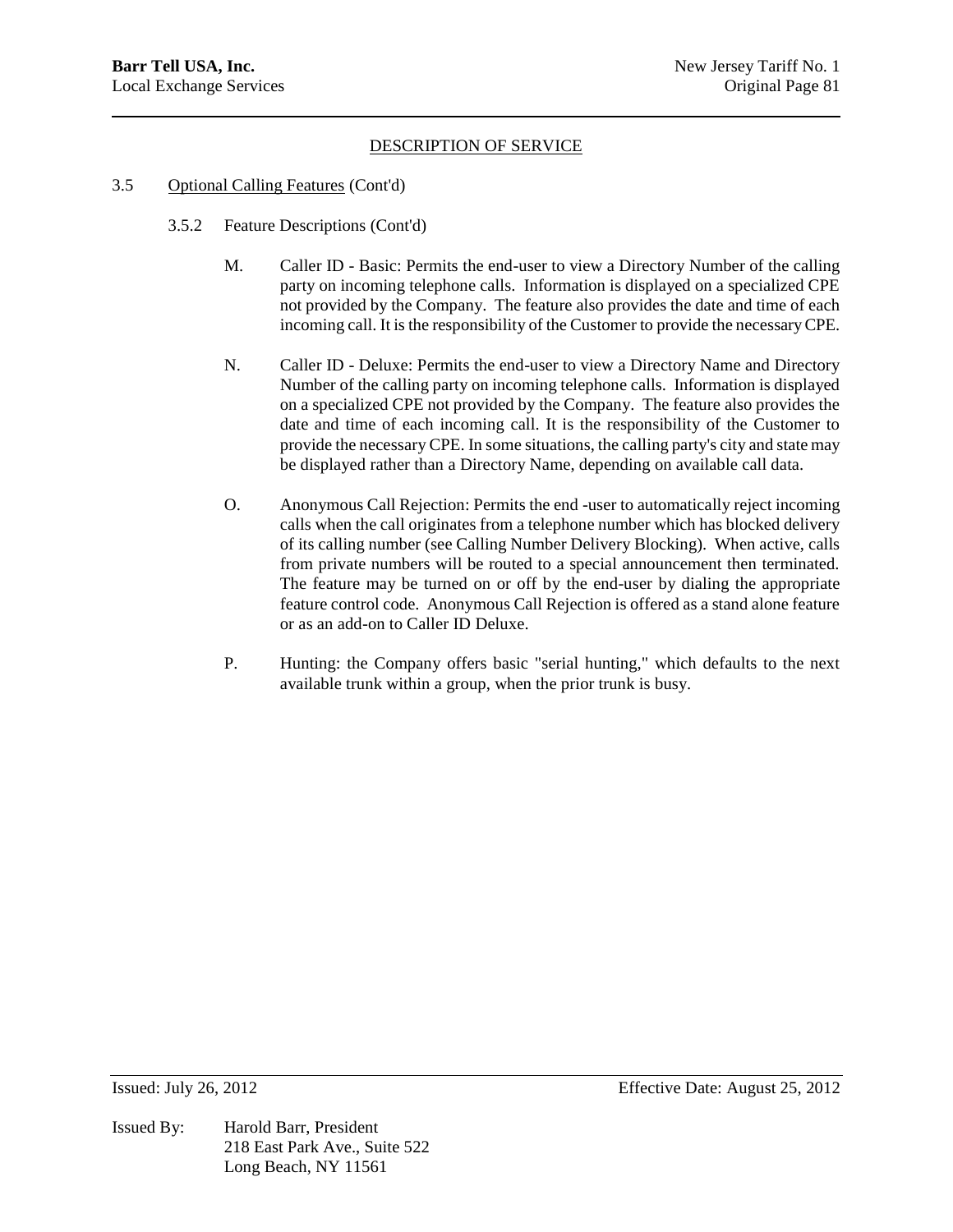#### 3.6 Directory Assistance and Listing Services

## 3.6.1 Directory Assistance

A Directory Assistance charge applies per local directory assistance call. The Customer may make two (2) requests for a telephone number per call. The Directory Assistance Charge applies regardless of whether the Directory Assistance operator is able to supply the requested number.

Residential customers have a four (4) free call allowance per line per month.

Issued By: Harold Barr, President 218 East Park Ave., Suite 522 Long Beach, NY 11561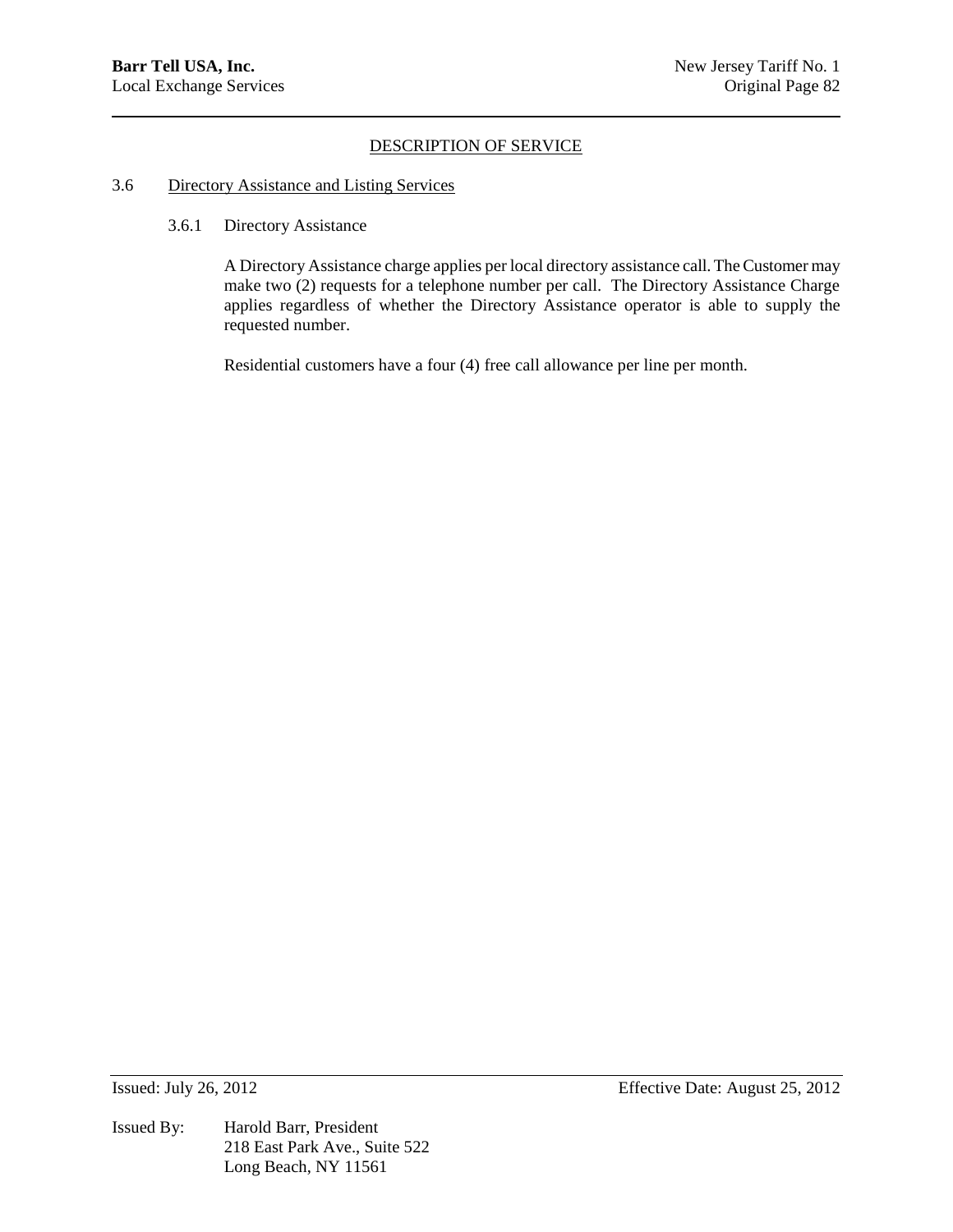#### 3.6 Directory Assistance and Listing Services (Cont'd)

### 3.6.2 Directory Listings

A. General

The following rules apply to basic listings in light face type in the white pages (alphabetical section) of the telephone directory and to the Directory Assistance records of the Company.

Only information necessary to identify the Customer is included in these listings. The Company use abbreviations in listings. The Company may reject a residential listing which is judged to be advertising. It may also reject a listing it judges to be objectionable. A name made up by adding a term such as Company, Shop, Agency, Works, etc. to the name of a commodity or service will not be accepted as a listing unless the subscriber is legally doing business under that name.

One basic listing for each individual line service, auxiliary line or PBX system is provided at no additional charge to the Customer. A basic listing includes a name, designation, address and telephone number of the Customer. It appears in the White Pages of the telephone directory and in the Company's Directory Assistance records.

A name may be repeated in the white pages only when only when a different address or telephone number is used.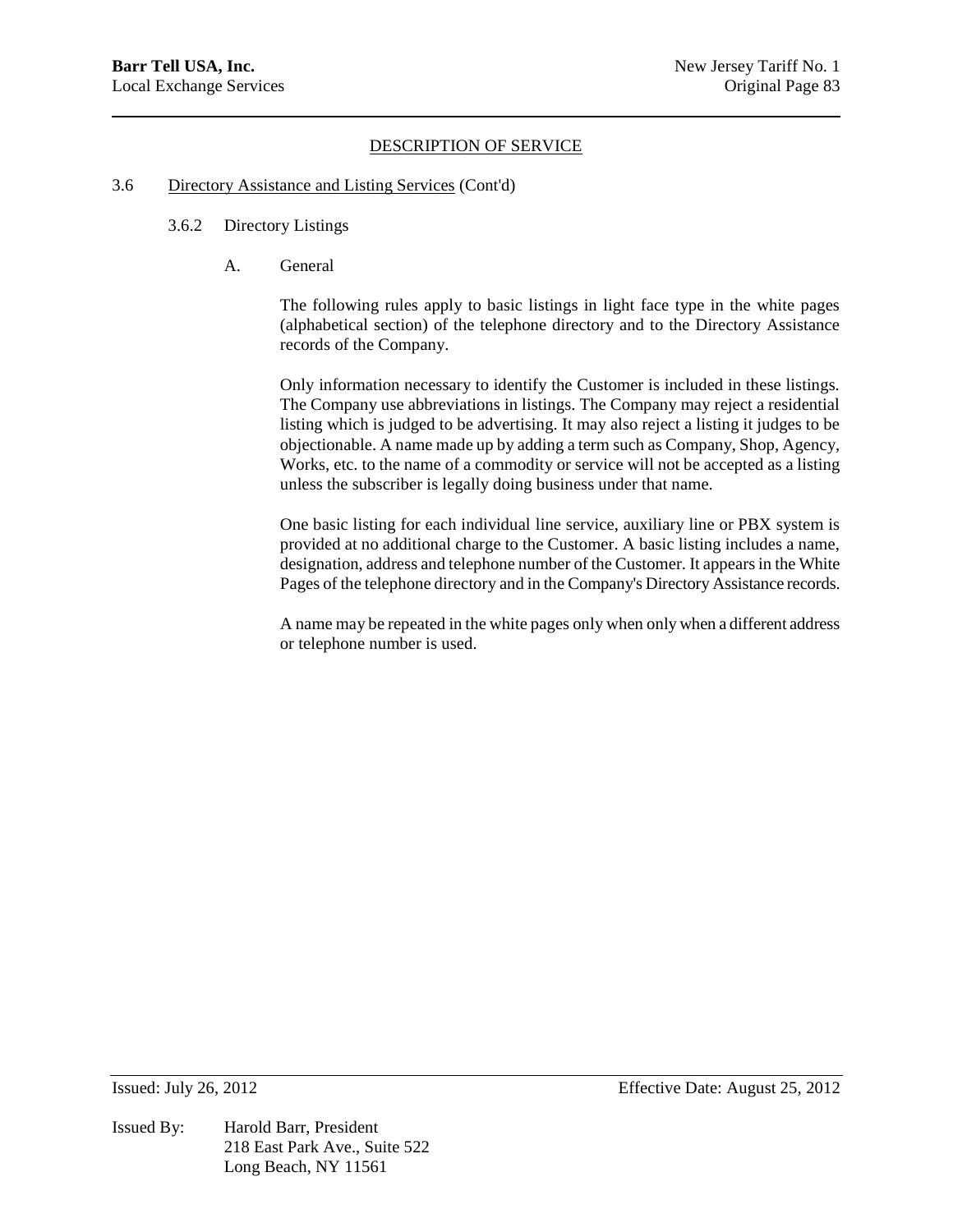#### 3.6 Directory Assistance and Listing Services (Cont'd)

- 3.6.2 Directory Listings (Cont'd)
	- B. Nonpublished Service

Nonpublished service means that the Customer's telephone number is not listed in the directory, nor does it appear in the Company's Directory Assistance Records.

This service is subject to the rules and regulations for E911 service, where applicable.

The Company will complete calls to a nonpublished number only when the caller dials direct or gives the operator number. No exceptions will be made, even if the caller says it is an emergency.

When the Company agrees to keep a number unlisted, it does so without any obligation. Except for cases of gross negligence or willful misconduct, the Company is not liable for any damages that might arise from publishing a nonpublished number in the directory or disclosing it to some. If, in error, the telephone number is published in the directory, the Company's only obligation is to credit or refund any monthly charges the Customer paid for nonpublished service.

The subscriber indemnifies (i.e., promises to reimburse the Company for any amount the Company must pay as a result of) and save the Company harmless against any and all claims for damages caused or claimed to have been caused, directly or indirectly, by the publication of a nonpublished service or the disclosing of said number to any person.

Issued By: Harold Barr, President 218 East Park Ave., Suite 522 Long Beach, NY 11561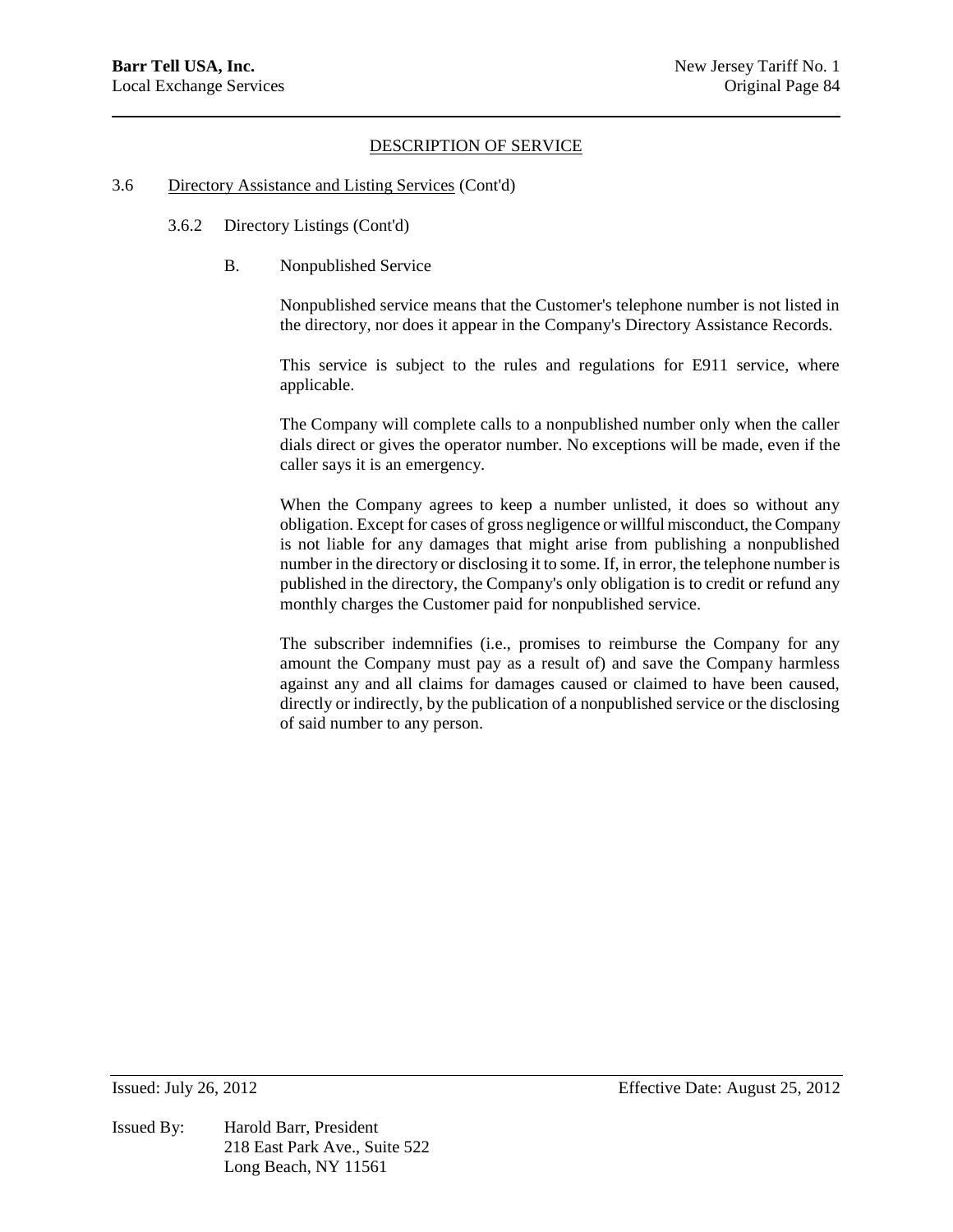#### 3.6 Directory Assistance and Listing Services (Cont'd)

- 3.6.2 Directory Listings (Cont'd)
	- C. Nonlisted Service

Nonlisted service means that the Customer's telephone number is not listed in the directory, but does it appear in the Company's Directory Assistance Records.

This service is subject to the rules and regulations for E911 service, where applicable.

The Company will complete calls to a nonlisted number.

When the Company agrees to keep a number unlisted, it does so without any obligation. Except for cases of gross negligence or willful misconduct, the Company is not liable for any damages that might arise from publishing a nonlisted number in the directory or disclosing it to some. If, in error, the telephone number is listed in the directory, the Company's only obligation is to credit or refund any monthly charges the Customer paid for nonlisted service.

The subscriber indemnifies (i.e., promises to reimburse the Company for any amount the Company must pay as a result of) and save the Company harmless against any and all claims for damages caused or claimed to have been caused, directly or indirectly, by the publication of a nonlisted service or the disclosing of said number to any person.

Issued By: Harold Barr, President 218 East Park Ave., Suite 522 Long Beach, NY 11561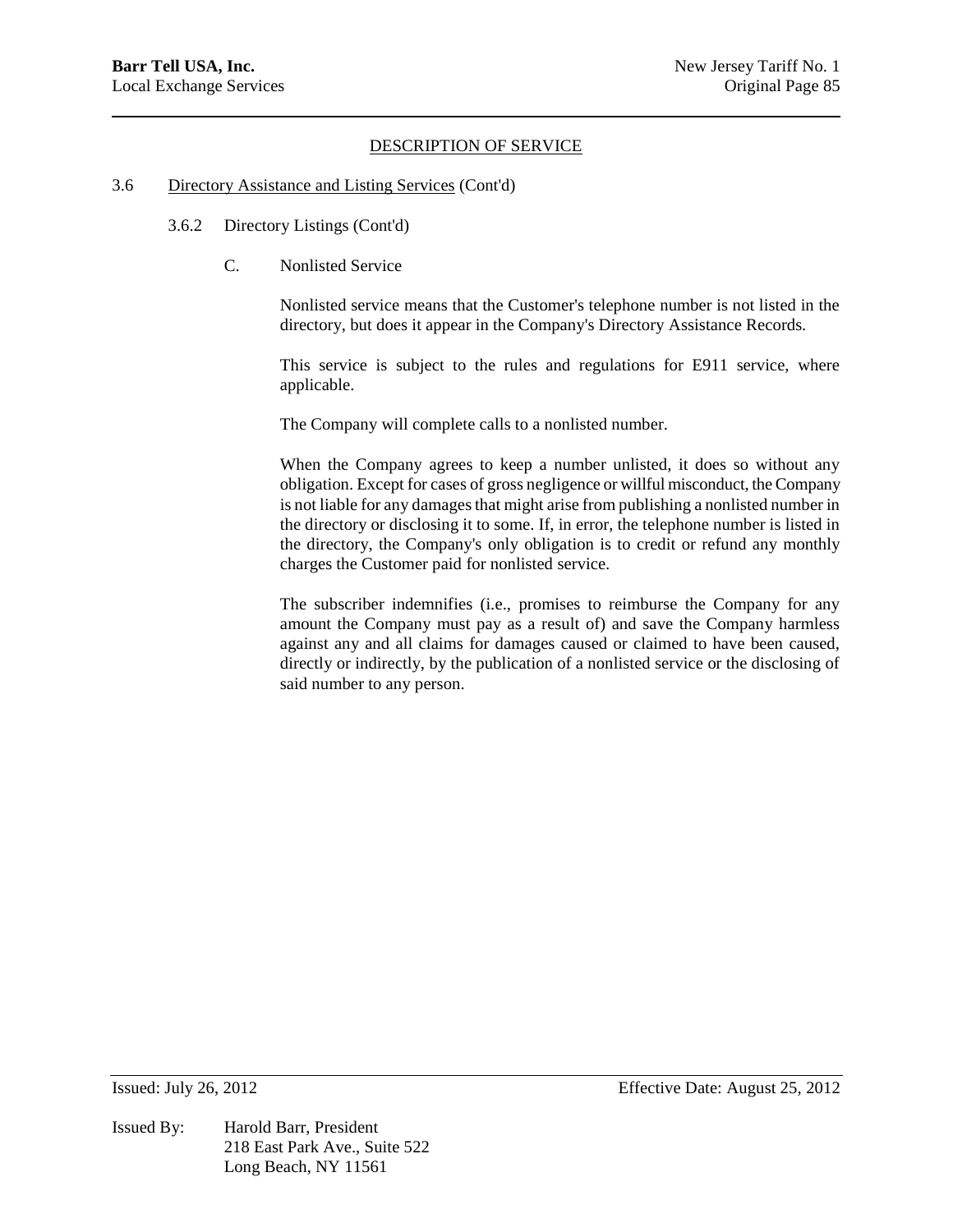## 3.7 Local Operator Services

- 3.7.1 Local Operator Handled Calling Services are provided to Customers and Users of Companyprovided Exchange Access Service. Per call charges which reflect the level of operator assistance and billing arrangement requested by the Customer apply in addition to any other applicable local usage charges.
- 3.7.2 Operator Service Call Types
	- A. Customer Dialed Calling/Credit Card Call This charge applies in addition to local usage charges for station to station calls billed to an authorized Calling Card or Commercial Credit Card. The Customer must dial the destination telephone number and card number where the capability exists for the Customer to do so.
	- B. Operator Dialed Calling/Credit Card Call This charge applies in addition to local usage charges for station to station calls billed to an authorized Calling Card or Commercial Credit Card and the operator dials the destination telephone number at the request of the Customer.
	- C. Operator Station These charges apply in addition to local usage charges for non-Person-to-Person calls placed using the assistance of a Company operator and billed to the originating line, Collect, to a Third Party, by deposit of coins in Pay Telephones, or via some method other than a Calling Card or Commercial Credit Card.
	- D. Person-to-Person This charge applies in addition to local usage charges for calls placed with the assistance of a Company operator to a particular party at the destination number. This charge applies regardless of billing method, including but not limited to billing to the originating line, a Calling Card, Commercial Credit Card, Collect, by deposit of coins in Pay Telephones, or to a Third Party. Charges do not apply unless the specified party or an acceptable substitute is available.

Issued By: Harold Barr, President 218 East Park Ave., Suite 522 Long Beach, NY 11561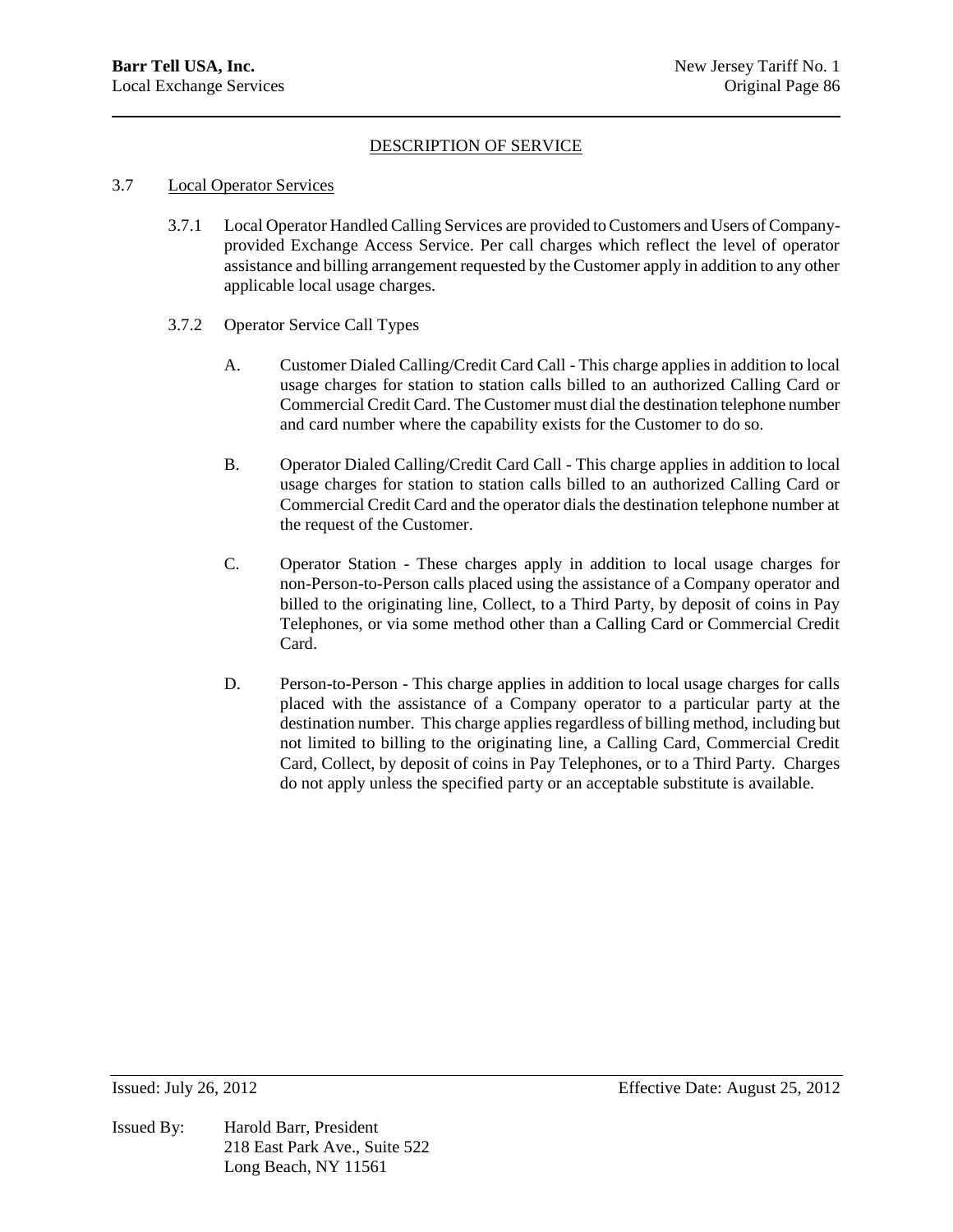- 3.7 Local Operator Services (Cont'd)
	- 3.7.3 Available Billing Arrangements
		- A. Bill to Line A billing arrangement whereby the originating caller may bill the charges for a call to the Company-provided local exchange line from which the call is placed. The terms and conditions of the Company apply to payment arrangements.
		- B. Calling Card A billing arrangement whereby the originating caller may bill the charges for a call to an approved LEC-issued calling card. The terms and conditions of the local exchange carrier apply to payment arrangements.
		- C. Collect Billing A billing arrangement whereby the originating caller may bill charges for a call to the called party, provided the called party agrees to accept the charges. The terms and conditions of the called party's local exchange company apply to payment arrangements.
		- D. Commercial Credit Card A billing arrangement whereby the originating caller may bill the charges for a call to an approved commercial credit card. The terms and conditions of the credit card company apply to payment arrangements.
		- E. Third Party Billing A billing arrangement by which the charges for a call may be billed to a telephone number that is different from the calling number and the called number. The terms and conditions of the third party's local exchange company apply to payment arrangements.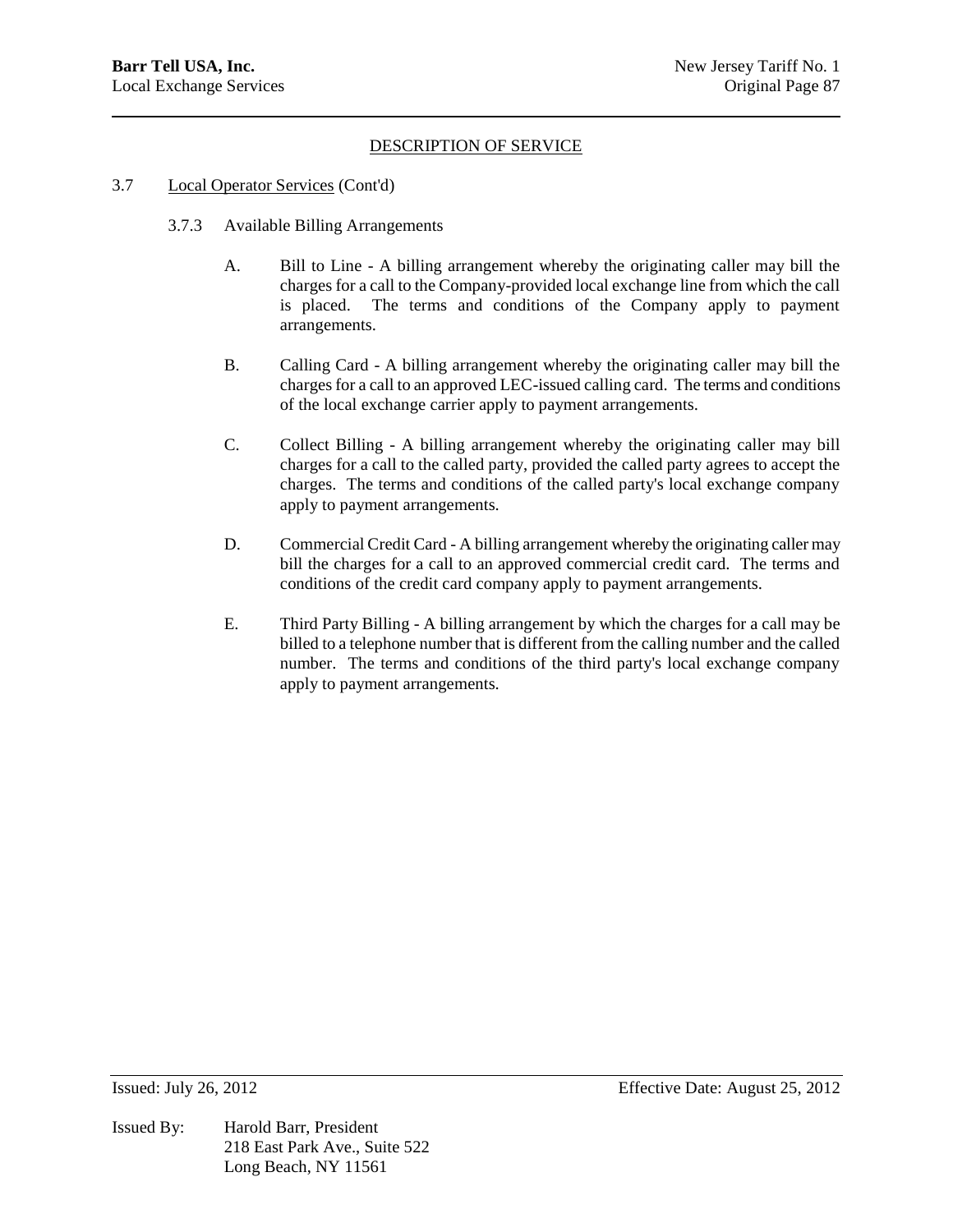### 3.7 Local Operator Services (Cont'd)

3.7.4 Busy Line Verification and Line Interrupt Service

Upon request of a calling party the Company will verify a busy condition on a designated local service line. The operator will determine if the line is clear or in use and report to the calling party. At the request of the Customer, the operator will interrupt the call on the busy line. Busy Line Interruption is only permitted in cases where the calling party indicates an emergency exists and requests interruption.

No charge will apply when the calling party advises that the call is to or from an official public emergency agency. Busy Verification and Interrupt Service is furnished where and to the extent that facilities permit.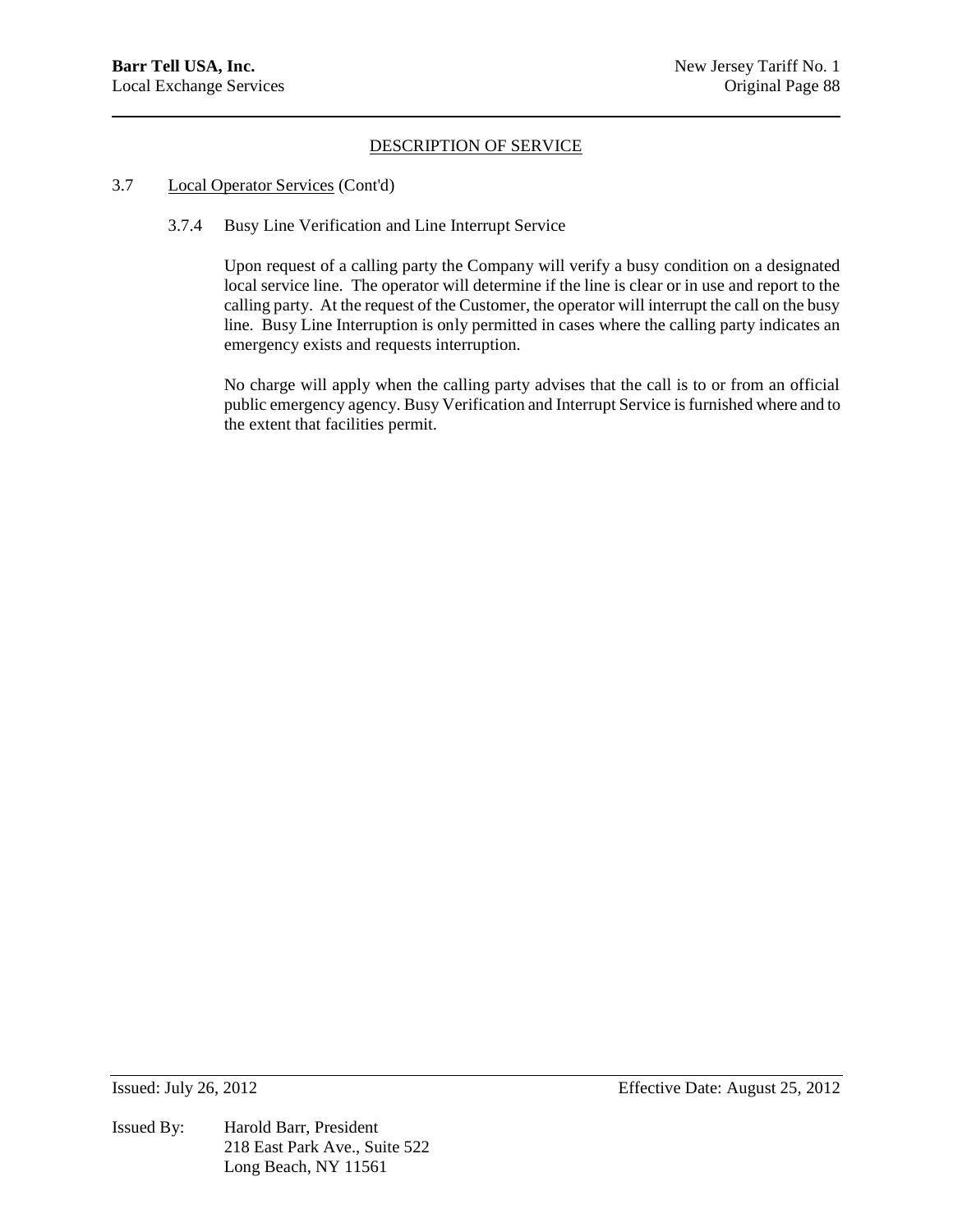#### 3.8 Centrex Service

Centrex Service is a Central Office-based PBX service offered to Business Customers. A Centrex System consists of common system equipment and 2 or more Centrex Station Lines equipped with intercom calling and optional features.

Centrex Station Lines provide intercommunication on a two- to five-digit basis (activated by dialing the appropriate, pre-programmed intercom code for the terminating station) in addition to access to and from the local exchange network without Customer attendant assistance. Centrex Station Lines are assigned a 7-digit telephone number and are provided with Direct Inward Dialing (DID) capability.

Standard features are: Call Hold, Call Pickup Group, Call Transfer, Call Forwarding Variable/Busy Line/Don't Answer, Conference Calling, DID, AIOD, Hunting, Line Treatments, and Station-to-Station Dialing.

Centrex Station Lines may be equipped with one or more optional calling features including, but not limited to, the following: Automatic Callback, Call Waiting Terminating, Directed Call Pickup with Barge In, Directed Call Pickup w/o Barge In, Inside/Outside Ringing, Speed Dialing-Individual 30 number list, and Trunk Answer Any Line.

Centrex Services, when offered by the Company, may be provided on an Individual Case Basis (ICB) as Special Service Arrangements for large (i.e., 20 lines) arrangements, or customers requesting service other than the standard arrangements identified herein.

Unless otherwise specifically identified, all nonrecurring, local usage and other per use charges identified herein apply to centrex arrangements.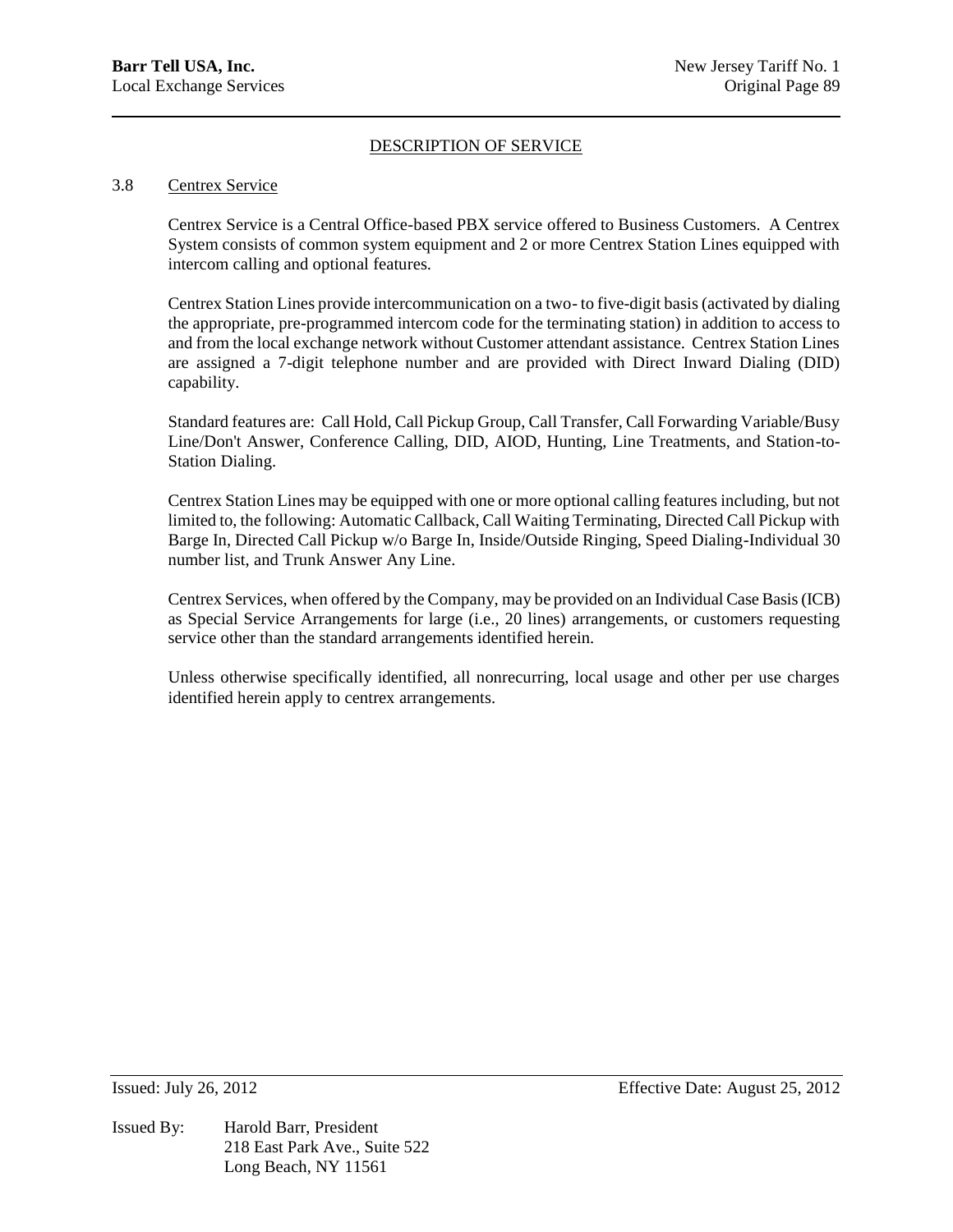### 3.9 Integrated Services Digital Network Basic Rate Interface (ISDN BRI)

ISDN BRI or Single Line ISDN Service is compatible with national ISDN standards and includes circuit-switched voice, circuit-switched data and packet functionality. Service is offered for voice and data applications for small business use. Single Line ISDN BRI features include, but are not limited to:

- 2B channels, 1D channel
- 56/64/112/128 Kbps Dialed Data
- Simultaneous Voice and Data Calling
- Separate Signaling Channel

Other features may be available subject to equipment and facilities as well as the capabilities of any CPE utilized by the Customer.

In addition to the nonrecurring, monthly recurring, and usage charges for business dialtone access identified elsewhere in this tariff, standard ISDN BRI includes charges for, Digital Subscriber Line, Alternate Circuit Switched Voice & Data, and Basic Exchange Display.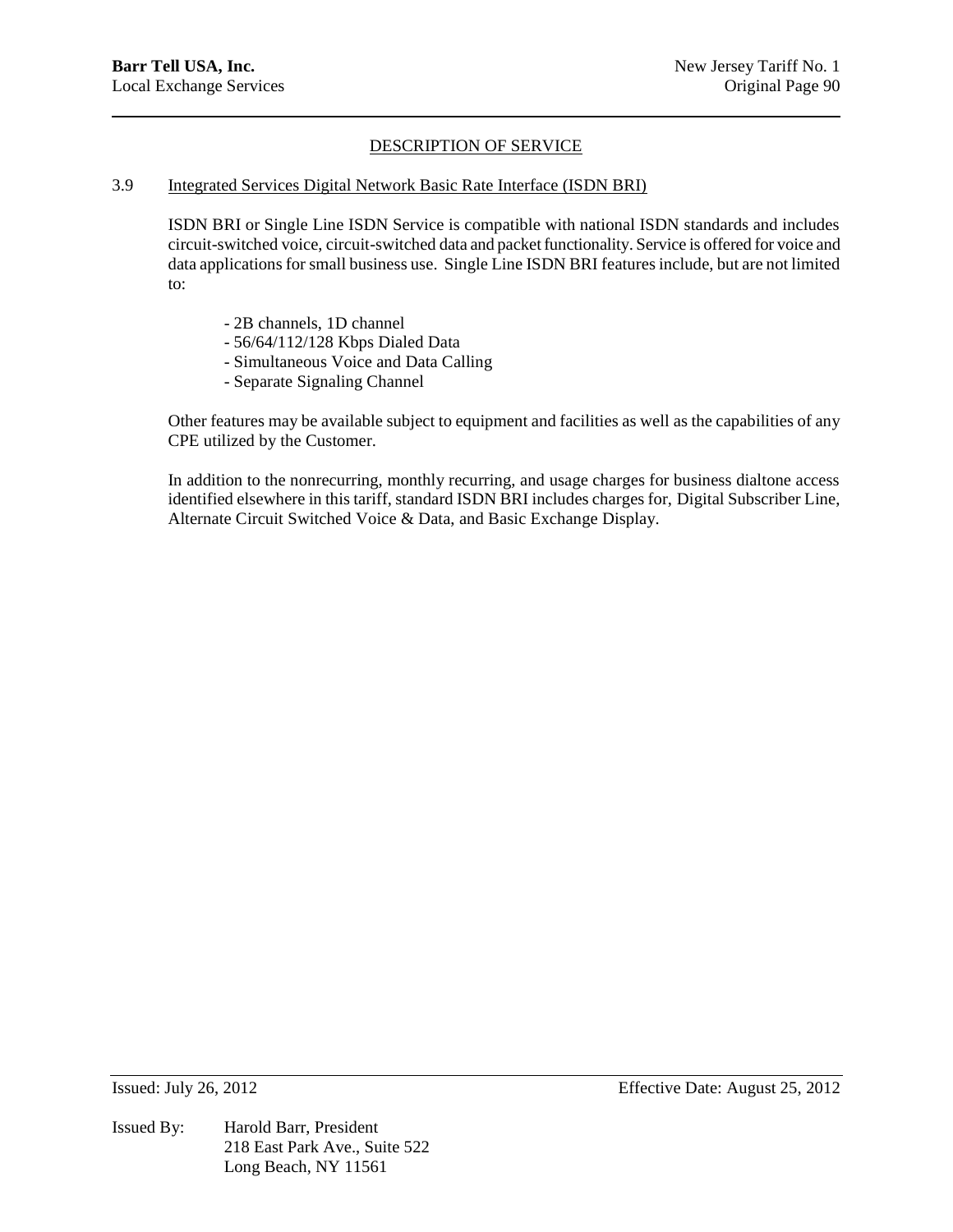## 3.10 Integrated Services Digital Network (ISDN) Primary Rate Interface (PRI)

Integrated Services Digital Network (ISDN) is a set of transmission protocols that provides end-toend digital connectivity and integration of voice, data and video, on a single Subscriber loop to support a wide variety of services via the public switched network. The Primary Rate Interface (PRI) consists of a 23B+D configuration with 23 64Kbps Bearer (B) digital channels and one 64 Kbps Data (D) digital channel. The B channels are designed for voice, data, image and sound transmissions. B channels can support synchronous, asynchronous or isochronousservices at rates up to 64 Kbps. B channels can be aggregated for higher bandwidth applications. The D channel PRI provides the out of band signaling, call control and messaging.

PRI is provided through standard four wire DS-1 (1.544Mbps) point to point, private line facilities that enables Subscriber control of the 24 individual channels. PRI supports  $1+, 0+, 7$  digit and 10 digit IntraLATA and InterLATA services, as well as 01+ and 011+ international calling. PRI allows Subscribers to direct InterLATA voice, data and video over the Public Switched Telephone Network to the pre-subscribed IXC carrier of their choice, as well as 10XXX casual dialing. PRI also allows access to Public Switched Network services, such as Two-Way, Incoming Only, Outgoing Only and DID.

Multiple PRI interfaces cam be combined to function as one group. Utilizing a Backup D Channel arrangement, Subscribers are able to link up 20 DS-1s together, providing a maximum of 479 64Kbps B Channels controlled by a single D (signaling) channel.

# 3.11 Line Splitting Charge

The Line Splitting Charge is a monthly charge designed to recover charges assessed to the Company by the ILEC in connection with lines which carry both voice and DSL services. These charges are non-discountable.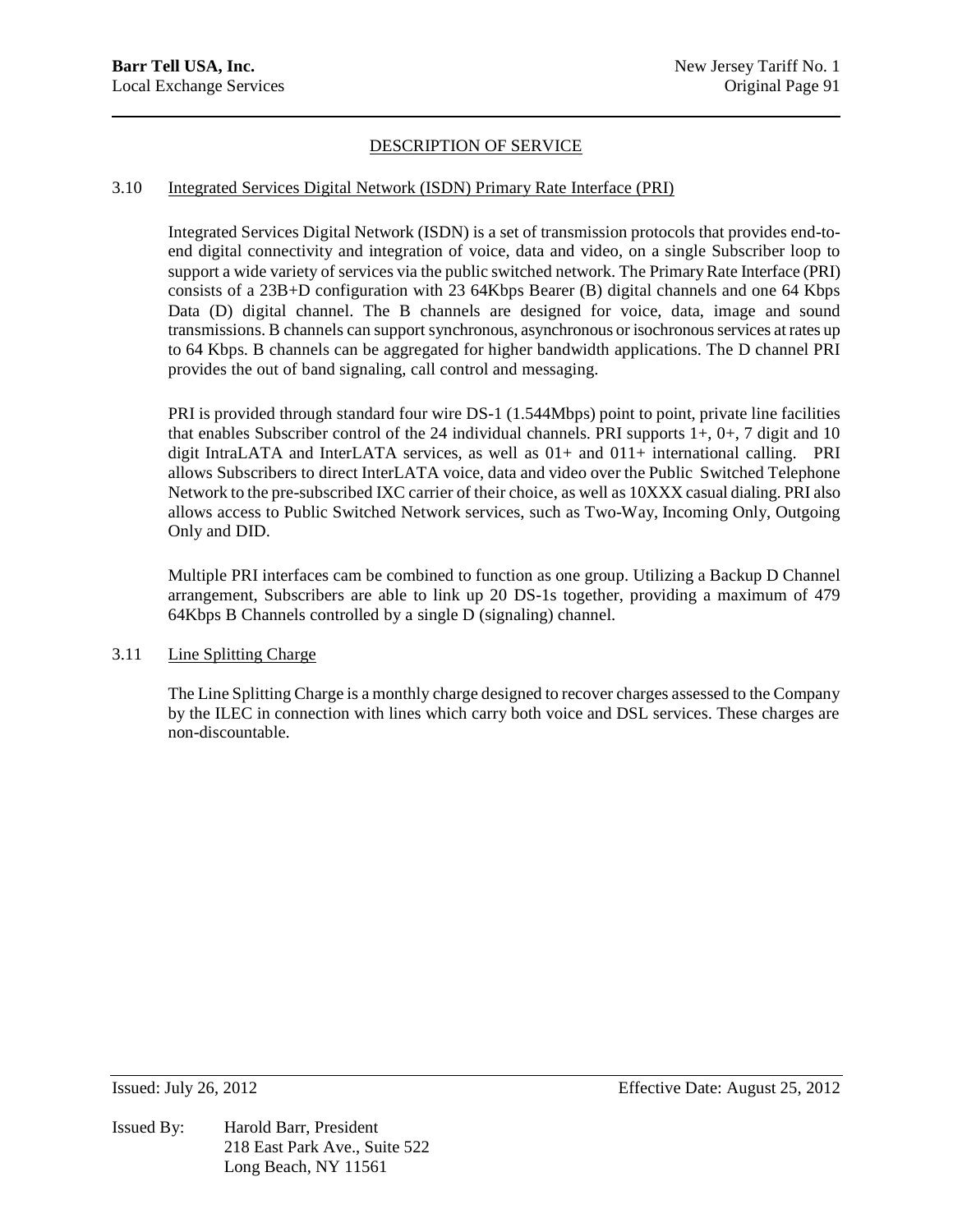### 4.1 Application of Rates and Charges

All services offered in this tariff are subject to Service Order, Nonrecurring, Monthly Recurring, and Usage Charges.

4.1.1 Call Timing for Usage Sensitive Services

Where charges for a service are specified based on the duration of use, such as the duration of a telephone call, the following rules apply:

- A. Calls are measured in durational increments identified for each service. All calls which are fractions of a measurement increment are rounded-up to the next whole unit.
- B. Timing on completed calls begins when the call is answered by the called party. Answering is determined by hardware answer supervision in all cases where this signaling is provided by the terminating local carrier and any intermediate carrier(s).
- C. Timing terminates on all calls when the calling party hangs up or the Company's network receives an off-hook signal from the terminating carrier.
- D. Calls originating in one time period and terminating in another will be billed in proportion to the rates in effect during different segments of the call.
- E. All times refer to local time.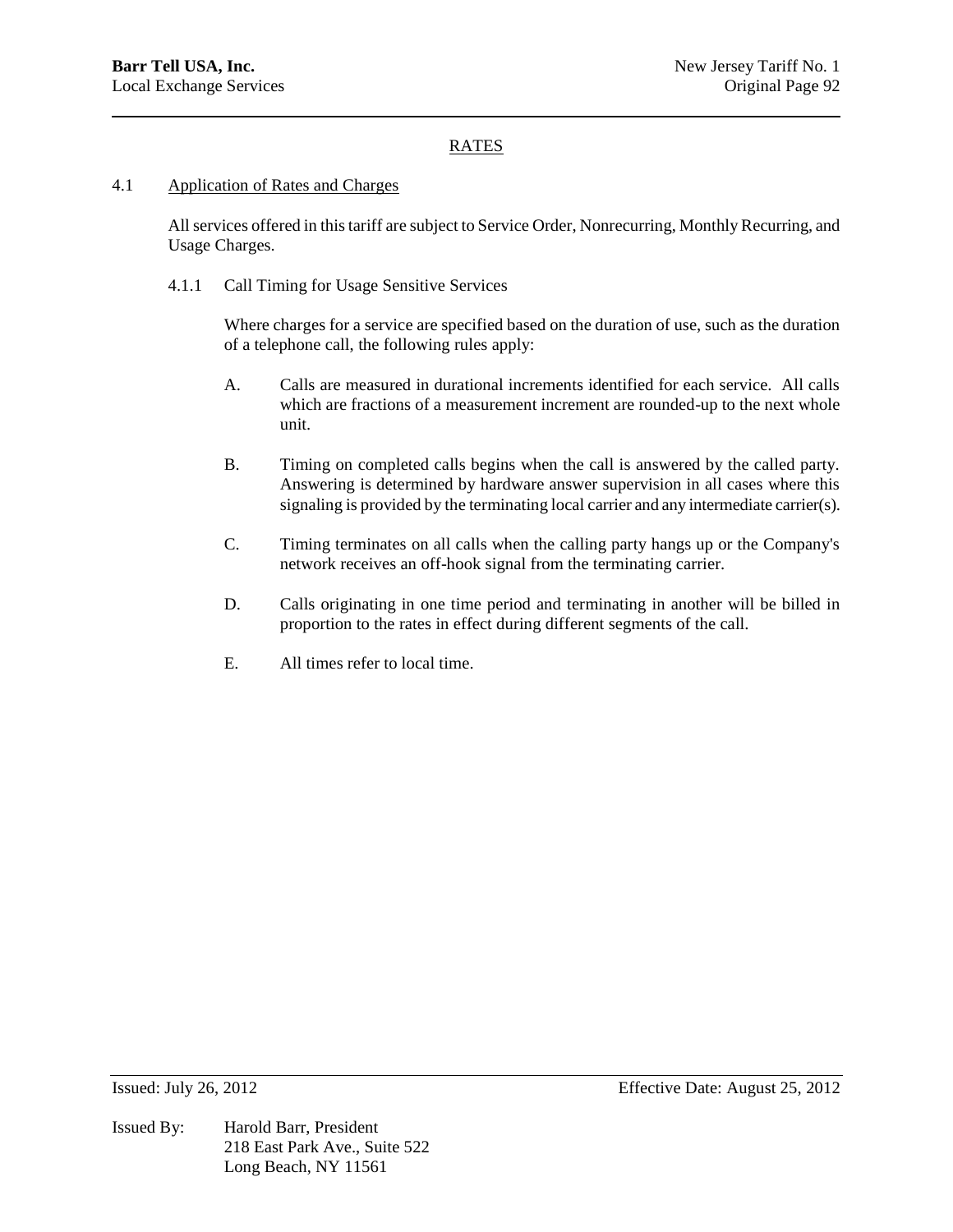### 4.1 Application of Rates and Charges (Cont'd)

4.1.2 Distance Calculations

Where charges for a service are specified based upon distance, the following rules apply:

- A. Distance between two points is measured as airline distance between the rate centers of the originating and terminating telephone lines. The rate center is a set of geographic coordinates, as referenced in Local Exchange Routing Guide, associated with each NPA-NXX combination .
- B. The airline distance between any two rate centers is determined as follows:
	- Step 1: Obtain the "V" (vertical) and "H" (horizontal) coordinates for each Rate Center from the above-referenced Bellcore document.
	- Step 2: Compute the difference between the "V" coordinates of the two rate centers; and the difference between the two "H" coordinates.
	- Step 3: Square each difference obtained in step (b) above.
	- Step 4: Add the square of the "V" difference and the square of the "H" difference obtained in step C) above.
	- Step 5: Divide the sum of the squares by 10. Round to the next higher whole number if any fraction is obtained.
	- Step 6: Obtain the square root of the whole number result obtained above. Round to the next higher whole number if any fraction is obtained. This is the airline mileage.
- C. The formula for distance calculations is:

$$
\sqrt{\frac{\left(V_{1}V_{2}\right)^{2}+\left(H_{1}H_{2}\right)^{2}}{10}}
$$

Issued By: Harold Barr, President 218 East Park Ave., Suite 522 Long Beach, NY 11561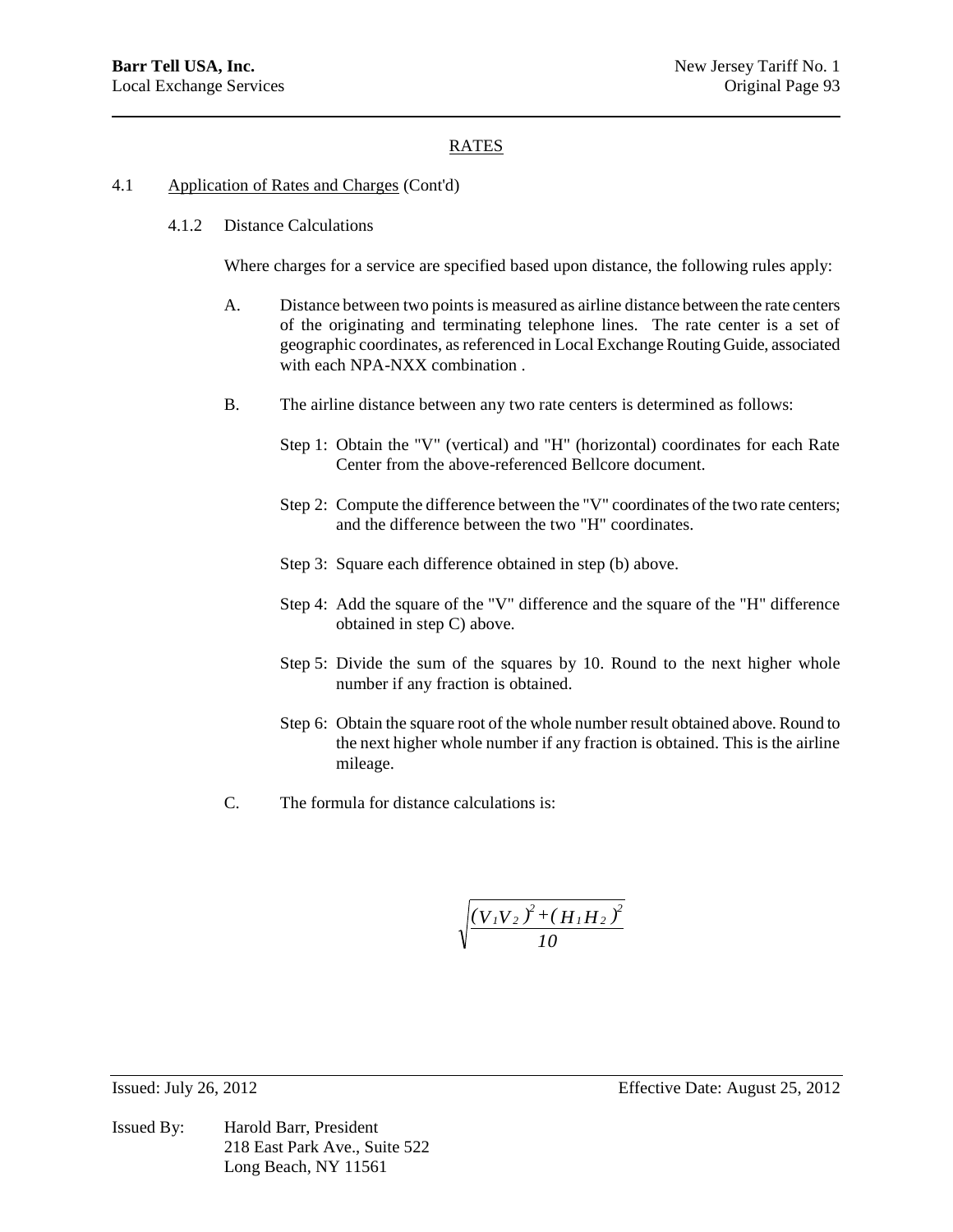## 4.1 Application of Rates and Charges (Cont'd)

- 4.1.3 Rate Periods for Time of Day Sensitive Services
	- A. For time of day, usage sensitive services, the following rate periods apply unless otherwise specified in this tariff:

|                                             | <b>MON</b> | <b>TUES</b> | WED                 | <b>THUR</b>               | <b>FRI</b> | <b>SAT</b> | <b>SUN</b> |
|---------------------------------------------|------------|-------------|---------------------|---------------------------|------------|------------|------------|
| 8:00 AM<br><b>TO</b><br>5:00 PM $*$         |            |             | DAYTIME RATE PERIOD |                           |            |            |            |
| 5:00 PM<br>TO<br>11:00 PM*                  |            |             | EVENING RATE PERIOD |                           |            |            | <b>EVE</b> |
| 11:00 PM<br><b>TO</b><br>$8:00 \text{ AM*}$ |            |             |                     | NIGHT/WEEKEND RATE PERIOD |            |            |            |

\* Up to but not including.

Peak - 9:00 AM to, but not including 9:00 PM M-F (excluding holidays) Off-Peak - All other times.

- B. Calls are billed based on the rate in effect for the actual time period(s) during which the call occurs. Calls that cross rate period boundaries are billed the rates in effect in that boundary for each portion of the call, based on the time of day at the Customer location.
- C. For services subject to holiday discounts, the following are Company recognized national holidays, determined at the location of the calling station. The evening rate is used on national holidays, unless a lower rate normally would apply.

New Year's Day January 1 Independence Day July 4 Christmas Day December 25

Memorial Day As Federally Observed Thanksgiving Day As Federally Observed

Issued By: Harold Barr, President 218 East Park Ave., Suite 522 Long Beach, NY 11561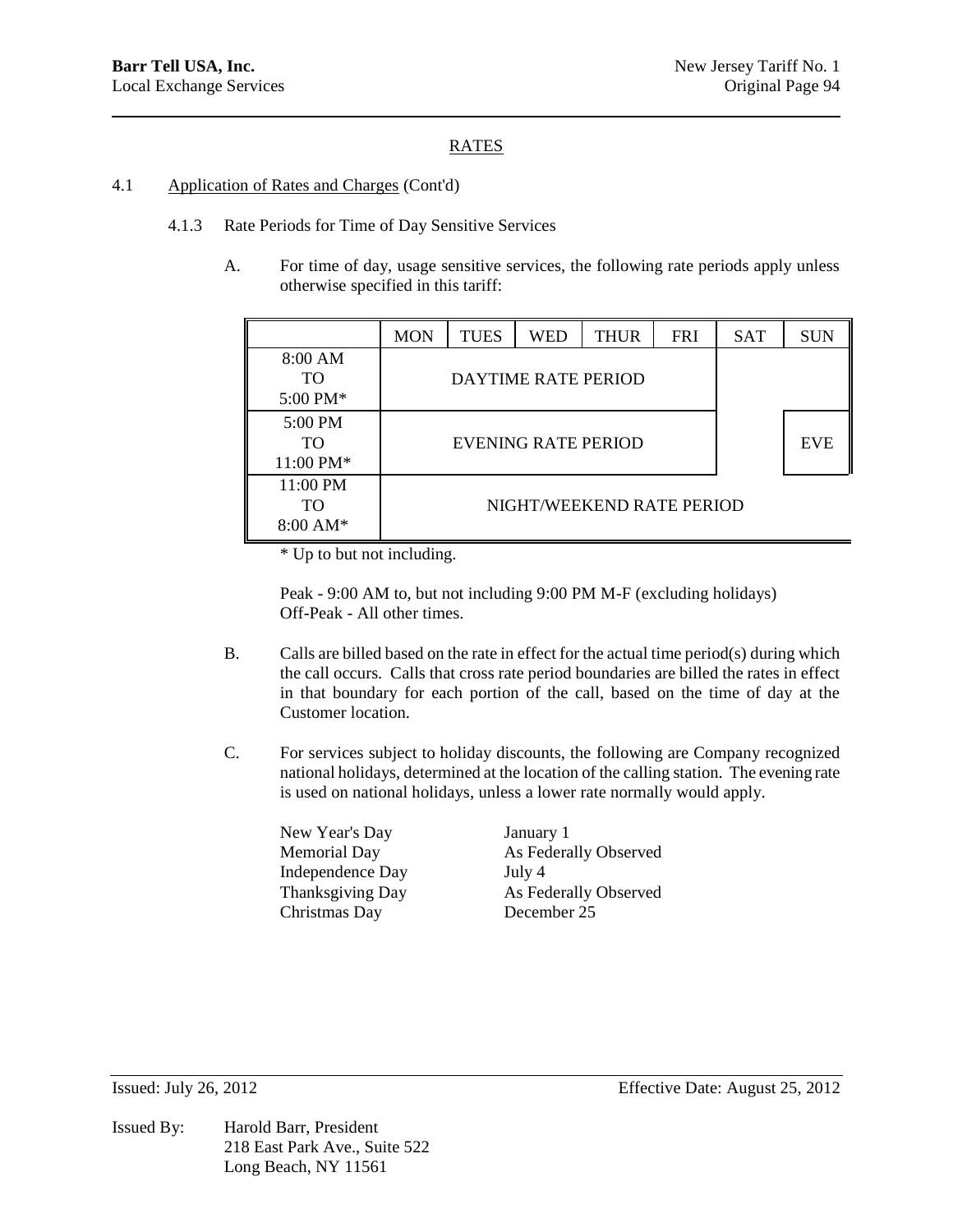- 4.1 Application of Rates and Charges (Cont'd)
	- 4.1.4 Discounted Pricing Plans

[Reserved for Future Use]

Issued By: Harold Barr, President 218 East Park Ave., Suite 522 Long Beach, NY 11561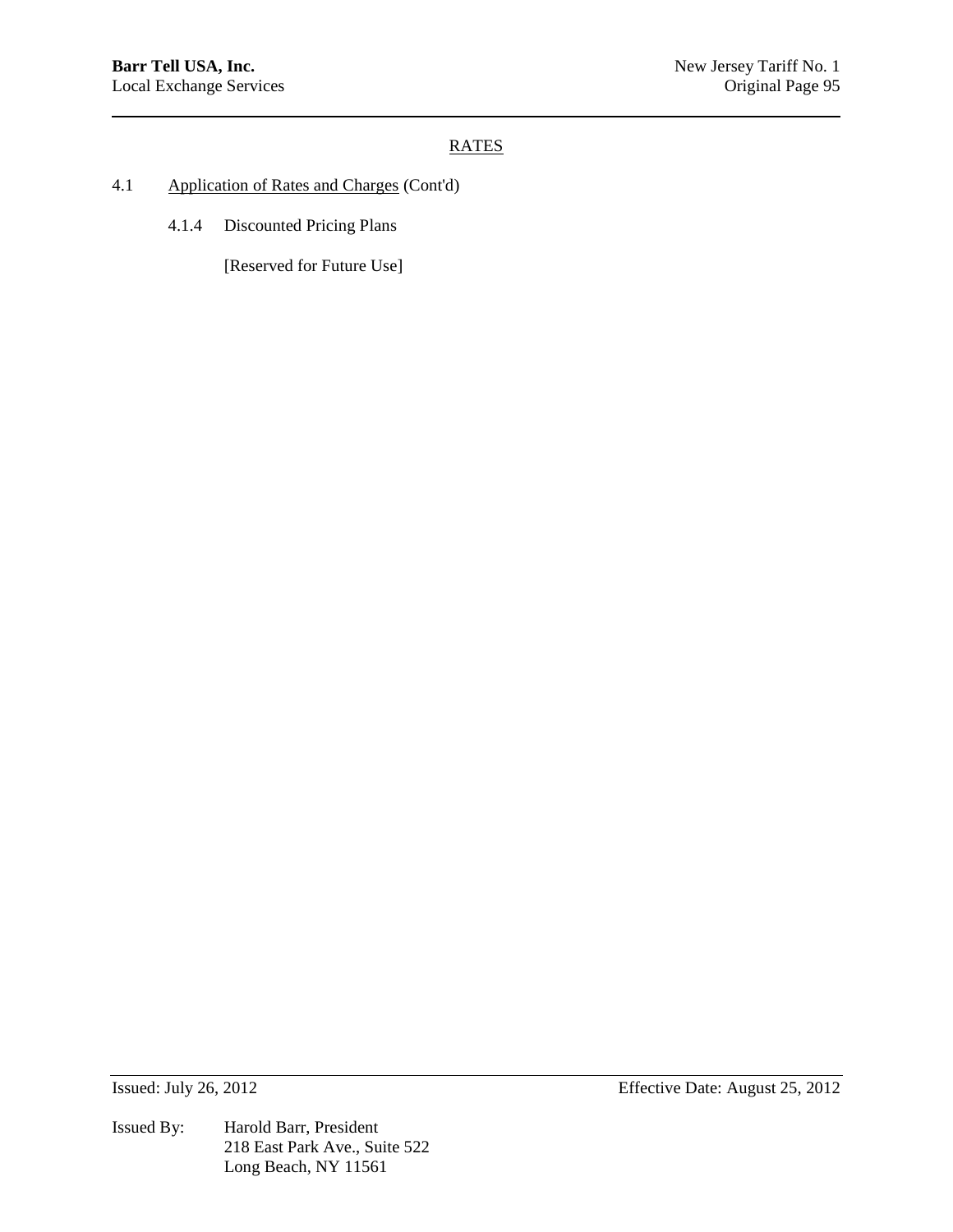### 4.2 Service Charges and Surcharges

### 4.2.1 Service Order Charges

Service Order Charges apply for changes in service and for additions to service. Service Order Charges are in addition to all other applicable nonrecurring charges identified in this tariff.

|                                        | <b>Business</b> | Residential |
|----------------------------------------|-----------------|-------------|
| Connect new or additional access lines | \$58.56         | \$28.25     |
| For moves, changes or additions        | \$20.19         | \$16.00     |
| Record type change                     | \$16.15         | \$10.50     |
| Change of existing CO access line      | \$6.06          | \$5.00      |

### 4.2.2 Maintenance Visit Charges

Maintenance Visit Charges apply when the Company dispatches personnel to a Customer's premises to perform work necessary for installing new service, effecting changes in service or resolving troubles reported by the Customer when the trouble is found to be caused by the Customer's facilities.

Maintenance Visit Charges will be credited to the Customer's account in the event trouble is not found in the Company facilities, but the trouble is later determined to be in those facilities.

|                    | <b>Business</b> | Residential |
|--------------------|-----------------|-------------|
| Per Premises Visit | \$19.18         | \$14.50     |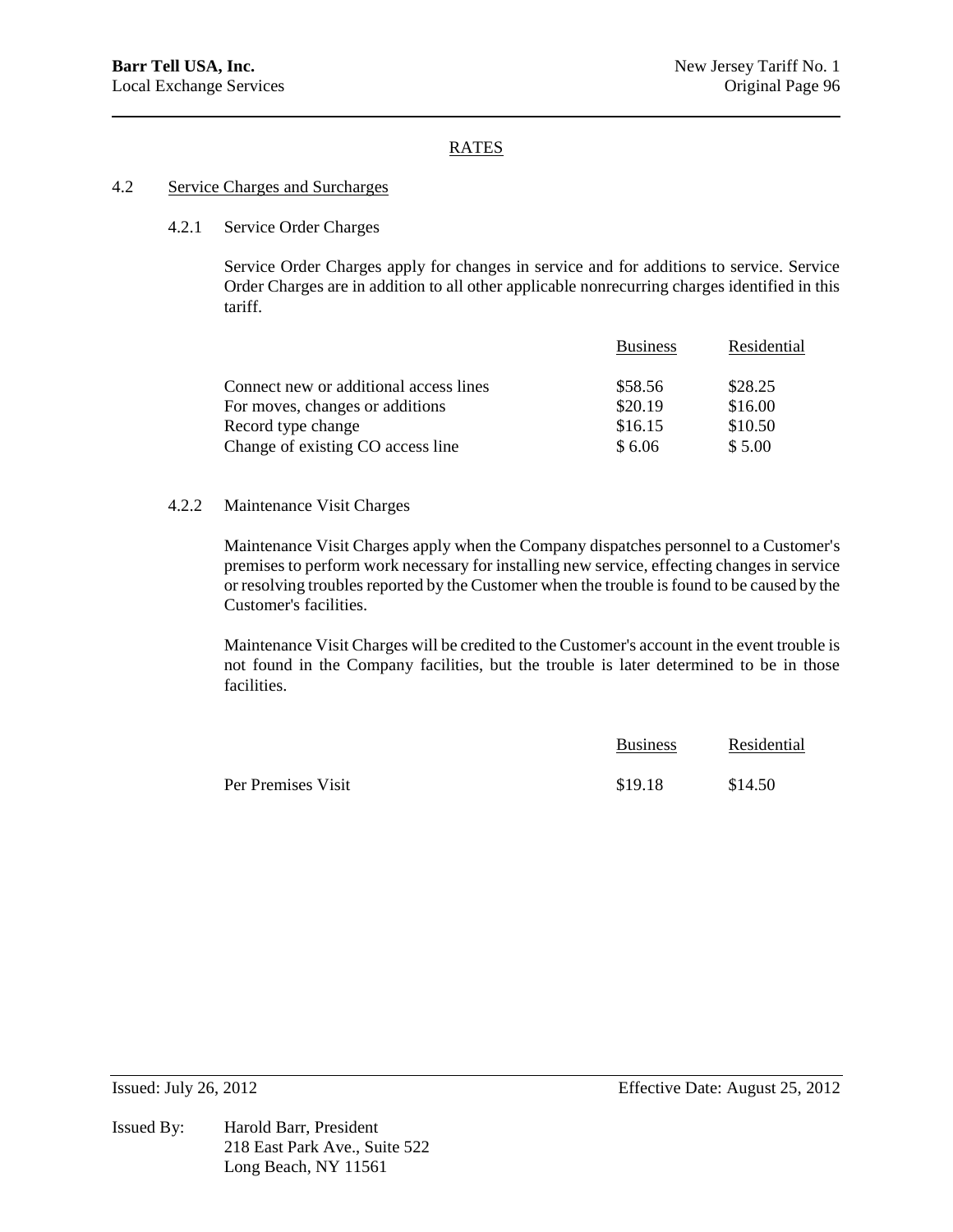# 4.2 Service Charges and Surcharges (Cont'd)

4.2.3 Restoration of Service

A restoration charge applies to the restoration of suspended service and facilities because of nonpayment of bills and is payable at the time that the restoration of the suspended service and facilities is arranged. The restoration charge does not apply when, after disconnection of service, service is later re-installed.

|              | <b>Business</b> | Residential |
|--------------|-----------------|-------------|
| Per occasion | \$8.58          | \$8.58      |

Issued By: Harold Barr, President 218 East Park Ave., Suite 522 Long Beach, NY 11561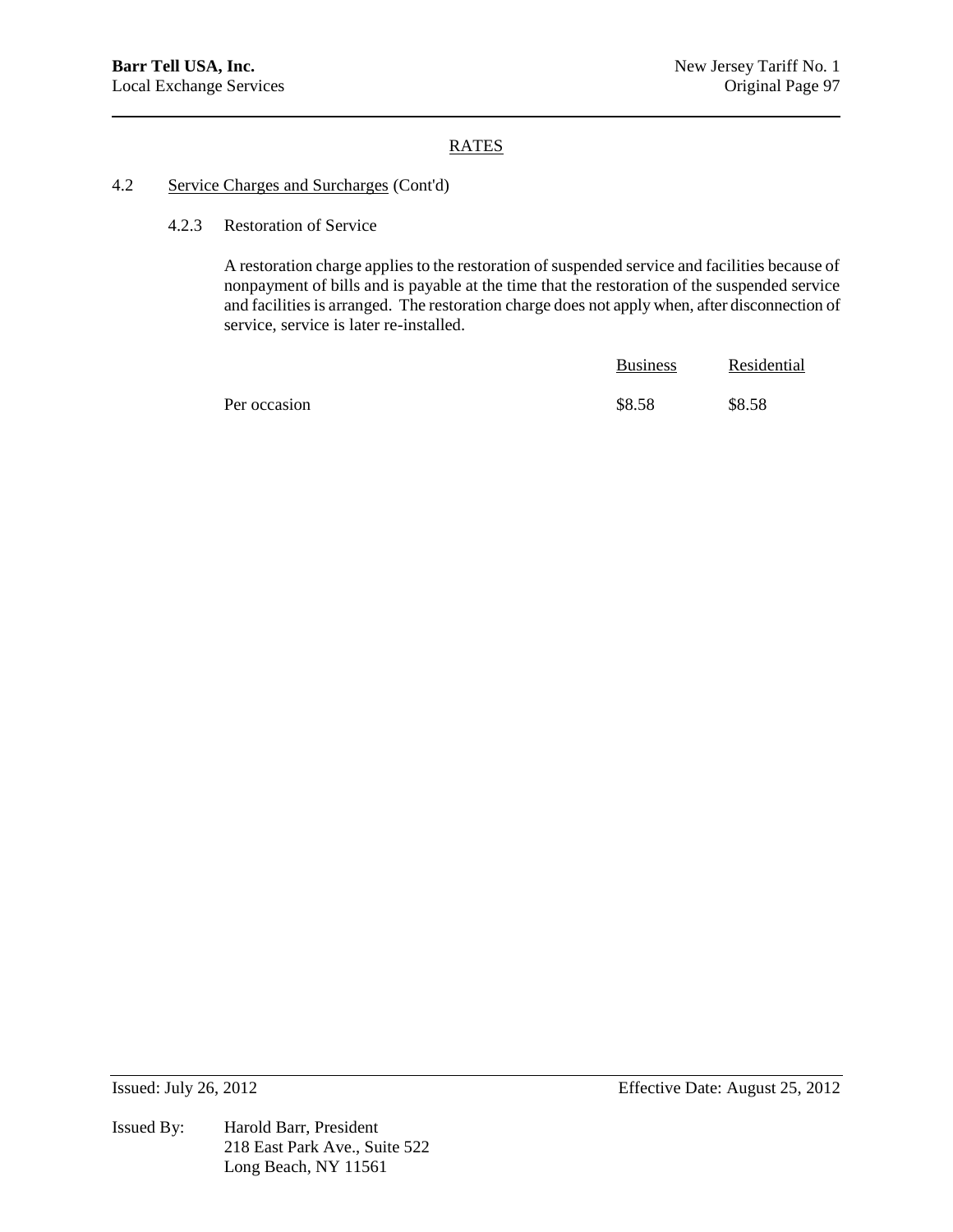# 4.3 Basic Local Service Rates

- 4.3.1 Residential Local Exchange Service
	- A. Monthly Recurring Charges

The following charges apply to Residential Local Exchange Service lines per month. The rates and charges below apply to service provided on a month-to-month basis. Touchtone service is available for an additional monthly charge of \$1.00 per line.

|                   | <b>SERVICE TYPE</b>                  |                            |                            |                                 |
|-------------------|--------------------------------------|----------------------------|----------------------------|---------------------------------|
| <b>RATE GROUP</b> | Flat<br>Rate<br>1 <sup>st</sup> Line | Flat<br>Rate<br>Add'l Line | Message<br>Rate<br>Low Use | Message<br>Rate<br><b>Basic</b> |
| Rate Group A      | \$6.75                               | \$6.25                     | \$4.40                     | \$5.44                          |
| Rate Group B      | \$7.45                               | \$6.95                     | \$4.90                     | \$5.99                          |
| Rate Group C      | \$7.95                               | \$7.45                     | \$5.20                     | \$6.39                          |
| Rate Group D      | \$8.19                               | \$7.69                     | \$5.39                     | \$6.58                          |

Issued By: Harold Barr, President 218 East Park Ave., Suite 522 Long Beach, NY 11561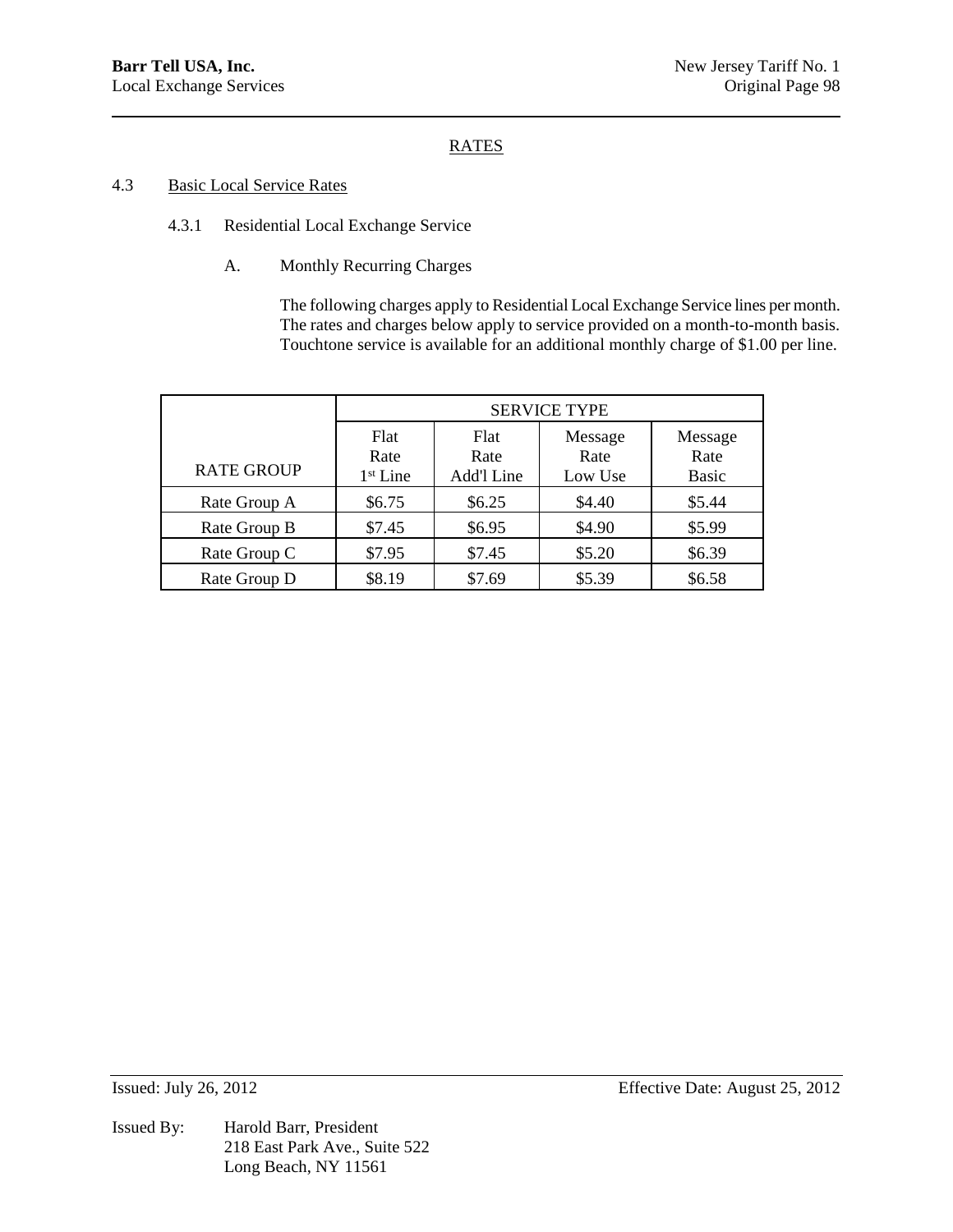#### 4.3 Basic Local Service Rates (Cont'd)

- 4.3.1 Residential Local Exchange Service (Cont'd)
	- B. Usage Sensitive Charges and Allowances
		- 1. Flat Rate Service

No measured or message charges apply to calls placed or received from Flat Rate service lines. Customers receive unlimited calling within their local calling area.

2. Message Rated Service - Usage

The following usage rates are applicable for local calls. Usage in excess of any allowance will be billed in arrears.

|    | Charge per Message (Basic)<br>(increments of 5 minutes or fraction thereof)   | \$0.065 |
|----|-------------------------------------------------------------------------------|---------|
|    | Charge per Message (Low Use)<br>(increments of 5 minutes or fraction thereof) | \$0.100 |
| 3. | Message Rated Service - Usage Allowances                                      |         |
|    | Charge per Message (Basic)                                                    | 75      |
|    | Charge per Message (Low Use)                                                  |         |

Issued By: Harold Barr, President 218 East Park Ave., Suite 522 Long Beach, NY 11561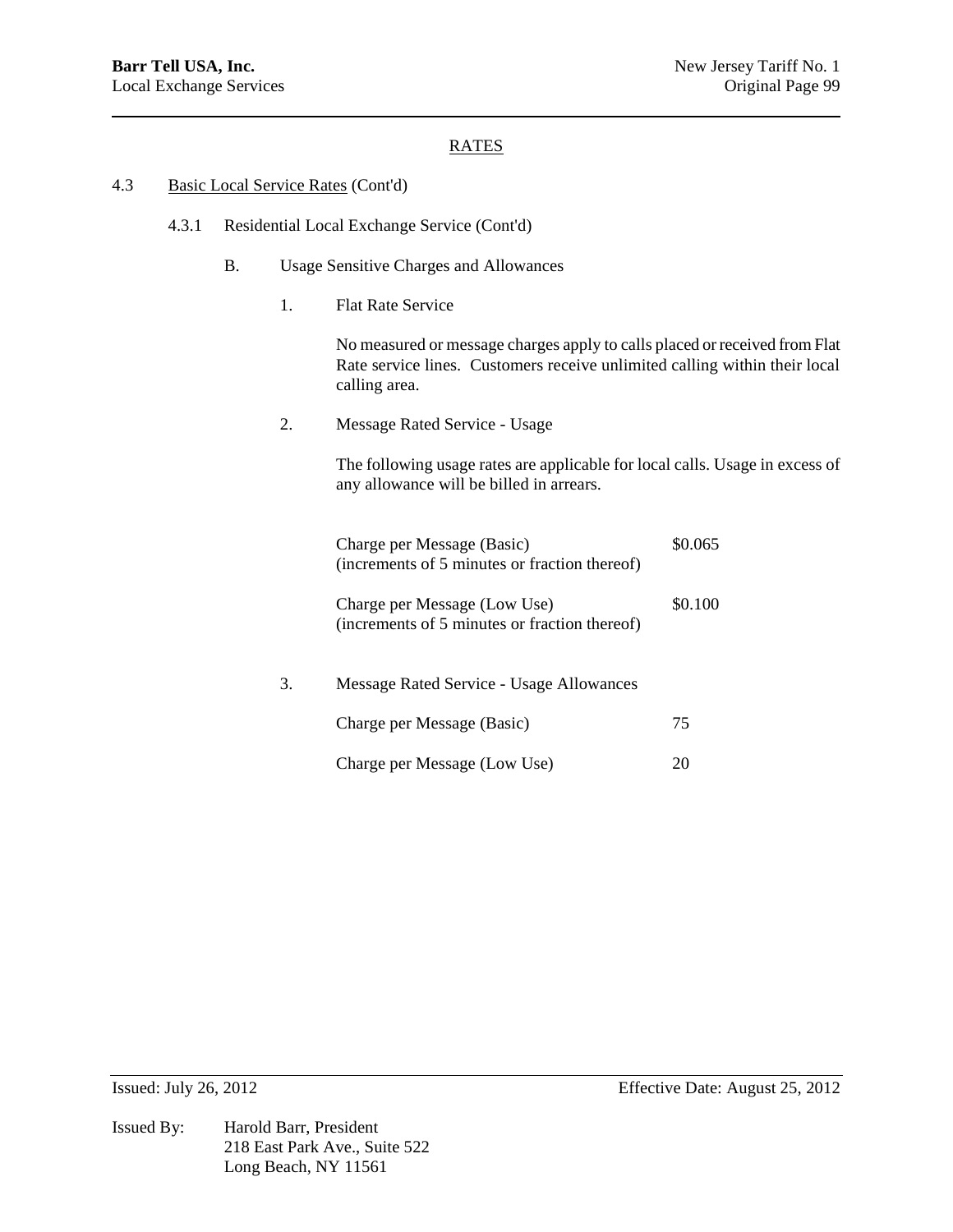## 4.3 Basic Local Service Rates (Cont'd)

- 4.3.1 Residential Local Exchange Service (Cont'd)
	- C. Nonrecurring Charges

Nonrecurring charges apply to each line installed for the Customer. Nonrecurring charges are in addition to applicable service order charges contained in Section 4.2 of this tariff. All such charges will appear on the next bill following installation of the service.

Per Line  $$14.10$ 

Issued By: Harold Barr, President 218 East Park Ave., Suite 522 Long Beach, NY 11561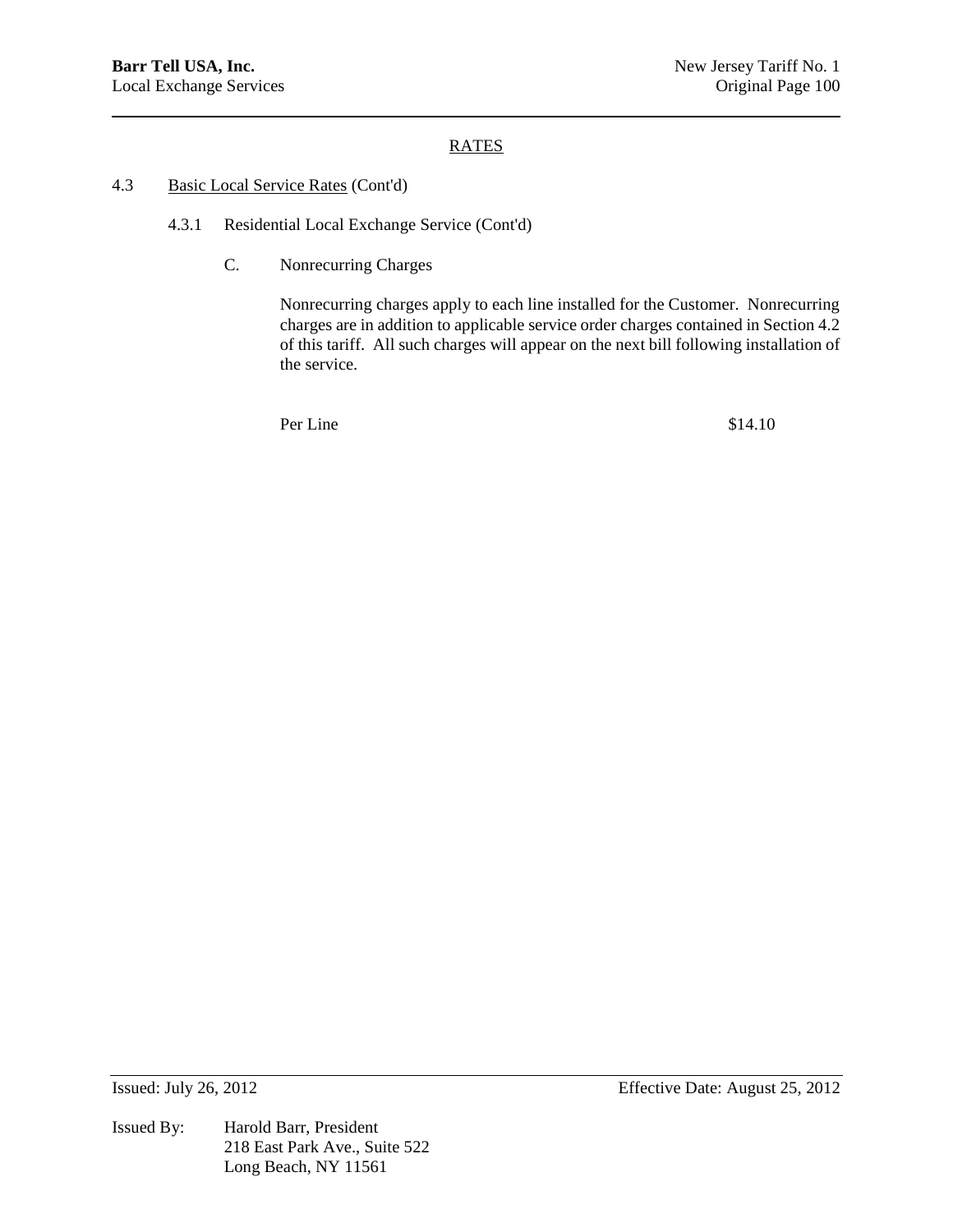## 4.3 Basic Local Service Rates (Cont'd)

- 4.3.2 Business Local Exchange Service Lines
	- A. Monthly Recurring Charges

The following charges apply to Business Local Exchange Service lines per month. The rates and charges below apply to service provided on a month-to-month basis.

|                   | <b>SERVICE TYPE</b>                  |                            |                           |                                |
|-------------------|--------------------------------------|----------------------------|---------------------------|--------------------------------|
| <b>RATE GROUP</b> | Flat<br>Rate<br>1 <sup>st</sup> Line | Flat<br>Rate<br>Add'l Line | Message<br>Rate<br>(Main) | Message<br>Rate<br>(Auxiliary) |
| Rate Group A      | NA.                                  | <b>NA</b>                  | \$19.39                   | \$19.39                        |
| Rate Group B      | NA                                   | <b>NA</b>                  | \$19.39                   | \$19.39                        |
| Rate Group C      | <b>NA</b>                            | <b>NA</b>                  | \$19.39                   | \$19.39                        |
| Rate Group D      | NA                                   | <b>NA</b>                  | \$19.39                   | \$19.39                        |

Issued By: Harold Barr, President 218 East Park Ave., Suite 522 Long Beach, NY 11561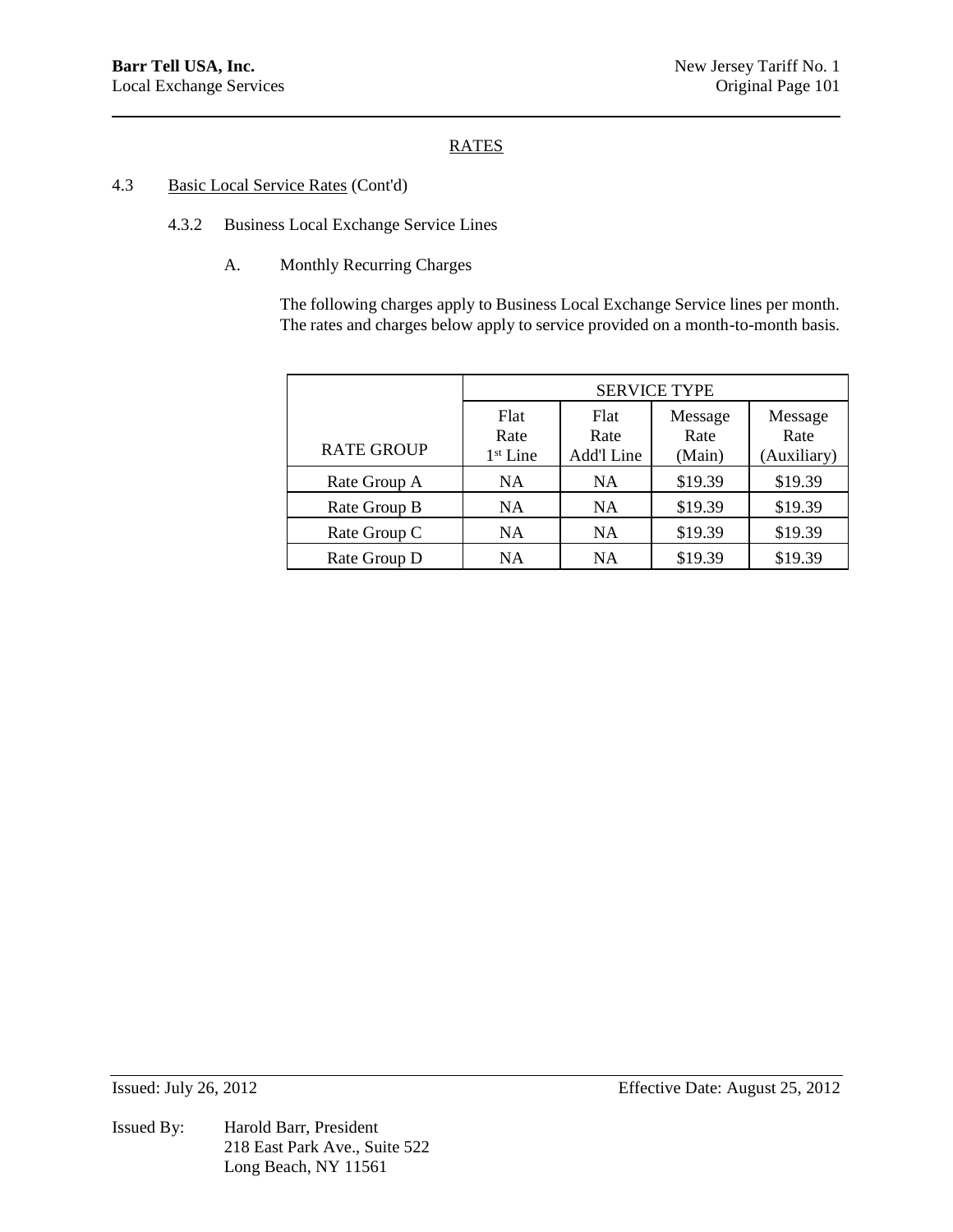### 4.3 Basic Local Service Rates (Cont'd)

- 4.3.2 Business Local Exchange Service Lines (Cont'd)
	- B. Usage Sensitive Charges and Allowances
		- 1. Flat Rate Service

No measured or message charges apply to calls placed or received from Flat Rate service lines. Customers receive unlimited calling within their local calling area.

2. Message Rated Service - Usage

The following usage rates are applicable for local calls. Usage in excess of any allowance will be billed in arrears.

Charge per Message  $$0.089$ (increments of 5 minutes or fraction thereof)

C. Nonrecurring Charges

Nonrecurring charges apply to each line installed for the Customer. Nonrecurring charges are in addition to applicable service order charges contained in Section 4.2 of this tariff. All such charges will appear on the next bill following installation of the service.

Nonrecurring charges for installation of Business lines are:

First Line \$21.71

Issued By: Harold Barr, President 218 East Park Ave., Suite 522 Long Beach, NY 11561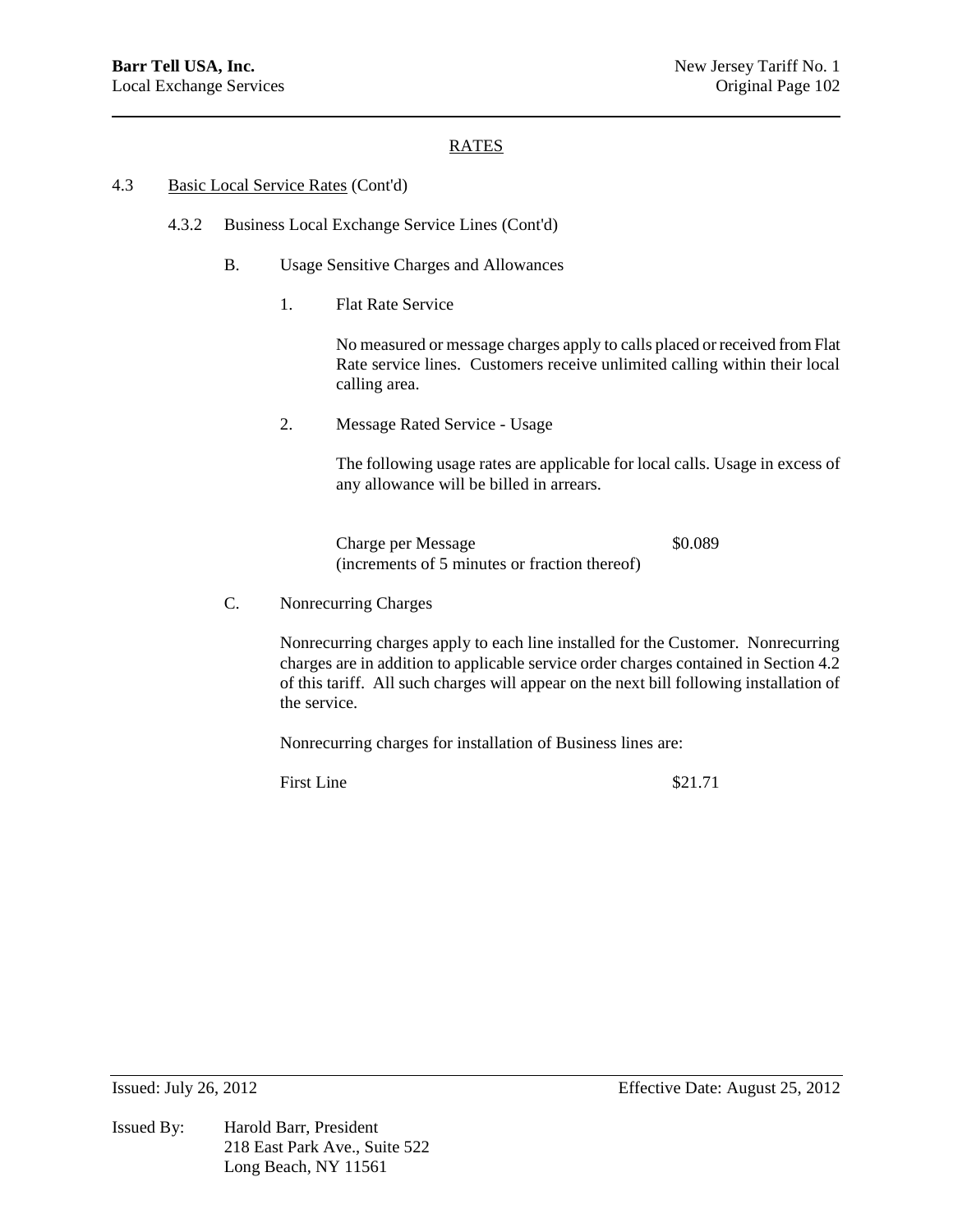## 4.3 Basic Local Service Rates (Cont'd)

- 4.3.3 PBX Trunk Service
	- A. Trunk Charges

Except as otherwise noted herein, PBX Trunk Service is provided at the Business Local Exchange Service Lines rates and charges as specified in Section 4.3.2 of this tariff.

| <b>RATE GROUP</b> | <b>FLAT RATE</b><br><b>TRUNK</b> |         | <b>MESSAGE RATE DID</b><br><b>TRUNK</b> | <b>DID TRUNK</b><br><b>ADDITIVE</b> |
|-------------------|----------------------------------|---------|-----------------------------------------|-------------------------------------|
|                   |                                  | Initial | Additional                              |                                     |
| Rate Group A      | \$22.82                          | \$10.90 | \$6.36                                  | \$38.97                             |
| Rate Group B      | \$25.24                          | \$12.12 | \$7.52                                  | \$38.97                             |
| Rate Group C      | N/A                              | \$13.18 | \$8.08                                  | \$38.97                             |
| Rate Group D      | N/A                              | \$13.37 | \$8.27                                  | \$38.97                             |

Issued By: Harold Barr, President 218 East Park Ave., Suite 522 Long Beach, NY 11561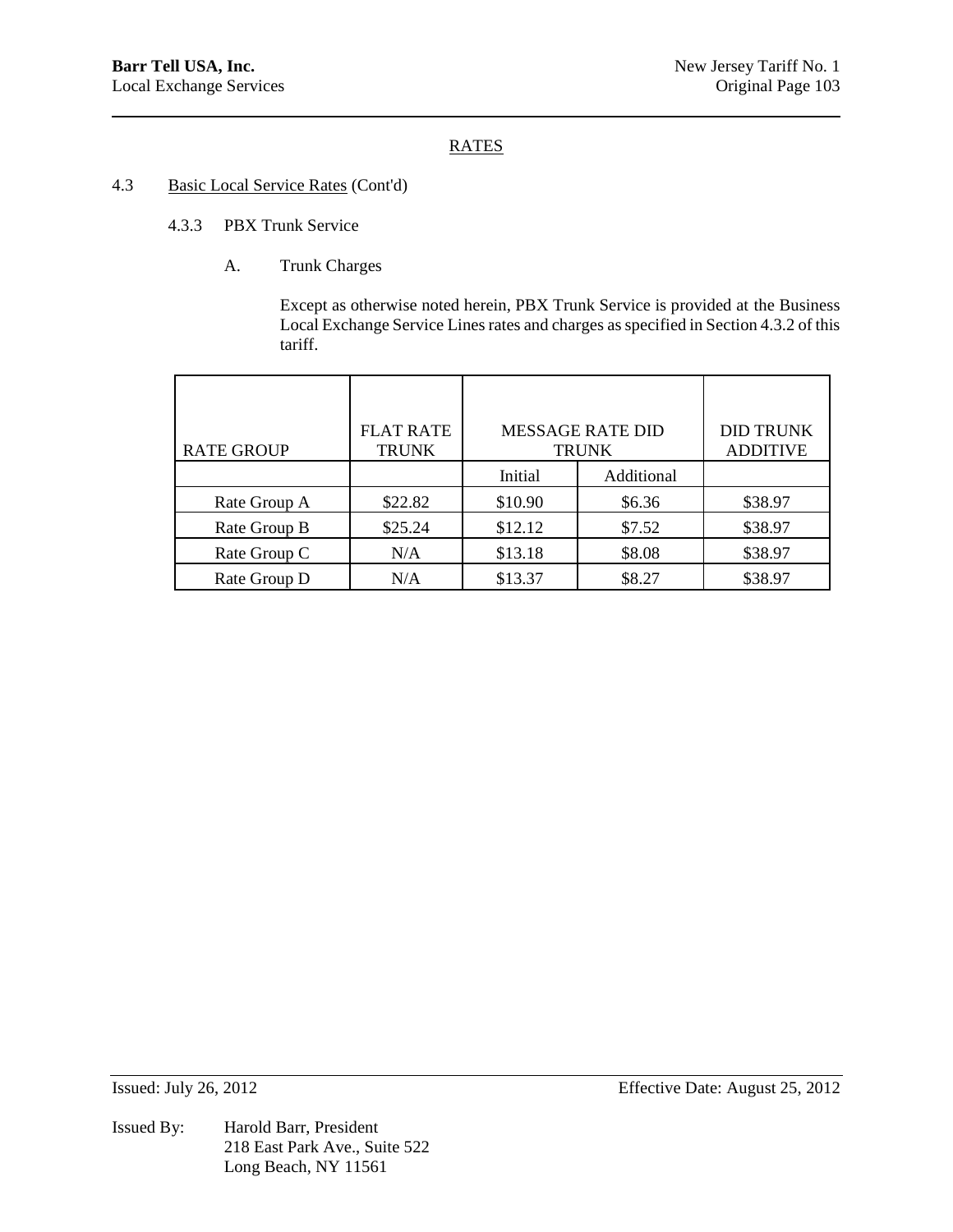## 4.3 Basic Local Service Rates (Cont'd)

- 4.3.3 PBX Trunk Service (Cont'd)
	- B. Direct Inward Dialing (DID) Service

The following charges apply to Customers subscribing to DID service provided by the Company. These charges are in addition to recurring and nonrecurring charges for PBX Trunks as shown in this tariff. The Customer will be charged for the number of DID Number Blocks (20 numbers per block) regardless of the number of DID numbers utilized out of the available 20 numbers.

|                                                                         | Installation<br>Charge | Monthly<br>Recurring |
|-------------------------------------------------------------------------|------------------------|----------------------|
| <b>Establish Trunk Group and Provide</b><br>1st Block of 20 DID Numbers | \$400.00               | \$20.00              |
| Each Additional Block of 20 DID Numbers                                 | \$20.19                | \$20.00              |

Issued By: Harold Barr, President 218 East Park Ave., Suite 522 Long Beach, NY 11561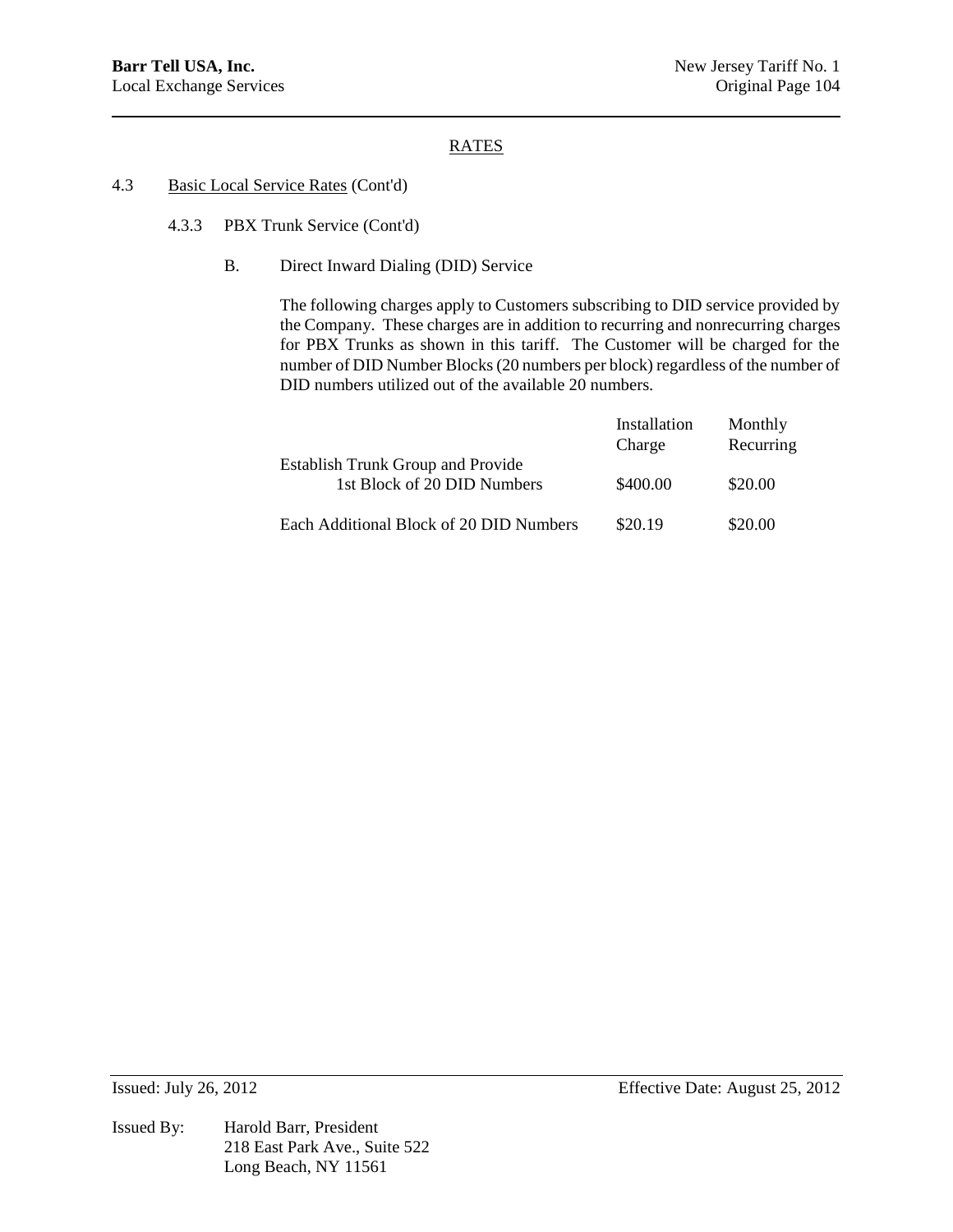## 4.4 Optional Calling Features

# 4.4.1 Features Offered on a Usage Sensitive Basis

The Customer will be billed the Per Feature Activation Charge shown in the following table each time the feature is used by the Customer. Customers may subscribe to these features on a monthly basis to obtain unlimited use of the feature for a fixed monthly charge.

| <b>Optional Calling Features</b>                        | Residential | <b>Business</b> |
|---------------------------------------------------------|-------------|-----------------|
| Three-Way Calling                                       | \$0.75      | \$0.75          |
| Call Return                                             | \$0.75      | \$0.75          |
| <b>Repeat Dialing</b>                                   | \$0.75      | \$0.75          |
| Call Tracing (Per successful trace,<br>nonsubscription) | \$1.00      | \$1.00          |
| Calling Number Delivery Blocking, Per Call              | No Charge   | No Charge       |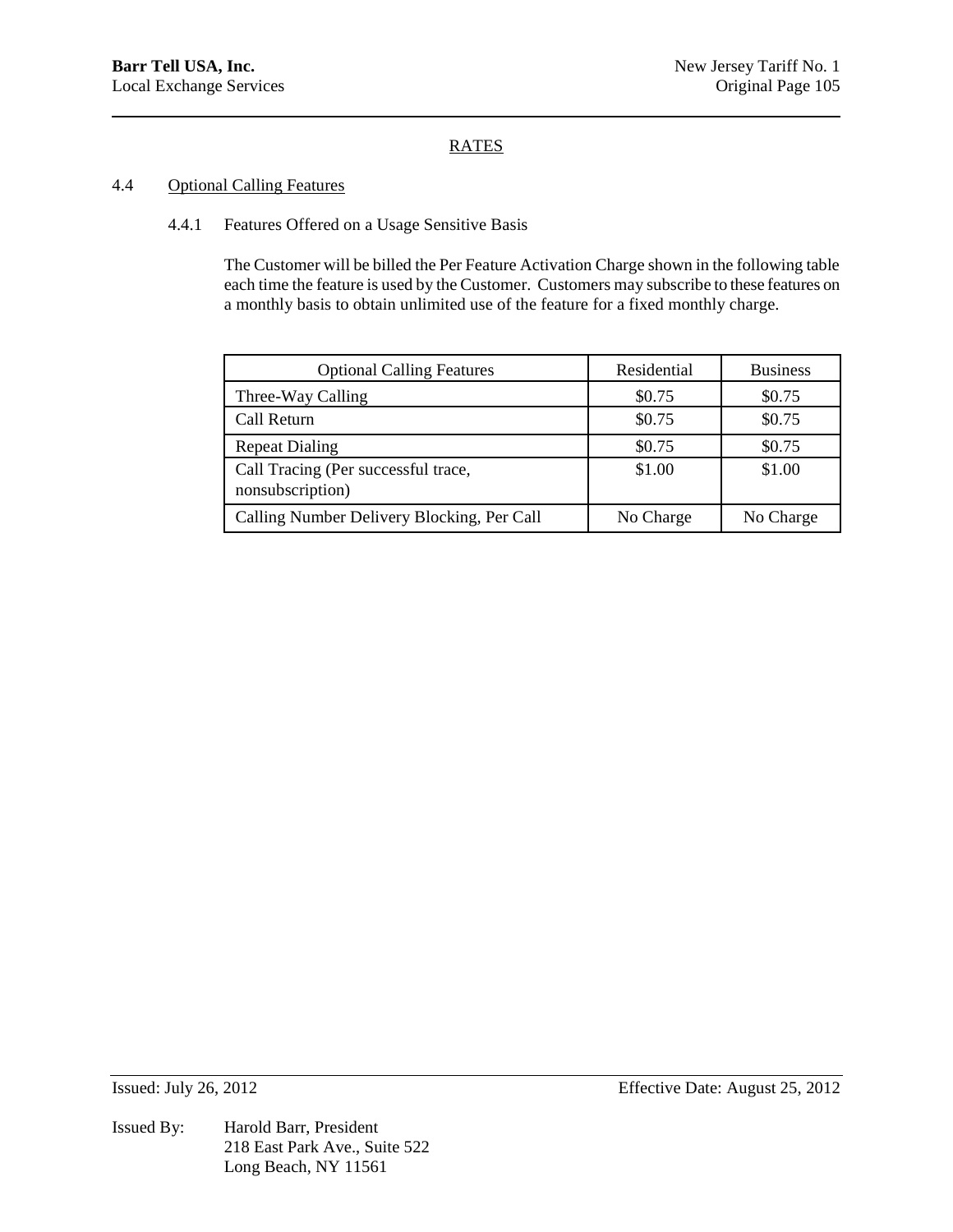# 4.4 Optional Calling Features (Cont'd)

### 4.4.2 Features Offered on Monthly Basis

The following optional calling features are offered to Customers on a monthly basis. Customers are allowed unlimited use of each feature. No usage sensitive charges apply. Multiline Customers must order the appropriate number of features based on the number of lines which will have access to the feature. A Secondary Service Order Charge applies per order subsequent to the initial establishment of local exchange service.

| <b>Optional Calling Features (Group 1)</b> | <b>Business</b> | Residenti |
|--------------------------------------------|-----------------|-----------|
| Call Waiting                               | \$7.65          | \$4.59    |
| <b>Call Forwarding Variable</b>            | \$2.69          | \$2.30    |
| Three Way Calling                          | \$2.66          | \$2.30    |
| Speed Calling (8-code)                     | \$2.69          | \$2.30    |
| Speed Calling (30-code)                    | \$3.84          | \$3.43    |
| Call Forwarding Busy Line                  | \$2.60          | \$2.00    |
| Call Forwarding Don't Answer               | \$2.60          | \$2.00    |
| Call Block                                 | \$6.06          | \$4.04    |
| Call Return                                | \$6.00          | \$4.00    |
| <b>Repeat Dialing</b>                      | \$6.00          | \$2.00    |
| Preferred Call Forwarding                  | \$6.06          | \$4.04    |
| Remote Access-Call Forwarding Variable     | \$7.00          | \$5.00    |

Issued By: Harold Barr, President 218 East Park Ave., Suite 522 Long Beach, NY 11561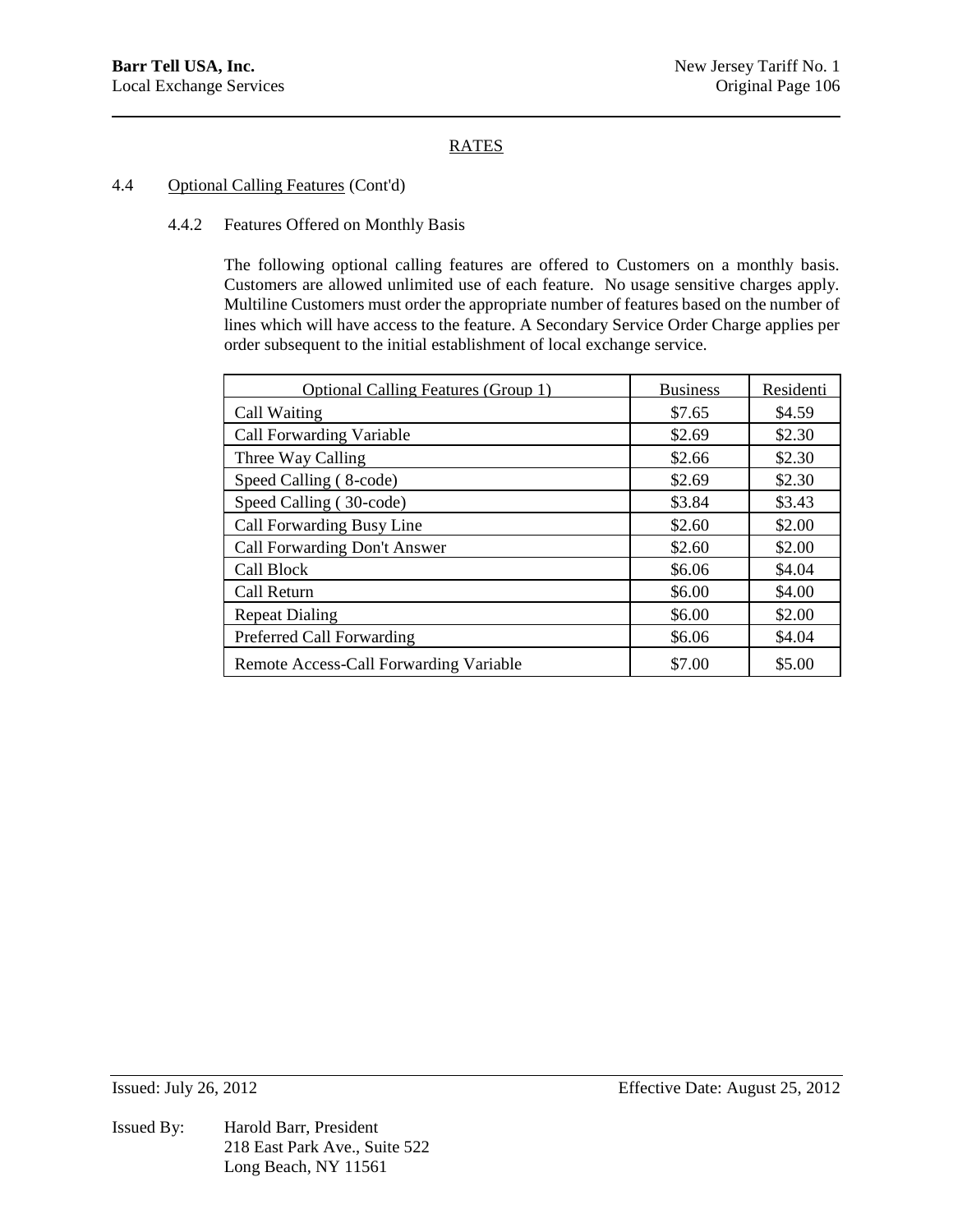## 4.4 Optional Calling Features (Cont'd)

# 4.4.2 Features Offered on Monthly Basis (Cont'd)

| <b>Optional Calling Features (continued)</b>                       | <b>Business</b> | Residential |
|--------------------------------------------------------------------|-----------------|-------------|
| Multiple Directory Number Distinctive Ringing -<br><b>First DN</b> | \$6.50          | \$4.50      |
| Multiple Directory Number Distinctive Ringing -<br>Two DN's        | \$6.50          | \$4.50      |
| Caller ID - Basic                                                  | \$8.50          | \$6.55      |
| Caller ID - Deluxe (with ACR)                                      | \$9.50          | \$7.50      |
| Remote Call Forwarding <sup>1</sup>                                | \$15.59         | \$14.66     |

<sup>1</sup> NRC for Remote Call Forwarding is \$20.19 and \$16.00 for business and residential accounts, respectively.

Issued By: Harold Barr, President 218 East Park Ave., Suite 522 Long Beach, NY 11561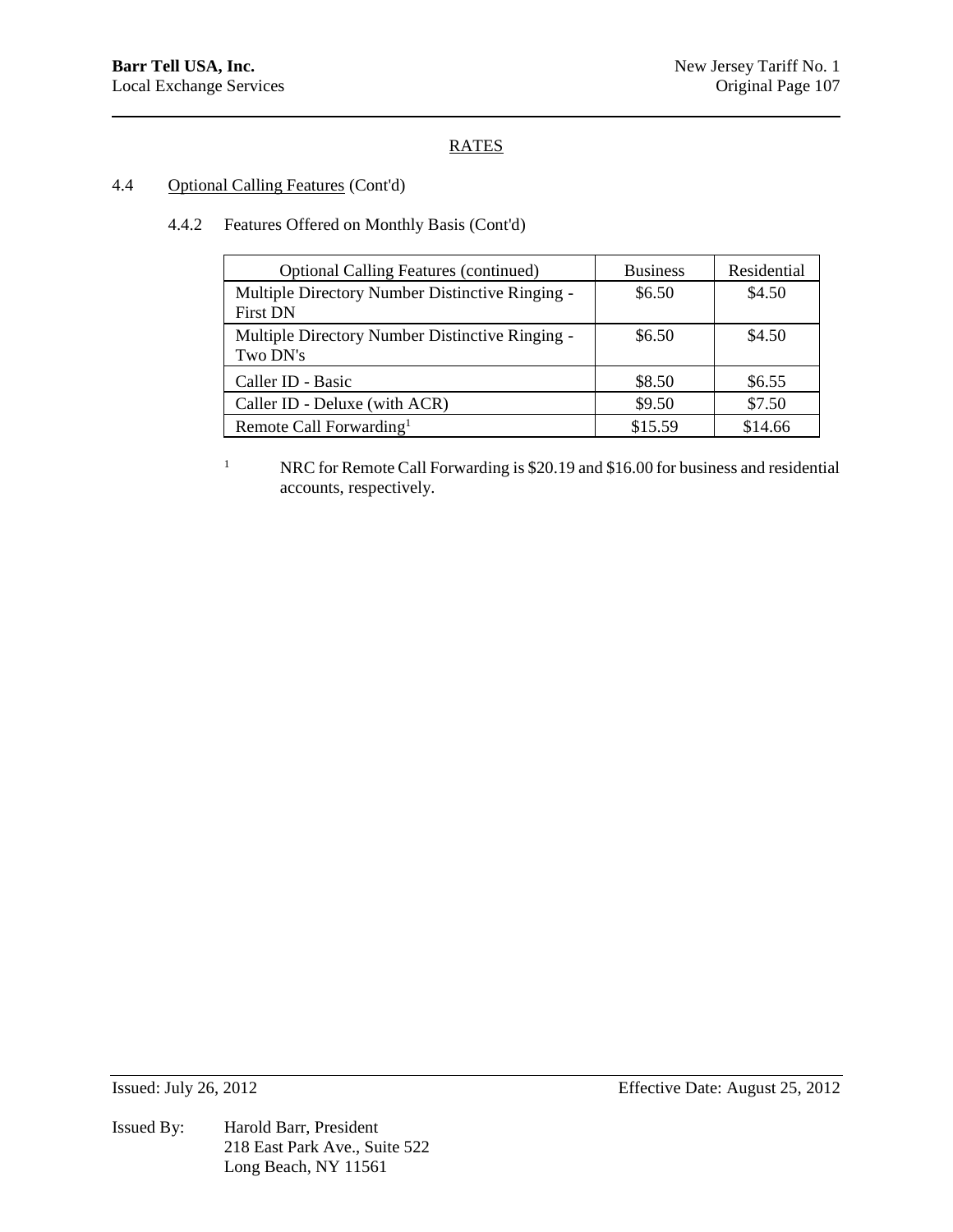## RATES

### 4.5 Directory Assistance and Listing Services

| 4.5.1 Directory Assistance Service | <b>Business</b> | Residential |
|------------------------------------|-----------------|-------------|
| Each Directory Assistance Call     | \$1.25          | \$0.50      |
| Call Completion                    | \$0.50          | \$0.50      |

## 4.5.2 Directory Listings

## A. Additional Listings

The following rates and charges apply to additional listings requested by the Customer over and above those free listings provided for herein. A Secondary Service Order Charge applies per order subsequent to the initial establishment of local exchange service.

|                           | <b>Business</b> | Residential |
|---------------------------|-----------------|-------------|
| - Each Additional Listing | \$1.05          | \$0.56      |

Issued By: Harold Barr, President 218 East Park Ave., Suite 522 Long Beach, NY 11561

Issued: July 26, 2012 Effective Date: August 25, 2012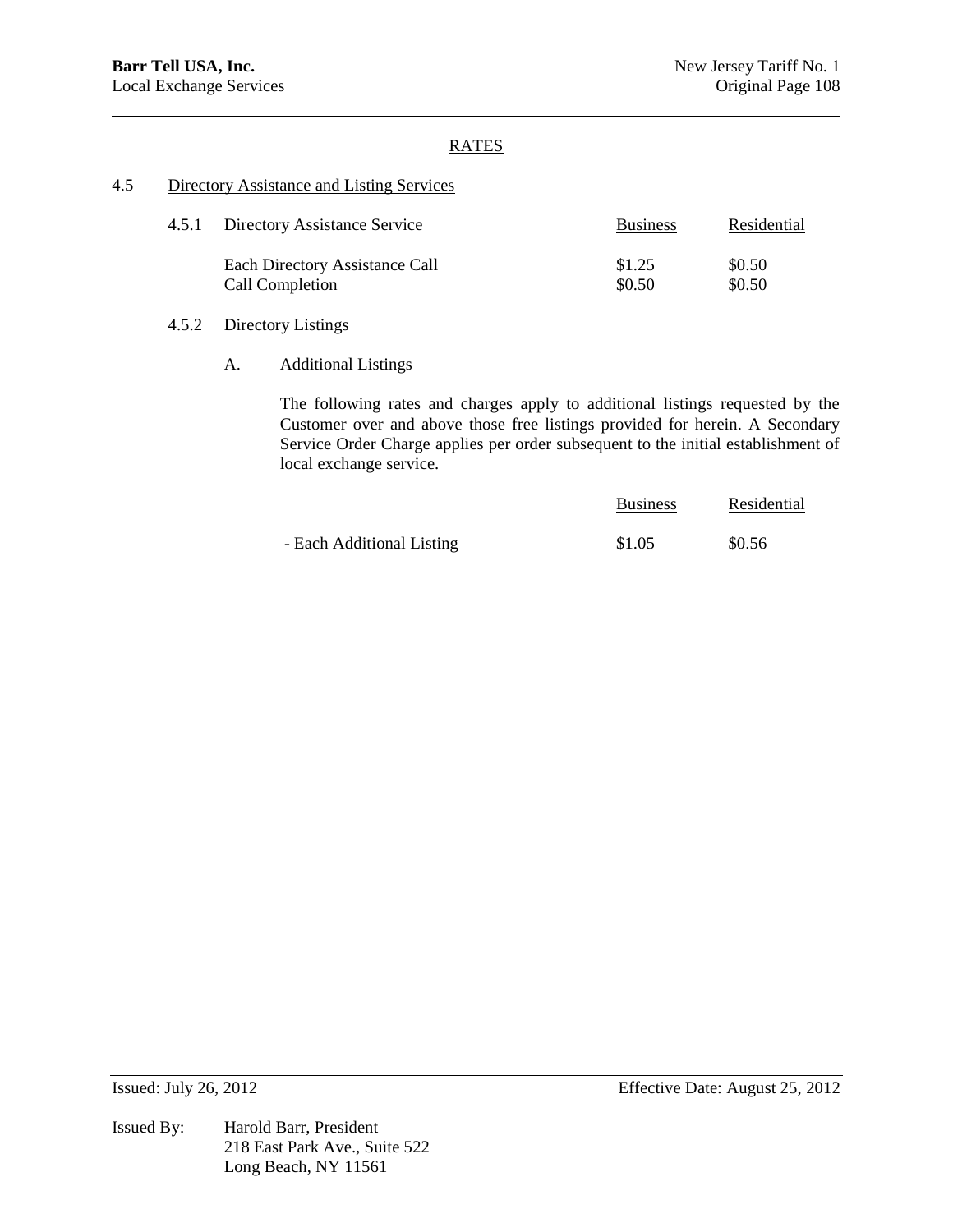# RATES

## 4.5 Directory Assistance and Listing Services (Cont'd)

- 4.5.2 Directory Listings (Cont'd)
	- B. Nonpublished Service

There is a monthly charge for each nonpublished service. This charges does not apply if the Customer has other listed service at the same location; if the Customer lives in a hotel, boarding house or club with listed service; or if the service is installed for a temporary period. A Secondary Service Order Charge applies per order subsequent to the initial establishment of local exchange service.

|                                         | <b>Business</b> | Residential |
|-----------------------------------------|-----------------|-------------|
| Nonpublished service charge, per month: | \$1.45          | \$1.45      |

C. Nonlisted Service

There is a monthly charge for each nonlisted service. This charges applies if the Customer has other listed service at the same location; if the Customer lives in a hotel, boarding house or club with listed service; or if the service is installed for a temporary period. A Secondary Service Order Charge applies per order subsequent to the initial establishment of local exchange service.

|                                      | <b>Business</b> | Residential |
|--------------------------------------|-----------------|-------------|
| Nonlisted service charge, per month: | \$0.85          | \$0.85      |

Issued By: Harold Barr, President 218 East Park Ave., Suite 522 Long Beach, NY 11561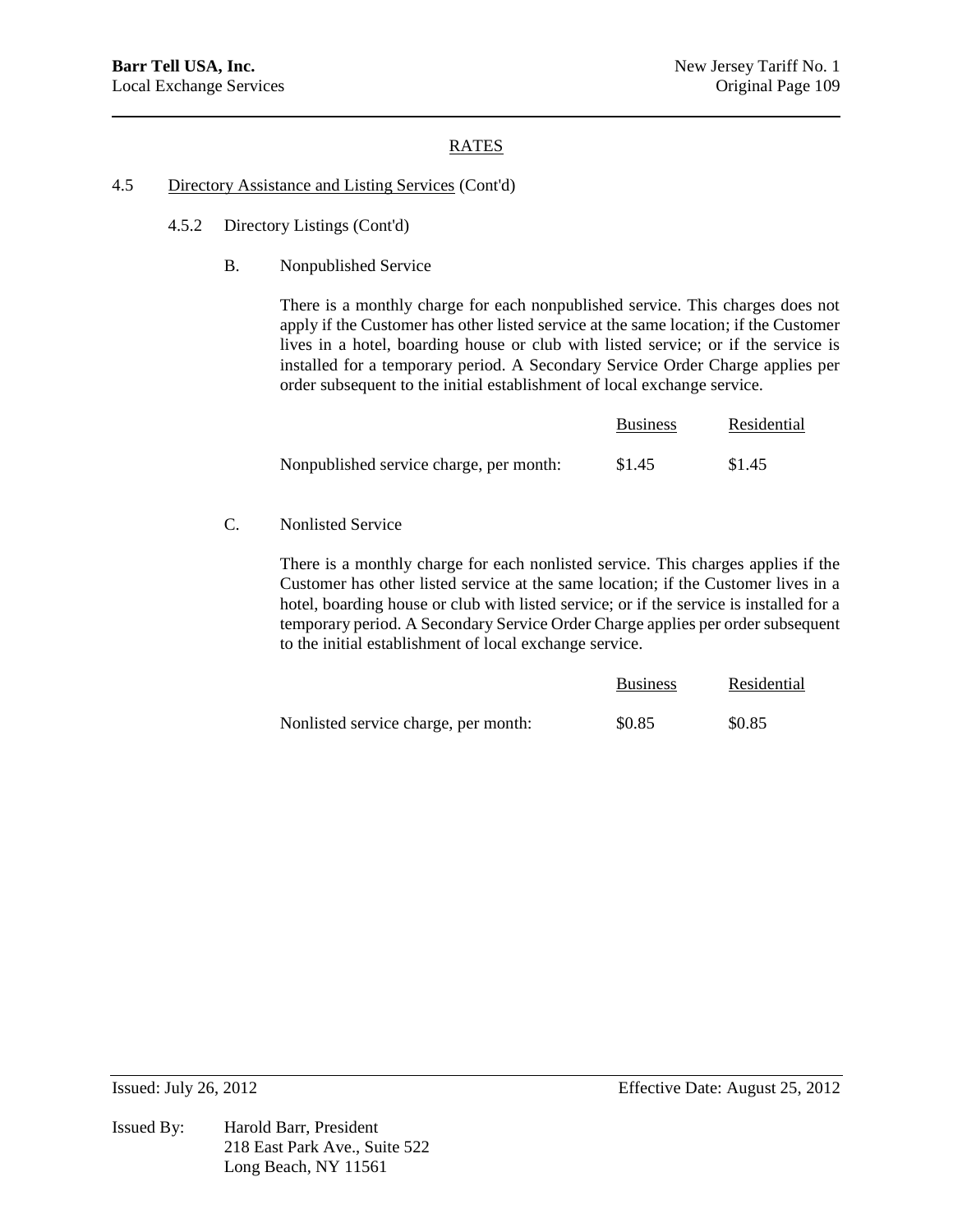$4.7$ 

# RATES

## 4.6 Local Operator Assisted Services

The per call charges below are in addition to any other applicable usage charges identified in this tariff.

|           | Customer Dialed Calling/Credit Card                                                | \$0.95  |
|-----------|------------------------------------------------------------------------------------|---------|
|           | Operator Dialed Calling/Credit Card                                                | \$2.50  |
|           | <b>Operator Station</b>                                                            |         |
|           | <b>Billed Collect</b>                                                              | \$2.50  |
|           | <b>Billed to Third Party</b>                                                       | \$2.50  |
|           | <b>Billed</b> to Line                                                              | \$2.50  |
|           | Person-to-Person                                                                   | \$4.50  |
|           | Busy Line Verification and Line Interrupt Service:                                 |         |
|           | Per Busy Line Verification, Per Call                                               | \$2.50  |
|           | Per Line Interruption, Per Call                                                    | \$5.00  |
|           | <b>Centrex Service</b>                                                             |         |
| A.        | <b>Standard Centrex Line Service</b>                                               |         |
|           | Central Office Line Connection Charge:                                             | \$50.05 |
|           | Monthly Recurring Charges:                                                         |         |
|           | <b>Each Centrex Station</b>                                                        |         |
|           | All Rate Groups                                                                    | \$25.00 |
| <b>B.</b> | Optional Features (other features available on Special Service Arrangements basis) |         |
|           | Automatic Callback, per line                                                       | \$5.00  |
|           | Call Waiting Terminating, per line                                                 | \$20.00 |
|           | Directed Call Pickup with Barge In, per line                                       | \$15.00 |
|           | Directed Call Pickup w/o Barge In, per line                                        | \$15.00 |
|           | Inside/Outside Ringing, per line                                                   | \$15.00 |

Speed Dialing-Individual 30 number list \$55.00 Trunk Answer Any Line, per line \$60.00

Issued By: Harold Barr, President 218 East Park Ave., Suite 522 Long Beach, NY 11561

Issued: July 26, 2012 Effective Date: August 25, 2012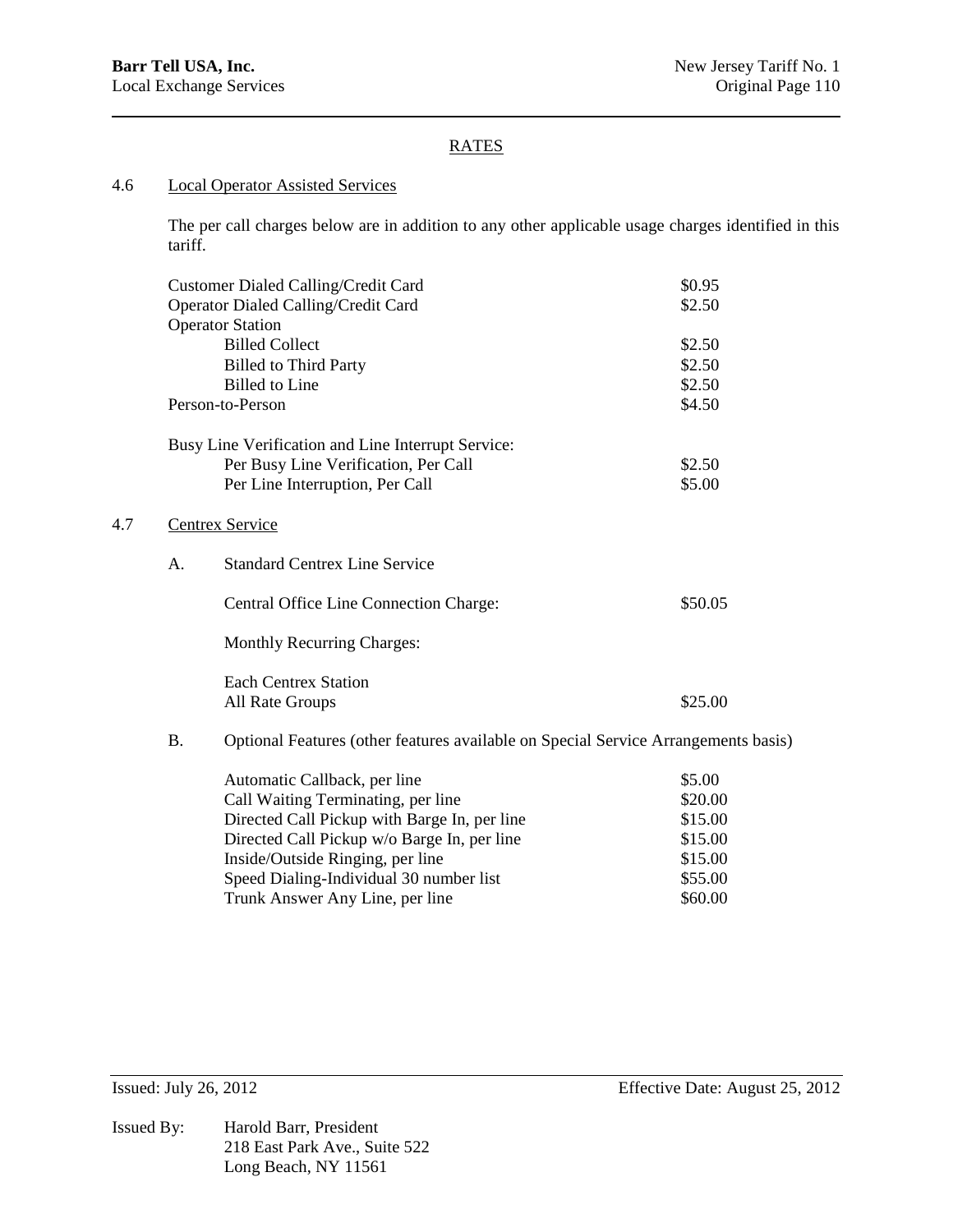|                                              | <b>RATES</b>                   |                                          |
|----------------------------------------------|--------------------------------|------------------------------------------|
| <b>ISDN BRI Service</b>                      |                                |                                          |
| <b>Monthly Recurring</b><br>Per line         | \$20.00                        |                                          |
| Nonrecurring - Installation<br>Per line      | \$55.00                        |                                          |
| <u>Usage</u><br>See Section 4.3.2.           |                                |                                          |
| <b>ISDN PRI Service</b>                      |                                |                                          |
|                                              | Monthly<br>Recurring<br>Charge | Nonrecurring -<br>Installation<br>Charge |
| Per ISDN Basic Exchange                      |                                |                                          |
| Service Line                                 | \$25.00                        | \$25.00                                  |
| <b>Circuit Switched Voice</b>                | \$25.00                        | \$25.00                                  |
| Circuit Switched Data Only                   | \$15.00                        | \$15.00                                  |
| <b>High Speed Packet Switched</b>            | \$25.00                        | \$25.00                                  |
| Low Speed Packet Switched                    | \$15.00                        | \$15.00                                  |
| $\Lambda$ 10 $\Lambda$ Line Splitting Charge |                                |                                          |

 $$12.83$ 

4.10 Line Splitting Charge

| Monthly Recurring, Per Split Line |  |
|-----------------------------------|--|
|-----------------------------------|--|

Issued By: Harold Barr, President 218 East Park Ave., Suite 522 Long Beach, NY 11561

Issued: July 26, 2012 Effective Date: August 25, 2012